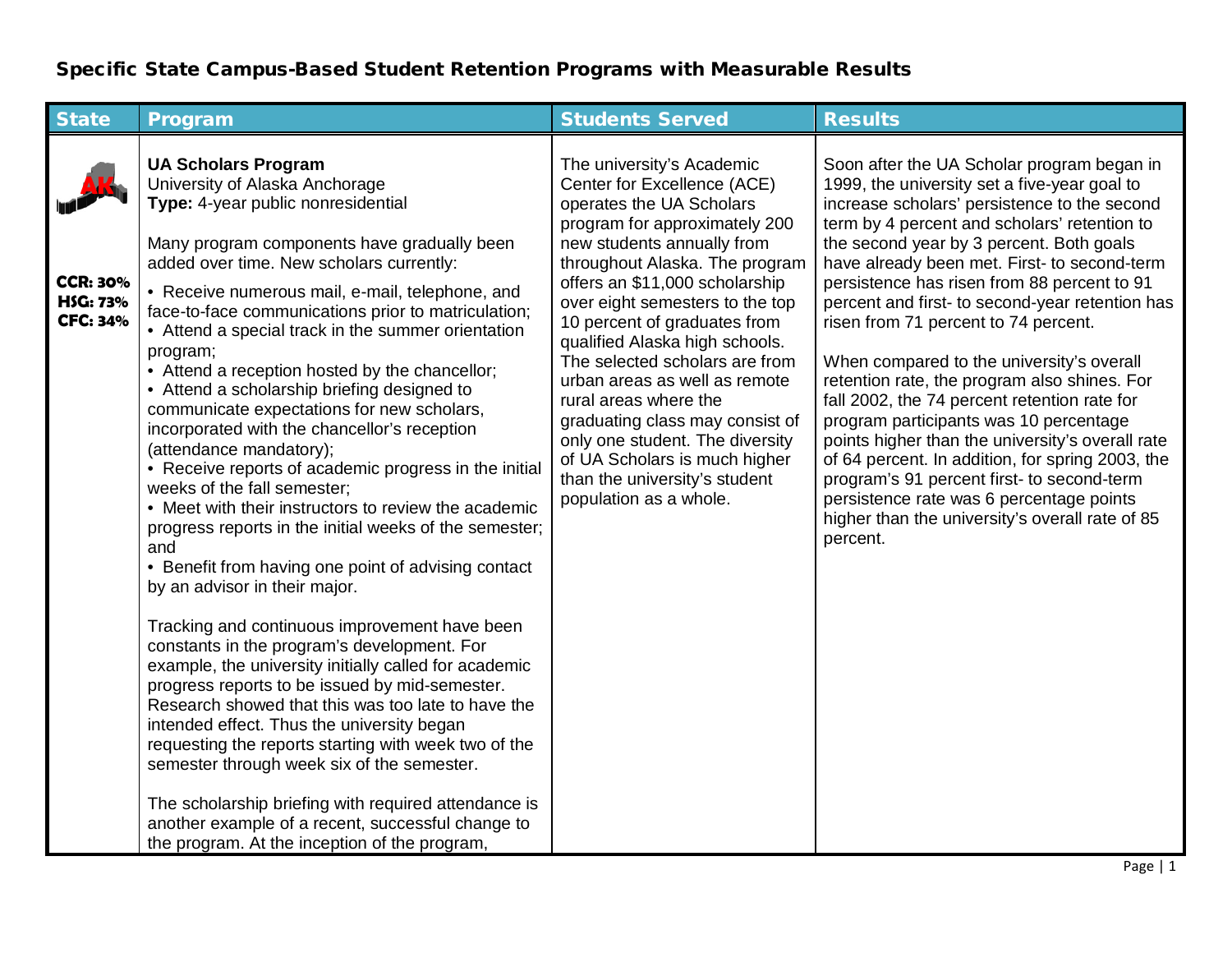|                                                       | attendance at the orientation and reception was<br>roughly 50 percent and neither event required<br>attendance. Now, attendance at these events is 98<br>percent.                                                                                                                                                                                                                                                                                                                                                                                                                                                                                                                                                                                                                                                                                                                                                                                                                                                                                                                                                                                                                                                                                                                                                                                                                                                                                  |                                                                    |                                                                                                                                                                                                                                                                                                                                                                                                                                                                                                                                                                                                                                                                                                                                                                                                                                                                                                                                                                                                                                                                                          |
|-------------------------------------------------------|----------------------------------------------------------------------------------------------------------------------------------------------------------------------------------------------------------------------------------------------------------------------------------------------------------------------------------------------------------------------------------------------------------------------------------------------------------------------------------------------------------------------------------------------------------------------------------------------------------------------------------------------------------------------------------------------------------------------------------------------------------------------------------------------------------------------------------------------------------------------------------------------------------------------------------------------------------------------------------------------------------------------------------------------------------------------------------------------------------------------------------------------------------------------------------------------------------------------------------------------------------------------------------------------------------------------------------------------------------------------------------------------------------------------------------------------------|--------------------------------------------------------------------|------------------------------------------------------------------------------------------------------------------------------------------------------------------------------------------------------------------------------------------------------------------------------------------------------------------------------------------------------------------------------------------------------------------------------------------------------------------------------------------------------------------------------------------------------------------------------------------------------------------------------------------------------------------------------------------------------------------------------------------------------------------------------------------------------------------------------------------------------------------------------------------------------------------------------------------------------------------------------------------------------------------------------------------------------------------------------------------|
| <b>CCR: 28%</b><br><b>HSG: 73%</b><br><b>CFC: 42%</b> | <b>CCC2NAU</b><br><b>Coconino Community College</b><br>Type: 2-year public<br>Recognizing the transfer process between<br>community college and a four-year institution<br>contains hurdles, the presidents of Northern Arizona<br>University (NAU) and Coconino Community College<br>(CCC) created a bridge program that goes far<br>beyond the traditional articulation agreement model.<br>The program allows students to take advantage of<br>the smaller class sizes, more personalized<br>instruction, and lower tuition at the community<br>college while getting the connection to the university<br>community.<br>As a result of the partnership, NAU provided a full-<br>time CCC2NAU advisor to work from an office at<br>CCC. Key program features introduce and<br>encourage students to feel connected to the<br>university community at the start of their academic<br>career at the community college. Tailored<br>advisement by NAU staff housed on site at the CCC<br>campus provides students with customized<br>associate degrees that match requirements for<br>NAU's bachelor's degrees. There is a clear pipeline<br>and trajectory where students begin their academic<br>career in a community college environment and end<br>with a baccalaureate degree in a university<br>environment.<br>Key program features include:<br>• One-on-one advising from NAU advisors<br>providing tailored degree plans and knowledge of | Any interested student served<br>by Coconino Community<br>College. | From fall 2008 to fall 2011, student<br>participation has grown 5,000 percent from 12<br>students to 623 students, with 165<br>successfully transitioned students. Between<br>fall 2009 and fall 2011, CCC2NAU participants<br>have experienced an average 94 percent<br>success rate from their first term to their<br>second term, compared to an 82 percent rate<br>for all other CCC transfer students who would<br>have been eligible for the program. One year<br>retention rates during the same time period<br>showed CCC2NAU participants with 87.7<br>percent retention versus 72.6 percent for other<br>eligible CCC students; and two year retention<br>rates of 91.5 percent compared to 66.45<br>percent of CCC2NAU versus non CCC2NAU<br>students.<br>A snapshot comparison of spring 2011<br>showed CCC2NAU students have a .05<br>higher cumulative GPA at CCC and a .36<br>percent higher cumulative GPA at NAU<br>compared to non-participants. Degree<br>completion in this sample was 61 percent for<br>participants compared to 53 percent for<br>nonparticipants. |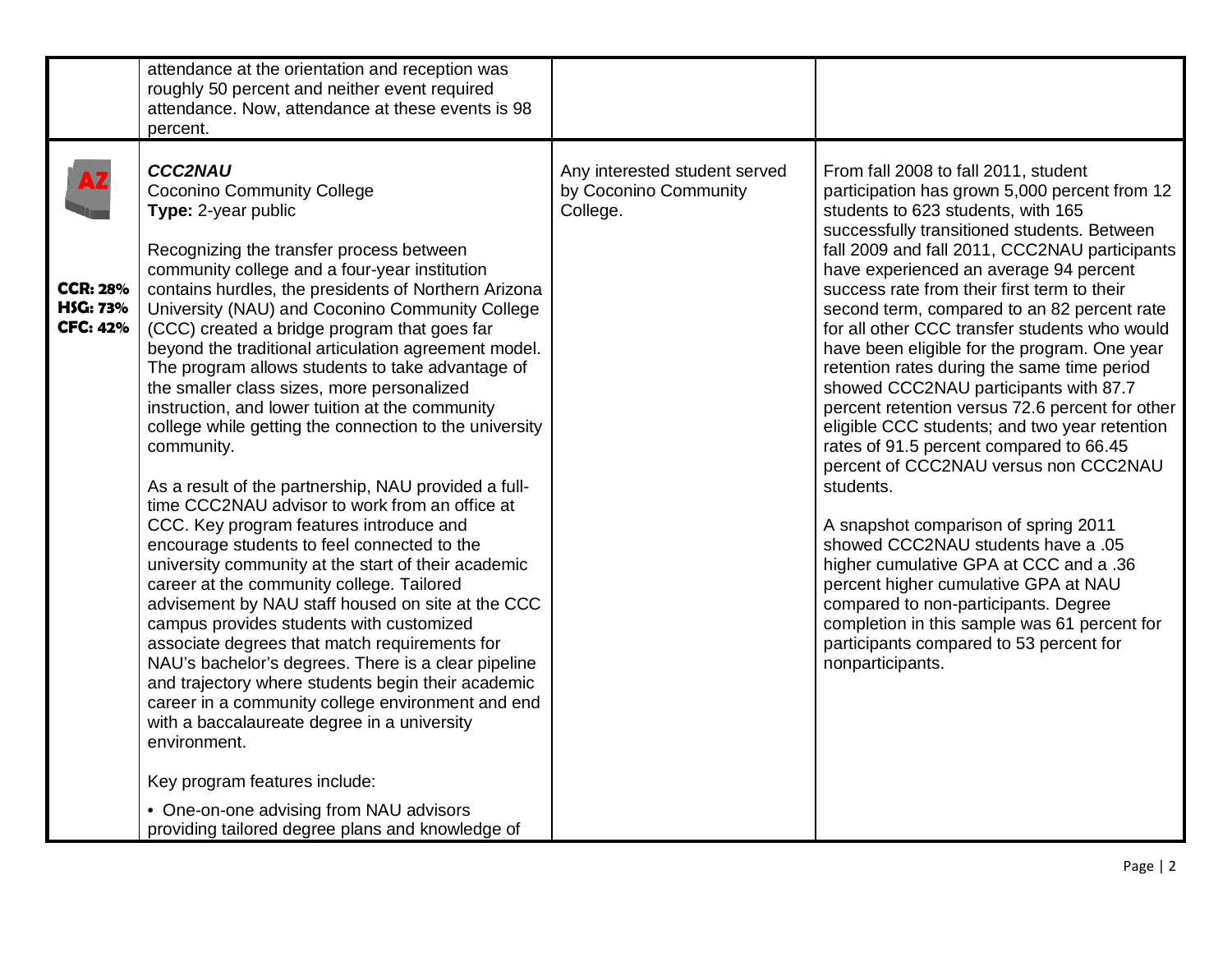|                                                       | articulation with an intended university major.<br>• Participants feel a connection early on with NAU<br>and are given free access to NAU clubs and<br>organizations, waived application fee, free access to<br>athletic events, and the option to join campus<br>recreation services, live on campus, or purchase a<br>meal plan.<br>• When ready to transition to NAU, students benefit<br>from a comprehensive individualized transition<br>program that eases admission, advising, and<br>registration hurdles.<br>• Financial incentives include a \$4,000 NAU<br>scholarship for associate degree graduates with a<br>3.5 GPA or higher, and a new joint President's<br>annual scholarship that awards one student with<br>free tuition at both institutions for four years.<br>The goals of the CCC2NAU program include<br>increasing: the number of CCC students who<br>qualified for admittance to NAU; the number of CCC<br>students who completed a CCC credential; the<br>number of CCC students who successfully<br>transitioned to NAU; and the number of transitioned<br>NAU students who retained and completed |                                                                                                                                                                                                                                                                                        |                                                                                                                                                                                                                                                                                                                                                                                                                                                                                                                                                                                                                |
|-------------------------------------------------------|---------------------------------------------------------------------------------------------------------------------------------------------------------------------------------------------------------------------------------------------------------------------------------------------------------------------------------------------------------------------------------------------------------------------------------------------------------------------------------------------------------------------------------------------------------------------------------------------------------------------------------------------------------------------------------------------------------------------------------------------------------------------------------------------------------------------------------------------------------------------------------------------------------------------------------------------------------------------------------------------------------------------------------------------------------------------------------------------------------------------------------|----------------------------------------------------------------------------------------------------------------------------------------------------------------------------------------------------------------------------------------------------------------------------------------|----------------------------------------------------------------------------------------------------------------------------------------------------------------------------------------------------------------------------------------------------------------------------------------------------------------------------------------------------------------------------------------------------------------------------------------------------------------------------------------------------------------------------------------------------------------------------------------------------------------|
|                                                       | degrees.                                                                                                                                                                                                                                                                                                                                                                                                                                                                                                                                                                                                                                                                                                                                                                                                                                                                                                                                                                                                                                                                                                                        |                                                                                                                                                                                                                                                                                        |                                                                                                                                                                                                                                                                                                                                                                                                                                                                                                                                                                                                                |
| <b>CCR: 42%</b><br><b>HSG: 73%</b><br><b>CFC: 47%</b> | <b>Academic Advising Center: An Advising Model</b><br><b>That Improves Student Retention</b><br>University of Central Arkansas<br>Type: 4-year public nonresidential<br>The Academic Advising Center is a collaborative<br>effort between the university's six academic<br>colleges and the Division of Undergraduate Studies.<br>While other institutions have centralized advising for<br>freshmen with undeclared majors, UCA has<br>centralized advising for all freshmen. Serving these<br>students is a specially trained team of both<br>professional and faculty advisors whose<br>participation in the Advising Center is avidly                                                                                                                                                                                                                                                                                                                                                                                                                                                                                       | UCA is a comprehensive, co-<br>educational public university<br>located in central Arkansas.<br>Approximately 9,000 students<br>are enrolled in 120 under-<br>graduate and 32 graduate<br>programs leading to 15<br>degrees. UCA requires<br>centralized advising for all<br>freshmen. | When the Academic Advising Center opened<br>in 1996, the freshman-to-sophomore-year<br>retention rate was 65.4 percent. The next<br>year, it was 70.3 percent. Institutional<br>research indicates an estimated revenue<br>savings in the first year of \$43,821. Moreover,<br>this trend has continued, and year-to-year<br>retention averages have never dropped to<br>pre-Academic Advising Center levels.<br>Additionally, the freshman withdrawal rate<br>within the most recently studied semester (fall<br>1999) was only 2.7 percent (down from<br>approximately 4 percent in past fall<br>semesters). |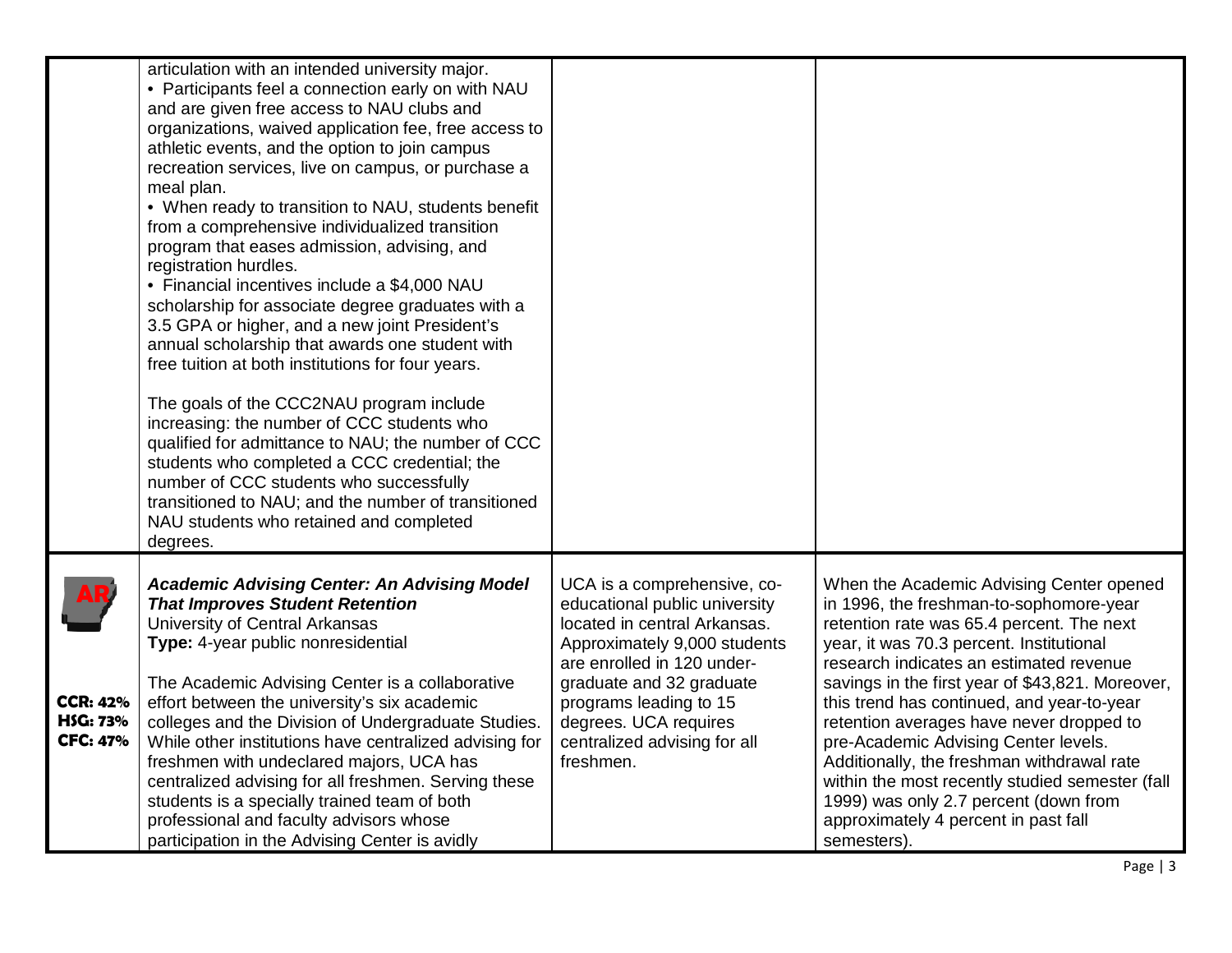| supported by their college deans. Practicing<br>intrusive, developmental advising, the center serves<br>students through several programs:                                                                                                                                                                                                                                                                                                                                                                                                                                          |  |
|-------------------------------------------------------------------------------------------------------------------------------------------------------------------------------------------------------------------------------------------------------------------------------------------------------------------------------------------------------------------------------------------------------------------------------------------------------------------------------------------------------------------------------------------------------------------------------------|--|
| Freshman Advising: New freshmen are assigned to<br>an academic advisor from within the Center based<br>upon their major. Students are invited to meet with<br>their advisor within the first week of fall semester.<br>Throughout the semester, advisors maintain contact<br>with students via telephone, email, and personal<br>advising sessions. Advising transcends scheduling<br>classes and advisors communicate their interest in<br>each advisee as they recognize students' birthdays<br>and academic achievements and attend ballgames,<br>initiations, and other events. |  |
| Intensive Advising: At-risk students meet three<br>times with their advisor in sessions designed to give<br>attention to time management, study strategies, and<br>other academic success skills.                                                                                                                                                                                                                                                                                                                                                                                   |  |
| Academic Interventions: Students are contacted<br>immediately when advisors are notified of at-risk<br>behaviors and attitudes. Reporting faculty receive a<br>report of the outcome of the contact.                                                                                                                                                                                                                                                                                                                                                                                |  |
| Mid-Term Progress Conferences: The Advising<br>Center has added a statement to mid-term grade<br>reports notifying students whose GPA is below 2.00<br>to see their advisor immediately. Intervention<br>strategies are implemented, and students receive<br>the attention and assistance they need to avoid<br>academic probation and/or suspension.                                                                                                                                                                                                                               |  |
| Additional Services: The Academic Advising Center<br>sponsors eight Academic Success Workshops and<br>publishes The Advisor, a newsletter designed to<br>update students on institutional deadlines and<br>policies. Individualized advising programs are also<br>in place for special populations such as scholarship<br>students, student athletes, undeclared majors, and<br>students living in residential colleges.                                                                                                                                                            |  |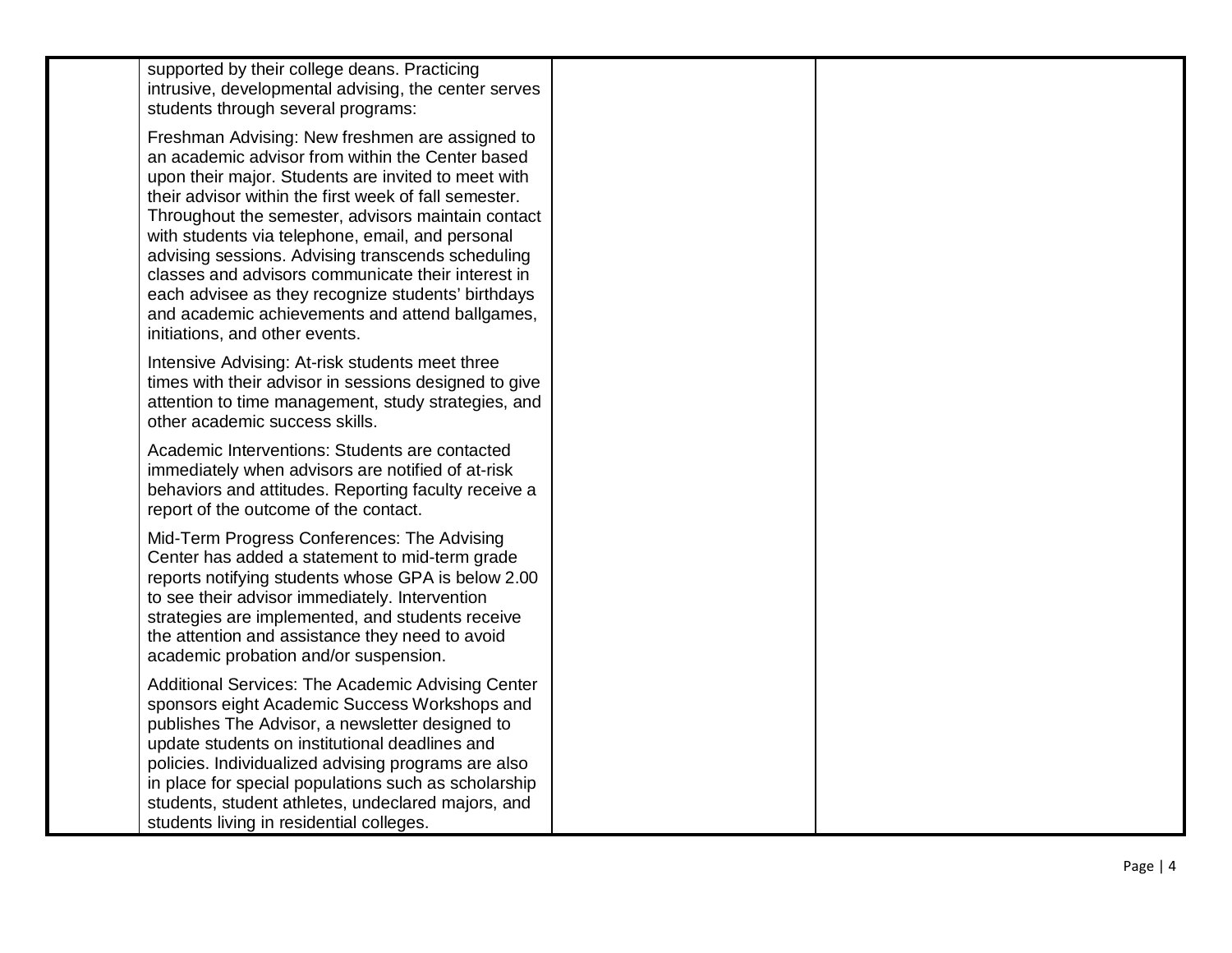|   |                                                                                                                                                                                                                                                                                                                                                                                                                                                                                                                                                                                                                                                                                                                                                                                                                                                             | All freshmen.                                                                                                                                             |                                                                                                                                                                                                                                                                                                                                                                                                                                                                                                                         |
|---|-------------------------------------------------------------------------------------------------------------------------------------------------------------------------------------------------------------------------------------------------------------------------------------------------------------------------------------------------------------------------------------------------------------------------------------------------------------------------------------------------------------------------------------------------------------------------------------------------------------------------------------------------------------------------------------------------------------------------------------------------------------------------------------------------------------------------------------------------------------|-----------------------------------------------------------------------------------------------------------------------------------------------------------|-------------------------------------------------------------------------------------------------------------------------------------------------------------------------------------------------------------------------------------------------------------------------------------------------------------------------------------------------------------------------------------------------------------------------------------------------------------------------------------------------------------------------|
|   | <b>Bridge to Excellence Program</b><br><b>Arkansas Tech University</b><br>Type: 4-year public residential                                                                                                                                                                                                                                                                                                                                                                                                                                                                                                                                                                                                                                                                                                                                                   |                                                                                                                                                           | The Bridge to Excellence program has<br>demonstrated a significant increase in the<br>retention of freshman students. Notable gains                                                                                                                                                                                                                                                                                                                                                                                     |
|   | The Bridge to Excellence program grew out of the<br>university's commitment to the learning and<br>development of its students. The program combines<br>early intervention and mentoring to support<br>freshmen during the critical first six weeks of the<br>semester. Each incoming freshman is matched with<br>a trained mentor who meets with the student soon<br>after orientation and again at midterm. Mentors<br>assess student needs and make referrals to existing<br>campus resources. An assessment tool assists with<br>this process, the College Student Inventory <sup>™</sup> (CSI)<br>of the Retention Management System.                                                                                                                                                                                                                  |                                                                                                                                                           | have also been made in tuition revenue. The<br>results for Phase I revealed a 16 percent<br>retention rate increase from fall 2001 to fall<br>2002 for the initial pilot group, as well as a .50<br>GPA increase when compared with the<br>nonparticipating freshmen. Phase II results,<br>though still in process at the time of this<br>writing, reflect a continuation of the upward<br>trend, with fall to spring retention rates of the<br>second pilot group 6.16 percent higher than<br>the nonparticipant rate. |
|   | The Arkansas Tech program illustrates a cost<br>effective, phased-in approach to implementing a<br>campus wide retention program. In the fall of 2001,<br>the Housing Office at Arkansas Tech initiated Phase<br>I of the program for a random sampling of 105 first-<br>time, full-time residential students. After seeing<br>success, Phase II of the program was expanded to<br>310 students and began to integrate faculty as<br>volunteer mentors. This fall, Phase III is projected to<br>reach 1,100 students with a commitment of 100<br>faculty to serve as mentors. To facilitate the<br>program, staff from Student Affairs have developed<br>specific programs to address the needs of the<br>students and coordinate referral agencies and<br>services. Funding for the program has been from<br>institutional funds, without outside support. |                                                                                                                                                           |                                                                                                                                                                                                                                                                                                                                                                                                                                                                                                                         |
| A | <b>Faculty/Student Mentoring Program (F/SMP)</b><br>San Diego State University<br>Type: 4-year public nonresidential<br>The Faculty/Student Mentoring Program is a                                                                                                                                                                                                                                                                                                                                                                                                                                                                                                                                                                                                                                                                                          | The original Faculty/Student<br>Mentoring Program (F/SMP)<br>began in 1987 as an effort to<br>promote the academic success<br>of first-year and community | A program that began as a population-specific<br>retention strategy has evolved into a campus<br>wide standard for student success. In addition,<br>participants in the Faculty/Student Mentoring<br>Program consistently have higher retention                                                                                                                                                                                                                                                                         |

**C**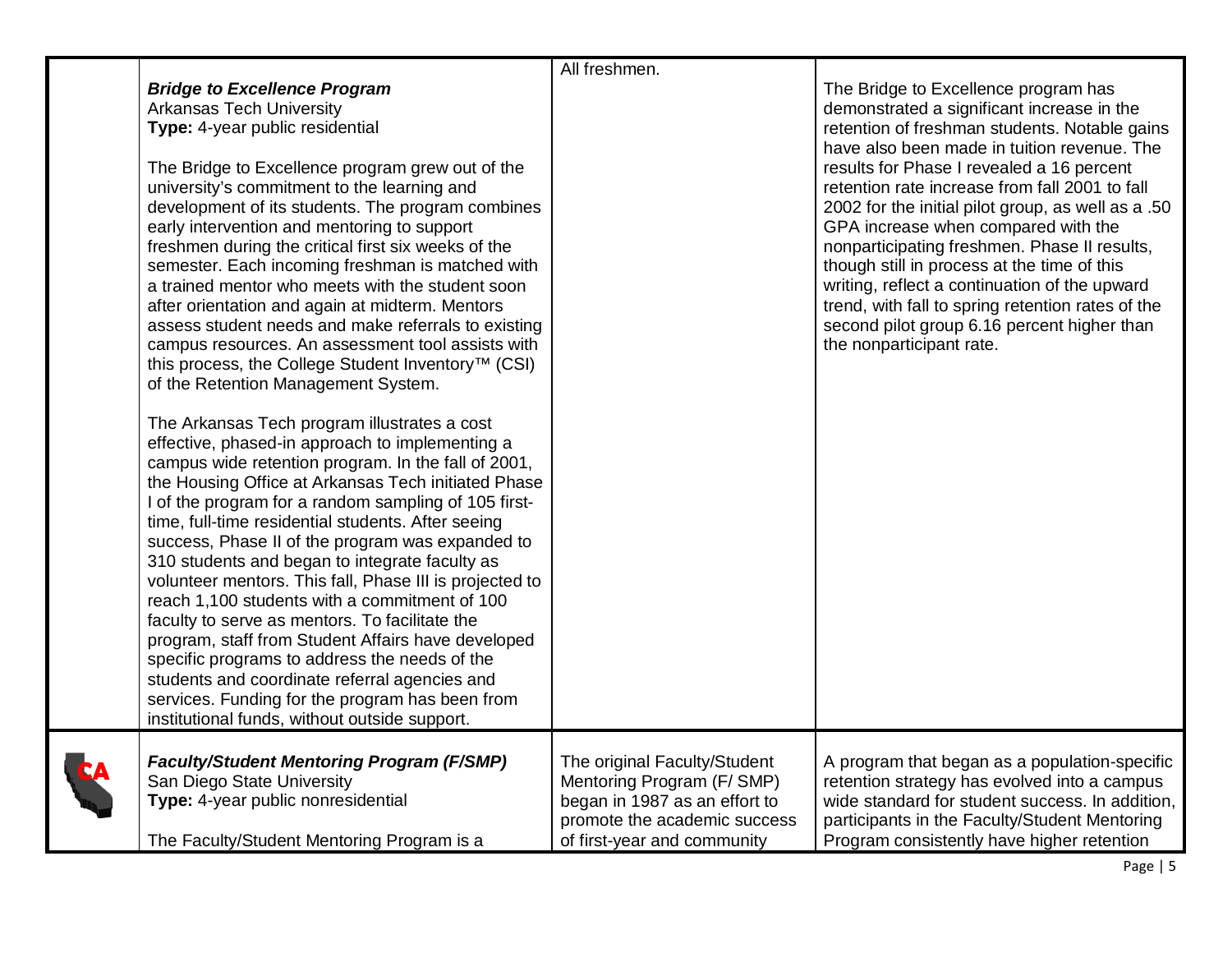| <b>CCR: 64%</b><br>H\$G: 74%<br><b>CFC: 46%</b> | student-to-student mentoring program, offering<br>support and guidance to students from students.<br>Student mentors are supervised by eight faculty<br>mentors, including one from each of the institution's<br>seven colleges. These supervisors recruit and train<br>80 student mentors who assist 700 freshmen and<br>transfer students in their adjustment to San Diego<br>State.<br><b>Goals and Responsibility</b><br>The expanded program was established to improve<br>upon these six goals:<br>1. Increase retention rates of students from<br>disadvantaged backgrounds<br>2. Promote academic excellence<br>3. Help students develop the knowledge and skills<br>necessary for successful completion of academic<br>goals<br>4. Develop supportive relationships with other<br>students faculty, and staff<br>5. Increase knowledge of university resources<br>6. Develop leadership skills, which will enable<br>protégés to become student mentors<br>To achieve these goals, the student and faculty<br>mentors have the freedom to develop programs to<br>best suit F/SMP participants. Student mentors are<br>responsible for creating and maintaining a<br>communication flow between themselves and<br>program participants.<br>This program is funded annually by the California<br>State Lottery. Because of the program's success,<br>university officials have encouraged F/SMP<br>administrators to expand and have granted the<br>program additional funds from the university. | college transfer students. Target<br>populations included African<br>American, Latino, and American<br>Indian students -populations<br>that historically had been<br>underrepresented at the<br>university and had continually<br>reported low retention and<br>student success rates.<br>Ten years later, program<br>administrators expanded<br>eligibility to include socio-<br>economically, educationally,<br>and environmentally<br>disadvantaged students from<br>any ethnic or racial background.<br>The expansion has allowed the<br>university to serve a wider array<br>of "at-risk" student populations,<br>including first-generation and<br>nontraditional students,<br>returning female students, and<br>students with disabilities. | than non-participating students and a high<br>level of satisfaction with the program. The<br>achievement in retention is especially<br>noteworthy considering that F/SMP<br>participants enter with the lowest average<br>SAT scores of any group on campus. |
|-------------------------------------------------|----------------------------------------------------------------------------------------------------------------------------------------------------------------------------------------------------------------------------------------------------------------------------------------------------------------------------------------------------------------------------------------------------------------------------------------------------------------------------------------------------------------------------------------------------------------------------------------------------------------------------------------------------------------------------------------------------------------------------------------------------------------------------------------------------------------------------------------------------------------------------------------------------------------------------------------------------------------------------------------------------------------------------------------------------------------------------------------------------------------------------------------------------------------------------------------------------------------------------------------------------------------------------------------------------------------------------------------------------------------------------------------------------------------------------------------------------------------------------------------------------------|----------------------------------------------------------------------------------------------------------------------------------------------------------------------------------------------------------------------------------------------------------------------------------------------------------------------------------------------------------------------------------------------------------------------------------------------------------------------------------------------------------------------------------------------------------------------------------------------------------------------------------------------------------------------------------------------------------------------------------------------------|--------------------------------------------------------------------------------------------------------------------------------------------------------------------------------------------------------------------------------------------------------------|
|                                                 | <b>Oasis Summer Bridge Program</b>                                                                                                                                                                                                                                                                                                                                                                                                                                                                                                                                                                                                                                                                                                                                                                                                                                                                                                                                                                                                                                                                                                                                                                                                                                                                                                                                                                                                                                                                       | Students from "educationally                                                                                                                                                                                                                                                                                                                                                                                                                                                                                                                                                                                                                                                                                                                       | Despite the many factors that put them at risk,                                                                                                                                                                                                              |
|                                                 | University of California, San Diego                                                                                                                                                                                                                                                                                                                                                                                                                                                                                                                                                                                                                                                                                                                                                                                                                                                                                                                                                                                                                                                                                                                                                                                                                                                                                                                                                                                                                                                                      | disadvantaged" high schools,                                                                                                                                                                                                                                                                                                                                                                                                                                                                                                                                                                                                                                                                                                                       | participants in the Summer Bridge Program                                                                                                                                                                                                                    |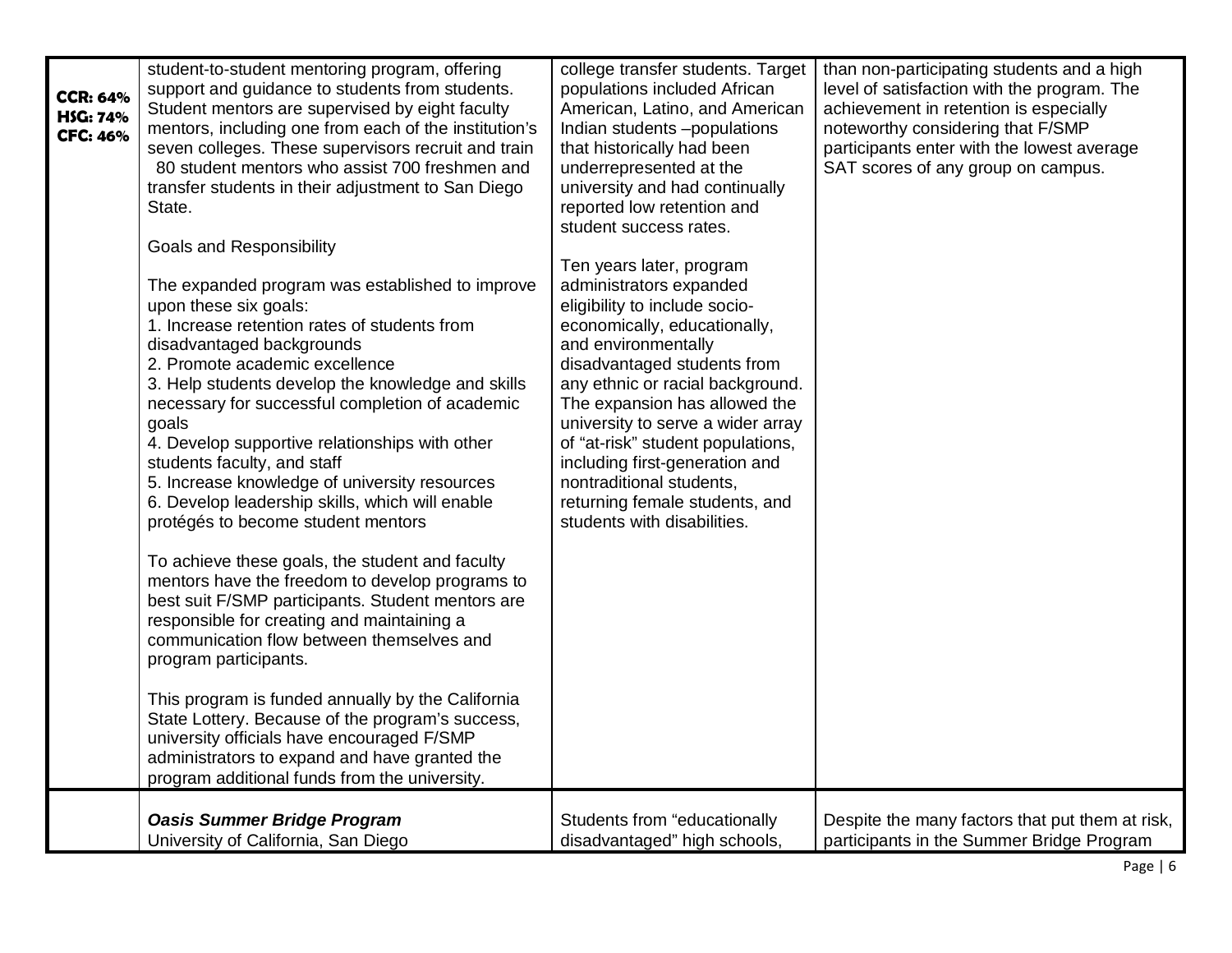| Type: 4-year public residential<br>For more than 25 years, the University of California,<br>San Diego has been focusing extra attention on a<br>small group of first-year students who are less likely<br>to persist than their peers. The OASIS Summer<br>Bridge Program, begun in 1978, successfully serves<br>150 of the approximately 4,000 freshmen annually<br>who attend the university.<br>The Summer Bridge Program is run by the learning<br>center within the university's Office of Academic<br>Support and Instructional Services. The program<br>sets high expectations and provides subsequent<br>high levels of challenge and support by asking<br>participants to:<br>• Enroll in two, four-unit summer courses, one<br>aimed at increasing students' understanding of the<br>role of higher education and the other focused on<br>math and science enrichment activities;<br>• Live for four weeks in a highly structured,<br>intensive residential environment under the<br>leadership of trained peer advisors/resident<br>assistants. The peer advisors provide individual and<br>group counseling and assist with introducing<br>students to critical campus resources such as the<br>student health center and psychological and<br>counseling services;<br>• Sign a contract to utilize OASIS support services<br>throughout their first year;<br>• Meet regularly throughout their first year with an<br>academic transition counselor, the same peer<br>advisor who served as their residential assistant;<br>• Attend regularly scheduled OASIS workshops<br>and/or individual conferences throughout their first<br>year in math, science, writing, and study skills.<br>The Summer Bridge Program is a cooperative effort | defined as high schools with<br>high poverty rates among their<br>students and low rates of<br>matriculation to postsecondary<br>education, are the focus of the<br>Summer Bridge Program.<br>Typically 80-90 percent of these<br>students are from<br>underrepresented ethnicities<br>such as Chicano or African-<br>American. Participants have<br>been shown to be more likely<br>than their peers to be low<br>income and first-generation, and<br>to have significantly lower SAT<br>scores. | persist and achieve at rates as high or higher<br>than their campus counterparts. A study of the<br>2001 freshman cohort revealed a first- to<br>second-year retention rate of 96 percent, 4<br>percentage points above the 92 percent rate<br>of non-participants. In addition, the same<br>study found participants' average GPA was<br>higher than that of nonparticipants and fewer<br>participants than nonparticipants were<br>experiencing academic difficulty (GPA below<br>$2.0$ ).<br>Higher graduation rates have also been<br>documented. For freshmen who participated<br>in the program in 1995, 81 percent graduated<br>within five years compared to 78 percent of<br>non-participating freshmen.<br>Student evaluations, too, have shown the<br>strength of the program. On a recent<br>evaluation, an impressive 100 percent of<br>participants agreed or strongly agreed that the<br>program aided their transition to the university. |
|--------------------------------------------------------------------------------------------------------------------------------------------------------------------------------------------------------------------------------------------------------------------------------------------------------------------------------------------------------------------------------------------------------------------------------------------------------------------------------------------------------------------------------------------------------------------------------------------------------------------------------------------------------------------------------------------------------------------------------------------------------------------------------------------------------------------------------------------------------------------------------------------------------------------------------------------------------------------------------------------------------------------------------------------------------------------------------------------------------------------------------------------------------------------------------------------------------------------------------------------------------------------------------------------------------------------------------------------------------------------------------------------------------------------------------------------------------------------------------------------------------------------------------------------------------------------------------------------------------------------------------------------------------------------------------------------------------------------------------------------------------|---------------------------------------------------------------------------------------------------------------------------------------------------------------------------------------------------------------------------------------------------------------------------------------------------------------------------------------------------------------------------------------------------------------------------------------------------------------------------------------------------|-----------------------------------------------------------------------------------------------------------------------------------------------------------------------------------------------------------------------------------------------------------------------------------------------------------------------------------------------------------------------------------------------------------------------------------------------------------------------------------------------------------------------------------------------------------------------------------------------------------------------------------------------------------------------------------------------------------------------------------------------------------------------------------------------------------------------------------------------------------------------------------------------------------------------------------------------------------|
| involving a wide range of campus resources from                                                                                                                                                                                                                                                                                                                                                                                                                                                                                                                                                                                                                                                                                                                                                                                                                                                                                                                                                                                                                                                                                                                                                                                                                                                                                                                                                                                                                                                                                                                                                                                                                                                                                                        |                                                                                                                                                                                                                                                                                                                                                                                                                                                                                                   |                                                                                                                                                                                                                                                                                                                                                                                                                                                                                                                                                                                                                                                                                                                                                                                                                                                                                                                                                           |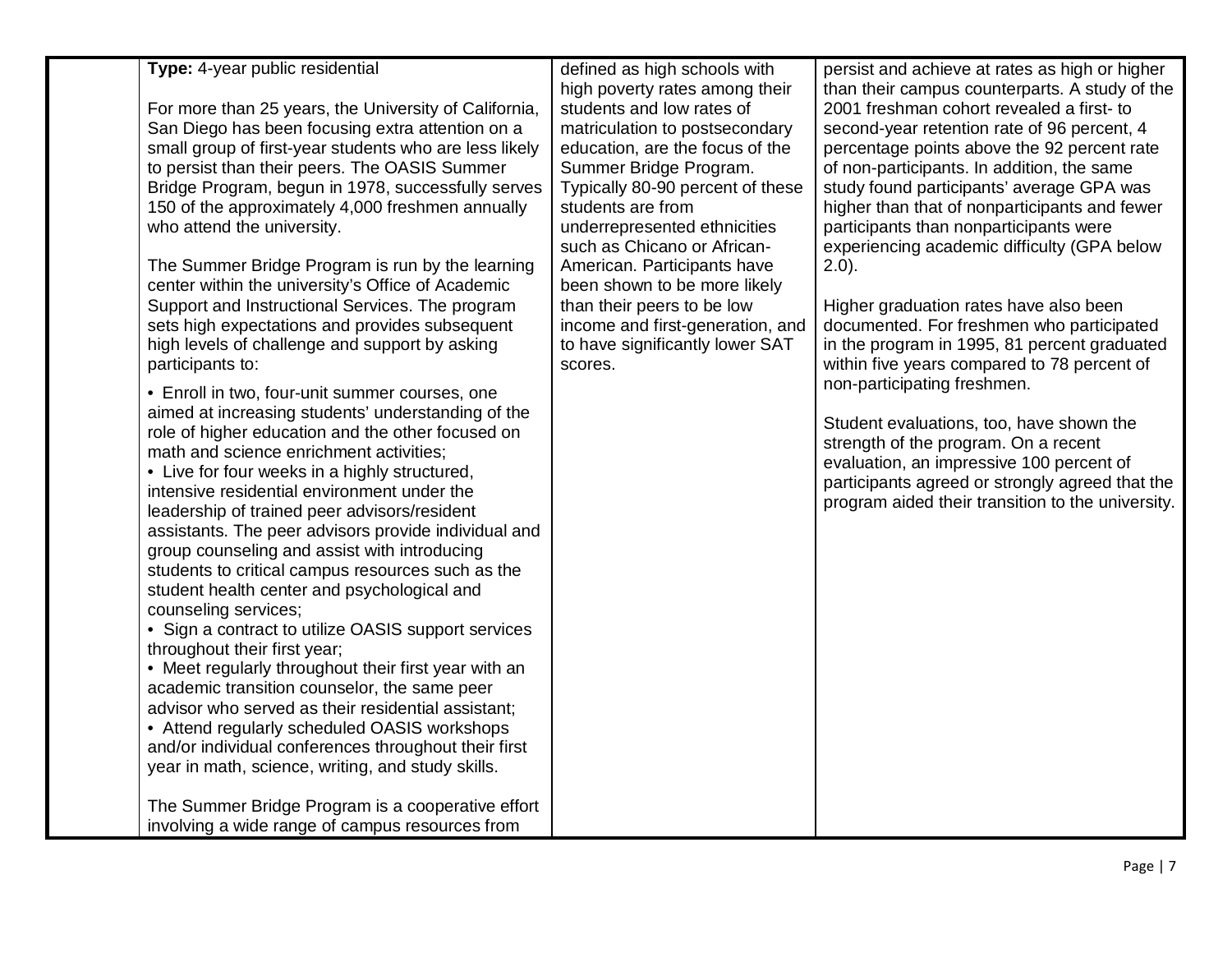| academic to business to student services.<br>Participants pay nothing to participate. The program<br>is funded entirely through institutional, general<br>funds.                                                                                                                                                                                                                                                                                                                                                                          |                                                                                                                                                                        |                                                                                                                                                                                                                                                                                                                                                                                                                                                                                                                                                                                                                                                                                                                                                                                                                                                                                                                                                                                                                                                                              |
|-------------------------------------------------------------------------------------------------------------------------------------------------------------------------------------------------------------------------------------------------------------------------------------------------------------------------------------------------------------------------------------------------------------------------------------------------------------------------------------------------------------------------------------------|------------------------------------------------------------------------------------------------------------------------------------------------------------------------|------------------------------------------------------------------------------------------------------------------------------------------------------------------------------------------------------------------------------------------------------------------------------------------------------------------------------------------------------------------------------------------------------------------------------------------------------------------------------------------------------------------------------------------------------------------------------------------------------------------------------------------------------------------------------------------------------------------------------------------------------------------------------------------------------------------------------------------------------------------------------------------------------------------------------------------------------------------------------------------------------------------------------------------------------------------------------|
| First-Year Experience (FYE) program<br>College of the Sequoias<br>Type: 2-year public<br>The college's First-Year Experience (FYE) program<br>is the umbrella of student support that includes<br>intrusive counseling, peer mentoring, learning<br>communities, and augmented instruction.<br>Augmented instruction, a mandatory component of<br>the FYE math course, adds an additional two hours<br>of math with the instructor and tutor each week. All<br>instructors in the FYE math and English programs<br>are full-time faculty. | All first-year students.<br>The College of the Sequoias<br>(CA) has a long history of<br>serving first-generation, low-<br>income Hispanic students.                   | From fall 2009 to fall 2010, FYE<br>developmental math students who received<br>augmented instruction had a 6% increase in<br>success compared to no improvement for FYE<br>developmental math students who did not<br>receive augmented instruction. Success is<br>defined as passing with a C or higher.<br>In the same time period, FYE students'<br>success rates in developmental English (two<br>levels below college-level) increased from<br>57% in fall 2009 to 63% in fall 2010, as<br>compared with an increase from 49% in fall<br>2009 to 59% in fall 2010 for all new students.<br>Retention rates for developmental English<br>students participating in the FYE rose from<br>90% in fall 2009 to 92% in fall 2010, as<br>compared with a steady 87% retention rate for<br>non-FYE students.<br>In addition, pilot data on the college's<br>innovative augmented instruction model<br>indicate up to 20% improvement in course<br>success rates and 10% improvement in<br>retention rates for FYE students compared to<br>the general new student population. |
| <b>Pegasus Success Program</b><br>University of Central Florida<br>Type: 4-year public residential<br>The Pegasus Success Program (PSP) is a                                                                                                                                                                                                                                                                                                                                                                                              | PSP is targeted at students who<br>fall just below the regular<br>admission standards (under-<br>prepared) but show the potential<br>to succeed with initial guidance. | Overall, PSP students enter UCF with lower<br>SAT scores (lower predictors of success), but<br>typically earn the same or higher GPAs and<br>have approximately the same retention rates<br>as regularly admitted students. Since 2000,                                                                                                                                                                                                                                                                                                                                                                                                                                                                                                                                                                                                                                                                                                                                                                                                                                      |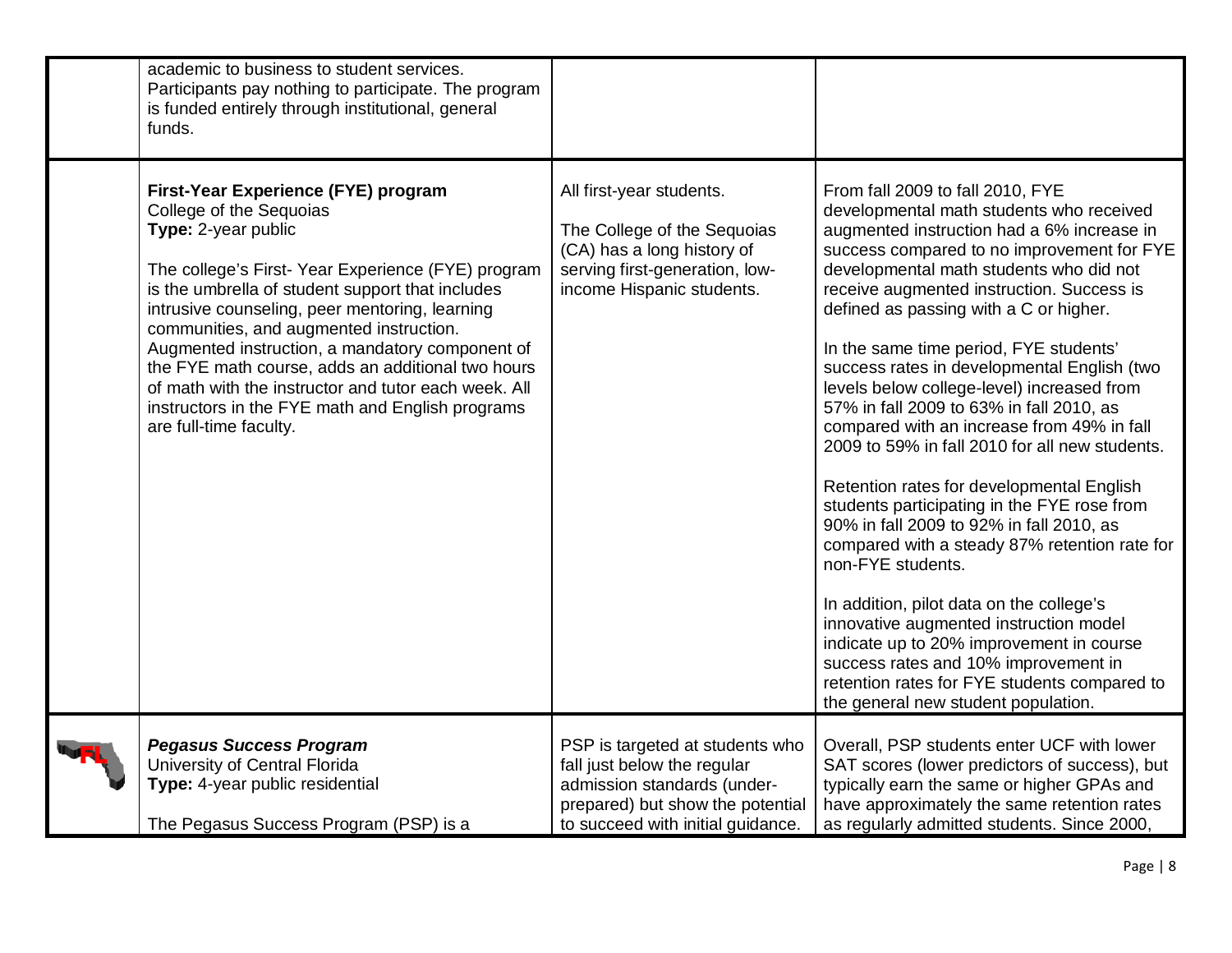|                 | University of Central Florida (UCF) collaborative       | the retention rate for the PSP has consistently |
|-----------------|---------------------------------------------------------|-------------------------------------------------|
| <b>CCR: 55%</b> | learning community that focuses on an integrated        | been 97 percent with an average freshman-to-    |
| HSG: 65%        | curriculum, interdisciplinary courses, and social       | sophomore retention rate hovering around 80     |
| <b>CFC: 41%</b> | interaction to provide a strong academic and            | percent. Further, the 1999 PSP students have    |
|                 | personal development foundation to inspire              | a 62 percent six-year graduation rate and       |
|                 | students to achieve their full potential. The program   | 2000 students have a 59 percent five-year       |
|                 | runs for six weeks prior to the start of fall semester. | graduation rate. This program provides a        |
|                 | Fall admittance to UCF is contingent on success in      | positive structure for reaching out to students |
|                 | summer courses taken in conjunction with the            | who are underprepared for college, providing    |
|                 | program.                                                | them the tools necessary to complete their      |
|                 |                                                         | college degree. Through the 10 years the        |
|                 | In an effort to increase retention and academic         | program has operated, it has consistently       |
|                 | success of marginally prepared students, PSP            | demonstrated success.                           |
|                 | provides a structured environment for students to       |                                                 |
|                 | learn how to succeed in college. Through a              |                                                 |
|                 | combination of such things as academic advising,        |                                                 |
|                 | peer mentoring, and supplemental instruction,           |                                                 |
|                 | students are immersed into college in a controlled      |                                                 |
|                 | and guided environment. This environment provides       |                                                 |
|                 | these students with the support and guidance            |                                                 |
|                 | needed to learn how to be successful and assists        |                                                 |
|                 | with the transition to college.                         |                                                 |
|                 | The structured six-week summer program requires         |                                                 |
|                 | students to attend each scheduled event and             |                                                 |
|                 | strongly encourages them to live in on-campus           |                                                 |
|                 | housing during the program. On average, 150             |                                                 |
|                 | students have participated each year since its          |                                                 |
|                 | inception in 1995. Upon arrival, students attend an     |                                                 |
|                 | orientation to the program where they are               |                                                 |
|                 | introduced to the schedule and concepts of the six      |                                                 |
|                 | weeks. The program includes:                            |                                                 |
|                 | • Two pre-selected classes that ensure all PSP          |                                                 |
|                 | students get the foundation needed for future           |                                                 |
|                 | college success;                                        |                                                 |
|                 | • Comprehensive weekly academic support                 |                                                 |
|                 | programs (tutoring, supplemental instruction,           |                                                 |
|                 | workshops);                                             |                                                 |
|                 | • Weekly meetings (both face-to-face and via e-         |                                                 |
|                 |                                                         |                                                 |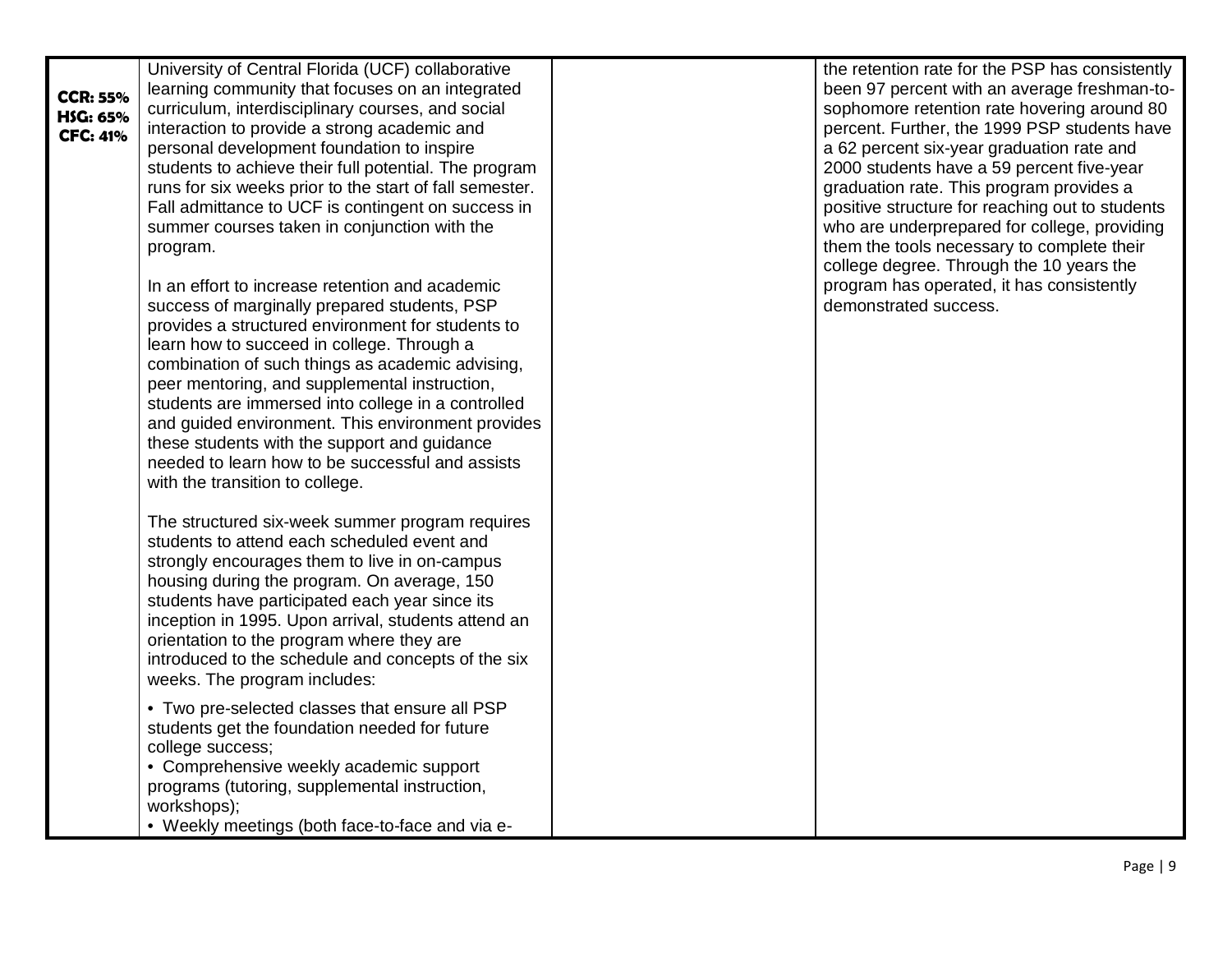| mail) with their academic advisor coordinated with<br>specific assignments on such topics as goal setting<br>and time management;<br>• Peer mentors;<br>• Learning communities including specific residence<br>hall space;<br>• Freshman Seminar classes:<br>• A welcome program, closing ceremony, and<br>parent/ student orientation;<br>• Cultural and social programming;<br>• Personal growth activities;<br>• "AcademiKit" to enhance academic skills.                                                                                                                                                                                                            |                                                                                     |                                                                                                                                                                                                                                                                                                                                                                                                                                                                                                                                                                                                                       |
|-------------------------------------------------------------------------------------------------------------------------------------------------------------------------------------------------------------------------------------------------------------------------------------------------------------------------------------------------------------------------------------------------------------------------------------------------------------------------------------------------------------------------------------------------------------------------------------------------------------------------------------------------------------------------|-------------------------------------------------------------------------------------|-----------------------------------------------------------------------------------------------------------------------------------------------------------------------------------------------------------------------------------------------------------------------------------------------------------------------------------------------------------------------------------------------------------------------------------------------------------------------------------------------------------------------------------------------------------------------------------------------------------------------|
| PSP also utilizes the programs and services of<br>multiple departments, including: Office of Student<br>Involvement, Writing Center, Housing and<br>Residence Life, Student Wellness, Police<br>Department, Library, Diversity Initiatives,<br>Counseling, University Testing Center, Career<br>Services, and Consumer Credit Counseling. By<br>using existing programs, the students are<br>introduced to available services on campus and the<br>entire campus is involved in the success of these<br>students.                                                                                                                                                       |                                                                                     |                                                                                                                                                                                                                                                                                                                                                                                                                                                                                                                                                                                                                       |
| William J. Law Jr. Learning Commons<br><b>Tallahassee Community College</b><br>Type: 2-year public<br>The William J. Law Jr. Learning Commons at<br>Tallahassee Community College centralizes<br>learning and technology support and provides<br>resources for all students across the curriculum.<br>Students taking classes from developmental studies<br>through sophomore courses receive individual and<br>small-group tutoring in a broad range of subject<br>areas, technology instruction, assistance with<br>research and information literacy, and counseling.<br>They have access to technology, group study<br>spaces, and a wide range of print and online | Students taking classes from<br>developmental studies through<br>sophomore courses. | Before the Learning Commons opened,<br>learning support was fragmented and<br>accessed by a small percentage of students.<br>In its first three years, the number of individual<br>students served grew from 7,200 students in<br>fall 2008 to 11,300 students in fall 2010.<br>During that same period, the number of<br>unique courses served increased, as did the<br>number of logged individual visits. As<br>important, the percentage of full-time faculty<br>with scheduled time in the Learning Commons<br>increased from 15% in 2008 to nearly 40% in<br>2010.<br>Students who use the Learning Commons are |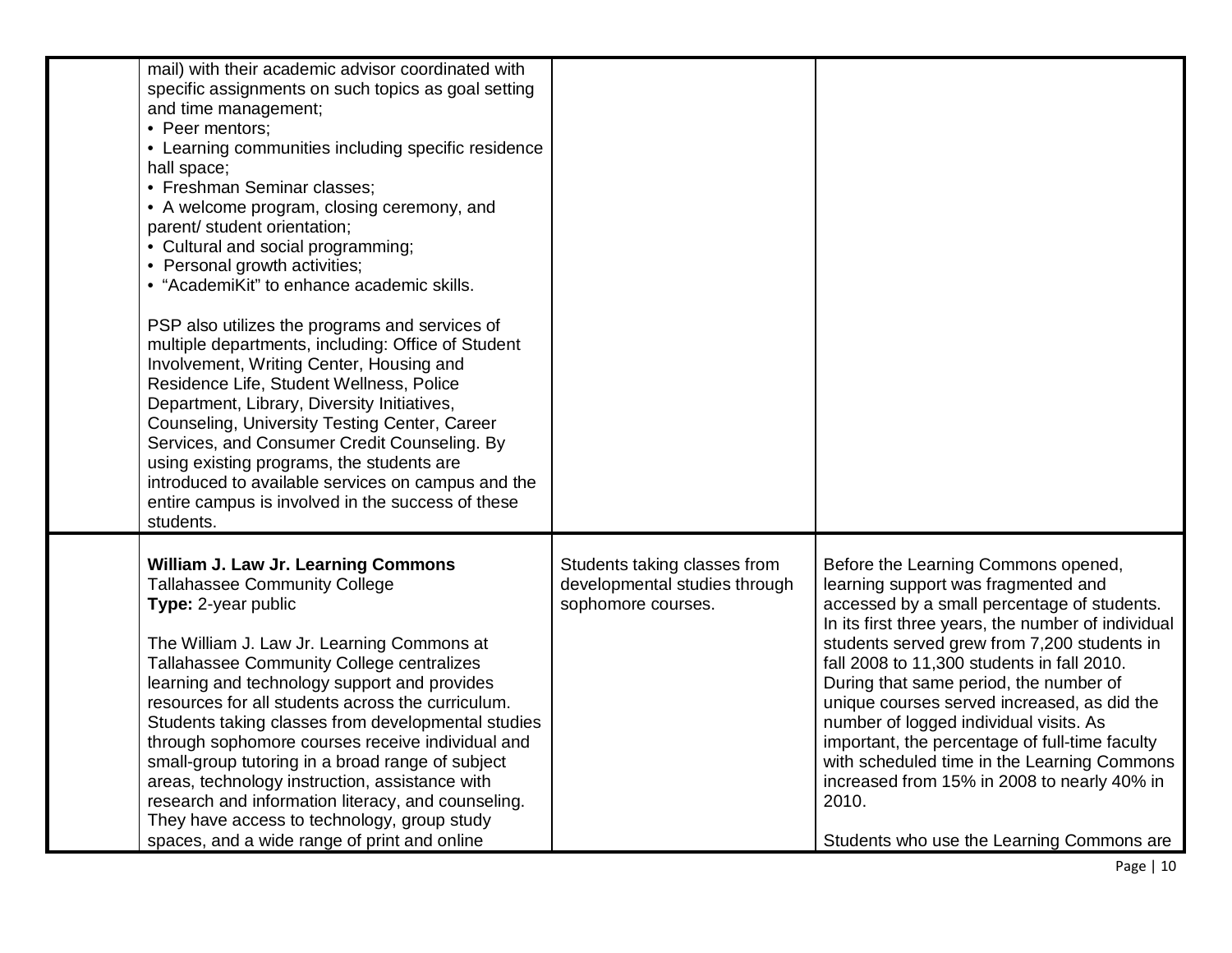| resources.<br>Faculty engagement is key to the program's<br>success. Many faculty members have scheduled<br>office hours in the Learning Commons and provide<br>professional support for students and learning<br>specialists. Faculty and staff collaborate to help<br>students master content, develop effective learning<br>strategies, strengthen their technology skills, and<br>use resources. In addition, counseling staff, learning<br>specialists, and faculty collaborate to develop<br>Academic Success Plans for students with<br>academic challenges. |                                                 | more successful in their courses and persist at<br>higher rates than students who don't use it.<br>Among students taking the college's 20<br>classes with the highest enrollment, students<br>who used the resources four or more times<br>had a 9% higher success rate in fall 2010 and<br>a 17% higher success rate in spring 2011.<br>Differences for developmental students were<br>even more dramatic. The number of students<br>successfully completing classes increased<br>25% in fall 2010 and 35% in spring 2011.<br>Success is defined as passing with a C or<br>higher.<br>Retention rates also are higher among<br>students who regularly use the Learning<br>Commons. In the fall 2008 cohort, fall-to- |
|---------------------------------------------------------------------------------------------------------------------------------------------------------------------------------------------------------------------------------------------------------------------------------------------------------------------------------------------------------------------------------------------------------------------------------------------------------------------------------------------------------------------------------------------------------------------|-------------------------------------------------|-----------------------------------------------------------------------------------------------------------------------------------------------------------------------------------------------------------------------------------------------------------------------------------------------------------------------------------------------------------------------------------------------------------------------------------------------------------------------------------------------------------------------------------------------------------------------------------------------------------------------------------------------------------------------------------------------------------------------|
|                                                                                                                                                                                                                                                                                                                                                                                                                                                                                                                                                                     |                                                 | spring retention was 9% higher among<br>students who visited the Learning Commons<br>four or more times and 8% higher among<br>students who had one to three visits than<br>among students who never visited. Fall-to-fall<br>retention for fall 2009 was 29% higher for<br>students who used the resources four or more<br>times, and 27% higher for those using the<br>resources one or more times.                                                                                                                                                                                                                                                                                                                 |
|                                                                                                                                                                                                                                                                                                                                                                                                                                                                                                                                                                     |                                                 | Graduation rates for the first-time-in-college<br>fall 2008 cohort (N=2,415) also show a<br>positive effect related to participating in the<br>Learning Commons. The three-year<br>graduation rate for students using the<br>resources of the Learning Commons was<br>41%, compared to 7% for students who never<br>used the resources.                                                                                                                                                                                                                                                                                                                                                                               |
| <b>The Challenge Program</b><br>Georgia Institute of Technology<br>Type: 4-year public residential                                                                                                                                                                                                                                                                                                                                                                                                                                                                  | Minority undergraduate<br>engineering students. | The Challenge program during the 1990s and<br>2000-2003 was especially effective with<br>African- American students. Traditionally at<br>Georgia Tech, African-American retention                                                                                                                                                                                                                                                                                                                                                                                                                                                                                                                                     |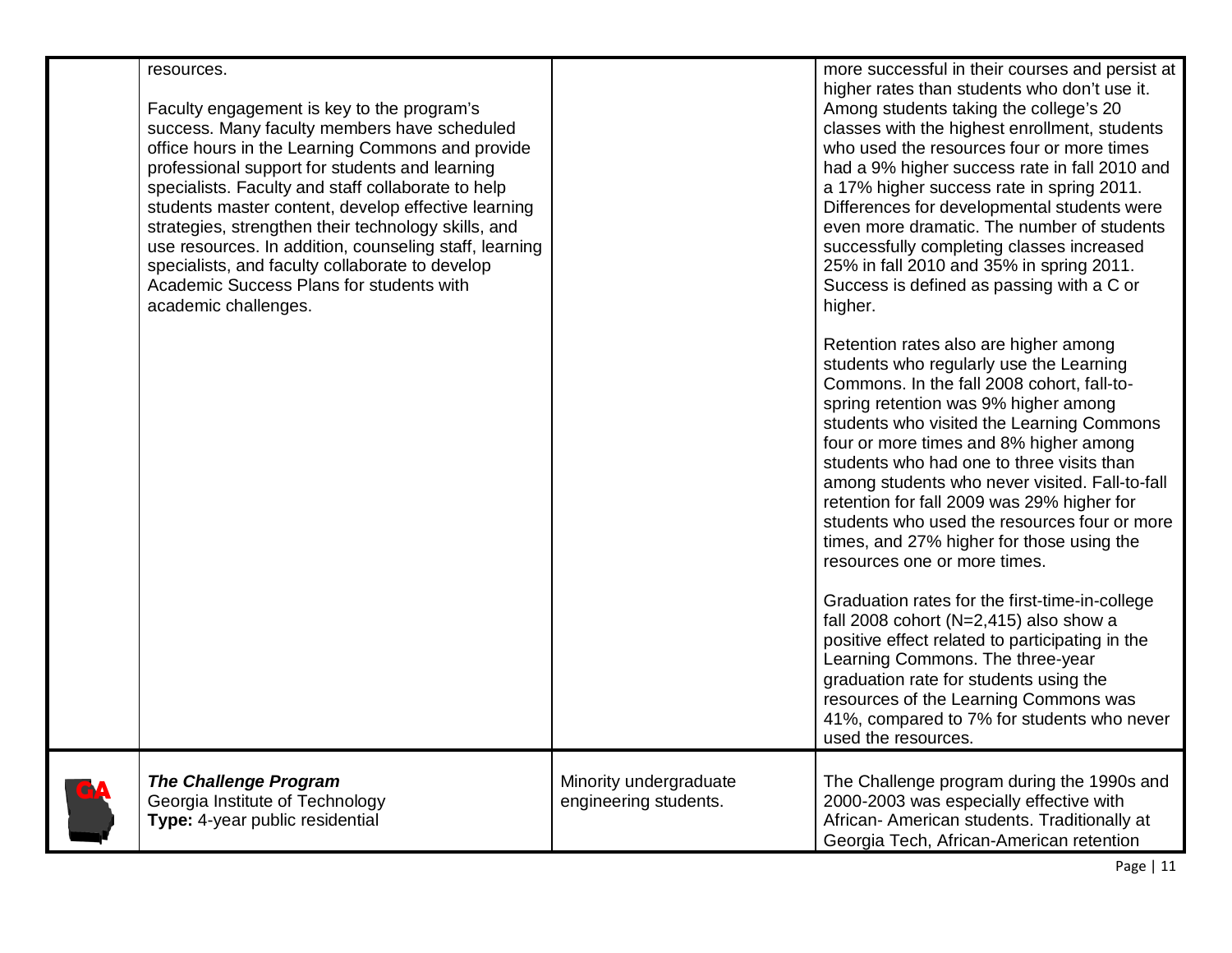| <b>CCR: 53%</b><br>HSG: 63%<br><b>CFC: 43%</b> | The Challenge program at the Georgia Institute of<br>Technology (more commonly known as Georgia<br>Tech), is an intensive five-week program held every<br>summer for incoming minority Georgia Tech<br>freshmen. Students live on campus in the dorms,<br>take core courses that simulate a typical student's<br>freshman year, and generally make mental, social,<br>and academic preparations for the transition to<br>college.                                                                                                                                                                      | rates were significantly lower than those of<br>Georgia Tech students as a whole. African-<br>Americans in the Challenge program,<br>however, met or exceeded the general<br>retention rate in nearly every year of the<br>program. Furthermore, with first- to second<br>year retention, Challenge students have a 5<br>percent increase over their non-Challenge<br>peers. In fact, the retention rate for Challenge<br>students has been higher than the overall |
|------------------------------------------------|--------------------------------------------------------------------------------------------------------------------------------------------------------------------------------------------------------------------------------------------------------------------------------------------------------------------------------------------------------------------------------------------------------------------------------------------------------------------------------------------------------------------------------------------------------------------------------------------------------|---------------------------------------------------------------------------------------------------------------------------------------------------------------------------------------------------------------------------------------------------------------------------------------------------------------------------------------------------------------------------------------------------------------------------------------------------------------------|
|                                                | The Challenge program grew out of the specific<br>nature of Georgia Tech's position as the leading<br>producer of bachelor's degrees in engineering in the<br>United States. The school is also first nationally in<br>awarding engineering degrees to African-American<br>undergraduates. Students in the engineering<br>disciplines experience a high rate of attrition or<br>change of major. Since 1979, Georgia Tech has<br>used the OMED: Educational Services (OMED)<br>division to promote high academic performance in<br>science and engineering. The Challenge program<br>grew out of OMED. | retention rate during the entire program.                                                                                                                                                                                                                                                                                                                                                                                                                           |
|                                                | While Challenge originated in 1980 as a program to<br>acclimate new students to campus life, in 1992 it<br>made a paradigm shift to a more comprehensive<br>academic model. OMED had found a strong<br>correlation between minority students' first-term<br>GPAs and their graduation rates, which prompted<br>this shift to a program with increased student<br>expectations.                                                                                                                                                                                                                         |                                                                                                                                                                                                                                                                                                                                                                                                                                                                     |
|                                                | During its five-week period, Challenge uses a<br>combination of academic and social elements to lay<br>the foundation for success in minority<br>undergraduate engineering students:<br>• Students live in a freshman dorm during the entire<br>period;<br>• Participants take core courses that simulate a<br>typical student's freshman year, with the courses                                                                                                                                                                                                                                       |                                                                                                                                                                                                                                                                                                                                                                                                                                                                     |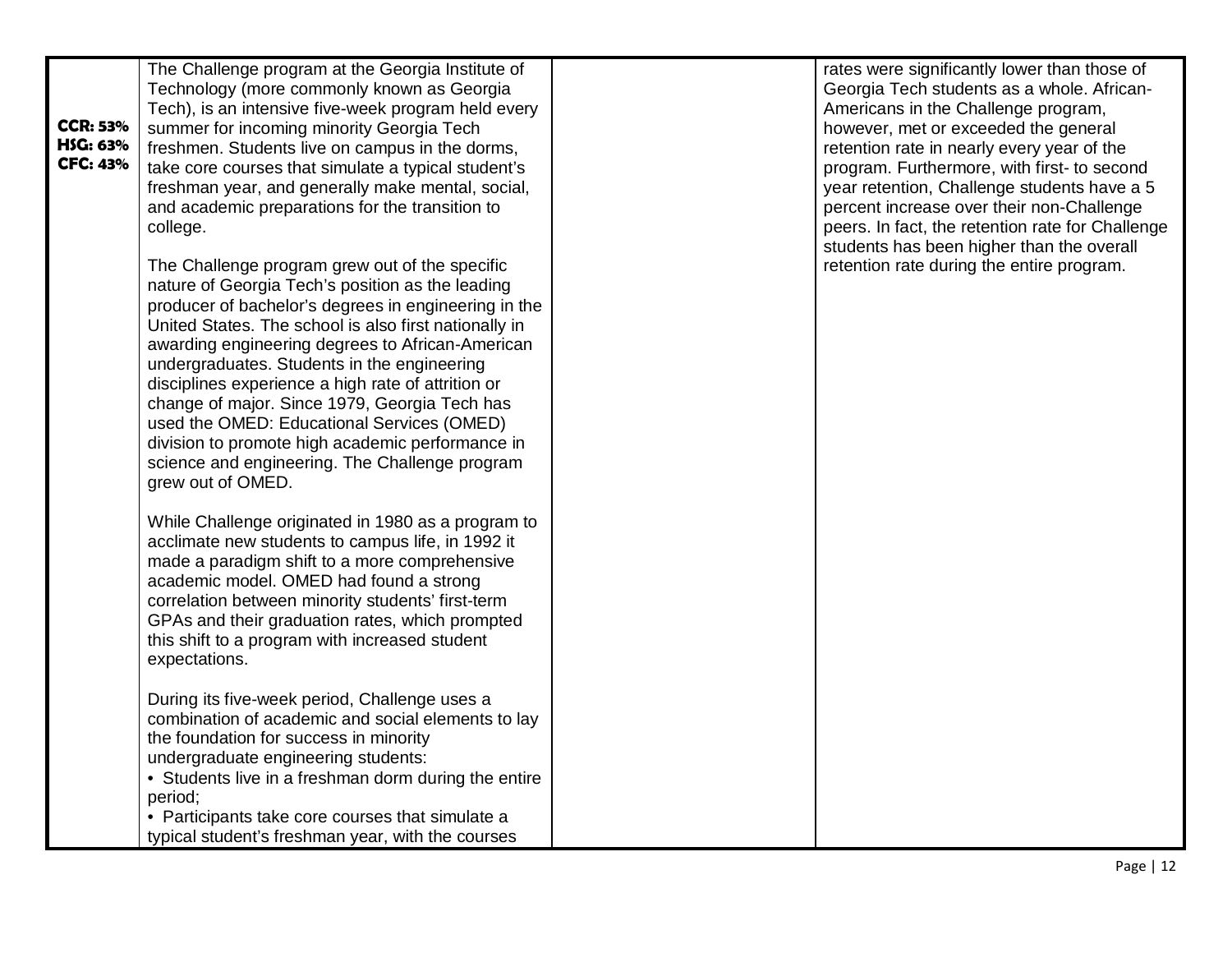|                                                       | following the same pace and manner of instruction<br>as actual Georgia Tech Courses; and<br>• Upperclassmen, known as "Challenge<br>Counselors," live in the dorms with the Challenge<br>students, providing day-to-day interaction while also<br>conducting field trips and workshops. These<br>counselors are chosen based on academic merit,<br>community involvement, and prior Challenge<br>experience.                                                                                                                                                                                                                                                                                                                                                                                                                                                                                                                                                                                                                                                                                                                                                                                                                                                                                                                                              |               |                                                                                                                                                                                                                                                                                                                                                                                                                                                                                                                                                                                                                                                                                                                                                                           |
|-------------------------------------------------------|-----------------------------------------------------------------------------------------------------------------------------------------------------------------------------------------------------------------------------------------------------------------------------------------------------------------------------------------------------------------------------------------------------------------------------------------------------------------------------------------------------------------------------------------------------------------------------------------------------------------------------------------------------------------------------------------------------------------------------------------------------------------------------------------------------------------------------------------------------------------------------------------------------------------------------------------------------------------------------------------------------------------------------------------------------------------------------------------------------------------------------------------------------------------------------------------------------------------------------------------------------------------------------------------------------------------------------------------------------------|---------------|---------------------------------------------------------------------------------------------------------------------------------------------------------------------------------------------------------------------------------------------------------------------------------------------------------------------------------------------------------------------------------------------------------------------------------------------------------------------------------------------------------------------------------------------------------------------------------------------------------------------------------------------------------------------------------------------------------------------------------------------------------------------------|
| <b>CCR: 60%</b><br><b>HSG: 77%</b><br><b>CFC: 45%</b> | <b>Comprehensive Freshman Initiative</b><br>Columbia College Chicago<br>Type: 4-year private nonresidential<br>Throughout the 1990s, Columbia changed its entire<br>approach to student retention. In 1991, it instituted a<br>mandatory Freshman Seminar to develop skills<br>critical to college success. The college developed<br>and adopted a fully articulated strategic retention<br>plan in the mid-1990s, and in 1998 a presidential<br>task force completed the proposal for a<br>comprehensive, coordinated freshman retention<br>program. Thanks to these decade-long efforts,<br>Columbia has taken a number of steps to improve<br>its approach to retention:<br>• The admissions process now seeks to create a<br>bond between the applicant and the institution at<br>first contact. The college also created the Office of<br>Student Financial Services to improve the financial<br>aid process.<br>• A developmental education program in reading,<br>writing, and math helps underprepared students<br>improve basic required skills. The college hired<br>specialized faculty to teach and oversee the<br>program.<br>• Summer and spring bridge programs help at-risk<br>freshman persist. The program assists these<br>students with their transition to college, introducing<br>them to services and resources that can help them | All freshmen. | While the demographic and academic<br>composition of Columbia's undergraduates<br>has remained virtually the same, its retention<br>and graduation rates have improved<br>dramatically, especially in the last few years.<br>Between 1996 and 2000, fall-to-fall retention<br>rates for first-time freshmen rose from 51<br>percent to 59 percent. Transfer student<br>retention also increased from 59 percent to 68<br>percent during this period. The six-year<br>graduation rate for the class of 1995 was 26.5<br>percent, more than five percentage points<br>higher than the rate for the 1991 class. The<br>college expects these rates to keep rising and<br>especially hopes to exceed the national<br>retention rate for private, open admissions<br>colleges. |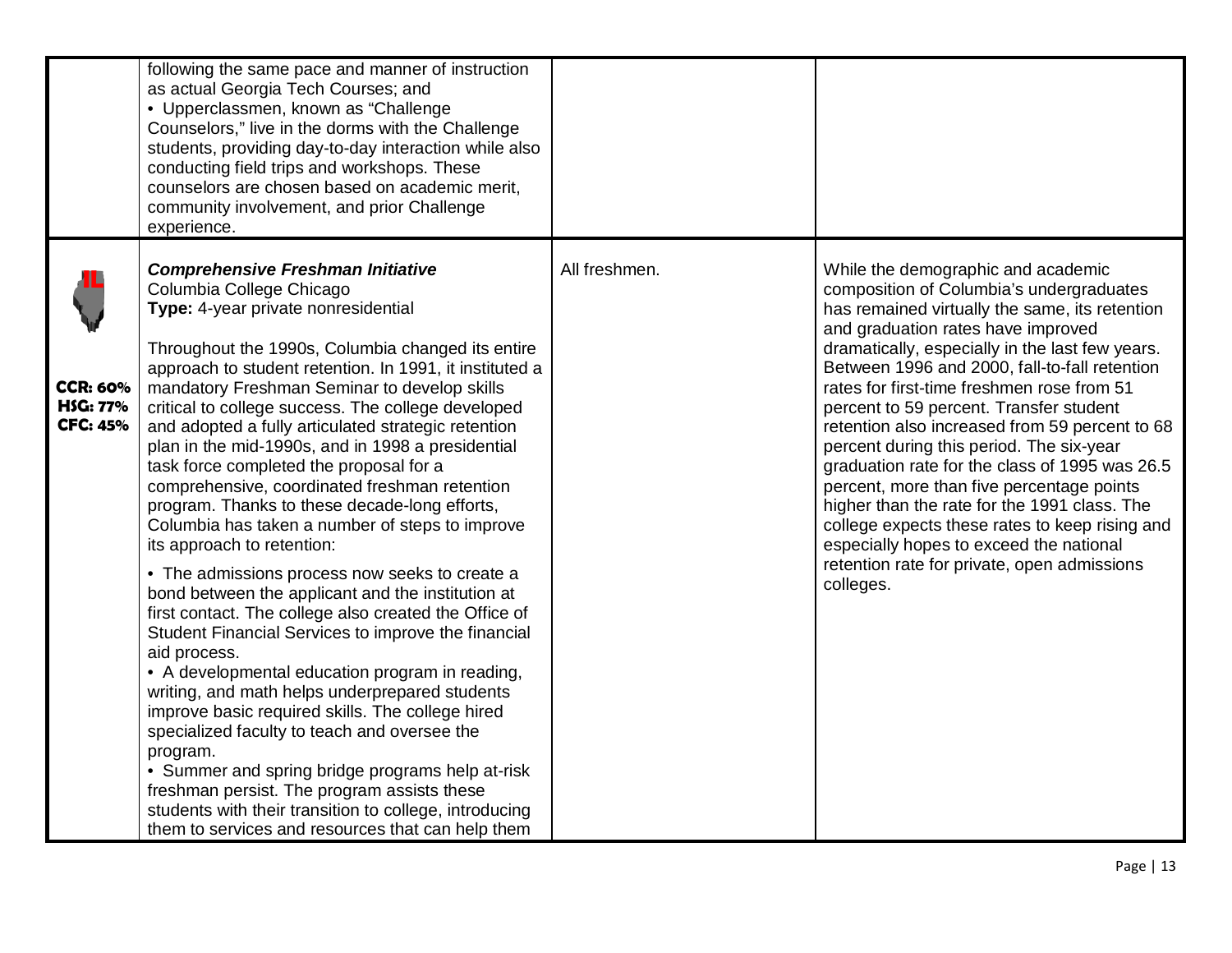|                                                | succeed.<br>• Freshman orientation was expanded from a<br>single-day session to an extensive, multi-day event<br>that acquaints students with the campuses<br>programs and services, including academic<br>advising.<br>• A new Freshman Center serves as the focal point<br>for efforts to integrate first year students into the<br>Columbia community. The center manages the<br>bridge program, orientation, advising, early<br>interventions, and programs for special populations.<br>• The college created an Office of Multicultural<br>Affairs to serve the needs of students of color and<br>other special student populations.<br>• Student services were completely overhauled to<br>promote a friendly, student-centered environment. |                                                         |                                                                                                                                                                                                                                                                                                                                                                                                                                                                                                                                                                                                                                                                 |
|------------------------------------------------|----------------------------------------------------------------------------------------------------------------------------------------------------------------------------------------------------------------------------------------------------------------------------------------------------------------------------------------------------------------------------------------------------------------------------------------------------------------------------------------------------------------------------------------------------------------------------------------------------------------------------------------------------------------------------------------------------------------------------------------------------|---------------------------------------------------------|-----------------------------------------------------------------------------------------------------------------------------------------------------------------------------------------------------------------------------------------------------------------------------------------------------------------------------------------------------------------------------------------------------------------------------------------------------------------------------------------------------------------------------------------------------------------------------------------------------------------------------------------------------------------|
| <b>CCR: 58%</b><br>HSG: 74%<br><b>CFC: 49%</b> | <b>The HORIZONS Program</b><br><b>Purdue University</b><br>Type: 4-year public residential<br>HORIZONS is a federally funded program that<br>assists first-generation and income-eligible students<br>become academically successful at Purdue<br>University. HORIZONS students are developing a<br>new tradition of higher education in their families.<br>Students achieve academic success through a<br>series of programs that include mentoring<br>programs, personal development and counseling<br>programs, tutoring, and academic success<br>strategies programs.                                                                                                                                                                          | Low-income, first-generation,<br>and disabled students. | The HORIZONS group was compared to a<br>control group of first-year students; both<br>groups consisted of eight Hispanics, fourteen<br>African Americans, and twenty-five white<br>students. The retention rate for the<br>HORIZONS group during the first and second<br>semester was 100 percent, while the control<br>group's retention rate dropped from 100<br>percent to 89 percent between these<br>semesters. The researchers also found that<br>85 percent of the HORIZONS group<br>graduated or were working toward graduation,<br>as opposed to the 47 percent of the control<br>group who had either graduated or were<br>working toward graduation. |
|                                                | <b>Course Signals</b><br><b>Purdue University</b><br>Type: 4-year public residential<br>Course Signals is a real-time, very early intervention<br>system providing students with concrete steps                                                                                                                                                                                                                                                                                                                                                                                                                                                                                                                                                    | All students.                                           | This project has improved student grades and<br>retention, while also addressing student<br>motivation and satisfaction. Students in<br>classes using Course Signals best practices<br>scored from 4.3 percent to 26.45 percent<br>more A or B grades (depending on the class)                                                                                                                                                                                                                                                                                                                                                                                  |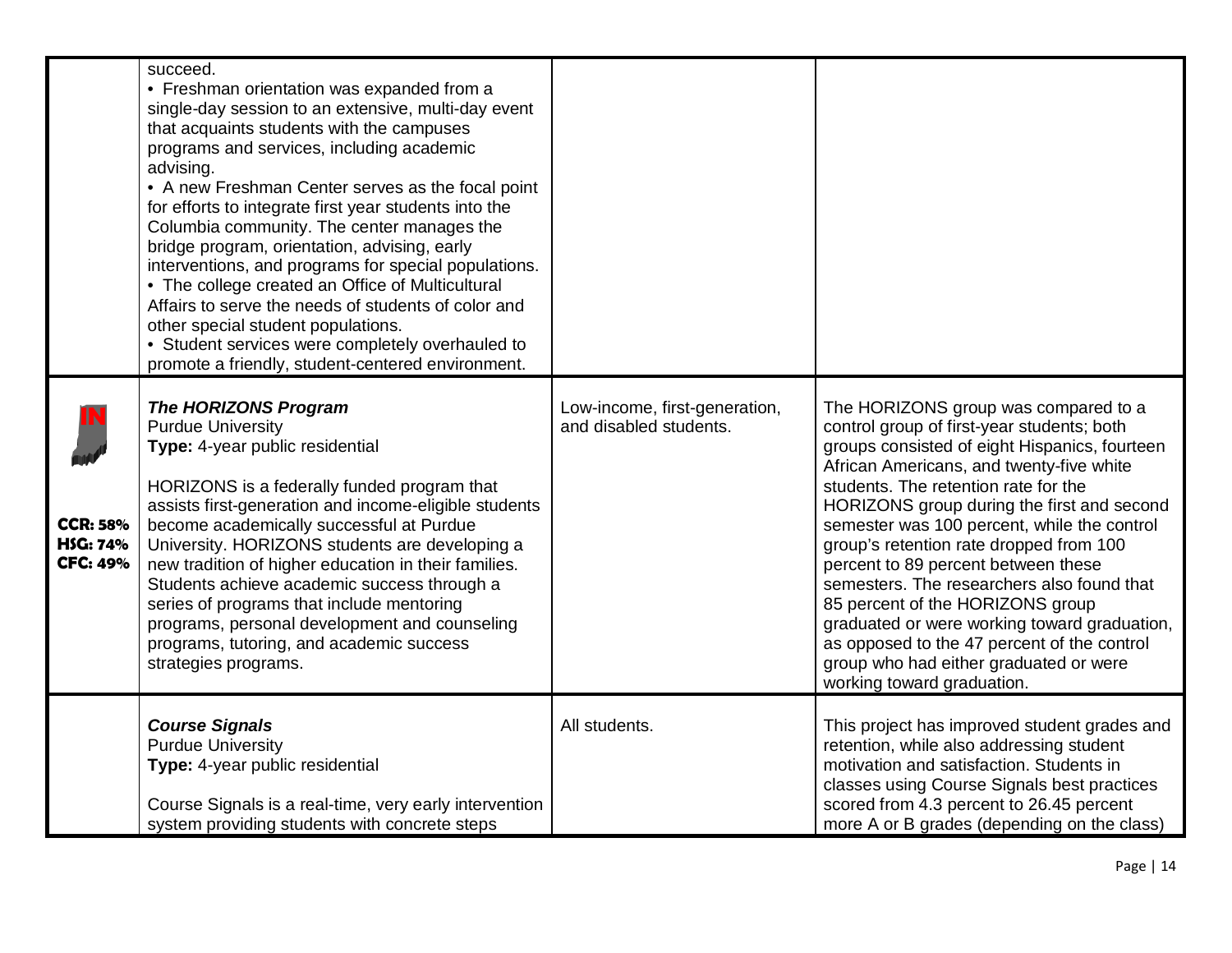toward improvement in classes where they may be in danger of failing. This improves their chances for success, lays a foundation for success in future classes, and ultimately improves retention and graduation rates. The program makes use of analytics and a Purdue -developed predictive algorithm applied to data mined and aggregated from existing, largely untapped institutional sources. The system provides an automated way for instructors to reach out to students in need of help early in the semester, when they have the most opportunity to improve.

Academic data is used in Course Signals by mining Blackboard, Banner, and other course and student information management tools. The idea is to mine the data from the existing academic systems in order to predict student success and enhance student achievement. This data provides information on the student's academic preparation, their engagement in and effort within the course, and their academic performance at a given point in time.

When an instructor runs Course Signals, each student is assigned to a risk group and issued a rating using an easily understood traffic signal metaphor – green for high likelihood of success in a course, yellow for potential problems, and red for risk of failure. The icons give students an immediate, clear, and effective indicator of how they are doing in the class, along with accompanying information on what the rating means and what they may do to maintain or improve their performance. Instructors can use Course Signals to customize and release personalized intervention emails, text messages, phone calls and personal contact by instructors or advisors, informing students of their risk status and directing them to available resources on campus.

than peers in classes not using the system. Also, 17.26 percent fewer students in classes with Course Signals earn D or F grades than those in non -Course Signals classes.

Analysis shows that significant retention rate differences (up to 14.14 percentage points in one year and 23.84 percentage points when looking at four years of retention) occur between students who experienced Course Signals in two or more classes at any point in their academic careers and those who did not. Note that students experiencing Course Signals have a lower average SAT score than their peers, yet their retention rates are significantly higher.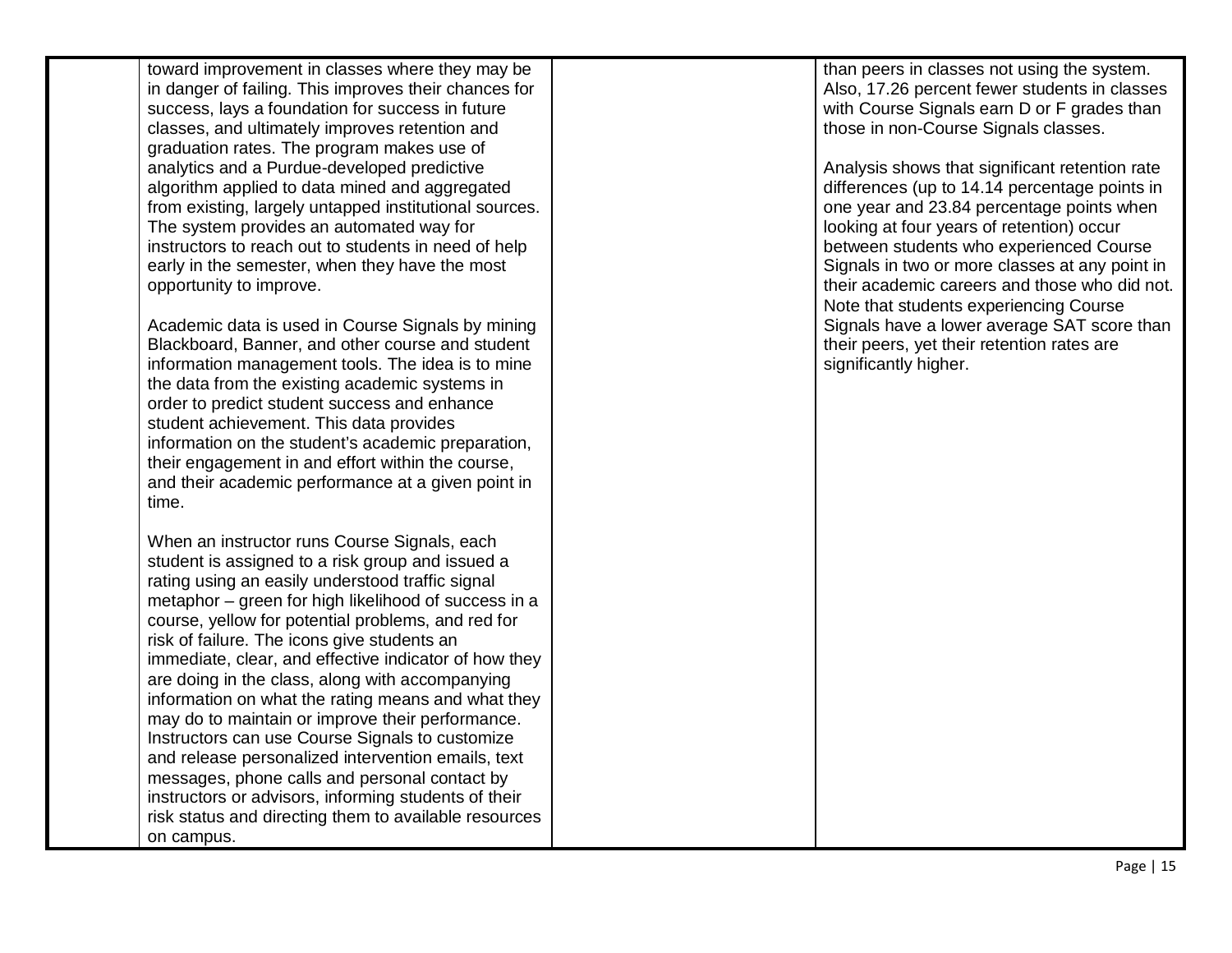|                                                       | The goals for the program are:<br>1. To provide students, faculty, and advisors with a<br>real-time system that updates throughout the term.<br>2. Develop a system that identifies students based<br>on a range of data - not only taking in data based<br>on their academic preparation, but also informed by<br>each student's current effort including quiz and test<br>scores, use of help centers, and visits to instructor's<br>office hours.<br>3. Develop a system that provides feedback as<br>early as the second week of a semester and goes<br>beyond descriptive statistics to provide actionable<br>intelligence with concrete steps the student can take<br>to improve.<br>4. Provide student feedback that is both frequent<br>and ongoing.             |                          |                                                                                                                                                                                                                                                                                                                                                                                                                                                                                                                                                                                                    |
|-------------------------------------------------------|--------------------------------------------------------------------------------------------------------------------------------------------------------------------------------------------------------------------------------------------------------------------------------------------------------------------------------------------------------------------------------------------------------------------------------------------------------------------------------------------------------------------------------------------------------------------------------------------------------------------------------------------------------------------------------------------------------------------------------------------------------------------------|--------------------------|----------------------------------------------------------------------------------------------------------------------------------------------------------------------------------------------------------------------------------------------------------------------------------------------------------------------------------------------------------------------------------------------------------------------------------------------------------------------------------------------------------------------------------------------------------------------------------------------------|
| <b>CCR: 65%</b><br><b>HSG: 86%</b><br><b>CFC: 57%</b> | <b>GVC Student Success Program</b><br><b>Grand View University</b><br>Type: 2-year private residential<br>Grand View College (GVC), a four-year private<br>college, received a Title III Strengthening<br>Institutions Grant. With the resources, the college<br>developed and provided comprehensive student<br>success programs and added two key positions to<br>oversee early alert and academic support. Learning<br>communities and faculty development were the<br>initial components of the program. Since its<br>inception, the culture slowly evolved to the present<br>where every first-year student experiences the<br>benefits of learning communities, active learning,<br>and the early alert process.<br>The goal of the GVC Student Success Program is | All first-year students. | The GPA and percentage of students earning<br>a C or above in LC classes are generally<br>higher than students enrolling in non-LC<br>sections. Student-faculty interactions (as<br>measured by NSSE benchmark) have<br>increased from 33.7 to 36.2 for freshmen and<br>from 41.6 to 42.9 for seniors since 2004. GVC<br>increased the five-year average freshman to<br>sophomore retention from 61 percent to 68.3<br>percent and the freshman to junior retention<br>rate from 47 percent to 54 percent. Further,<br>the five-year graduation rate increased from<br>33 percent to 37.9 percent. |
|                                                       | working cooperatively through the learning<br>communities model to improve the retention and<br>achievement of the college's predominantly at-risk                                                                                                                                                                                                                                                                                                                                                                                                                                                                                                                                                                                                                       |                          |                                                                                                                                                                                                                                                                                                                                                                                                                                                                                                                                                                                                    |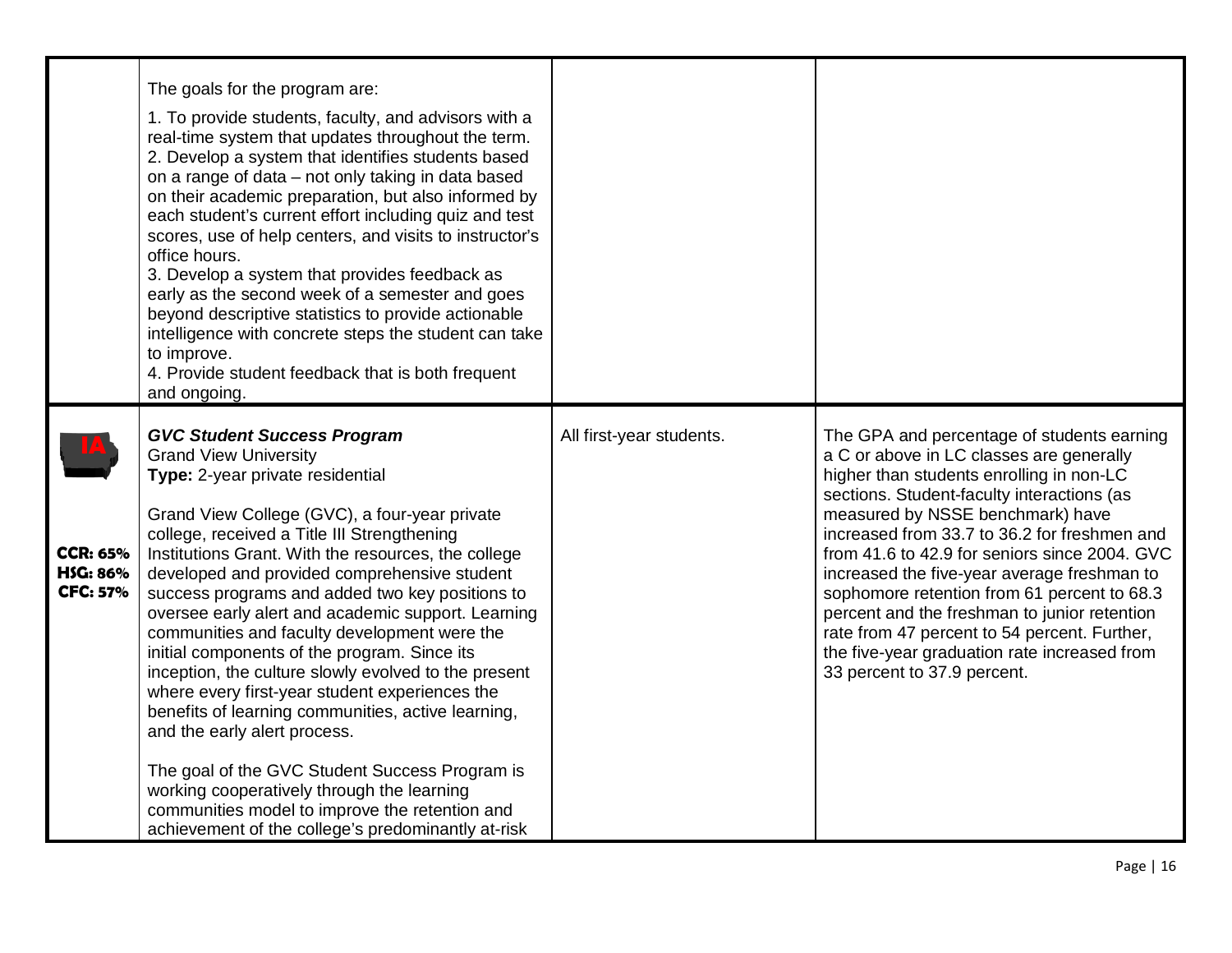| student population. Activities are directed toward<br>early identification of students exhibiting risk factors<br>even prior to matriculation; providing proactive<br>intervention; and improving student engagement in<br>the college environment. The program consists of<br>four cornerstone strategies:                                                                                                                                                                                                                        |  |
|------------------------------------------------------------------------------------------------------------------------------------------------------------------------------------------------------------------------------------------------------------------------------------------------------------------------------------------------------------------------------------------------------------------------------------------------------------------------------------------------------------------------------------|--|
| 1. First year Connections. Virtually all first-time, full-<br>time students are enrolled in either a curricular-<br>linked learning community (LC) or a living-learning<br>community. Academic content and assessment are<br>linked with students enjoying an almost instant<br>relationship with their fellow LC classmates,<br>increased understanding of content and the<br>interdisciplinary nature of learning, as well as a<br>higher quality relationship with their<br>advisor/instructor.                                 |  |
| 2. Early alert and student support. The identification<br>of risk factors is more intentional through the use of<br>the College Student Inventory TM and an early alert<br>process. The college goes beyond identifying risk<br>factors by intervening with identified students<br>through a "Council of Success," using a case<br>management and strengths-based approach.                                                                                                                                                        |  |
| 3. Viking Edge. Following the review of GVC's first<br>National Survey of Student Engagement (NSSE),<br>GVC developed the Viking Edge to increase student<br>engagement and help students maximize their<br>opportunities. The plan fostered a sense that all<br>campus constituencies are moving in the same<br>direction to improve student success. The Viking<br>Edge is a web of people, services, and opportunities<br>that connects students to the campus community, to<br>the broader community, and to their life ahead. |  |
| 4. Center for Excellence in Teaching and Learning<br>(CETL). CETL is a comprehensive faculty<br>development program to enhance student learning                                                                                                                                                                                                                                                                                                                                                                                    |  |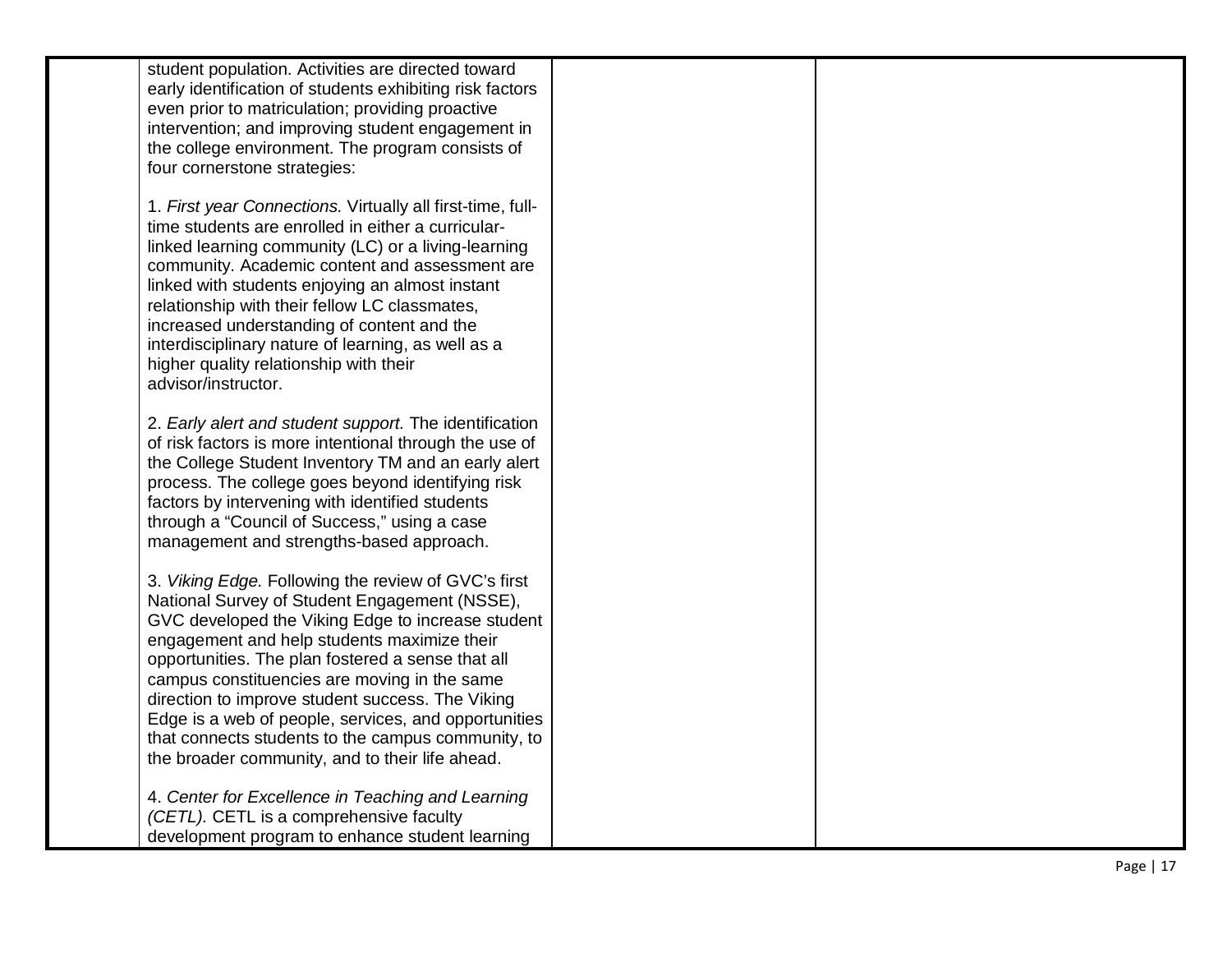|                                                       | through improved teaching and advising. Through<br>the Summer Institute, experts come to campus to<br>discuss active learning strategies, assessment,<br>learning community pedagogies, course design, and<br>student engagement. Monthly sessions and a<br>weekly e-newsletter support and encourage faculty<br>and staff to implement the new techniques and<br>strategies.                                                                                                                                                                                                                                                                                                                                                                                                                                                                                                                                                                                                                                                                                                                                                                                                                                                                                                             |                    |                                                                                                                                                                                                                                                                                                                                                                                                                                                                                                                                                                                                                                                                                                                                                                                                                                                    |
|-------------------------------------------------------|-------------------------------------------------------------------------------------------------------------------------------------------------------------------------------------------------------------------------------------------------------------------------------------------------------------------------------------------------------------------------------------------------------------------------------------------------------------------------------------------------------------------------------------------------------------------------------------------------------------------------------------------------------------------------------------------------------------------------------------------------------------------------------------------------------------------------------------------------------------------------------------------------------------------------------------------------------------------------------------------------------------------------------------------------------------------------------------------------------------------------------------------------------------------------------------------------------------------------------------------------------------------------------------------|--------------------|----------------------------------------------------------------------------------------------------------------------------------------------------------------------------------------------------------------------------------------------------------------------------------------------------------------------------------------------------------------------------------------------------------------------------------------------------------------------------------------------------------------------------------------------------------------------------------------------------------------------------------------------------------------------------------------------------------------------------------------------------------------------------------------------------------------------------------------------------|
| <b>CCR: 53%</b><br><b>HSG: 82%</b><br><b>CFC: 53%</b> | <b>Hawk Link</b><br>University of Kansas<br>Type: 4-year public nonresidential<br>The HAWK Link program at the University of<br>Kansas originated out of concern over the attrition<br>rates for students of color. The first-to-second year<br>retention rate was nearly 12 percent lower for<br>students of color than non-minority students. In<br>1998, the university established HAWK Link as an<br>orientation program for students of color, growing it<br>into a comprehensive and successful retention<br>effort.<br>The Office of Multicultural Affairs oversees the<br>HAWK Link program, providing coordination with<br>existing programs and services on campus. By<br>asking existing departments to provide some<br>funding, HAWK Link is able to share the cost thus,<br>operating more effectively using current resources.<br>The HAWK Link goal is simple: to get the right<br>information in the hands of first-year students so<br>they can have the necessary information to be<br>successfully retained at the university. The<br>multicultural affairs staff person works with staff<br>from a variety of campus departments to coordinate<br>the program. While it focuses on students of color,<br>the program is open to any student who wishes to<br>enroll. | Minority students. | In 1999, 36 students enrolled in HAWK Link.<br>The following fall, 78 percent of those<br>students returned, compared to 70 percent of<br>students of color not in the program and 80<br>percent for the campus overall. The following<br>year the program had even greater success:<br>78 participants with a first-year retention rate<br>of 83 percent, higher than the 72 percent for<br>students of color and higher than the campus<br>rate of 79 percent. The program continues to<br>gain in popularity with 114 students enrolled in<br>2001. Of the 114 students who participated in<br>the program, numbers show a retention rate of<br>86 percent from fall 2001 to fall 2002. The<br>university attributes much of the success to<br>the campus wide commitment departments<br>and staff have made to retaining students of<br>color. |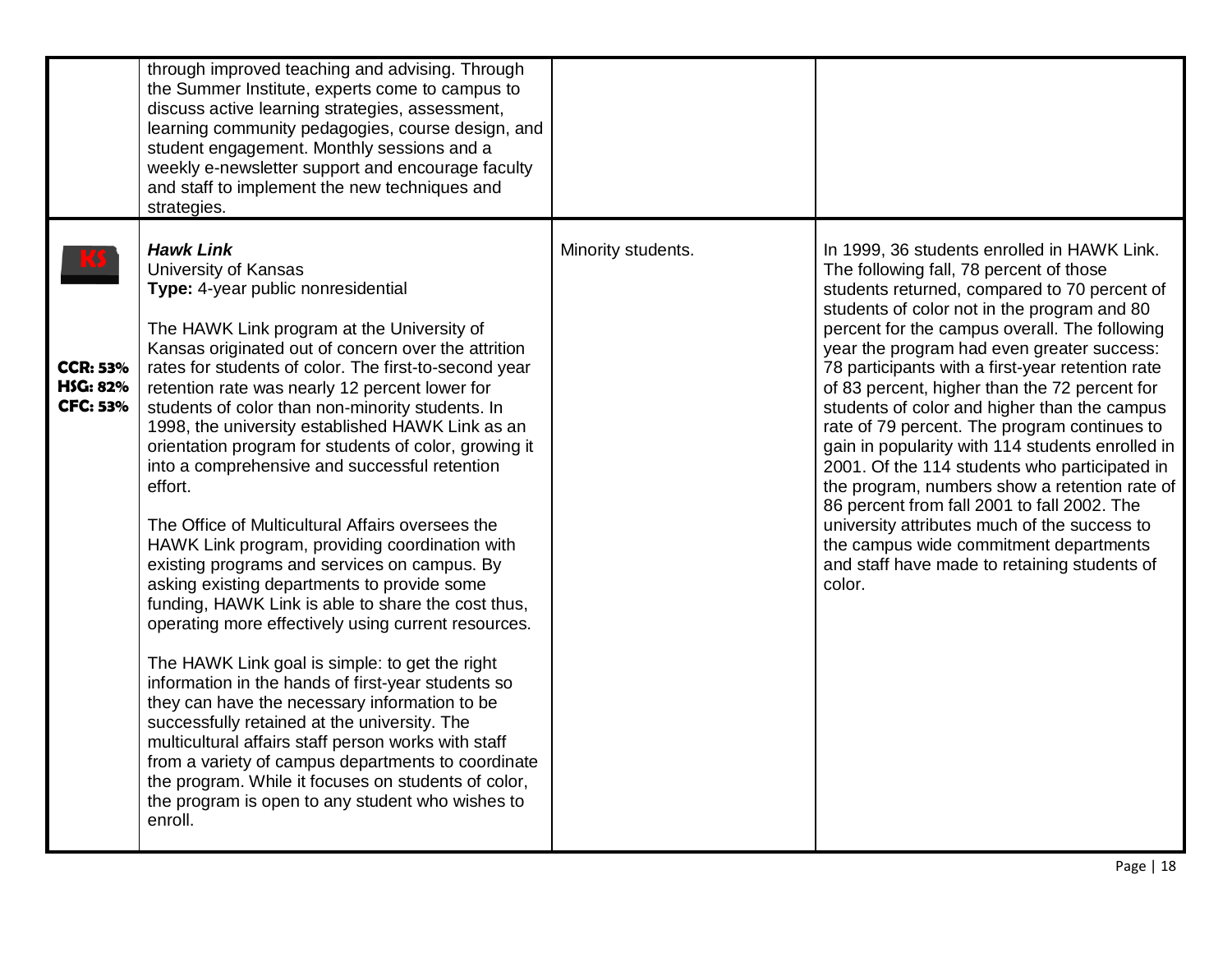| The program features many components that help<br>students persist through their first year, including:<br>• A presentation about HAWK Link during<br>recruitment visits to campus;<br>• A number of orientation sessions, including<br>campus wide "HAWK Week" activities;<br>• Financial aid presentations for students of color,<br>educating them about financing college;<br>• Several tutor and mentoring programs;<br>• Monthly academic success programs covering<br>key topics such as advising and career services,<br>mandatory for all HAWK Link participants;<br>• A faculty program where two or three students are<br>paired with a faculty member so they may discuss<br>academic and student development issues; and<br>• A graduation ceremony for students that have<br>successfully completed HAWK Link and are ready<br>to transition to their second year.<br>By linking students with various departmental<br>programs and services, HAWK Link brings greater<br>focus to the first-year experience. From the<br>recruitment process to mentoring and faculty<br>programs to the HAWK Link graduation, the<br>program enhances students' opportunities for both<br>academic and personal success. |                                                                                                                                                                                                                                                                                                                                                                            |                                                                                                                                                                                                                                                                                    |
|--------------------------------------------------------------------------------------------------------------------------------------------------------------------------------------------------------------------------------------------------------------------------------------------------------------------------------------------------------------------------------------------------------------------------------------------------------------------------------------------------------------------------------------------------------------------------------------------------------------------------------------------------------------------------------------------------------------------------------------------------------------------------------------------------------------------------------------------------------------------------------------------------------------------------------------------------------------------------------------------------------------------------------------------------------------------------------------------------------------------------------------------------------------------------------------------------------------------------|----------------------------------------------------------------------------------------------------------------------------------------------------------------------------------------------------------------------------------------------------------------------------------------------------------------------------------------------------------------------------|------------------------------------------------------------------------------------------------------------------------------------------------------------------------------------------------------------------------------------------------------------------------------------|
| <b>Subiendo el Nivel" - Increasing the Retention</b><br><b>Rates of Hispanic Students</b><br>Seward County Community College/Area Technical<br>School<br>Type: 2-year public<br><b>Six Pillars of Retention</b><br>1. Comprehensive academic advising;<br>2. Mandatory first-year seminar course;<br>3. Strong academic support (i.e., assessment,<br>tutoring, disability services);                                                                                                                                                                                                                                                                                                                                                                                                                                                                                                                                                                                                                                                                                                                                                                                                                                    | This two-year, residential<br>community college is located in<br>southwest Kansas in Liberal, a<br>city of 23,027 residents,<br>recognized as having the<br>highest percentage of foreign-<br>born residents of any city in the<br>United States. Over 70 percent<br>of the SCCC/ATS students are<br>first-generation students and the<br>vast majority enroll in at least | The associate-degree-seeking Hispanic<br>graduation rate increased from a baseline of<br>25.3 percent in 2010 to 41 percent in 2012.<br>The retention rate for Hispanic students within<br>the early-alert system rose from 36 percent in<br>fall 2006 to 55 percent in fall 2011. |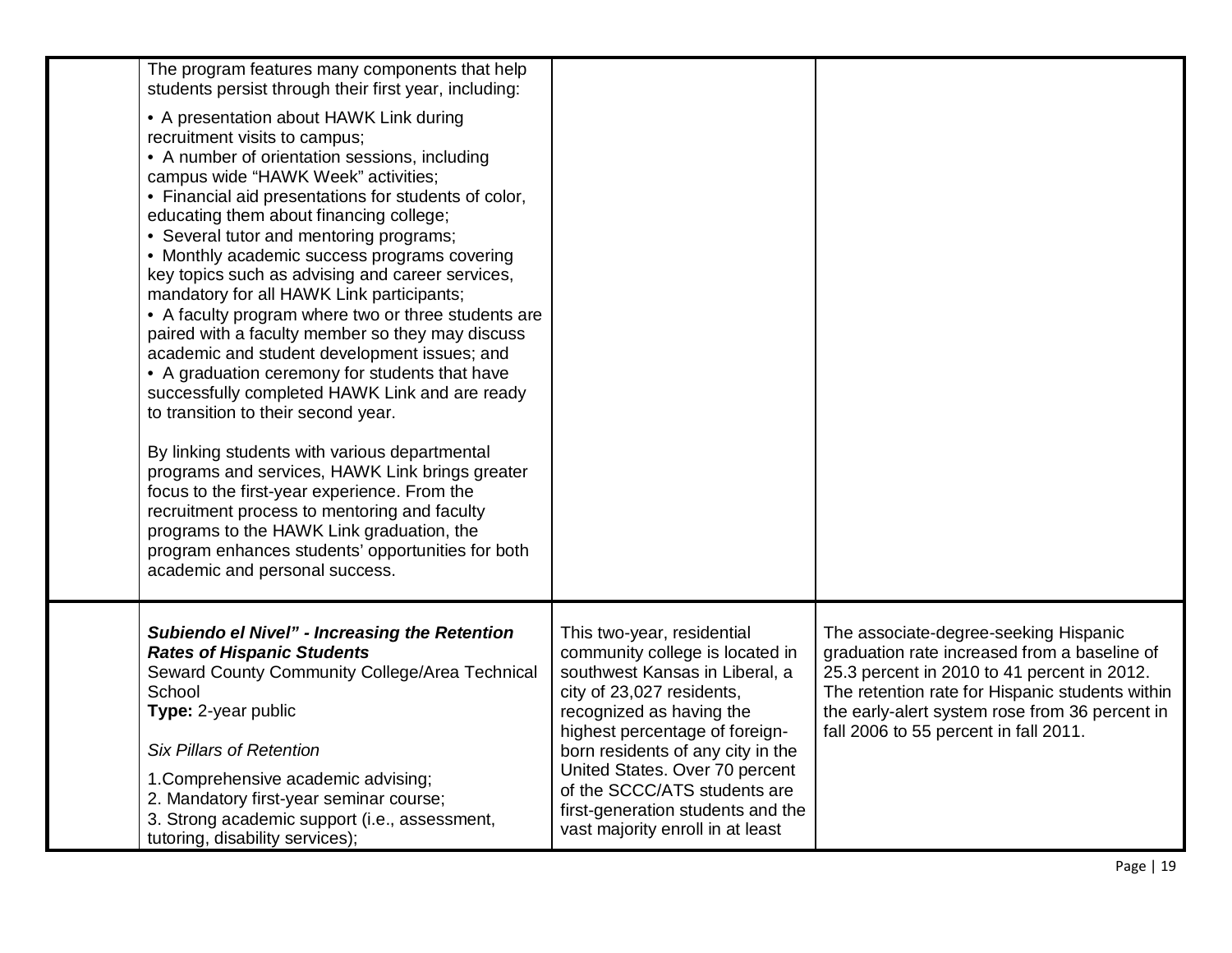|                                    | 4. Early-alert and at-risk team intervention systems;<br>5. Student support services (TRiO); and<br>6. Opportunities for student engagement.<br>Strategies to Address Barriers to Hispanic Student                                                                                                                                                                                                                                                                                                                                                                                                                                      | one developmental education<br>course.                                                                                                                                            |                                                                                                                                                                                                                                                                                                                                                                          |
|------------------------------------|-----------------------------------------------------------------------------------------------------------------------------------------------------------------------------------------------------------------------------------------------------------------------------------------------------------------------------------------------------------------------------------------------------------------------------------------------------------------------------------------------------------------------------------------------------------------------------------------------------------------------------------------|-----------------------------------------------------------------------------------------------------------------------------------------------------------------------------------|--------------------------------------------------------------------------------------------------------------------------------------------------------------------------------------------------------------------------------------------------------------------------------------------------------------------------------------------------------------------------|
|                                    | <b>Success</b><br>The retention committee utilized early-alert data to<br>begin the process of improving Hispanic graduation<br>rates. The college also created an "At-Risk" Team,<br>encouraging faculty and other staff to e-mail the<br>team any time during the semester with concerns<br>about any students. At-Risk Team members<br>immediately determined a course of intervention<br>early enough to have an impact.                                                                                                                                                                                                            |                                                                                                                                                                                   |                                                                                                                                                                                                                                                                                                                                                                          |
|                                    | In addition, the retention committee surveyed the<br>Hispanic American Leadership Organization<br>(HALO) to identify barriers to completion, then<br>developed strategies to address the barriers in key<br>areas (financial, academic, advising, and career<br>planning).<br>Strategies included:<br>• Promote FASFA Assistance Days;<br>• Implement English Comp I Essay for scholarship<br>applicants;<br>• Develop online job postings;<br>• Develop "Preparing for Transfer" workshop;<br>• Measure tutor satisfaction and usage;<br>• Develop an advisor in-take process; and<br>• Develop a needs analysis for advisor training. |                                                                                                                                                                                   |                                                                                                                                                                                                                                                                                                                                                                          |
| <b>CCR: 49%</b><br><b>HSG: 74%</b> | <b>Project Graduate</b><br>Kentucky Council on Postsecondary Education<br>Type: N/A<br>Project Graduate is a collaboration among all public<br>four-year institutions in Kentucky. The components<br>of the program include campus action plans that<br>outline the high-touch student incentives and                                                                                                                                                                                                                                                                                                                                   | Project Graduate is a statewide<br>initiative designed to recruit,<br>retain, and graduate returning<br>adult learners with 80 or more<br>credit hours but no bachelor<br>degree. | Project Graduate is affecting adult student<br>enrollment, persistence, and completion.<br>Between spring 2008 and spring 2011, 1,958<br>adult students returned to one of Kentucky's<br>eight four-year institutions under Project<br>Graduate and 605 students graduated. The<br>fall 2011 enrollment report shows 651<br>students enrolled, an increase of 97 percent |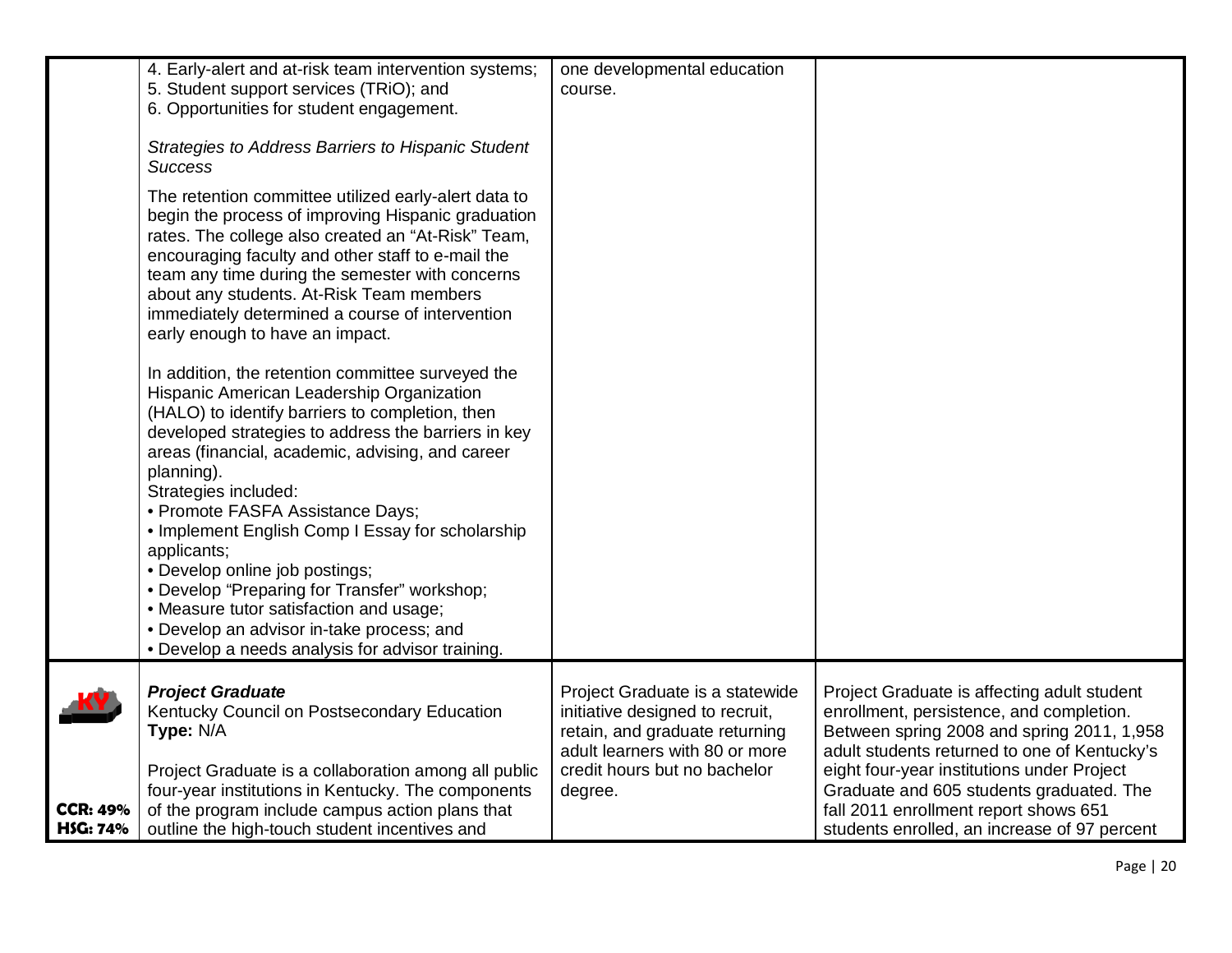| <b>CFC: 47%</b> | services designed to recruit and retain students,<br>highly skilled Project Graduate advocates who<br>serve adult students at each campus, and a Project<br>Graduate team to implement campus-specific action<br>plans.<br>Kentucky state data analyzed by the Council on<br>Postsecondary Education (CPE) in 2007 showed<br>more than 300,000 Kentucky adults between the<br>ages of 25 and 50 had some college credit from a<br>Kentucky public institution, but no degree. More<br>than 7,000 of those former students had earned 90<br>or more credit hours but had stopped out before<br>earning their degrees. In May 2007, the CPE<br>convened a workgroup to target those students and<br>the resulting Project Graduate program was<br>launched in January 2008.<br>Each institution developed a campus action plan to<br>provide essential, high-touch services for returning<br>adult learners. Additionally, the plans identified a<br>Project Graduate campus response team and a<br>one-point-of-contact, or advocate, to ensure former<br>students who respond and qualify can take<br>advantage of incentives and support services so<br>they can become successful students and<br>graduates.<br>The goals for the program are to increase bachelor<br>degree completion of former Kentucky students with | from fall 200. Additionally, graduation<br>numbers have increased by 510 percent in<br>that time. All campuses report an increase in<br>inquiries and readmission from former adult<br>students; however, only those with 80 hours<br>are classified as Project Graduate, so the full<br>impact of the campaign on returning adult<br>students cannot be measured but there are<br>strong indicators that the campaign is having<br>an impact on bachelor-degree attainment in<br>Kentucky. |
|-----------------|----------------------------------------------------------------------------------------------------------------------------------------------------------------------------------------------------------------------------------------------------------------------------------------------------------------------------------------------------------------------------------------------------------------------------------------------------------------------------------------------------------------------------------------------------------------------------------------------------------------------------------------------------------------------------------------------------------------------------------------------------------------------------------------------------------------------------------------------------------------------------------------------------------------------------------------------------------------------------------------------------------------------------------------------------------------------------------------------------------------------------------------------------------------------------------------------------------------------------------------------------------------------------------------------------------------------------|---------------------------------------------------------------------------------------------------------------------------------------------------------------------------------------------------------------------------------------------------------------------------------------------------------------------------------------------------------------------------------------------------------------------------------------------------------------------------------------------|
|                 | 80 or more credit hours. The objectives include:                                                                                                                                                                                                                                                                                                                                                                                                                                                                                                                                                                                                                                                                                                                                                                                                                                                                                                                                                                                                                                                                                                                                                                                                                                                                           |                                                                                                                                                                                                                                                                                                                                                                                                                                                                                             |
|                 | • To develop a statewide network of campus<br>representatives focused on serving the adult<br>learner;<br>• To develop campus action plans that address the<br>needs of adult learners and outline student support<br>services and incentives;<br>• To identify former students with 80 credit hours or<br>more;                                                                                                                                                                                                                                                                                                                                                                                                                                                                                                                                                                                                                                                                                                                                                                                                                                                                                                                                                                                                           |                                                                                                                                                                                                                                                                                                                                                                                                                                                                                             |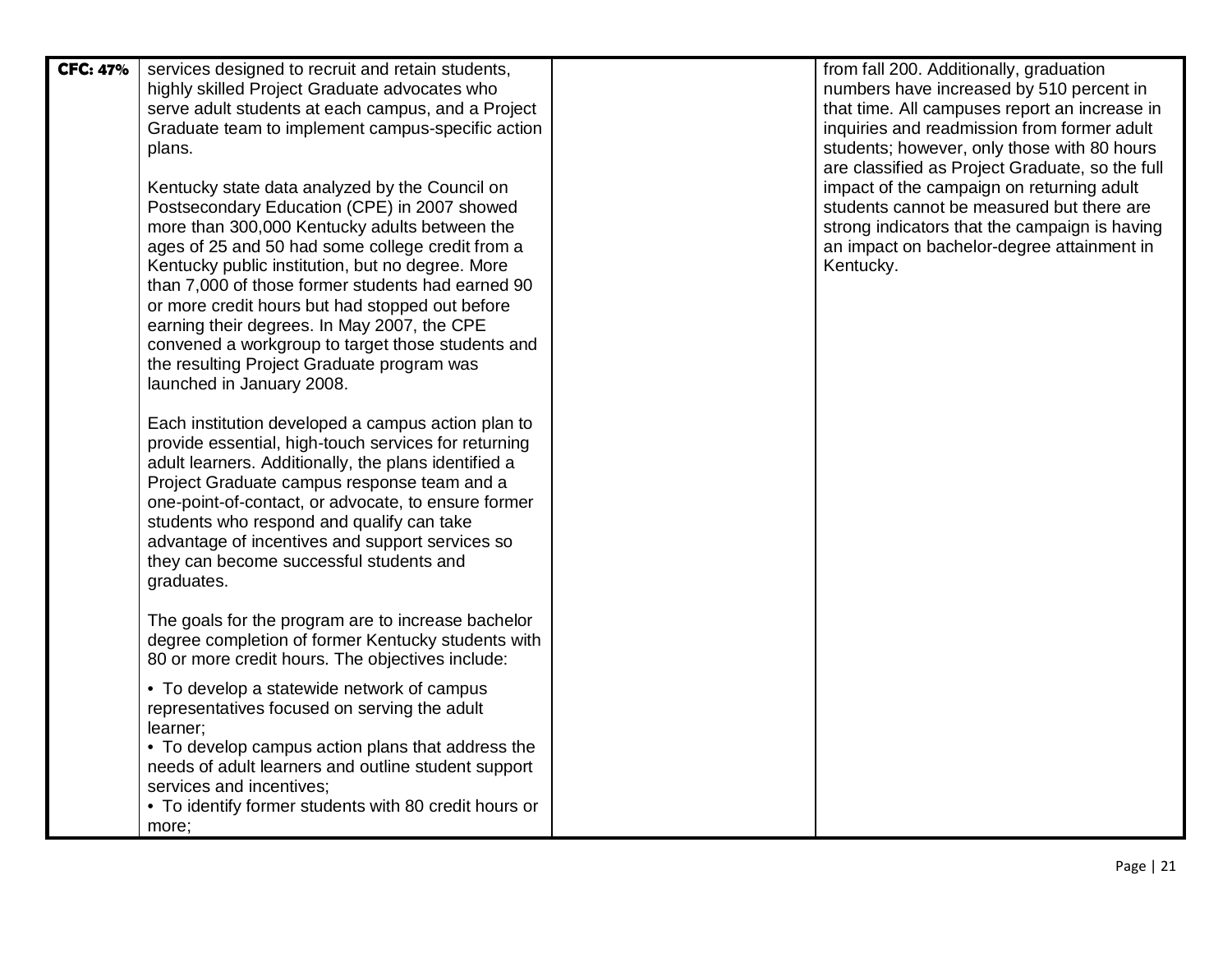| On-campus initiatives and student services vary by<br>institution and are designed to recruit and retain<br>students at each campus. Examples include<br>motivators such as: tuition assistance, application<br>fee waivers, priority enrollment, degree audits,<br>credit for prior learning, simplified admissions<br>paperwork, personal advising, one-on-one<br>academic advising, career counseling, and study<br>support skills.<br><b>Academic Support Center</b><br>West Kentucky Community and Technical College<br>Type: 2-year public<br>West Kentucky Community and Technical College<br>replaced its tutoring center with an Academic<br>Support Center to better meet the needs of the<br>college's growing number of underprepared and at-<br>risk students. The new center provides | Underprepared and at-risk<br>students. | Since the opening of the Academic Support<br>Center, the college has had a 10% increase in<br>retention during a period of steady growth in<br>its student population. The Academic Support<br>Center is working with 1,000 of the college's<br>nearly 4,000 credential-seeking students. In<br>fall 2010, the college evaluated its tutoring<br>services by comparing the performance of<br>students tutored in the Academic Support |
|-----------------------------------------------------------------------------------------------------------------------------------------------------------------------------------------------------------------------------------------------------------------------------------------------------------------------------------------------------------------------------------------------------------------------------------------------------------------------------------------------------------------------------------------------------------------------------------------------------------------------------------------------------------------------------------------------------------------------------------------------------------------------------------------------------|----------------------------------------|---------------------------------------------------------------------------------------------------------------------------------------------------------------------------------------------------------------------------------------------------------------------------------------------------------------------------------------------------------------------------------------------------------------------------------------|
| marketing materials, communication materials, and<br>advertisements to drive brand awareness and build<br>support for the program. The programmatic and<br>marketing components were in response to a CPE<br>adult learner research project that identified barriers<br>and motivators to re-entry and completion.                                                                                                                                                                                                                                                                                                                                                                                                                                                                                  |                                        |                                                                                                                                                                                                                                                                                                                                                                                                                                       |
| • To develop a strong statewide brand identity and<br>marketing templates for campus outreach;<br>• To recruit these former students back to campus;<br>• To retain and graduate these students; and<br>• To focus attention on the needs of adult learners<br>and to showcase successes.<br>To accomplish these goals, the CPE developed                                                                                                                                                                                                                                                                                                                                                                                                                                                           |                                        |                                                                                                                                                                                                                                                                                                                                                                                                                                       |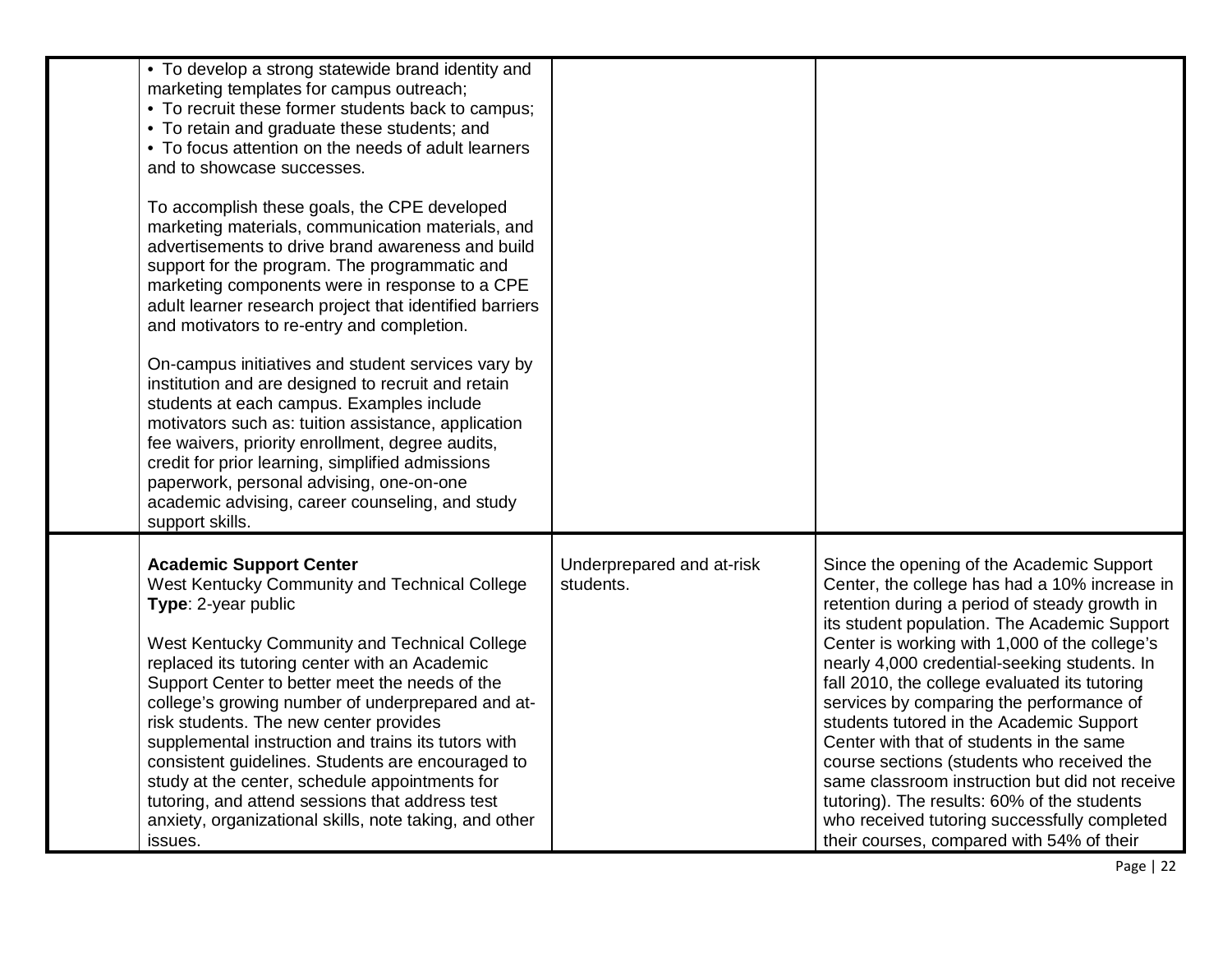|                                                |                                                                                                                                                                                                                                                                                                                                                                                                                                                                                                                                                                                                                                                                                                                                                                                |                | peers who did not receive tutoring.                                                                                                                                                                                                                                                                                                                                                                                                                                                                                                                                                                                                                                                                                                                                   |
|------------------------------------------------|--------------------------------------------------------------------------------------------------------------------------------------------------------------------------------------------------------------------------------------------------------------------------------------------------------------------------------------------------------------------------------------------------------------------------------------------------------------------------------------------------------------------------------------------------------------------------------------------------------------------------------------------------------------------------------------------------------------------------------------------------------------------------------|----------------|-----------------------------------------------------------------------------------------------------------------------------------------------------------------------------------------------------------------------------------------------------------------------------------------------------------------------------------------------------------------------------------------------------------------------------------------------------------------------------------------------------------------------------------------------------------------------------------------------------------------------------------------------------------------------------------------------------------------------------------------------------------------------|
| <b>CCR: 42%</b><br>HSG: 62%<br><b>CFC: 40%</b> | It Takes a Campus to Graduate a Student<br>Loyola University New Orleans<br>Type: 4-year private residential<br>An unusually collaborative approach is the hallmark<br>of the successful retention initiative at Loyola<br>University New Orleans. By involving virtually<br>everyone on campus, the members of the<br>university's 120-member Task Force on Student<br>Success and Retention have been able to<br>implement a successful, broad-based plan that has<br>yielded results in retention.<br>The Task Force on Student Success and Retention<br>consists of faculty, staff, administrators, students,<br>and alumni. The goal of this broad-based group has<br>been to plan and lead a cultural transformation of<br>the campus, making student success the number | Entire campus. | The university has seen a significant upward<br>trend in its freshman to sophomore retention<br>rates, from 74.2 percent in the fall of 1995 to a<br>record 84.8 percent for fall 2000. The four-<br>year graduation rate is also at an all-time high.<br>Recruitment and enrollment statistics have<br>also been setting records.<br>In addition, the university appears to be<br>achieving its goal of making student success a<br>number one priority across campus. Key<br>college and departmental strategic plans now<br>incorporate student success as a top priority.<br>Also, campus receptivity to task force projects<br>continues to be strong as evidenced by good<br>attendance at special campus events.<br>Task force accomplishments to date include |
|                                                | one priority. The group also brings together the key<br>areas of influence on campus for the purpose of<br>developing successful, university wide initiatives.<br>The Task force is divided into the following 10<br>workgroups:<br><b>Instructional Effectiveness</b><br>$\bullet$<br><b>Academic Advising</b><br>$\bullet$<br>Academic Support and Career Development<br>$\bullet$<br><b>Campus Diversity</b><br>$\bullet$<br>Freshman Experience<br>$\bullet$<br>Post Baccalaureate Programs<br>$\bullet$<br><b>Student Life and Campus Traditions</b><br>$\bullet$<br><b>Campus Services</b><br>$\bullet$<br><b>Alumni Affairs and Public Relations</b><br>$\bullet$<br><b>Recruitment and Financial Aid</b>                                                               |                | over 60 enhancements ranging from the<br>consideration of "staff sensitivity to student<br>needs" in performance evaluations to the<br>formation of 11 learning communities to the<br>institution of a freshman convocation and<br>class picture as new traditions.                                                                                                                                                                                                                                                                                                                                                                                                                                                                                                   |
|                                                | The role of each workgroup is to review available<br>institutional data related to its focal area, and to                                                                                                                                                                                                                                                                                                                                                                                                                                                                                                                                                                                                                                                                      |                |                                                                                                                                                                                                                                                                                                                                                                                                                                                                                                                                                                                                                                                                                                                                                                       |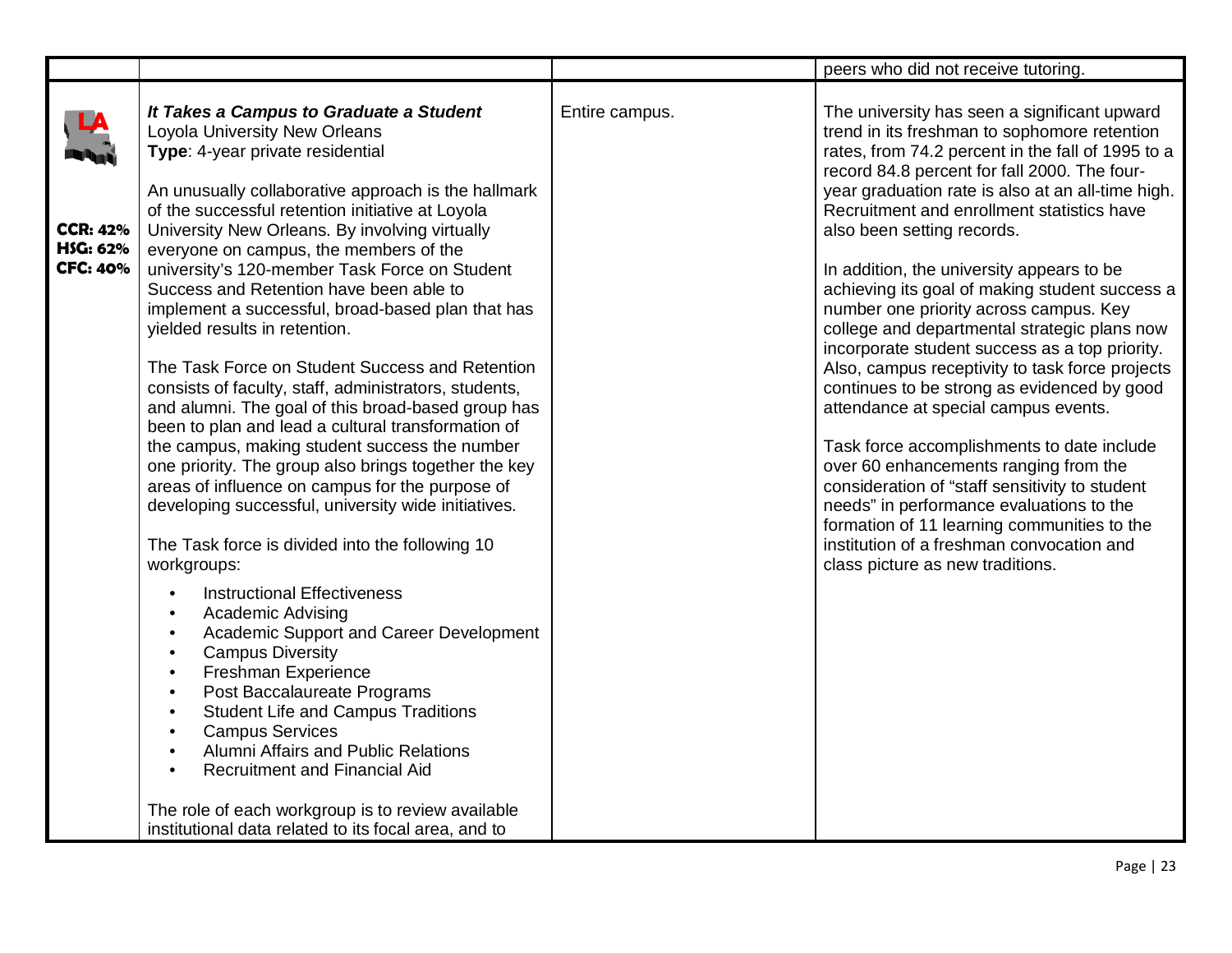|                                                       | develop action plans to enhance student life and<br>learning. Data collection is supported by a Common<br>Data Warehouse designed to support the retention<br>data-tracking and assessment needs across the<br>university. In addition, the university annually<br>assesses student satisfaction levels and faculty and<br>staff perceptions.<br>Overseeing the efforts of the workgroups is a<br>steering committee comprised of the chairs of each<br>workgroup. The steering committee is responsible<br>for planning, evaluation, implementation, and<br>celebrations of accomplishments.<br>To encourage campus wide participation, the task<br>force stays in close touch with the campus<br>community through regular assessments, progress<br>reports to committees, online and print publication<br>of feature articles and updates, town meetings and<br>special events, and a listserv for retention<br>information. |                                                                                                                                                                                                                                   |                                                                                                                                                                                                                                                                                                                                                                                                                                                                                                                                                                                                                                                                                                                                |
|-------------------------------------------------------|---------------------------------------------------------------------------------------------------------------------------------------------------------------------------------------------------------------------------------------------------------------------------------------------------------------------------------------------------------------------------------------------------------------------------------------------------------------------------------------------------------------------------------------------------------------------------------------------------------------------------------------------------------------------------------------------------------------------------------------------------------------------------------------------------------------------------------------------------------------------------------------------------------------------------------|-----------------------------------------------------------------------------------------------------------------------------------------------------------------------------------------------------------------------------------|--------------------------------------------------------------------------------------------------------------------------------------------------------------------------------------------------------------------------------------------------------------------------------------------------------------------------------------------------------------------------------------------------------------------------------------------------------------------------------------------------------------------------------------------------------------------------------------------------------------------------------------------------------------------------------------------------------------------------------|
| <b>CCR: 59%</b><br><b>HSG: 88%</b><br><b>CFC: 49%</b> | <b>Russell Scholars Program (RSP)</b><br>University of Southern Maine<br>Type: 4-year public nonresidential<br>The RSP is a residential learning community that<br>encourages faculty and peer interactions for strong<br>students. Students are required to take three<br>courses specific to the learning community. They<br>also receive mentoring and are able to have<br>frequent contact with faculty members.                                                                                                                                                                                                                                                                                                                                                                                                                                                                                                            | Under-prepared students.<br><b>Bossier Parrish enrolls about</b><br>8,000 students. But it's growing<br>fast, and is projected to enroll<br>10,000 next year. That's part of<br>why the college has turned to<br>online learning. | Research was conducted during the first year<br>of the program on thirty program participants<br>(fourteen male, sixteen female). Participants<br>were asked to complete background<br>questionnaires and the Johnson Learner<br>Preference Scale (JLPS). A randomly<br>selected sample of students from the general<br>university population served as a matched<br>control group of non-Russell Scholars. The<br>researchers found that Russell Scholars were<br>more pleased with their experiences with<br>faculty and resources and with their overall<br>experience at the university. The least<br>important concern for the students was<br>working to complete courses in order to<br>transfer to another university. |
|                                                       |                                                                                                                                                                                                                                                                                                                                                                                                                                                                                                                                                                                                                                                                                                                                                                                                                                                                                                                                 |                                                                                                                                                                                                                                   |                                                                                                                                                                                                                                                                                                                                                                                                                                                                                                                                                                                                                                                                                                                                |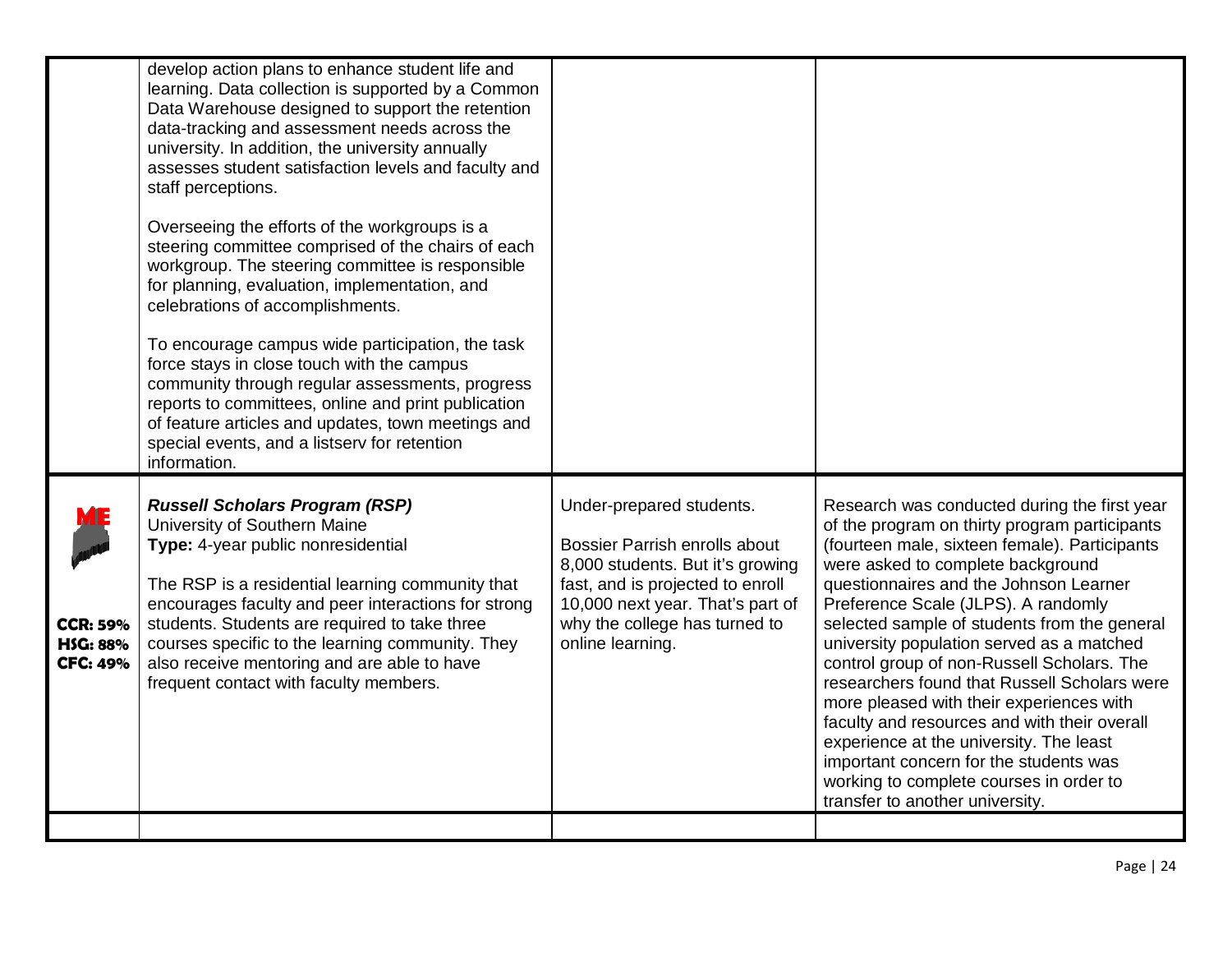|                                                       |                                                                                                                                                                                                                                                                                                                                                                                                                                                                                                                                                                                               | At-risk students. | Students who failed the first exam in their first                                                                                                                                                                                                                                                                                                                                                                                                                                                                                                           |
|-------------------------------------------------------|-----------------------------------------------------------------------------------------------------------------------------------------------------------------------------------------------------------------------------------------------------------------------------------------------------------------------------------------------------------------------------------------------------------------------------------------------------------------------------------------------------------------------------------------------------------------------------------------------|-------------------|-------------------------------------------------------------------------------------------------------------------------------------------------------------------------------------------------------------------------------------------------------------------------------------------------------------------------------------------------------------------------------------------------------------------------------------------------------------------------------------------------------------------------------------------------------------|
|                                                       | <b>Maximizing Student Success</b><br>The Community College of Baltimore County School                                                                                                                                                                                                                                                                                                                                                                                                                                                                                                         |                   | course but who were able to rebound and                                                                                                                                                                                                                                                                                                                                                                                                                                                                                                                     |
|                                                       | of Health Professions (SHP)                                                                                                                                                                                                                                                                                                                                                                                                                                                                                                                                                                   |                   | pass the course increased significantly after                                                                                                                                                                                                                                                                                                                                                                                                                                                                                                               |
|                                                       | Type: 2-year public                                                                                                                                                                                                                                                                                                                                                                                                                                                                                                                                                                           |                   | implementation. Before this initiative, a                                                                                                                                                                                                                                                                                                                                                                                                                                                                                                                   |
| <b>CCR: 63%</b><br><b>HSG: 75%</b><br><b>CFC: 48%</b> | The Community College of Baltimore County's<br>(CCBC) School of Health Professions (SHP)<br>employs a three pronged, mutually-reinforcing<br>approach to student achievement, retention, and<br>attainment. Operating as an open enrollment<br>institution with 70,000 students, 24 percent of<br>students Pell-eligible, 69 percent testing into<br>developmental courses, and nearly half being<br>students of color, CCBC is an Achieving the Dream<br>institution that selected these initiatives from grant-<br>funded pilots that demonstrated the most potential<br>to bring to scale. |                   | student's first exam score was considered so<br>predictive that very low scorers were termed<br>unrecoverable. Between fall 2006 and spring<br>2008, a student failing the first exam had only<br>a 10 to 33 percent chance of passing the<br>course. After the intervention, between 41 and<br>64 percent of the students with a poor start<br>rebounded to pass the course; further, the<br>ability to compensate after a poor start<br>produced gains in course passage and<br>graduation rates by as much as 31 percent<br>and 14 percent respectively. |
|                                                       | <b>CCBC's School of Health Professions (SHP)</b><br>implemented the Maximizing Student Success<br>program by taking the best of the retention activities<br>it employed and packaging them into a<br>comprehensive approach. The project's impact<br>derives from its capacity to yield compensatory<br>outcomes, raising the odds of the most at-risk<br>students to successfully complete the program. The<br>SHP initiative also stands out in the degree of<br>student involvement in program design, delivery,<br>evaluation, management, and training.                                  |                   |                                                                                                                                                                                                                                                                                                                                                                                                                                                                                                                                                             |
|                                                       | The specific initiatives include:                                                                                                                                                                                                                                                                                                                                                                                                                                                                                                                                                             |                   |                                                                                                                                                                                                                                                                                                                                                                                                                                                                                                                                                             |
|                                                       | • Tools is a workshop series providing guided<br>practice in strategic reading, note taking, study<br>groups, test preparation, and test taking. In addition<br>to the academic component, Tools also zeros in on<br>building life skills focused on self-efficacy, a positive<br>mindset, and maintaining a school/family/work/self-<br>care balance. Tools helps students adapt quickly to<br>the unfamiliar aspect of a clinical program when<br>classes begin.                                                                                                                            |                   |                                                                                                                                                                                                                                                                                                                                                                                                                                                                                                                                                             |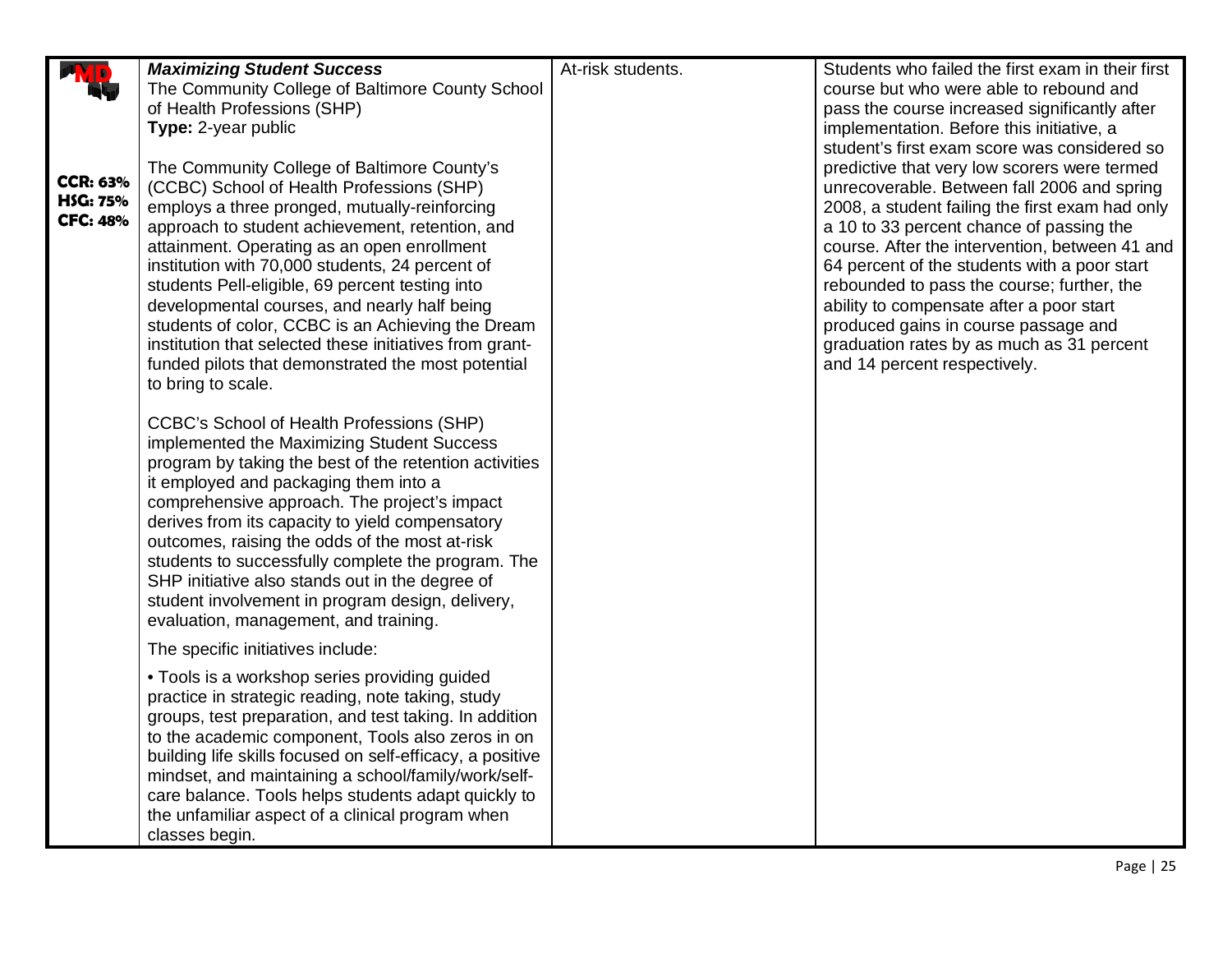| • Supplemental Instruction (SI) is a weekly out-of-<br>class study session facilitated by a high-performing<br>student who has already completed the course. The<br>student SI Leader attends the class again and<br>facilitates a structured group study session covering<br>the prior week's most difficult content. The sessions<br>integrate a variety of study approaches with the<br>chosen content, thereby providing guided practice in<br>the evidence-based learning methods using<br>relevant content. Students benefit twice by<br>reorganizing and applying the material to gain<br>mastery over specific content, while they are also<br>learning generic study approaches applicable to<br>tackling new material.<br>• Early Alert Tutoring provides additional support to<br>the small group needing individual attention due to<br>exam or prior course failures. Early Alert Tutoring<br>supports a rapid and systematic response to exam<br>failures by providing immediate and specific<br>guidance to enable students to refine, redirect, or<br>redouble their effort. While Tools and SI are<br>marketed to all students and conducted in large<br>groups, tutoring resources are reserved for students<br>whose exam scores indicate the need for more |                                                                        |                                                                                                                                                                                                                                                                                                                                                                                                                                         |
|--------------------------------------------------------------------------------------------------------------------------------------------------------------------------------------------------------------------------------------------------------------------------------------------------------------------------------------------------------------------------------------------------------------------------------------------------------------------------------------------------------------------------------------------------------------------------------------------------------------------------------------------------------------------------------------------------------------------------------------------------------------------------------------------------------------------------------------------------------------------------------------------------------------------------------------------------------------------------------------------------------------------------------------------------------------------------------------------------------------------------------------------------------------------------------------------------------------------------------------------------------------------------------|------------------------------------------------------------------------|-----------------------------------------------------------------------------------------------------------------------------------------------------------------------------------------------------------------------------------------------------------------------------------------------------------------------------------------------------------------------------------------------------------------------------------------|
| individualized attention.<br><b>Early Assessment</b><br><b>Howard Community College</b><br>Type: 2-year public<br>In fall 2008, Howard Community College launched a<br>partnership with the Howard County Public School<br>System to assess 11th graders and better prepare<br>them for college. The program began with<br>administering reading and writing placement tests<br>for all 11th grade students, except those enrolled in<br>honors, Advanced Placement, or gifted and talented<br>courses. These students also met with their high<br>school guidance counselors and the college's<br>English faculty to discuss college readiness in                                                                                                                                                                                                                                                                                                                                                                                                                                                                                                                                                                                                                             | 11 <sup>th</sup> grade Howard County<br><b>Public School students.</b> | Two years after the program began, students<br>who went from the public school system to the<br>college had an 80% fall-to-spring retention<br>rate, as compared with 56% for all first-time<br>freshmen. In addition, 40% placed into both<br>college-level reading and writing, as<br>compared with 36% for all first-time freshmen,<br>and 73% improved their scores, compared to<br>results from the test they took in high school. |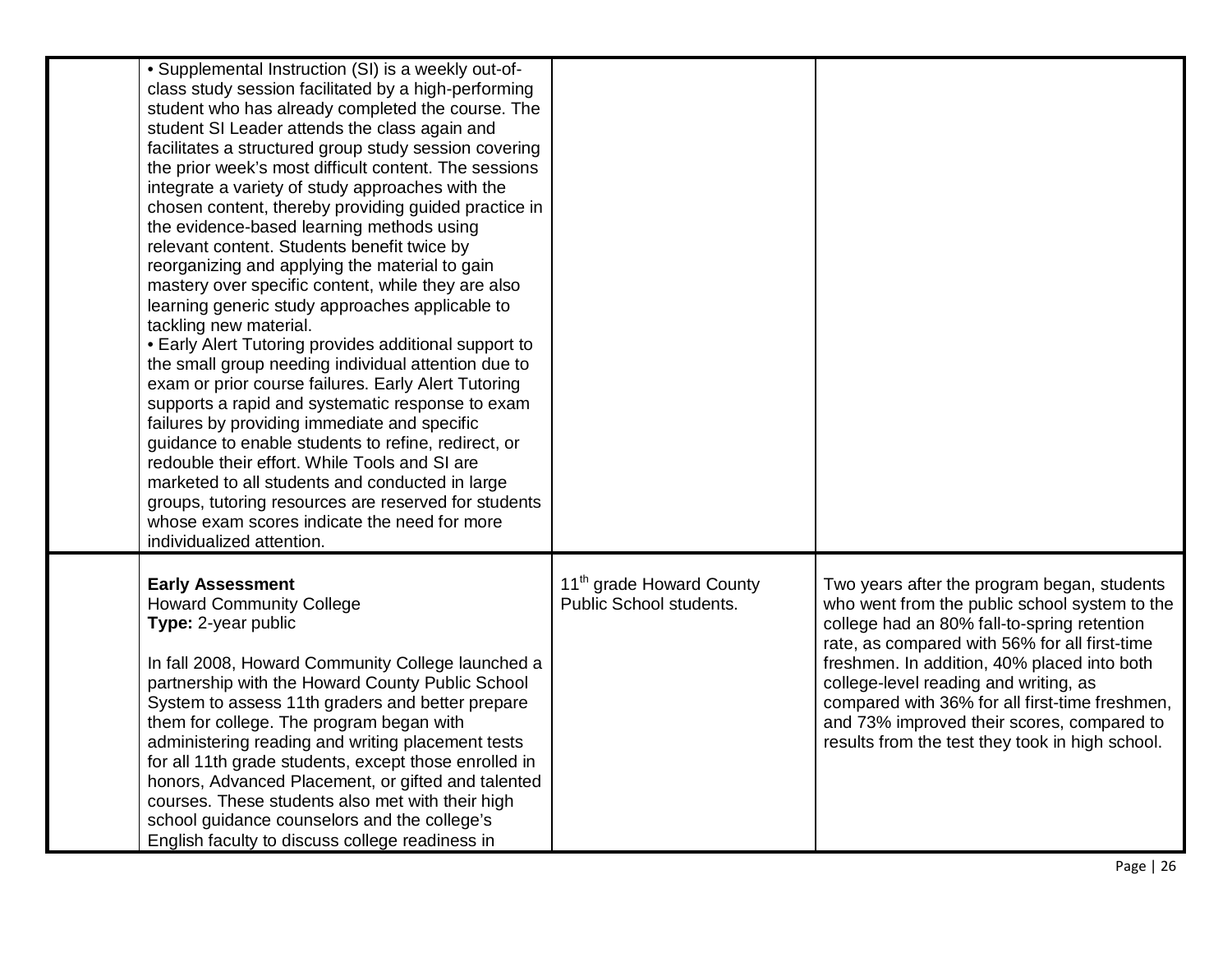|                                                       | conjunction with grades and overall high school<br>performance.<br>After the testing, the county's public school system<br>used the college's developmental curriculum to<br>infuse developmental objectives into its classes.<br>Thus, students who were not college ready (per<br>their test scores) were given the opportunity to<br>become ready during their senior year. High schools<br>also added a senior-year writing project and an oral<br>presentation to their curriculum.                                                                                                                                                                                                                                                                                                                                                                                                                                                                                                                                                                                                         |                                                                                                                                                                                                                                                                                                                                                                                                                    |                                                                                                                                                                                                                                                                                                                                                                                                                                                                                                                                                                                                                                          |
|-------------------------------------------------------|--------------------------------------------------------------------------------------------------------------------------------------------------------------------------------------------------------------------------------------------------------------------------------------------------------------------------------------------------------------------------------------------------------------------------------------------------------------------------------------------------------------------------------------------------------------------------------------------------------------------------------------------------------------------------------------------------------------------------------------------------------------------------------------------------------------------------------------------------------------------------------------------------------------------------------------------------------------------------------------------------------------------------------------------------------------------------------------------------|--------------------------------------------------------------------------------------------------------------------------------------------------------------------------------------------------------------------------------------------------------------------------------------------------------------------------------------------------------------------------------------------------------------------|------------------------------------------------------------------------------------------------------------------------------------------------------------------------------------------------------------------------------------------------------------------------------------------------------------------------------------------------------------------------------------------------------------------------------------------------------------------------------------------------------------------------------------------------------------------------------------------------------------------------------------------|
| <b>CCR: 59%</b><br><b>HSG: 71%</b><br><b>CFC: 44%</b> | <b>Oakland University Trustee Academic Success</b><br>(OUTAS) Program<br><b>Oakland University</b><br>Type: 4-year public nonresidential<br>The OUTAS program represents a shift from the<br>traditional approach of serving under-represented<br>students by keeping them tied academically and<br>socially to their racial or ethnic peer group. Instead,<br>the program has created a satisfying, positive<br>learning environment for a racially and culturally<br>diverse critical mass of high-achieving student<br>leaders.<br>Administered by the Office of Equity, the OUTAS<br>program is a cross-divisional, university wide<br>initiative that emerged from the university's 10-year<br>strategic plan. Elements include:<br>• Renewable, sliding-scale OUTAS scholarships of<br>\$1,000-\$3,000 per year which include the<br>requirement of working in close proximity to<br>individuals who are different from the student's<br>usual peer group;<br>• Classroom and extra-curricular activities designed<br>to develop cross-cultural understanding and<br>communication skills: | The program targets support<br>services and recruitment and<br>retention initiatives to a diverse<br>population of Caucasian,<br>African-American, Native<br>American, Asian/Pacific<br>Islander, and Latino students.<br>Each year, approximately 30-40<br>first-year students who have a<br>minimum grade point average of<br>3.0 and who have demonstrated<br>leadership skills are selected to<br>participate. | For six consecutive years, the retention and<br>graduation rates of OUTAS student cohorts<br>have exceeded those of the university's<br>general student population. First-year and<br>annual retention rates of 84 percent for the<br>classes of 1998 and 1999, and 88 percent for<br>the class of 2000, exceed the university's<br>overall first-to-second- year retention rate<br>which has held steady at 74 percent for the<br>last four years.<br>In addition, the proportion of OUTAS students<br>and under-represented students in general<br>who serve in student leadership positions on<br>campus has increased significantly. |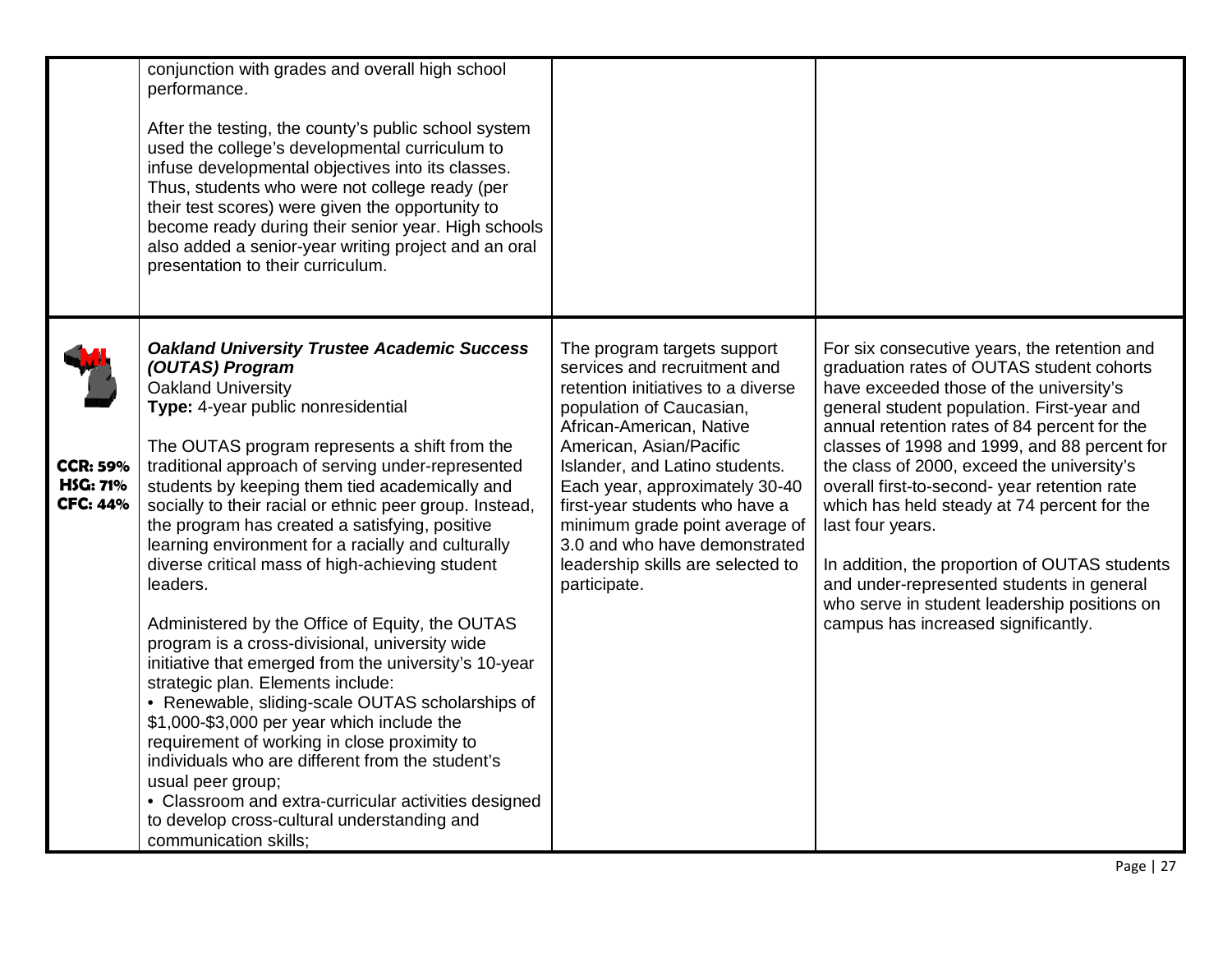| • Bi-weekly sessions with a counselor and weekly<br>meetings with an extensively trained peer mentor;<br>• Participation in a freshman seminar course which<br>includes career counseling and career-related<br>experiences;<br>• Regular monitoring of academic progress; and<br>• Faculty mentoring.                                                                                                                                                                                                                                                                                                                                                                                                                                                                                                                                                                                                                                                                                                                                                                                                                                                                                                                                                                                                                                                                                            |                                                                                                                                                                                                                                                                                                                                                                                                                                                                                                                                                                |                                                                                                                                                                                                                                                                                                                                                                                                                                                                                                                                                                                                                                                                                                                                                                 |
|---------------------------------------------------------------------------------------------------------------------------------------------------------------------------------------------------------------------------------------------------------------------------------------------------------------------------------------------------------------------------------------------------------------------------------------------------------------------------------------------------------------------------------------------------------------------------------------------------------------------------------------------------------------------------------------------------------------------------------------------------------------------------------------------------------------------------------------------------------------------------------------------------------------------------------------------------------------------------------------------------------------------------------------------------------------------------------------------------------------------------------------------------------------------------------------------------------------------------------------------------------------------------------------------------------------------------------------------------------------------------------------------------|----------------------------------------------------------------------------------------------------------------------------------------------------------------------------------------------------------------------------------------------------------------------------------------------------------------------------------------------------------------------------------------------------------------------------------------------------------------------------------------------------------------------------------------------------------------|-----------------------------------------------------------------------------------------------------------------------------------------------------------------------------------------------------------------------------------------------------------------------------------------------------------------------------------------------------------------------------------------------------------------------------------------------------------------------------------------------------------------------------------------------------------------------------------------------------------------------------------------------------------------------------------------------------------------------------------------------------------------|
| <b>SUPER Program</b><br>Michigan State University<br>Type: 4-year public residential<br>The over-arching goal of SUPER is to build<br>resiliency in students so they can compete and<br>succeed at Michigan State. The strength of the<br>program is in the integration of four components:<br>• An academic summer program that resembles a<br>"real" college experience, requiring students to<br>complete 11-14 credits of college-level coursework;<br>• A structured support plan of required study halls,<br>weekly advising sessions in the summer, and<br>biweekly advising sessions during the fall and<br>spring;<br>• Strict prohibition of outside distractions such as<br>TVs, jobs, and overnight guests to familiarize<br>students with the lifestyle changes needed for<br>academic success; and<br>• Multiple and diverse forms of social support<br>including, but not limited to: block scheduling to<br>keep the cohort together in classes; group service<br>projects; group residence hall accommodations;<br>required participation in an interpersonal group led<br>by a university psychologist; life skills workshops;<br>and fall and spring retreats.<br>SUPER is supported by institutional funds and<br>students selected have their summer tuition, room<br>and board, and books covered in full. In addition,<br>each participant receives a laptop computer. The | Approximately 35 students per<br>year participate in SUPER.<br>Participants are selected from a<br>lower tier of approximately 425<br>students annually who are<br>eligible for the university's<br><b>College Admissions</b><br>Achievement Program (CAAP).<br><b>CAAP</b> students are first-<br>generation, low-income, and<br>show resilience in meeting and<br>overcoming societal difficulties.<br>Approximately 40 percent are<br>African-American and 36<br>percent Chicano/Latino. All<br>SUPER participants have just<br>graduated from high school. | The average first- to second-year persistence<br>rate for SUPER cohorts from 1995 to 2001<br>was 84.6 percent. This rate is 5.7 percentage<br>points higher than the comparable 78.9<br>percent CAAP persistence rate during the<br>same period and comes close to the overall<br>university persistence rate of 86.8 percent<br>from 1995 to 2001.<br>Student evaluations also indicate that the<br>program is successful. On a recent survey, 80<br>percent of students reported that SUPER<br>helped improve their time management skills<br>and 85 percent indicated that the program<br>helped improve their study skills. In addition,<br>98 percent of SUPER participants indicated<br>they would recommend the program to a<br>friend or family member. |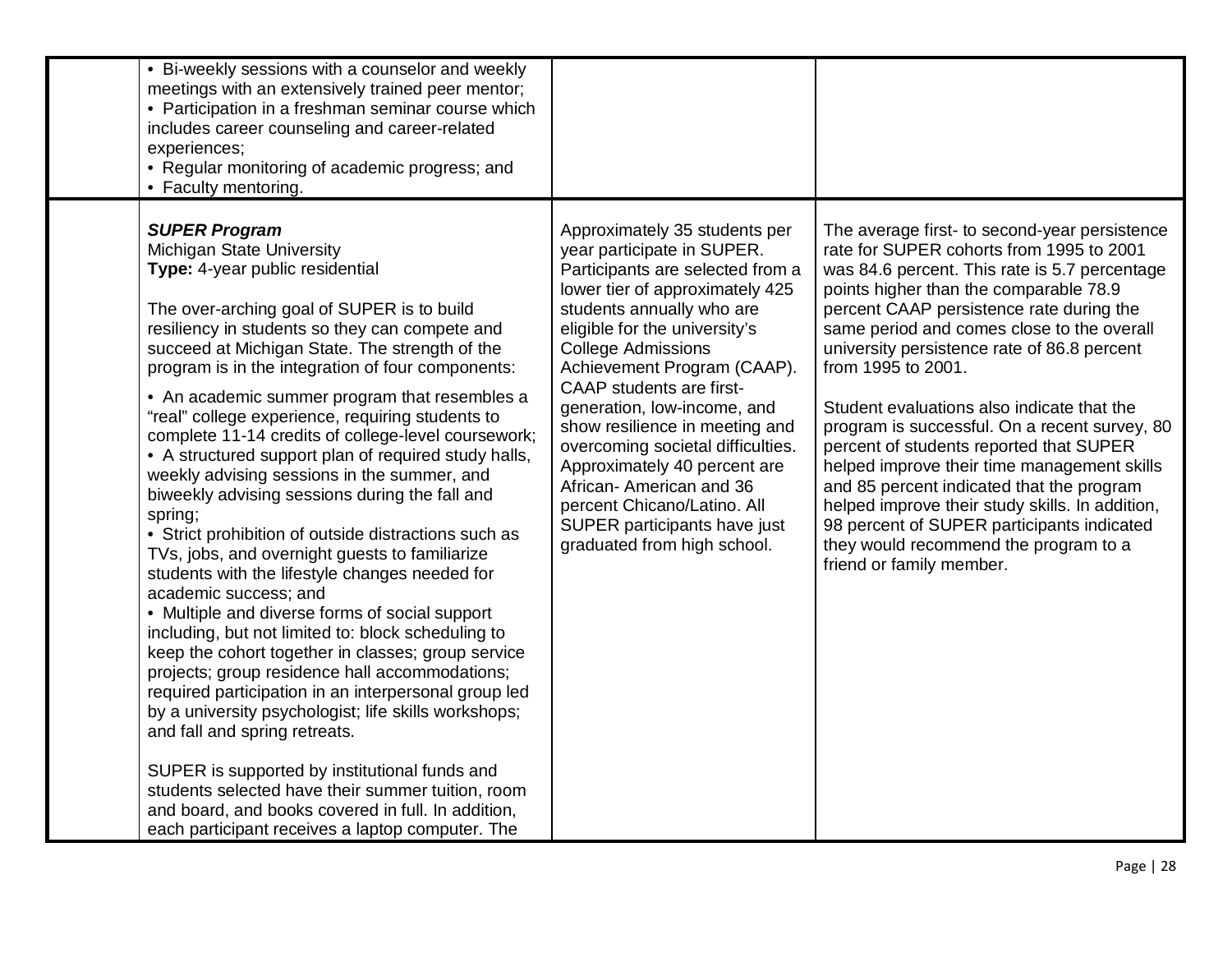| institutional funds are in the form of recurring<br>allocations from the Office of the Provost and an<br>Initiative Grant from the university that was awarded<br>in recognition of the program's success.                                                                                                                                                                                                                                                                                                                                                                                                                                                                                                                                                                                                                                                                                                                                                                                                                                                                                                                                                                                                                                                                                                                                                                                                                                                                                                                                                                                                                |                                                                                                                                                                  |                                                                                                                                                                                                                                                                                                                                                                                                                                                                                                                                                                                                                                                                                                                                                                                                                                     |
|---------------------------------------------------------------------------------------------------------------------------------------------------------------------------------------------------------------------------------------------------------------------------------------------------------------------------------------------------------------------------------------------------------------------------------------------------------------------------------------------------------------------------------------------------------------------------------------------------------------------------------------------------------------------------------------------------------------------------------------------------------------------------------------------------------------------------------------------------------------------------------------------------------------------------------------------------------------------------------------------------------------------------------------------------------------------------------------------------------------------------------------------------------------------------------------------------------------------------------------------------------------------------------------------------------------------------------------------------------------------------------------------------------------------------------------------------------------------------------------------------------------------------------------------------------------------------------------------------------------------------|------------------------------------------------------------------------------------------------------------------------------------------------------------------|-------------------------------------------------------------------------------------------------------------------------------------------------------------------------------------------------------------------------------------------------------------------------------------------------------------------------------------------------------------------------------------------------------------------------------------------------------------------------------------------------------------------------------------------------------------------------------------------------------------------------------------------------------------------------------------------------------------------------------------------------------------------------------------------------------------------------------------|
| <b>ExSEL</b> - Excelling in Science and Engineering<br>Learning<br>Michigan Technological University<br>Type: 4-year public residential<br><b>Excelling in Science and Engineering Learning</b><br>(ExSEL) is a partnership between Michigan<br>Technological University's College of Engineering<br>and Department of Educational Opportunity and the<br>State of Michigan's King-Chávez-Parks Initiative.<br>ExSEL's strategy to help ensure the success of<br>student participants combines coursework, peer<br>mentoring, progress mentoring, and personalized<br>services. ExSEL averages 108 participants per<br>year.<br>Michigan Tech recognized that first-year retention<br>rates of minority students differed as much as 9<br>percent and six-year graduation rates by as much<br>as 20 percent. A second group with a higher attrition<br>rate was the traditional at-risk students who struggle<br>with social and personal issues such as isolation,<br>campus climate, lack of role models, hesitation in<br>seeking academic assistance, and inadequate<br>financial resources. This discrepancy was especially<br>noticed among those enrolled in engineering and<br>science disciplines that account for 82.5 percent of<br>Michigan Tech's enrollment. The ExSEL initiative<br>created multiple programs designed to address<br>specific needs identified among these students and<br>utilized existing programs on campus to eliminate<br>duplicating efforts. Combined, these programs<br>provide the tools, intervention, and support needed<br>to help these students succeed in college. Some of | ExSEL is aimed at increasing<br>student success and retention<br>of minority and disadvantaged<br>first-year students enrolled in<br>the College of Engineering. | The program has made a marked difference<br>with both retention and academic performance<br>among participants. ExSEL student retention<br>has increased 16.4 percent since the<br>program's inception while the average fall<br>semester GPA has increased 30 percent<br>compared with a university wide increase<br>of .07 percent. Grades in key courses also<br>increased among ExSEL students with the<br>number earning a C or better in their first<br>attempt at challenging subjects increasing by<br>60 percent in General Chemistry, 57 percent<br>in Precalculus, and 54 percent in Calculus 1.<br>Since the program's inception, 4.1 percent<br>fewer ExSEL students are on academic<br>probation after their first year and 18 percent<br>fewer ExSEL students were academically<br>dismissed after their first year. |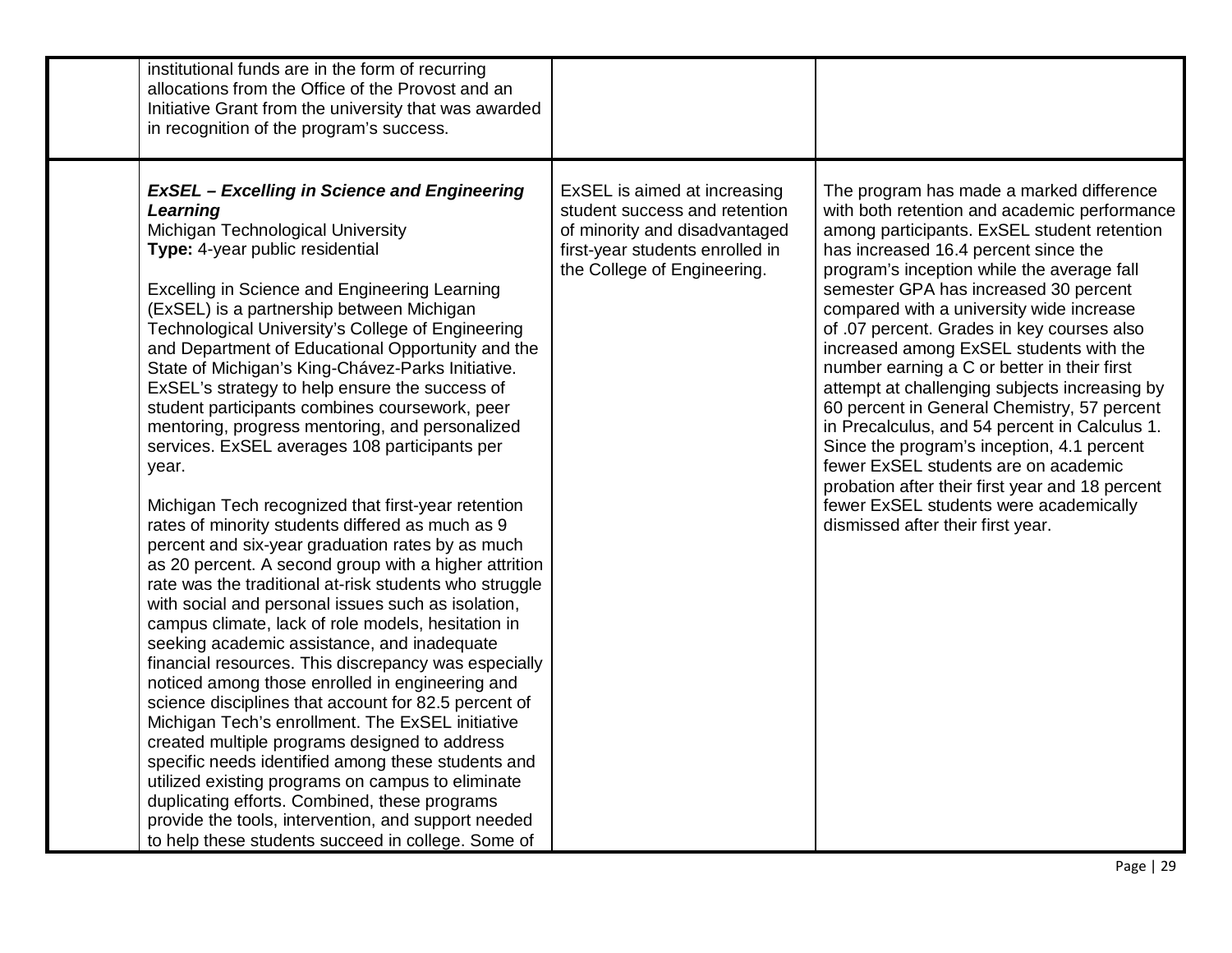| these programs include:                                                                                                                                                                                                                                                                                                                                                                                                                                                                                                                                                                                                                                                                                                                                                                                                                                                                                                                                                                                                                                                                                                                                                                                                                                                                                                                                                  |                                                                                            |                                                                                                                                                                                                                                                                                                                                                                                                                                                                          |
|--------------------------------------------------------------------------------------------------------------------------------------------------------------------------------------------------------------------------------------------------------------------------------------------------------------------------------------------------------------------------------------------------------------------------------------------------------------------------------------------------------------------------------------------------------------------------------------------------------------------------------------------------------------------------------------------------------------------------------------------------------------------------------------------------------------------------------------------------------------------------------------------------------------------------------------------------------------------------------------------------------------------------------------------------------------------------------------------------------------------------------------------------------------------------------------------------------------------------------------------------------------------------------------------------------------------------------------------------------------------------|--------------------------------------------------------------------------------------------|--------------------------------------------------------------------------------------------------------------------------------------------------------------------------------------------------------------------------------------------------------------------------------------------------------------------------------------------------------------------------------------------------------------------------------------------------------------------------|
| • Progress mentoring. Students sign a contract that<br>includes a grade release to allow ExSEL to review<br>grades at the fourth week of the semester and again<br>at mid-term providing two opportunities to contact<br>students who may be struggling and direct them<br>toward assistance before their academic situation<br>becomes irreversible.<br>• Peer mentoring. This program utilizes both<br>volunteer and paid mentors who provide direction,<br>encouragement, and academic support when<br>necessary. Partnerships with student organizations<br>have provided collaborative opportunities and offer<br>the students a chance to develop relationships with<br>upper-class students and learn about various<br>opportunities to get involved on campus.<br>• Frameworks for Success. This is a required<br>course that focuses on the tools necessary for first-<br>year success, including time management,<br>academic skill development, introduction to<br>university life, and campus resources.<br>• Web sites. ExSEL hosts a resource site devoted<br>to program information, links to first-year math<br>practice exams, campus resources, success tips,<br>volunteering information, and other relevant areas.<br>It also hosts a site called "Making Our Mark" that is<br>devoted to success stories from students with<br>diverse backgrounds. |                                                                                            |                                                                                                                                                                                                                                                                                                                                                                                                                                                                          |
| <b>Academic Success Course</b><br><b>Albion College</b><br>Type: 4-year private residential<br>Dr. Barry Wolf, an Academic Affairs staff member<br>and Clinical Psychologist, developed the Academic<br>Success Course (ASC) in an attempt to provide an<br>effective and efficient support service that directly<br>addresses the issues related to academic<br>underperformance and significantly improves the                                                                                                                                                                                                                                                                                                                                                                                                                                                                                                                                                                                                                                                                                                                                                                                                                                                                                                                                                         | <b>Terminal Probation (students on</b><br>the most severe level of<br>academic probation). | The ASC has proven itself to be an effective<br>support service that has improved the<br>retention and academic achievement of Albion<br>College's highest risk students. Assessment<br>of the data for TP students indicates that ASC<br>students were retained at significantly higher<br>rates than non-ASC students (i.e., students<br>who were on TP before the ASC's inception)<br>for every time point assessed (i.e., one<br>semester, one year, and two years). |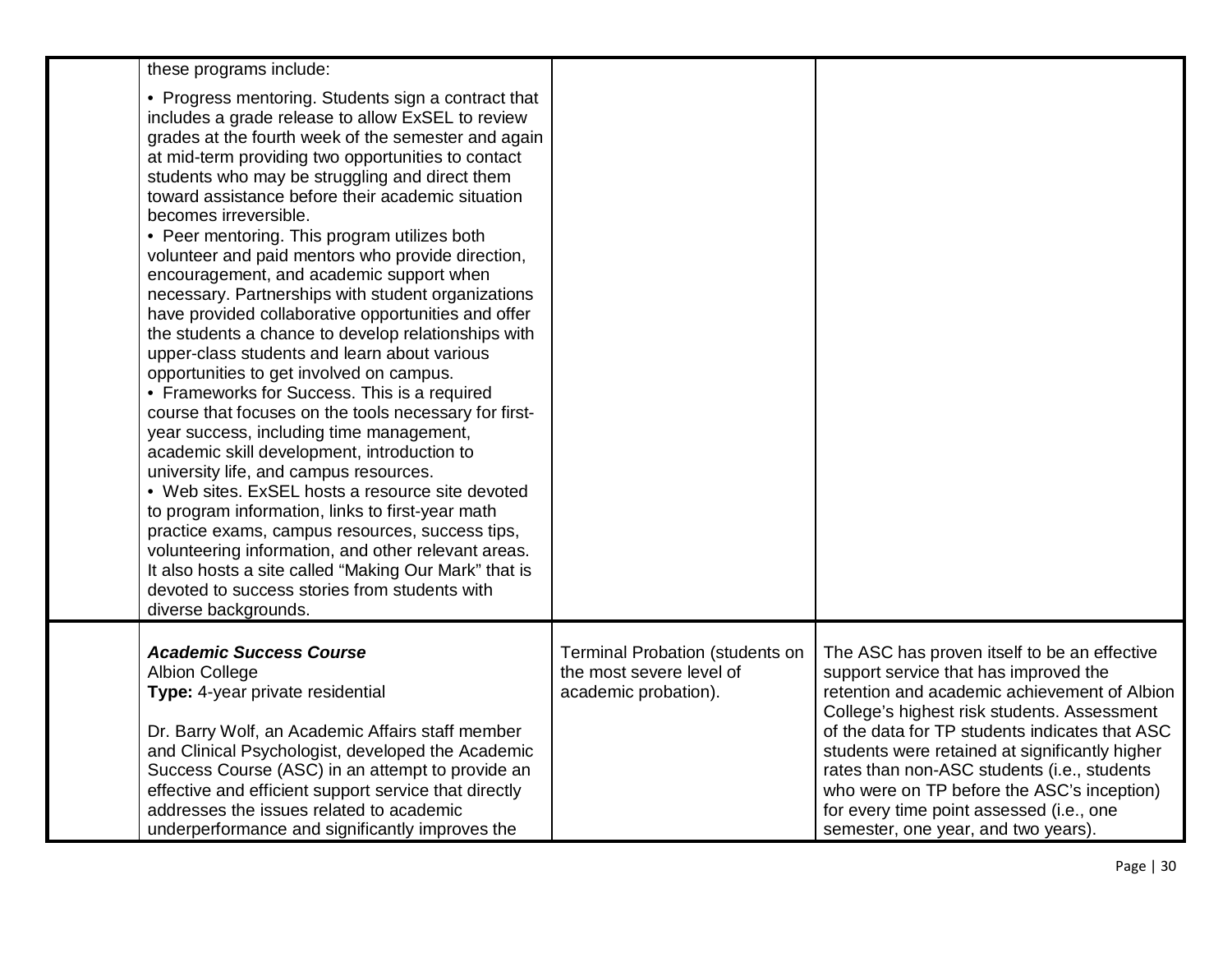| retention and achievement of Terminal Probation        | Specifically, the one-semester retention rate    |
|--------------------------------------------------------|--------------------------------------------------|
| (TP) students. In fall 2006, Albion College instituted | has increased from 40 percent for non-ASC        |
| the ASC, requiring TP students to attend and           | students to 76.7 percent for ASC students; the   |
| complete the course; in fall 2007, the ASC changed     | one-year retention rate is up from 31.4          |
| to a .5 unit (2 semester hours) course for credit.     | percent for non-ASC students to 55.6 percent     |
| Although the ASC has evolved since its inception,      | for ASC students; and the two-year retention     |
| the core structure and focus of the course have        | rate has increased from 25.7 percent for non-    |
| remained the same.                                     | ASC students to 50.0 percent for ASC             |
|                                                        | students. The data also indicates that the ASC   |
| The ASC is a demanding and comprehensive               | has helped to significantly increase the         |
| theory-based course that directly addresses a broad    | academic achievement of TP students. ASC         |
| range of issues related to academic                    | students entered their TP semester with an       |
| underperformance. The ASC utilizes insight,            | average semester GPA of 1.08 (i.e., the          |
| structure, and support to help students become self-   | semester that resulted in their TP status),      |
| regulated learners and responsible students.           | which increased to an average semester GPA       |
| Historically, retention based courses (i.e., study     | of 2.47 for their TP semester (i.e., the         |
| skills and learning to learn courses) have primarily   | semester that they were enrolled in the ASC).    |
| focused on improving students' academic                | ASC students also significantly outperformed     |
| strategies. Although students who are experiencing     | non-ASC students. During their TP semester,      |
| severe academic difficulties often struggle with       | non-ASC students earned an average               |
| study skills, there are other profound                 | semester GPA of 1.72 and ASC students            |
| "psychoacademic" issues affecting their                | earned an average semester GPA of 2.47.          |
| performance. Two important constructs that have        | The ASC not only helps students survive their    |
| largely been ignored in other retention based          | TP semester, it also helps them push through     |
| courses are readiness to change and effort. Typical    | their academic difficulties and thrive at Albion |
| TP students are intelligent and have the ability to    | College.                                         |
| perform well in college, but often have poor work      |                                                  |
| ethic and low frustration tolerance related to effort. |                                                  |
| Their study strategies were relatively effective in    |                                                  |
| high school, but they are reluctant to adopt new       |                                                  |
| strategies that are more appropriate for the           |                                                  |
| increased demands of college. When encouraged to       |                                                  |
| confront their academic problems, many                 |                                                  |
| underperforming students are ambivalent about          |                                                  |
| receiving help, changing their academic behavior,      |                                                  |
| and increasing effort. The ASC is designed to          |                                                  |
| integrate interventions that focus on strategy,        |                                                  |
| readiness to change, and effort in an attempt to       |                                                  |
| address the specific issues that TP students           |                                                  |
| experience.                                            |                                                  |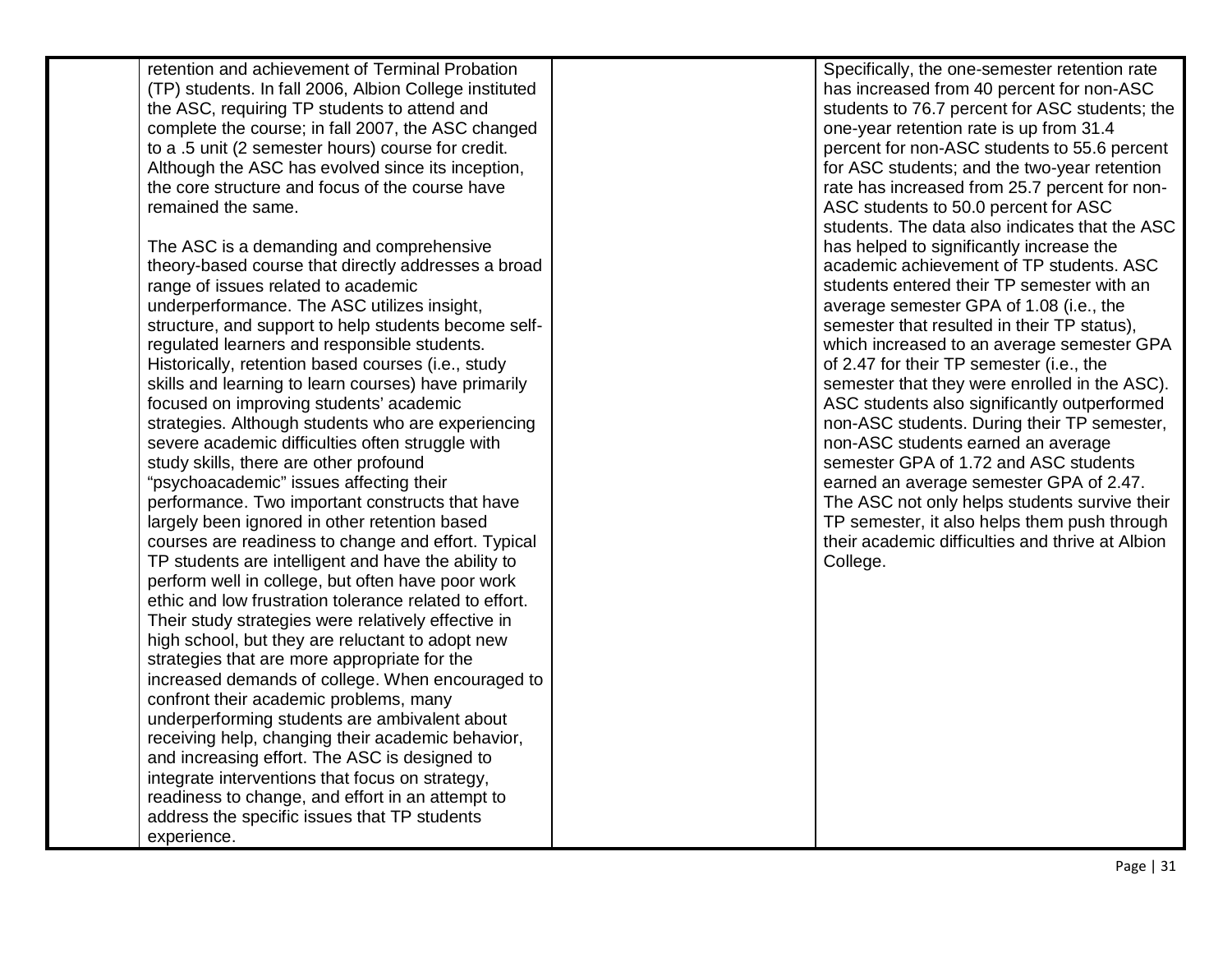| The course employs discussion and activity based<br>class meetings, readings, study sessions, and the<br>use of peer mentors (ex-ASC students) to help TP<br>students work through their academic difficulties. A<br>collaborative relationship between the instructor and<br>each student is a critical part of the course. The<br>instructor of the course is not simply an instructor to<br>the students, but also an advisor, mentor, advocate,<br>academic coach, and "point person" during their TP<br>semester. A solid student/instructor relationship<br>facilitates students' willingness to address academic<br>issues, provides the opportunity for students to build<br>a meaningful connection with a supportive campus<br>figure, and promotes connection with other faculty<br>and staff.                                                                                          |                                                                                                                                                                                                                                                                                                              |                                                                                                                                                                                                                                                                                                                                                                                                                                             |
|----------------------------------------------------------------------------------------------------------------------------------------------------------------------------------------------------------------------------------------------------------------------------------------------------------------------------------------------------------------------------------------------------------------------------------------------------------------------------------------------------------------------------------------------------------------------------------------------------------------------------------------------------------------------------------------------------------------------------------------------------------------------------------------------------------------------------------------------------------------------------------------------------|--------------------------------------------------------------------------------------------------------------------------------------------------------------------------------------------------------------------------------------------------------------------------------------------------------------|---------------------------------------------------------------------------------------------------------------------------------------------------------------------------------------------------------------------------------------------------------------------------------------------------------------------------------------------------------------------------------------------------------------------------------------------|
| <b>Bridging Lost Gaps</b><br>Madonna University<br>Type: 4-year private nonresidential<br>Madonna developed the Bridging Lost Gaps (BLG)<br>initiative in 2011 to increase the recruitment and<br>retention of African American male students from<br>Detroit.<br>BLG students are recruited from high schools within<br>Detroit with the worst graduation rates in the<br>country. They live in a university residence hall, are<br>placed in on-campus work-study positions, and<br>have the opportunity to pursue summer internships.<br>In addition, many participate in on- and off-campus<br>faith-based worship services and programs.<br>The highly structured program includes:<br>• A 10-week, pre-college bridge program for new<br>students with segments focused on introductory<br>college writing, intermediate college algebra,<br>college computer literacy, and time management. | Madonna University is one of<br>the nation's largest Franciscan<br>universities with a combined<br>undergraduate and graduate<br>student body of 4,500 students.<br>The institution has a strong<br>history of providing successful<br>programs to meet the<br>educational needs of its diverse<br>students. | Prior to the Bridging Lost Gaps program, the<br>fall-to-fall retention rates for African American<br>male students lagged behind the retention<br>rates for the full undergraduate student body.<br>Since the program began in 2011, the current<br>BLG cohorts have achieved a 100 percent<br>retention rate and a higher percentage of<br>these students were named to the Dean's List<br>than non-BLG African American male<br>students. |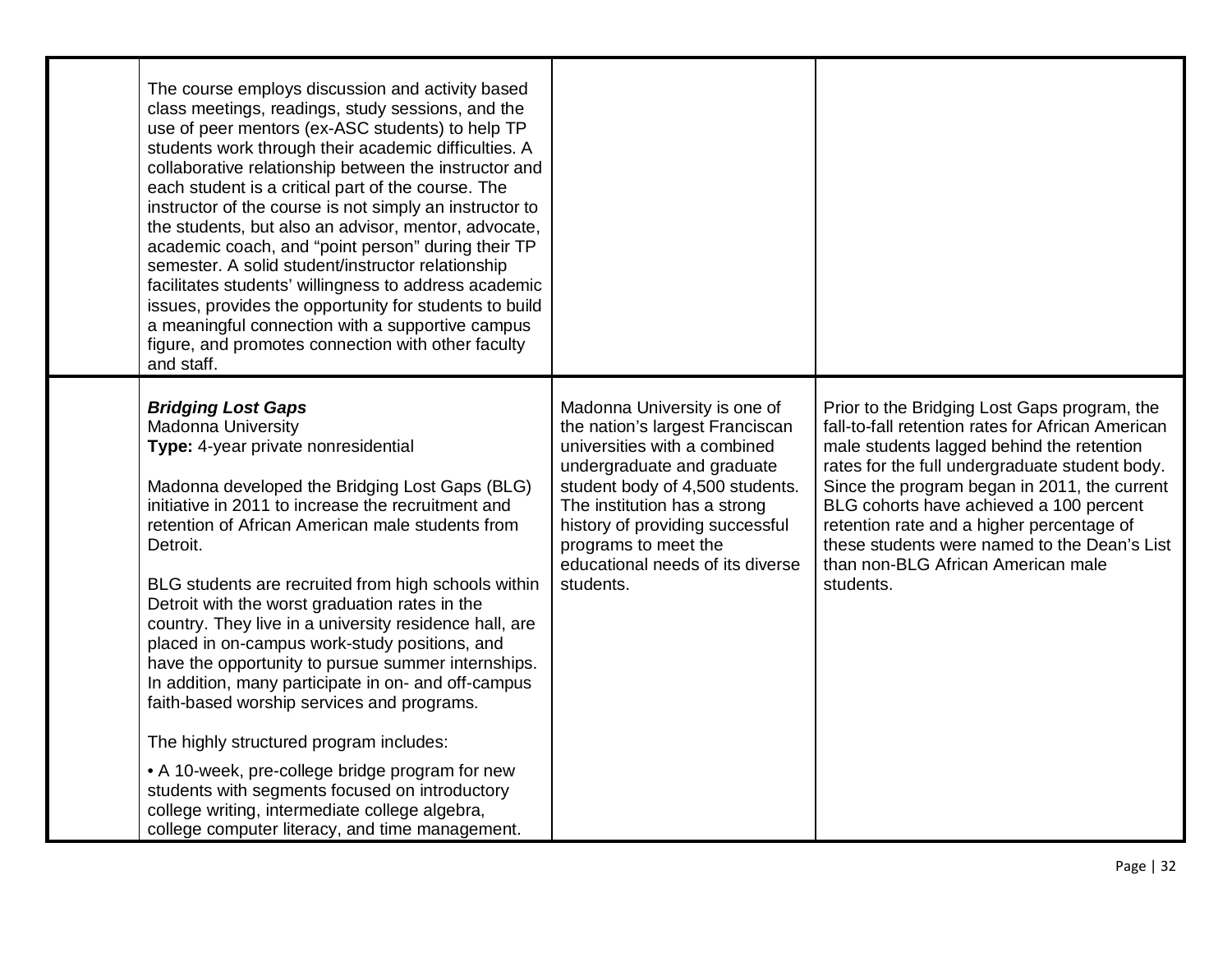|                                                       | Guest speakers for the program range from doctors<br>and attorneys to federal agents and business<br>owners.<br>• On-campus mentorships that match each student<br>with five mentors during the first semester of their<br>freshman year. Students meet with their mentors<br>weekly for the 15-week semester.<br>• Off-campus mentorships delivered through Real<br>Life 101, a national charitable program which<br>provides a \$5,000 scholarship and laptop computer<br>for each at-risk student in addition to ongoing<br>support services.<br>• Social and academic engagement outside the<br>classroom ranging from field trips to financial<br>literacy workshops to residence life programs.                                                                                                                                                                                                                                                                                                                                         |                                                                                                                                                                                                                                                                                                                                                                                                                                                                                                                                                                                                                                                                          |                                                                                                                                                                                                                                                                                                                                                                                                                                                                                                       |
|-------------------------------------------------------|-----------------------------------------------------------------------------------------------------------------------------------------------------------------------------------------------------------------------------------------------------------------------------------------------------------------------------------------------------------------------------------------------------------------------------------------------------------------------------------------------------------------------------------------------------------------------------------------------------------------------------------------------------------------------------------------------------------------------------------------------------------------------------------------------------------------------------------------------------------------------------------------------------------------------------------------------------------------------------------------------------------------------------------------------|--------------------------------------------------------------------------------------------------------------------------------------------------------------------------------------------------------------------------------------------------------------------------------------------------------------------------------------------------------------------------------------------------------------------------------------------------------------------------------------------------------------------------------------------------------------------------------------------------------------------------------------------------------------------------|-------------------------------------------------------------------------------------------------------------------------------------------------------------------------------------------------------------------------------------------------------------------------------------------------------------------------------------------------------------------------------------------------------------------------------------------------------------------------------------------------------|
| <b>CCR: 61%</b><br><b>HSG: 87%</b><br><b>CFC: 62%</b> | <b>General College</b><br>University of Minnesota<br>Type: 4-year public nonresidential<br>The General College has a long-standing reputation<br>for serving bypassed student populations, and its<br>resources are designed to do just that. The college<br>provides students with an abundance of general<br>education opportunities; most of the college's<br>instructors are developmental education specialists;<br>and a comprehensive student services office offers<br>a variety of support programs, as well as extensive<br>counseling, advising, community outreach<br>programs, and student advocacy outlets.<br>Course options are tailored to the target population<br>too. Included are courses in areas such as the<br>physical and biological sciences, statistics, art,<br>literature, history, sociology, psychology, basic<br>writing, ESL, and mathematics. The courses meet<br>various degree requirements, and common<br>development skills are embedded in course content<br>rather than offered as separate classes. | Students who apply to the<br>University of Minnesota but who<br>do not meet regular admissions<br>requirements have a unique<br>option for their first years of<br>college. That option is General<br>College, an entire college<br>dedicated to developmental<br>education.<br>Each fall, General College<br>admits approximately 875 new<br>first-year students. In 2001 the<br>average ACT score for students<br>in the General College was 20;<br>the average high school class<br>rank was 46th. Students<br>generally stay in the college for<br>1 to 2-1/2 years, after which<br>they are eligible to transfer into<br>a degree program within the<br>university. | A recent study showed that a cohort of<br>General College students who transferred into<br>the College of Liberal Arts achieved a higher<br>five-year graduation rate than students who<br>attended the College of Liberal Arts directly<br>from high school. Graduation and retention<br>rates for General College students have held<br>steady for many years. Seventy-six percent of<br>General College students in fall 1999<br>remained enrolled in fall 2000. Their mean<br>GPA was nearly 2.7. |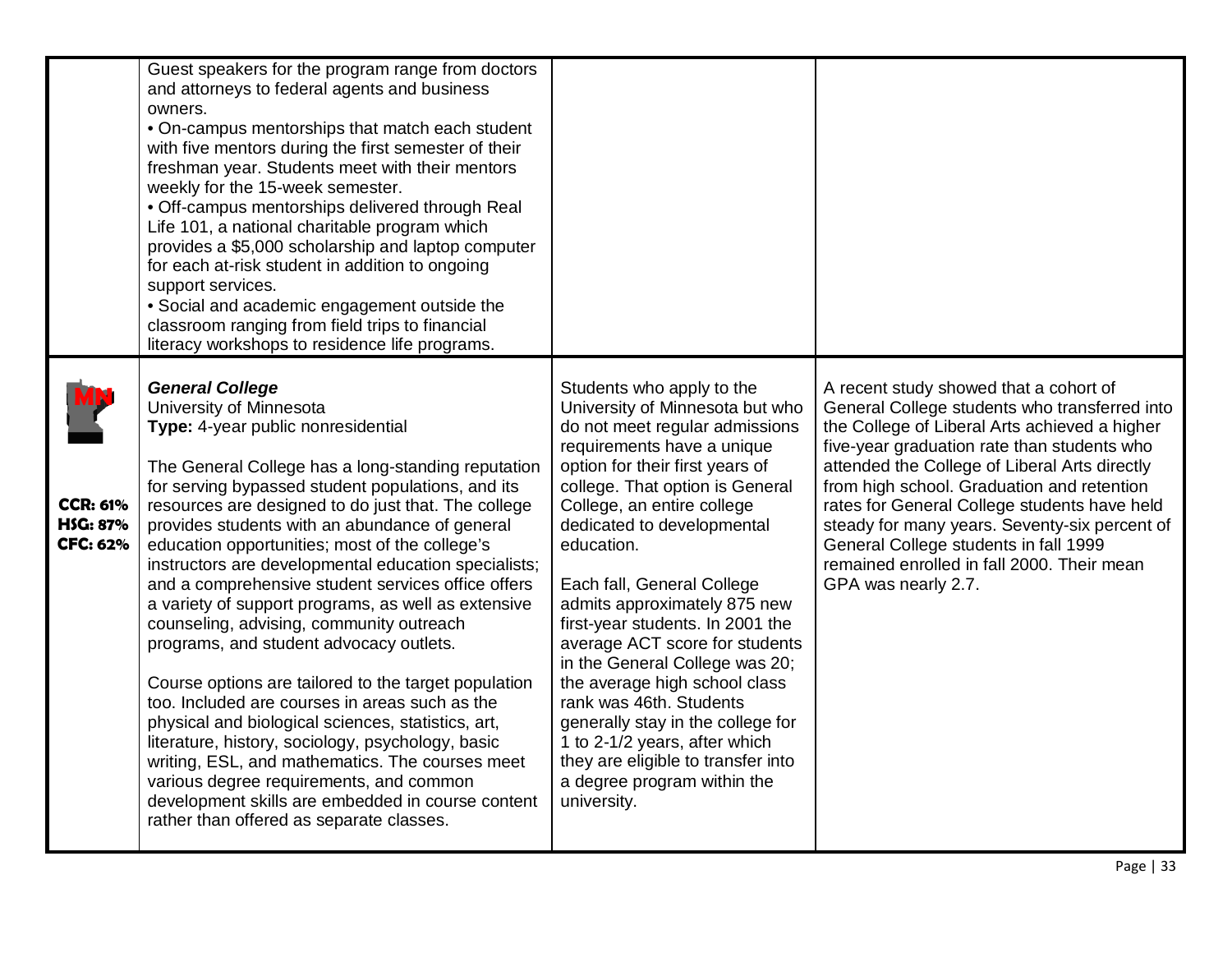| General College strives to retain students and<br>enhance opportunities for their success through<br>dedication to these primary goals:<br>Promote multiculturalism<br>Foster skill development<br>$\bullet$<br>Expect excellence in teaching<br>$\bullet$<br>Provide academic support<br>$\bullet$<br>Enhance student development<br>$\bullet$<br>Encourage civic engagement<br>$\bullet$<br>Conduct research to guide teaching<br>$\bullet$                                                                                                                                                                                                                                                                                                                                                                                                                                                                                                                                                                                                                                                                                                                                                                                                                              |                                                                                                                                                                                                                                                                                                         |                                                                                                                                                                                                                                                                                                                                                                                                                                                                                                                                                                                    |
|----------------------------------------------------------------------------------------------------------------------------------------------------------------------------------------------------------------------------------------------------------------------------------------------------------------------------------------------------------------------------------------------------------------------------------------------------------------------------------------------------------------------------------------------------------------------------------------------------------------------------------------------------------------------------------------------------------------------------------------------------------------------------------------------------------------------------------------------------------------------------------------------------------------------------------------------------------------------------------------------------------------------------------------------------------------------------------------------------------------------------------------------------------------------------------------------------------------------------------------------------------------------------|---------------------------------------------------------------------------------------------------------------------------------------------------------------------------------------------------------------------------------------------------------------------------------------------------------|------------------------------------------------------------------------------------------------------------------------------------------------------------------------------------------------------------------------------------------------------------------------------------------------------------------------------------------------------------------------------------------------------------------------------------------------------------------------------------------------------------------------------------------------------------------------------------|
| <b>Multicultural and International Programs and</b><br><b>Services (MIPS) Peer Mentor Program</b><br>St. Catherine University<br>Type: 4-year private residential<br>This program began seven years ago as the<br>university's population of students of color began to<br>steadily increase. The program is based on a belief<br>that students can significantly influence the lives of<br>their peers. The focus is to help new students<br>navigate the transition and complexity of college life,<br>especially important for first-generation college<br>students who may not benefit from having family<br>members as guides.<br>While the enrollment of multicultural students was<br>increasing, retention had been lagging behind the<br>overall student population. Students of color were<br>feeling isolated, did not know how to navigate the<br>complex systems of college life, and did not know<br>who to turn to when families were not able to be of<br>assistance. Retention of fall-to-fall students of color<br>was around 10 percentage points lower than the<br>entire fall-to-fall cohort.<br>The goal of the program is to connect first-year<br>students to peer mentors (returning students of<br>color) that guide them to the resources and a | St. Catherine University's<br>Multicultural and International<br>Programs & Services (MIPS)<br>Peer Mentoring Program (PMP)<br>was developed to create a<br>community among students of<br>color and to assist in the<br>academic, emotional, and social<br>success of first-year students of<br>color. | Since its inception in 2004, retention rates<br>from the fall to winter semester for both<br>mentees and mentors ranged from 90 to 100<br>percent. The fall-to-fall retention rates for<br>2008-09 and 2009-10 of the PMP mentees<br>exceeded that of the overall fall-to-fall cohort.<br>The fall-to-fall retention rate of PMP mentees<br>was 96 percent in 2008-09 compared to an<br>overall fall-to-fall retention rate of 77.8<br>percent, an 18.2 percentage point difference<br>and a 24.6 percentage point increase from the<br>previous year's PMP mentee retention rate. |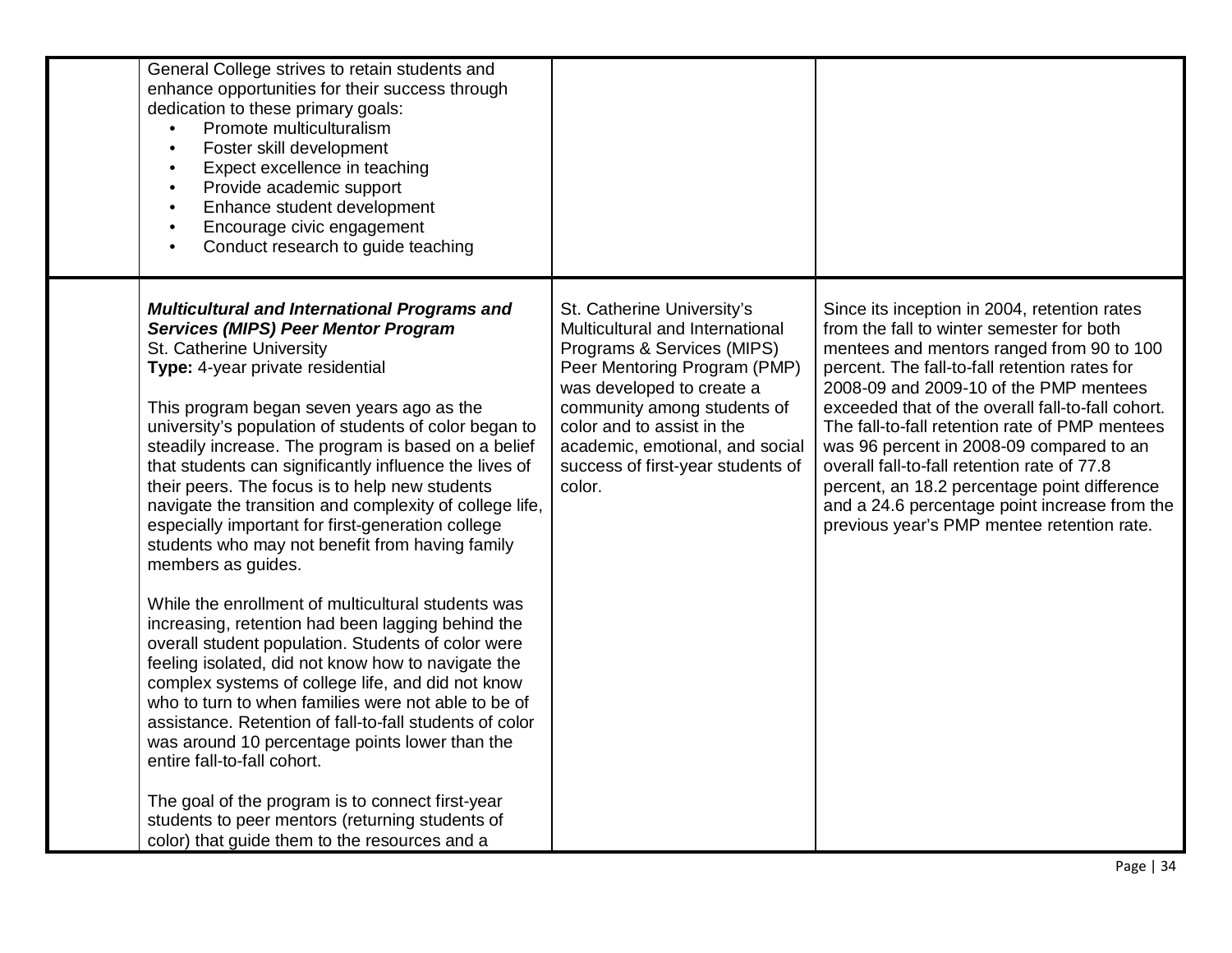|                                                | support network consisting of faculty, staff, and<br>fellow students. In addition to working with students<br>individually, each peer mentor is a part of a team<br>that works with each other, departments institution<br>wide, and MIPS staff to provide support in shaping<br>an inclusive, multicultural community.<br>New multicultural and international students<br>(mentees) are invited to apply for this program the<br>summer prior to their matriculation. Peer mentors<br>then choose up to four mentees with whom they will<br>interact individually at least bi-weekly. A unique<br>aspect of this program is the training peer mentors<br>receive. Instead of resource people coming to the<br>mentors, the mentors go to the resources, ensuring<br>that they are aware of locations and have actually<br>been to the offices and departments. Also, in the<br>training they do not shy away from talking directly<br>about issues of identity, culture, racism, family and<br>community expectations, and the economic<br>disparities that exist for students-especially<br>women of color.<br>To ensure that both mentors and mentees are<br>responsible for their part in the relationship, both are<br>held to high expectations that are outlined upon<br>entering the program. First-year students also take<br>the College Student Inventory <sup>™</sup> to help academic<br>advisors address specific concerns of students. |                                                                                                                                                                                                                                                                                                                              |                                                                                                                                                                                                                                                                                                                                                                                                                                                                       |
|------------------------------------------------|-------------------------------------------------------------------------------------------------------------------------------------------------------------------------------------------------------------------------------------------------------------------------------------------------------------------------------------------------------------------------------------------------------------------------------------------------------------------------------------------------------------------------------------------------------------------------------------------------------------------------------------------------------------------------------------------------------------------------------------------------------------------------------------------------------------------------------------------------------------------------------------------------------------------------------------------------------------------------------------------------------------------------------------------------------------------------------------------------------------------------------------------------------------------------------------------------------------------------------------------------------------------------------------------------------------------------------------------------------------------------------------------------------------------------------------------------------|------------------------------------------------------------------------------------------------------------------------------------------------------------------------------------------------------------------------------------------------------------------------------------------------------------------------------|-----------------------------------------------------------------------------------------------------------------------------------------------------------------------------------------------------------------------------------------------------------------------------------------------------------------------------------------------------------------------------------------------------------------------------------------------------------------------|
| <b>CCR: 51%</b><br>HSG: 59%<br><b>CFC: 46%</b> | <b>Pathfinder Program</b><br>Mississippi State University<br>Type: 4-year public nonresidential<br>The Pathfinder program's focus on class attendance<br>stems from academic performance research by a<br>psychology professor and several of his graduate<br>students. Among the research findings:<br>• First-year students who exhibit poor academic                                                                                                                                                                                                                                                                                                                                                                                                                                                                                                                                                                                                                                                                                                                                                                                                                                                                                                                                                                                                                                                                                               | First-year students who miss<br>classes at Mississippi State<br>University get noticed-and the<br>attention they receive is helping<br>them stay connected to the<br>university. The attention is<br>orchestrated through the<br>Pathfinder program, an initiative<br>now in its sixth year. The<br>program serves a largely | Evaluations of the Pathfinder program have<br>shown that the total percentage of freshmen<br>with attendance problems has decreased from<br>24 percent to 11 percent since the program<br>was instituted. This improvement in<br>attendance has likely contributed to a number<br>of related improvements, including: an<br>increase in the mean freshman GPA from<br>2.52 to 2.67; an increase in first- to second-<br>year retention from 76 percent to 81 percent; |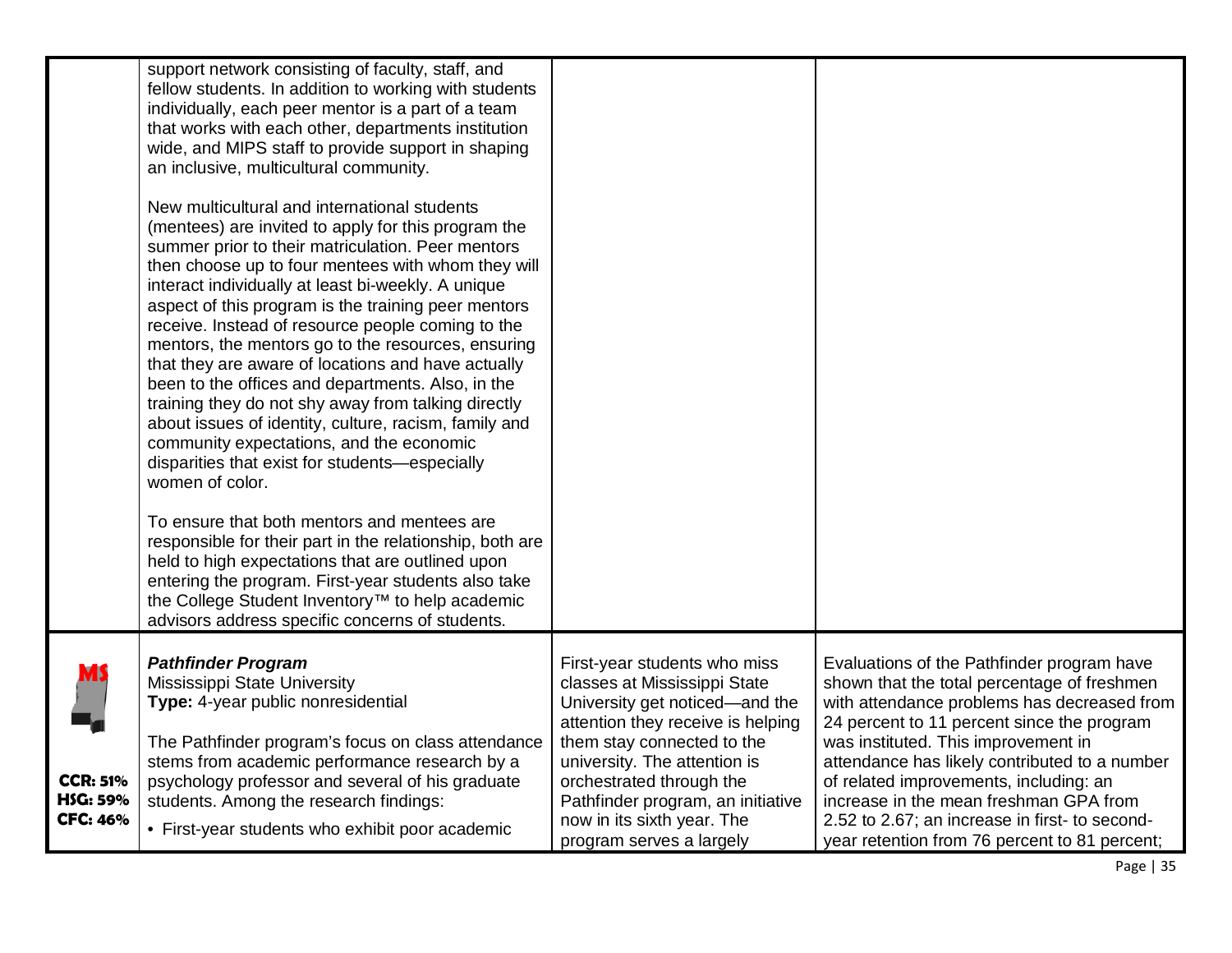| performance do not necessarily enter college with<br>poor predictor ratings (ACT, SAT, or high school<br>GPA).                                                                                                                                                                                                                                                                                                                                                                                                                                                                                                                               | residential population of 2,000<br>first-year students. | and a decline in the percentage of first-year<br>students on academic probation after the first<br>semester from 26 percent to 19 percent.               |
|----------------------------------------------------------------------------------------------------------------------------------------------------------------------------------------------------------------------------------------------------------------------------------------------------------------------------------------------------------------------------------------------------------------------------------------------------------------------------------------------------------------------------------------------------------------------------------------------------------------------------------------------|---------------------------------------------------------|----------------------------------------------------------------------------------------------------------------------------------------------------------|
| • There is little difference in ACT scores and high<br>school GPAs between first-year students who return<br>for their sophomore year and those who do not.<br>• The difference in college GPA between continuing<br>and non-continuing first-year students is large.<br>• Many first-year students who exhibit poor<br>academic performance exhibit this behavior during<br>the first half of their first semester.<br>• An early, reliable indicator of academic difficulty is<br>class attendance.                                                                                                                                        |                                                         | Additionally, the four-year graduation rate has<br>begun to show a promising increase, rising 3<br>percentage points for the first interval<br>measured. |
| When first-year students miss two or more classes<br>during the first six weeks of the semester, the<br>Pathfinder program rolls into high gear. Faculty are<br>encouraged to use voice mail, e-mail, or a Web-<br>based form (http://www.ssrc.msstate.edu/fresh) to<br>report the absences. Then Pathfinder staff, often<br>residence hall staff, make brief and positive contact<br>with students to make two essential points: 1) Your<br>instructor is concerned about your absences, and 2)<br>Talk to your instructor if you are having academic<br>difficulty. Students are also provided with a list of<br>student support services. |                                                         |                                                                                                                                                          |
| The interventions should come as no surprise to the<br>students who are contacted. During orientation, the<br>importance of class attendance is stressed<br>repeatedly to new students and their parents. In<br>addition, at the beginning of the fall semester, the<br>president of the university sends a personalized<br>letter reinforcing the importance of class attendance<br>to the parents of all entering first-year students.                                                                                                                                                                                                     |                                                         |                                                                                                                                                          |
| A significant challenge at the outset of the<br>Pathfinder program was convincing department<br>heads and faculty to cooperate in the frequent and<br>early reporting of absences. Project leaders note                                                                                                                                                                                                                                                                                                                                                                                                                                      |                                                         |                                                                                                                                                          |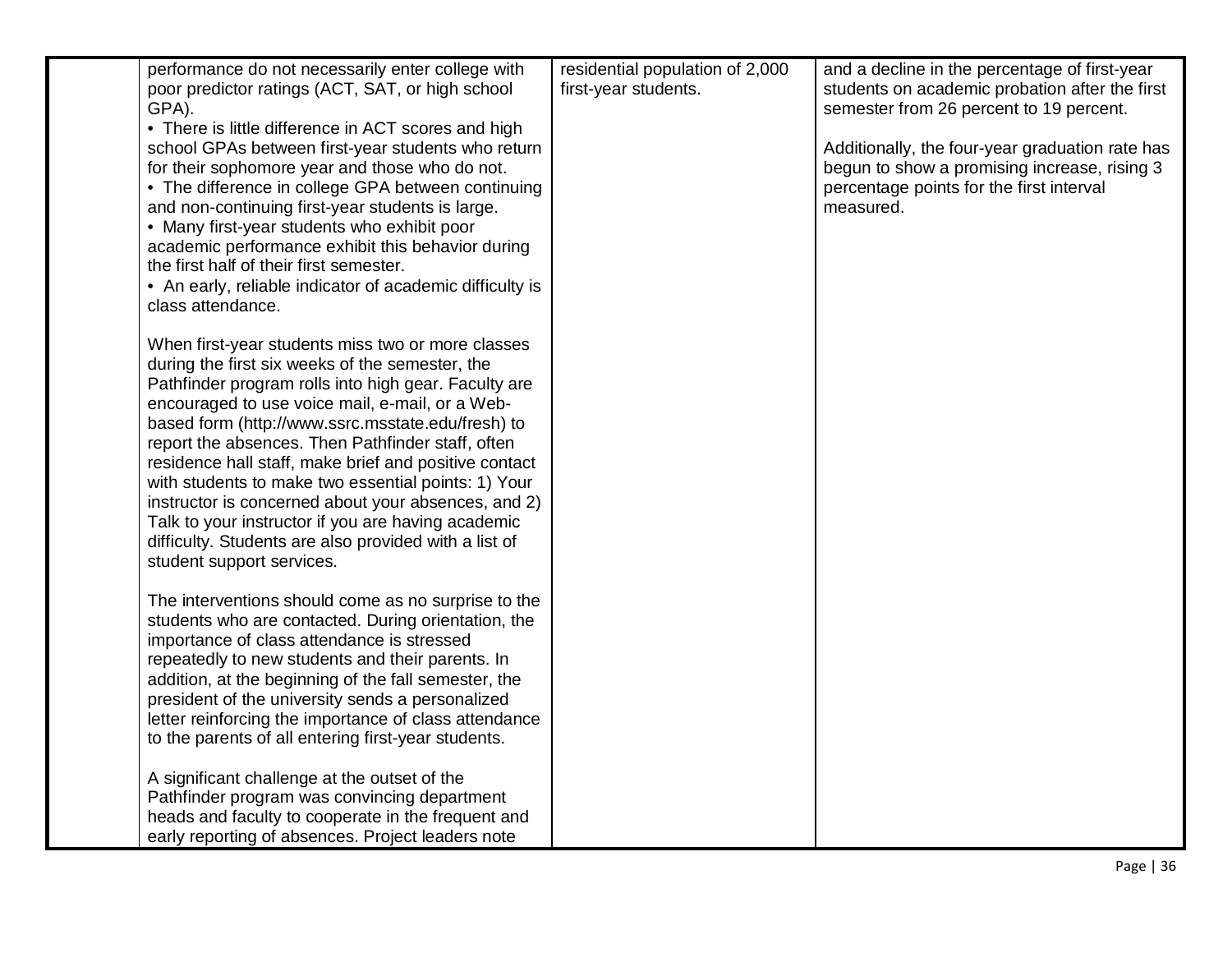|                                                       | that faculty probably could not have been convinced<br>to cooperate if a longtime faculty member with a<br>solid teaching and research history had not been in<br>charge of Pathfinder.                                                                                                                                                                                                                                                                                                                                                                                                                                                                                                                                                                                                                                                                                                                                                                                                                                                                                                                                                                                                                                                                                                                                                                                                                                                                                                                                                                                                                                   |                                                                                                                                                                          |                                                                                                                                                                                                                                                                                                                                                                                                                                                                                                                                                                                                                                                                                                                                                                     |
|-------------------------------------------------------|---------------------------------------------------------------------------------------------------------------------------------------------------------------------------------------------------------------------------------------------------------------------------------------------------------------------------------------------------------------------------------------------------------------------------------------------------------------------------------------------------------------------------------------------------------------------------------------------------------------------------------------------------------------------------------------------------------------------------------------------------------------------------------------------------------------------------------------------------------------------------------------------------------------------------------------------------------------------------------------------------------------------------------------------------------------------------------------------------------------------------------------------------------------------------------------------------------------------------------------------------------------------------------------------------------------------------------------------------------------------------------------------------------------------------------------------------------------------------------------------------------------------------------------------------------------------------------------------------------------------------|--------------------------------------------------------------------------------------------------------------------------------------------------------------------------|---------------------------------------------------------------------------------------------------------------------------------------------------------------------------------------------------------------------------------------------------------------------------------------------------------------------------------------------------------------------------------------------------------------------------------------------------------------------------------------------------------------------------------------------------------------------------------------------------------------------------------------------------------------------------------------------------------------------------------------------------------------------|
| <b>CCR: 45%</b><br><b>HSG: 78%</b><br><b>CFC: 47%</b> | <b>First Year Initiative (FYI)</b><br>Montana State University<br>Type: 4-year public residential<br>Supported by the Office of Retention, the<br>centerpiece of the university's plan is the First Year<br>Initiative (FYI). This program is designed to front-<br>load fiscal and human resources in an attempt to<br>assist new students when they are most at risk for<br>dropping out.<br>The program consists of six major components:<br>1. Comprehensive survey of college readiness and<br>motivation: The College Student Inventory (CSI) of<br>the Retention Management System™ is<br>administered during summer orientation.<br>2. One-on-one or small group contact: Once the<br>inventory results are finalized, students with high<br>dropout-proneness scores (about 30 percent of the<br>entering class) are invited to individual meetings<br>with retention staff. Students with low scores are<br>directed to meet in small groups with retention office<br>staff and trained faculty volunteers.<br>3. Peer mentor program (B.O.B. - Becoming Our<br>Best): High-risk students are assigned a peer<br>mentor prior to fall semester. B.O.B.s are trained<br>volunteers, usually sophomores, who contact their<br>"little B.O.B.s" during the summer, meet with them<br>during the first week of school, and thereafter<br>interact a minimum of three times each semester.<br>4. Intrusive intervention: At mid-semester, first-year<br>students receiving a "D" or an "F" in one or more<br>classes are contacted by retention staff for one-on-<br>one meetings to explore options and/or shore up | The Office of Retention works to<br>advance a comprehensive,<br>systematic retention plan<br>addressing the needs of<br>traditional students during their<br>first year. | In January 1997, a First Year Initiative pilot<br>project was conducted with a random sample<br>of 100 new, incoming first-year students.<br>Results from the pilot project suggested an<br>initial increase in retention rates from<br>freshman to sophomore year of seven<br>percentage points as compared to the control<br>group. These results prompted administrators<br>to broaden the program the entire entering<br>cohort (approximately 2,000 students) during<br>the summer of 1998. Preliminary data suggest<br>an overall increase in retention rates of three<br>percentage points (55 students) for first-time,<br>full-time, degree-seeking freshmen from the<br>1998 cohort for an estimated one-year<br>savings in tuition dollars of \$121,815. |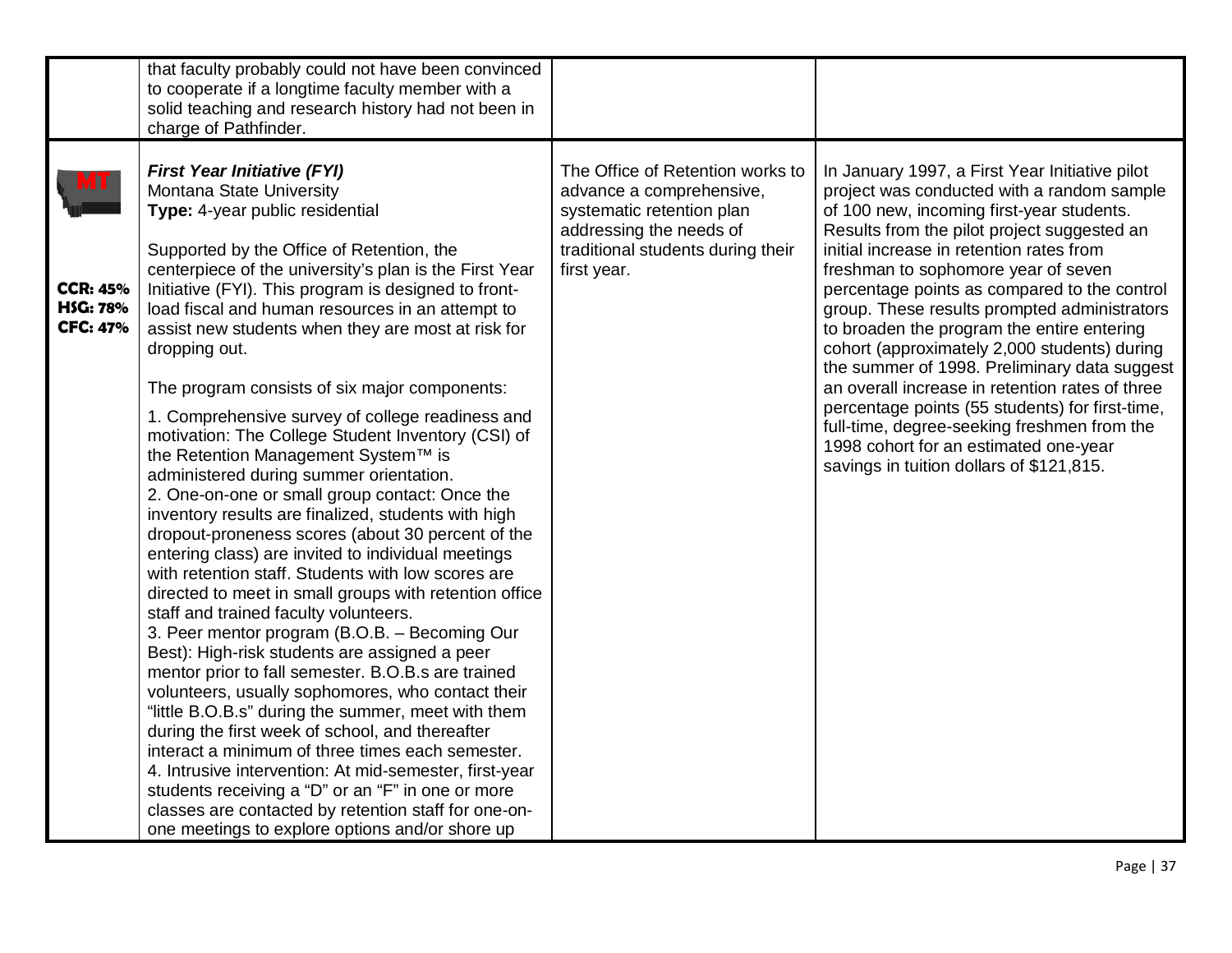|                                                       | academic skills. The retention office staff conducts<br>individual sessions on test taking, academic/study<br>skills, time management, test anxiety, and stress<br>management.<br>5. Qualitative student satisfaction survey: A random<br>sample of first-year students are invited to<br>participate in a qualitative interview regarding their<br>experiences during their first semester. MSU-<br>Bozeman then incorporates the students'<br>recommendations into the program for the following<br>academic year. Additionally, the survey results are<br>widely circulated to student government leaders,<br>administrators, staff, and faculty to give each<br>constituent a glimpse of first-year students'<br>impressions of the university.<br>6. The Mid-Year Retention Intervention (MRI)<br>program: Throughout the spring semester, retention<br>staff consult with students who received a 1.99 GPA<br>or below during their first semester. Students<br>receive referrals to other campus agencies as |                                                                                                                            |                                                                                                                                                                                                                                                                                                                                                                                                                                                                                                                                                                                                                                                                   |
|-------------------------------------------------------|---------------------------------------------------------------------------------------------------------------------------------------------------------------------------------------------------------------------------------------------------------------------------------------------------------------------------------------------------------------------------------------------------------------------------------------------------------------------------------------------------------------------------------------------------------------------------------------------------------------------------------------------------------------------------------------------------------------------------------------------------------------------------------------------------------------------------------------------------------------------------------------------------------------------------------------------------------------------------------------------------------------------|----------------------------------------------------------------------------------------------------------------------------|-------------------------------------------------------------------------------------------------------------------------------------------------------------------------------------------------------------------------------------------------------------------------------------------------------------------------------------------------------------------------------------------------------------------------------------------------------------------------------------------------------------------------------------------------------------------------------------------------------------------------------------------------------------------|
| <b>CCR: 62%</b><br><b>HSG: 85%</b><br><b>CFC: 59%</b> | needed.<br><b>Lion Heart Program</b><br><b>Georgian Court University</b><br>Type: 4-year private residential<br>Georgian Court University's Lion Heart Program is a<br>retention program comprised of three core<br>functions: an Academic Early Warning System, an<br>"Intent to Leave" survey, and institutional aid for up<br>to ten semesters, for those who need it. The<br>program is primarily focused on minority students<br>and those with at-risk academic profiles or financial<br>need. Students are identified at summer orientation<br>and then tracked by the Assistant Dean for Student<br>Success with an Academic Early Warning System.<br>Specific goals of the program include:<br>• Reaching student populations of:                                                                                                                                                                                                                                                                          | The program is primarily<br>focused on minority students<br>and those with at-risk academic<br>profiles or financial need. | Since the launch of the Lion Heart Program,<br>student success at Georgian Court University<br>has flourished.<br>• In the fall of 2008, 71 percent of the<br>academically at-risk students who were<br>referred to the Early Warning System<br>maintained GPA's that kept them off academic<br>probation.<br>• In the spring of 2009, this number rose to<br>74 percent.<br>• Of the targeted groups of at-risk students in<br>the Lion Heart Program, 90 percent were<br>retained to their second year.<br>• Sixty percent of students who identified in<br>the survey that they planned to leave the<br>university were retained from first to second<br>year. |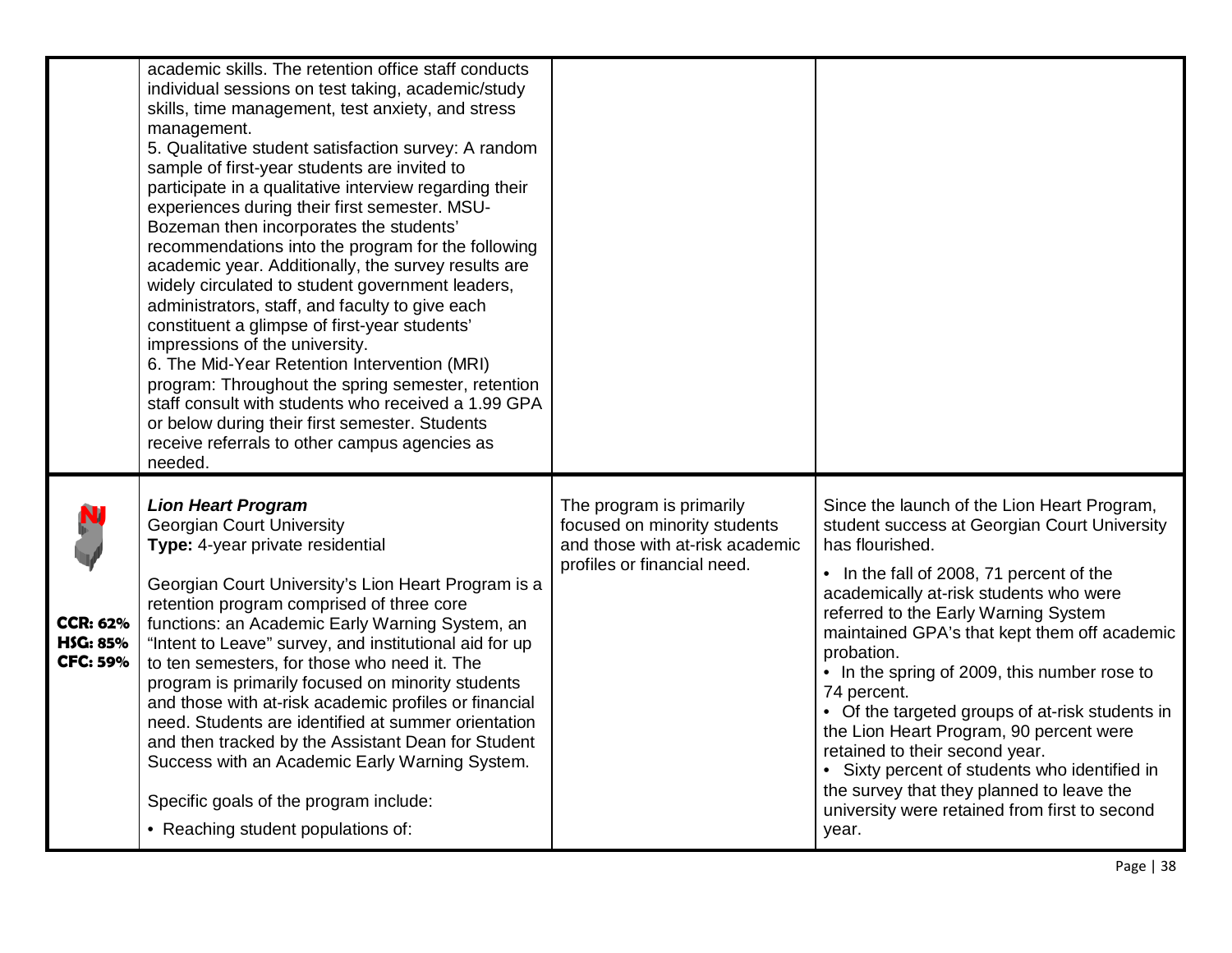|                                                | - First generation, full-time first-year women;<br>- Minority students;<br>- Resident students; and<br>- Students coming from high schools that have<br>historically excelled at having their graduates persist<br>through graduation at the university.<br>• Equally dispersing funding to both in and out of<br>state at-risk, financial needy students.<br>To effectively reach its target populations, Georgian<br>Court University developed a technology-based<br>Academic Early Warning system to identify at-risk<br>students early in the semester. Via the system,<br>faculty members are able to log attendance or<br>behavioral issues and make referrals sent as<br>electronic reports to the university's Advising<br>Center. Within 24 hours, advising staff help connect<br>the identified students to the appropriate support<br>services. At-risk indicators also come from the<br>students themselves through the "Intent to Leave"<br>survey. Taken by first-year students during the fall<br>semester, the survey reveals levels of institutional<br>commitment, campus involvement, connection to<br>majors, and goal commitment. Based on survey<br>results, students are assigned peer mentors or<br>referred to the proper student services such as<br>Career Services, the Counseling Center, or the<br>Financial Aid department. |                                                                                                                                                                                                                                                                                                                                 | • Overall retention at Georgian Court<br>increased from 70 percent in 2007 to 78<br>percent in 2008.<br>• Even with a freshman class increased by<br>25 students over the previous year, first<br>semester retention stabilized at 92 percent in<br>spring 2009.                                                                                                                                                                                                     |
|------------------------------------------------|-------------------------------------------------------------------------------------------------------------------------------------------------------------------------------------------------------------------------------------------------------------------------------------------------------------------------------------------------------------------------------------------------------------------------------------------------------------------------------------------------------------------------------------------------------------------------------------------------------------------------------------------------------------------------------------------------------------------------------------------------------------------------------------------------------------------------------------------------------------------------------------------------------------------------------------------------------------------------------------------------------------------------------------------------------------------------------------------------------------------------------------------------------------------------------------------------------------------------------------------------------------------------------------------------------------------------------------------------------------|---------------------------------------------------------------------------------------------------------------------------------------------------------------------------------------------------------------------------------------------------------------------------------------------------------------------------------|----------------------------------------------------------------------------------------------------------------------------------------------------------------------------------------------------------------------------------------------------------------------------------------------------------------------------------------------------------------------------------------------------------------------------------------------------------------------|
| <b>CCR: 64%</b><br>HSG: 69%<br><b>CFC: 47%</b> | <b>Educational Opportunities Program (EOP)</b><br>State University of New York - Albany<br>Type: 4-year public residential<br>The university has created a national model<br>program by combining intensive interactive<br>programs, early orientation, and continued outreach<br>and academic support.<br>As a part of a statewide compensatory effort based                                                                                                                                                                                                                                                                                                                                                                                                                                                                                                                                                                                                                                                                                                                                                                                                                                                                                                                                                                                               | It can be quite a challenge to<br>find one's niche at a mid-sized<br>university of 16,000 plus<br>undergraduate and graduate<br>students, particularly during that<br>most critical first year of college<br>life. EOP provides the<br>opportunity for a college<br>education for New York State<br>citizens whose academic and | A look at the past five years' statistics shows<br>an increase in the retention of EOP students<br>from one year to the next. Retention figures<br>rose more than 10 percent, from 83.87<br>percent for the entering class of 1994 to 94.02<br>percent for the entering class of 1995. The<br>current one-year retention rate is 94.66<br>percent. In addition, EOP first-semester<br>freshmen have made the Dean's List at a<br>higher rate than have their non-EOP |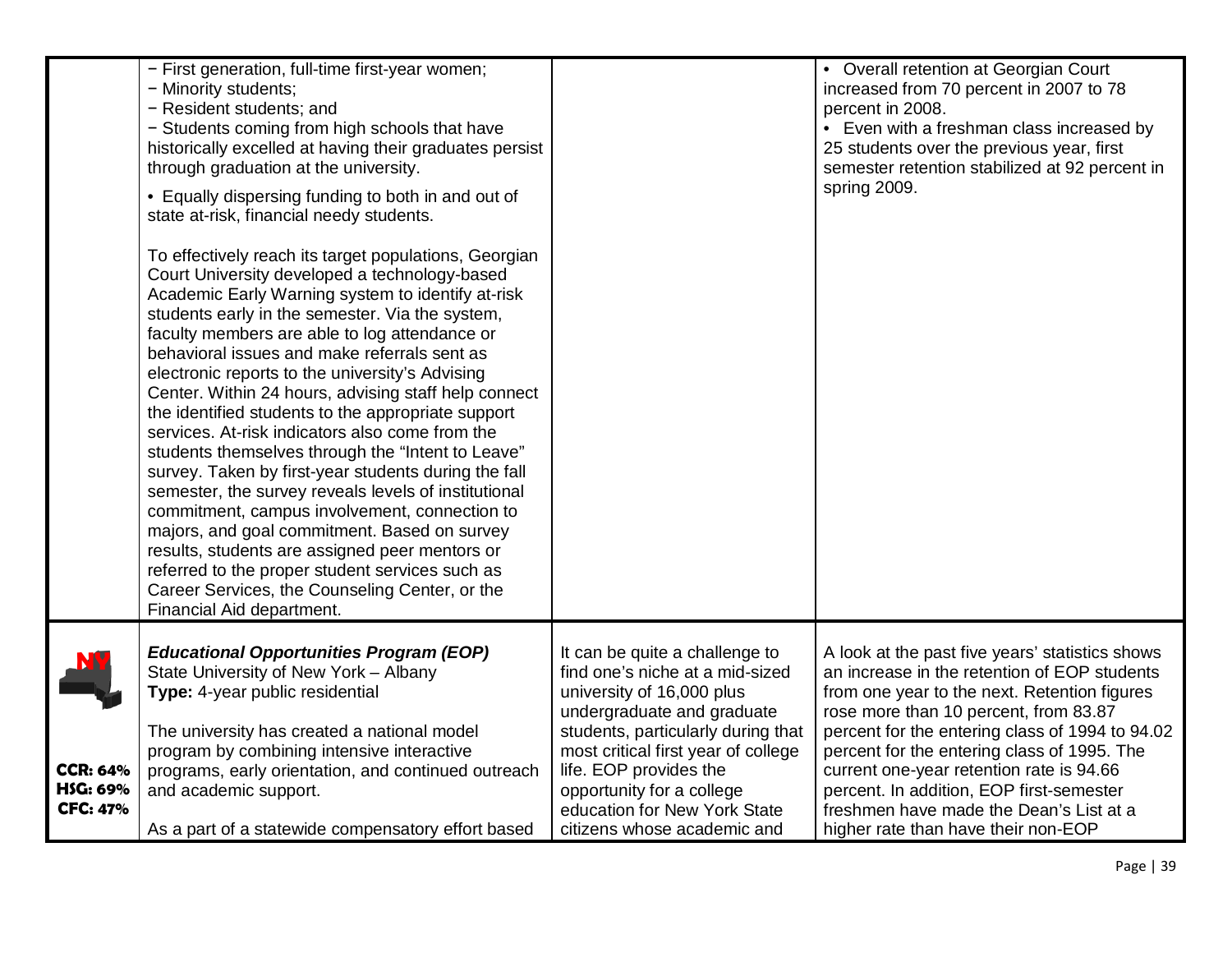| on 50 campuses, the Education Opportunities<br>Program was created in 1968. A tenured staff<br>(some working in the program for over 20 years)<br>provides consistent service that has helped to keep<br>students on track toward their goals.<br>Last year's EOP had an enrollment of nearly 735<br>undergraduate students. One of the program's key<br>strategies is to reach students before they enter<br>their first semester. The University at Albany,<br>SUNY, has mandated that every incoming EOP<br>freshman enroll in a five-week residential precollege<br>orientation program. It is during this intense summer<br>program that incoming EOP freshmen participate in:                                                          | economic situation would<br>otherwise make them<br>inadmissible | counterparts. Graduation rate for this class of<br>1994 was 56 percent. |
|----------------------------------------------------------------------------------------------------------------------------------------------------------------------------------------------------------------------------------------------------------------------------------------------------------------------------------------------------------------------------------------------------------------------------------------------------------------------------------------------------------------------------------------------------------------------------------------------------------------------------------------------------------------------------------------------------------------------------------------------|-----------------------------------------------------------------|-------------------------------------------------------------------------|
| • Daily academic-skills-building and developmental<br>classes in reading, writing, mathematics, and study<br>skills that help students make the transition from<br>high school to college;<br>• Study/tutorial sessions conducted by peer tutors,<br>course instructors, and program administrators;<br>• Personal growth workshops;<br>• Sessions of financial aid, counseling, college<br>survival, and academic and classroom success;<br>• Meetings with key university administrators and<br>staffers;<br>• Sessions with former EOP students;<br>• Orientation to the Albany City community;<br>• A closing ceremony that celebrates the new<br>students' completion of the program and officially<br>welcomes them to the university. |                                                                 |                                                                         |
| Once the fall semester begins, EOP students<br>benefit from these additional services:                                                                                                                                                                                                                                                                                                                                                                                                                                                                                                                                                                                                                                                       |                                                                 |                                                                         |
| • If needed, continued instruction in writing,<br>mathematics, and study skills;<br>• An EOP counselor who serves as academic<br>advisor, counselor, and resource person;<br>• Free peer tutors for any university courses;<br>• Free study groups in selected freshmen level                                                                                                                                                                                                                                                                                                                                                                                                                                                                |                                                                 |                                                                         |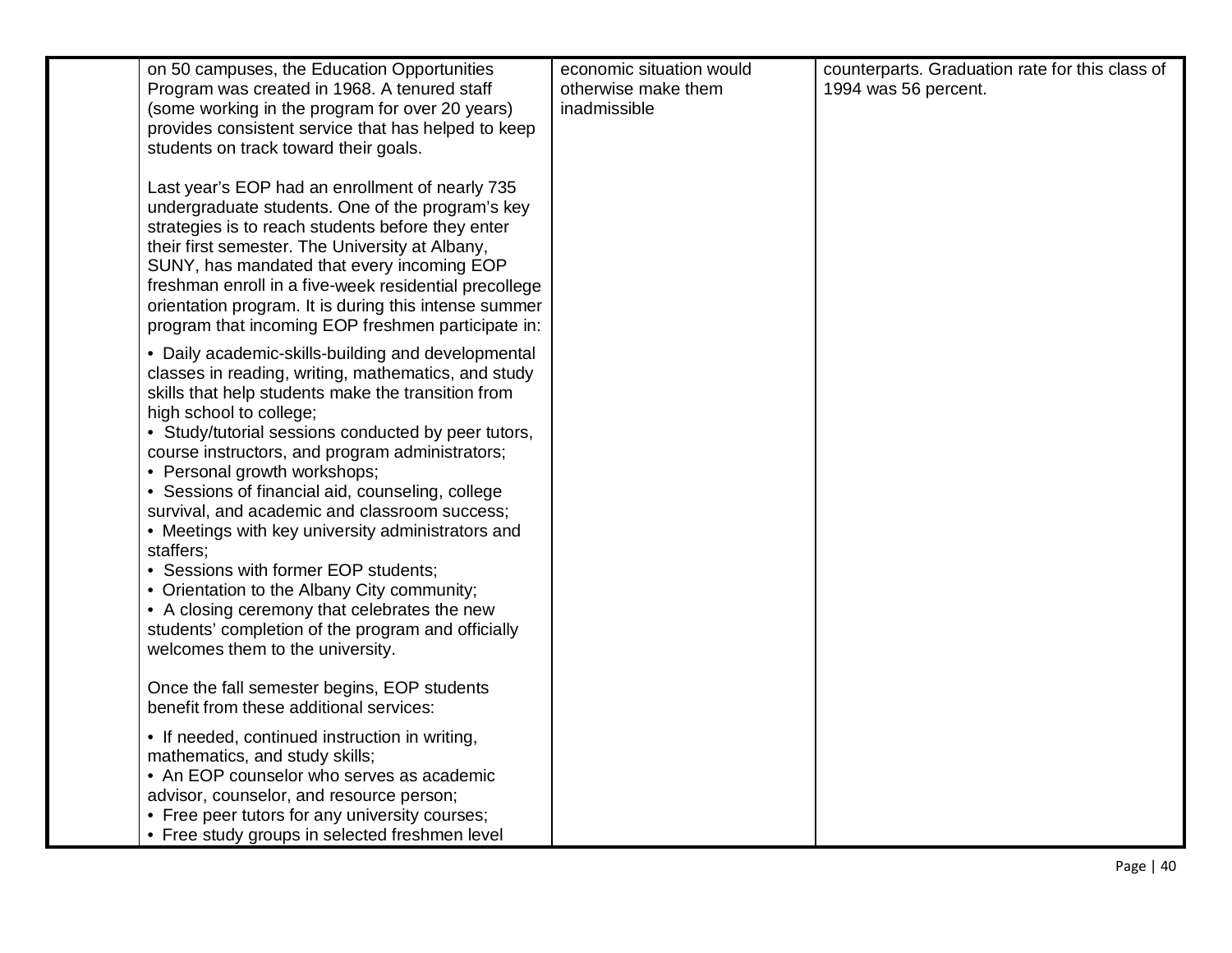| courses;<br>• Multipurpose monthly program newsletters filled<br>with study tips and informational articles;<br>• Specialized seminars on careers, internships,<br>study abroad, and graduate school opportunities;<br>• Availability of study skills workshops, writing lab,<br>and computer room;<br>• Participation in student leadership institute;<br>• Graduate school tuition fee waiver;<br>• Peer mentoring program run by EOP students.<br>This program is jointly funded by institutional funds<br>and a special grant from New York State.                                                                             |                                                                                                                                                                                                                                                                                                                                                                                                                                                                        |                                                                                                                                                                                                                                                                                                                                                                                                                                                                                                                                                                                                                                                    |
|------------------------------------------------------------------------------------------------------------------------------------------------------------------------------------------------------------------------------------------------------------------------------------------------------------------------------------------------------------------------------------------------------------------------------------------------------------------------------------------------------------------------------------------------------------------------------------------------------------------------------------|------------------------------------------------------------------------------------------------------------------------------------------------------------------------------------------------------------------------------------------------------------------------------------------------------------------------------------------------------------------------------------------------------------------------------------------------------------------------|----------------------------------------------------------------------------------------------------------------------------------------------------------------------------------------------------------------------------------------------------------------------------------------------------------------------------------------------------------------------------------------------------------------------------------------------------------------------------------------------------------------------------------------------------------------------------------------------------------------------------------------------------|
| <b>EOP Freshman Year Experience</b><br>State University of New York - New Paltz<br>Type: 4-year public residential<br>The Educational Opportunity Program (EOP)<br>Freshman Year Experience seeks to make a<br>meaningful connection with each individual student<br>as soon as possible through mentoring and<br>classroom experiences. The program structure<br>supports and increases the student's time on<br>challenging academic tasks. And finally, the<br>program uses a comprehensive monitoring system<br>to keep an eye on student progress and use active<br>outreach techniques to intervene early when<br>necessary. | The EOP Freshman Year<br>Experience is a proactive,<br>intensive program for<br>underrepresented students at<br>SUNY New Paltz. The program<br>serves 105-135 freshmen per<br>year, selected on financial need<br>and academic eligibility. Eighty<br>percent of the students come<br>from inner-city high schools, 60<br>percent speak English as a<br>second language or are<br>bilingual, and approximately 98<br>percent are first generation<br>college students. | The EOP Freshman Year Seminar program<br>has reaped significant retention benefits for<br>SUNY New Paltz. The EOP cohort first-year<br>retention rate has been above 80 percent<br>since 1995, rising from 85.2 percent that year<br>to 88.8 percent in 2002. The 2002 freshman-<br>to-sophomore retention rate for the cohort was<br>also 5 percent higher than the non-EOP<br>cohort. Furthermore, while EOP students have<br>traditionally needed longer to graduate due to<br>their lower academic preparation, their five-<br>year graduation rate has risen from 27.3<br>percent for the 1995 cohort to 48.3 percent for<br>the 1998 cohort. |
| SUNY New Paltz has refined the EOP program over<br>the years, making it more intensive and, to promote<br>participation, offering it for college credit. Currently,<br>the program involves:                                                                                                                                                                                                                                                                                                                                                                                                                                       |                                                                                                                                                                                                                                                                                                                                                                                                                                                                        |                                                                                                                                                                                                                                                                                                                                                                                                                                                                                                                                                                                                                                                    |
| • A comprehensive Summer Orientation Program,<br>which is a day and a half longer than the regular<br>orientation. This orientation helps the students<br>prepare for the academic and social changes of<br>college.                                                                                                                                                                                                                                                                                                                                                                                                               |                                                                                                                                                                                                                                                                                                                                                                                                                                                                        |                                                                                                                                                                                                                                                                                                                                                                                                                                                                                                                                                                                                                                                    |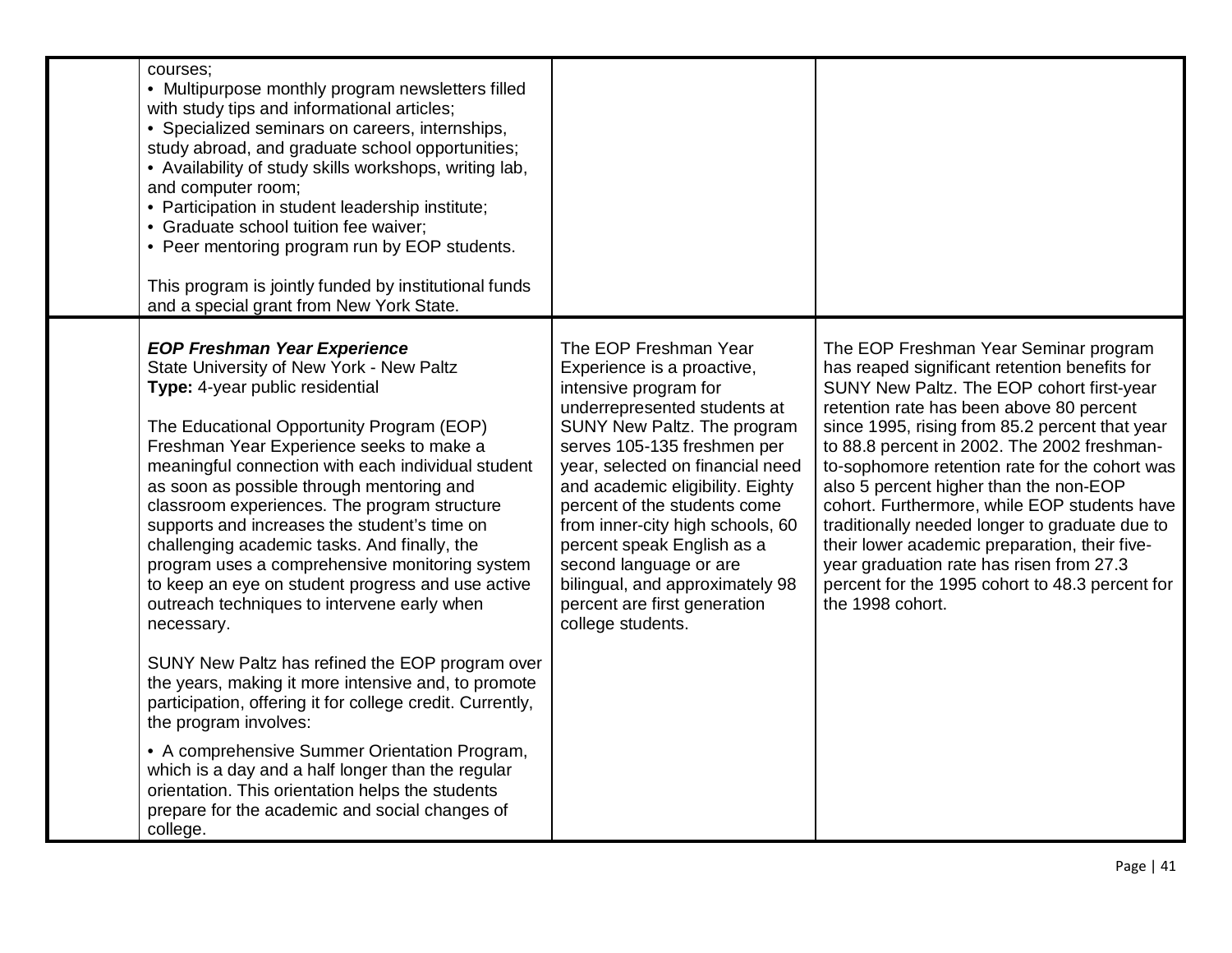| • A freshman seminar class, "Key Issues in the<br>Education of Under-Represented Students," offered<br>for course credit. The class includes writing<br>assignments and a research paper on a career field.<br>Using EOP advisors to also serve as the seminar<br>instructors creates unique opportunities to further<br>student engagement and growth.<br>• A Mid-Term Evaluation System, where each<br>freshman's midterm evaluations are reviewed by an<br>EOP advisor.<br>• All EOP freshmen are required to attend EOP<br>study groups in composition and mathematics. The<br>university monitors the students closely to make<br>sure they comply.<br>• Access to academic and career advising.<br>Students partake in classes on selecting majors and<br>careers, along with goal setting, and also have<br>active involvement with EOP advisors.<br>• EOP peer mentors also assist and interact with<br>participants. Ten percent of an EOP student's grade<br>is based on this contact and participation. |                                                                                                                                                                                                                                                 |                                                                                                                                                                                                                                                                                                                                                                                                                                                                                                                                                                                                    |
|--------------------------------------------------------------------------------------------------------------------------------------------------------------------------------------------------------------------------------------------------------------------------------------------------------------------------------------------------------------------------------------------------------------------------------------------------------------------------------------------------------------------------------------------------------------------------------------------------------------------------------------------------------------------------------------------------------------------------------------------------------------------------------------------------------------------------------------------------------------------------------------------------------------------------------------------------------------------------------------------------------------------|-------------------------------------------------------------------------------------------------------------------------------------------------------------------------------------------------------------------------------------------------|----------------------------------------------------------------------------------------------------------------------------------------------------------------------------------------------------------------------------------------------------------------------------------------------------------------------------------------------------------------------------------------------------------------------------------------------------------------------------------------------------------------------------------------------------------------------------------------------------|
| <b>Comprehensive Student Support Program</b><br>Paul Smith's College<br>Type: 4-year private residential<br>The initiative includes multiple proactive and<br>reactive early-alert strategies that allow the school<br>to get the right student to the right service at the<br>right time as follows:<br>• Created an academic success center by merging<br>the retention office with the academic support<br>center, to increase the efficiency and effectiveness<br>of outreach and intervention efforts.<br>• Used real-time information and risk indicators<br>based on predictive modeling and the Noel-Levitz<br>College Student Inventory to flag students for early<br>outreach.<br>• Implemented Starfish Early Alert and Connect to                                                                                                                                                                                                                                                                      | Paul Smith's College serves a<br>high-risk student body where<br>nearly half are first-generation<br>college students, over 40<br>percent are Pell eligible, and<br>over half ranked in the bottom<br>50 percent of their high school<br>class. | The percentage of students placed on<br>probation or suspension at the end of the<br>following fall semester declined significantly,<br>dropping from 14.6 percent to 9.1 percent. In<br>fall 2012, the first-year student retention rate<br>rose to over 70 percent, an increase of 10<br>percentage points. In addition, the<br>sophomore-to-junior retention rate increased<br>nine percent for bachelor's students and eight<br>percent for associate degree students. The<br>student success program has generated over<br>\$3 million in increased net student revenue in<br>only 2.5 years. |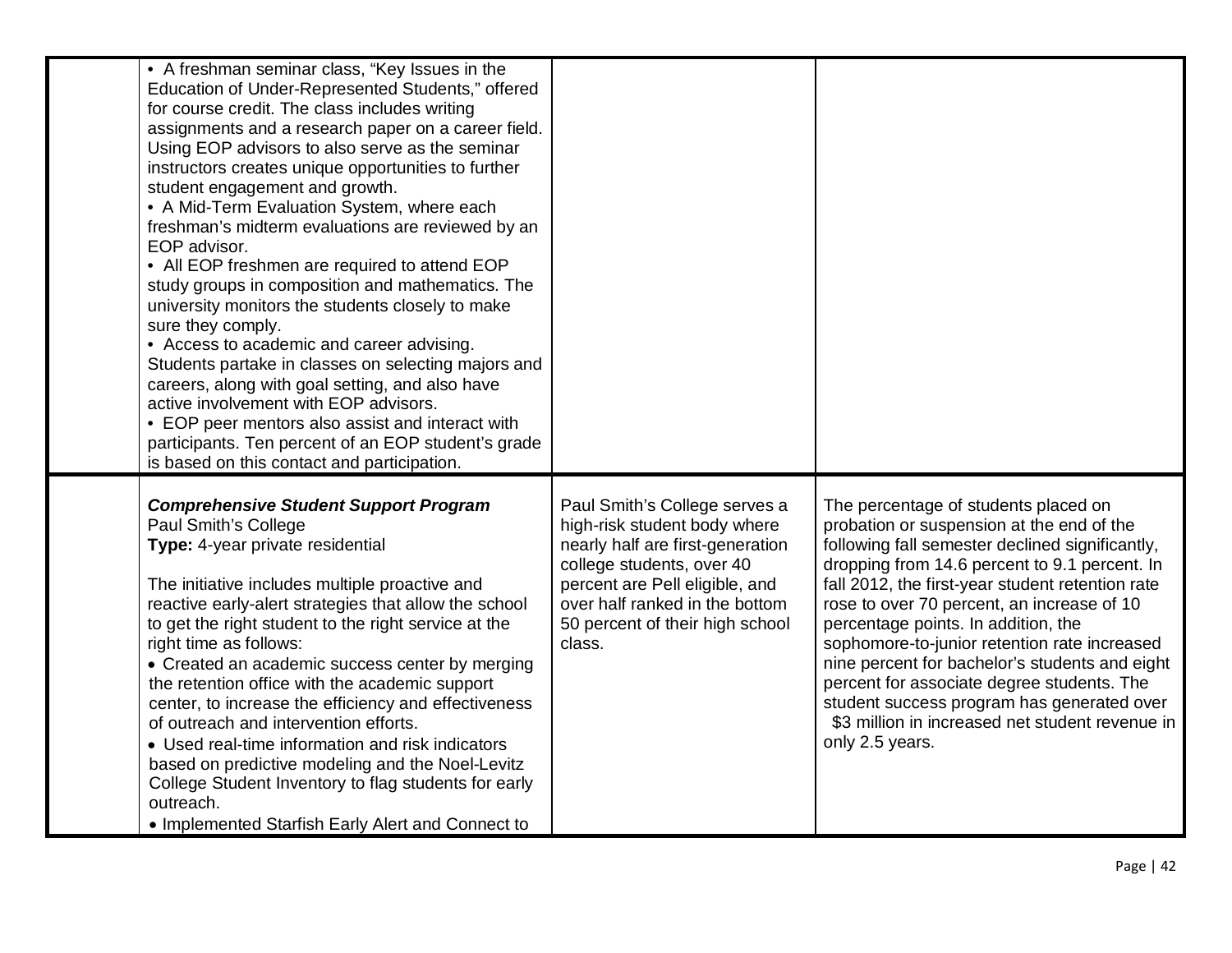|                                                | support cross-functional communication and<br>increased timeliness. The technology solution helps<br>overcome information and coordination problems by<br>creating a data and communication hub for<br>instructors, advisors, student support, and<br>administrative offices.<br>• Adopted an information and communications<br>management plan as simple and intuitive as<br>possible for ease of use and to minimize training<br>needed.<br>• Implemented change management theory,<br>specifically Kotter's eight steps of leading change,<br>to smooth obstacles and reduce resistance.<br>• Maintained momentum using well-defined metrics<br>including leading and mid-range key performance<br>indicators. |                                                                                                                                                                                                                                                                                                                                                                                                                                                                                                                                                                    |                                                                                                                                                                                                                                                                                                                                                                                                                                                                                                                                                                                                                                                                                                                                                                                                            |
|------------------------------------------------|-------------------------------------------------------------------------------------------------------------------------------------------------------------------------------------------------------------------------------------------------------------------------------------------------------------------------------------------------------------------------------------------------------------------------------------------------------------------------------------------------------------------------------------------------------------------------------------------------------------------------------------------------------------------------------------------------------------------|--------------------------------------------------------------------------------------------------------------------------------------------------------------------------------------------------------------------------------------------------------------------------------------------------------------------------------------------------------------------------------------------------------------------------------------------------------------------------------------------------------------------------------------------------------------------|------------------------------------------------------------------------------------------------------------------------------------------------------------------------------------------------------------------------------------------------------------------------------------------------------------------------------------------------------------------------------------------------------------------------------------------------------------------------------------------------------------------------------------------------------------------------------------------------------------------------------------------------------------------------------------------------------------------------------------------------------------------------------------------------------------|
| <b>CCR: 59%</b><br>HSG: 69%<br><b>CFC: 44%</b> | <b>Freshman Learning Communities in General</b><br><b>Studies</b><br>Appalachian State University<br>Type: 4-year public residential<br>The FLC program brings together students, faculty<br>and academic support team members in an effort to<br>improve freshman-to-sophomore retention. It<br>connects Admissions, Orientation, Registration,<br>Academic Advising, Learning Assistance, Summer<br>Reading, Freshman Seminar, and Residence Life to<br>the general education curriculum.<br>The program consists of two types of courses:<br>• All FLC students are enrolled in a graded, three-<br>hour credit Freshman Seminar course or other<br>appropriate "anchor courses." The course instructor        | Appalachian State already had<br>in place strong learning<br>community programs for<br>disadvantaged and honors<br>students. The campus wanted<br>to develop programs for the<br>students that were between<br>these two academic spectrums<br>and ultimately have 100 percent<br>of freshman enrolled in a<br>learning community option. In<br>1997, the university began the<br>program that eventually became<br>the Freshman Learning<br>Community (FLC) program.<br>Starting with just four courses<br>and 84 freshmen, by 2001 the<br>program expanded to 52 | The FLC program has accomplished its main<br>goal of increasing retention among freshmen<br>involved in the program. Since 1998, the<br>retention rate of the FLC students has been<br>approximately five to six percent higher than<br>students not enrolled in FLC programs. Also,<br>during the same period, the GPA of FLC<br>students after one semester is slightly higher<br>than non-FLC students.<br>Finally, with more than 1,000 students in FLC<br>courses and more than 500 in other learning<br>community options, 71 percent of first-year<br>students at Appalachian State were involved<br>in an integrative academic experience during<br>their first semester. The projected learning<br>community enrollment in fall 2002 is over 90<br>percent of first year students. The campus has |
|                                                | identifies academic and personal concerns that may<br>hinder college success and connects students to<br>the appropriate academic support resources.<br>• Each cohort is co-enrolled in one or two core<br>curriculum or major-specific introductory-level                                                                                                                                                                                                                                                                                                                                                                                                                                                        | courses with an enrollment of<br>more than 1,000 new freshmen.                                                                                                                                                                                                                                                                                                                                                                                                                                                                                                     | made great strides toward its goal of 100<br>percent freshman participation in a very short<br>period of time.                                                                                                                                                                                                                                                                                                                                                                                                                                                                                                                                                                                                                                                                                             |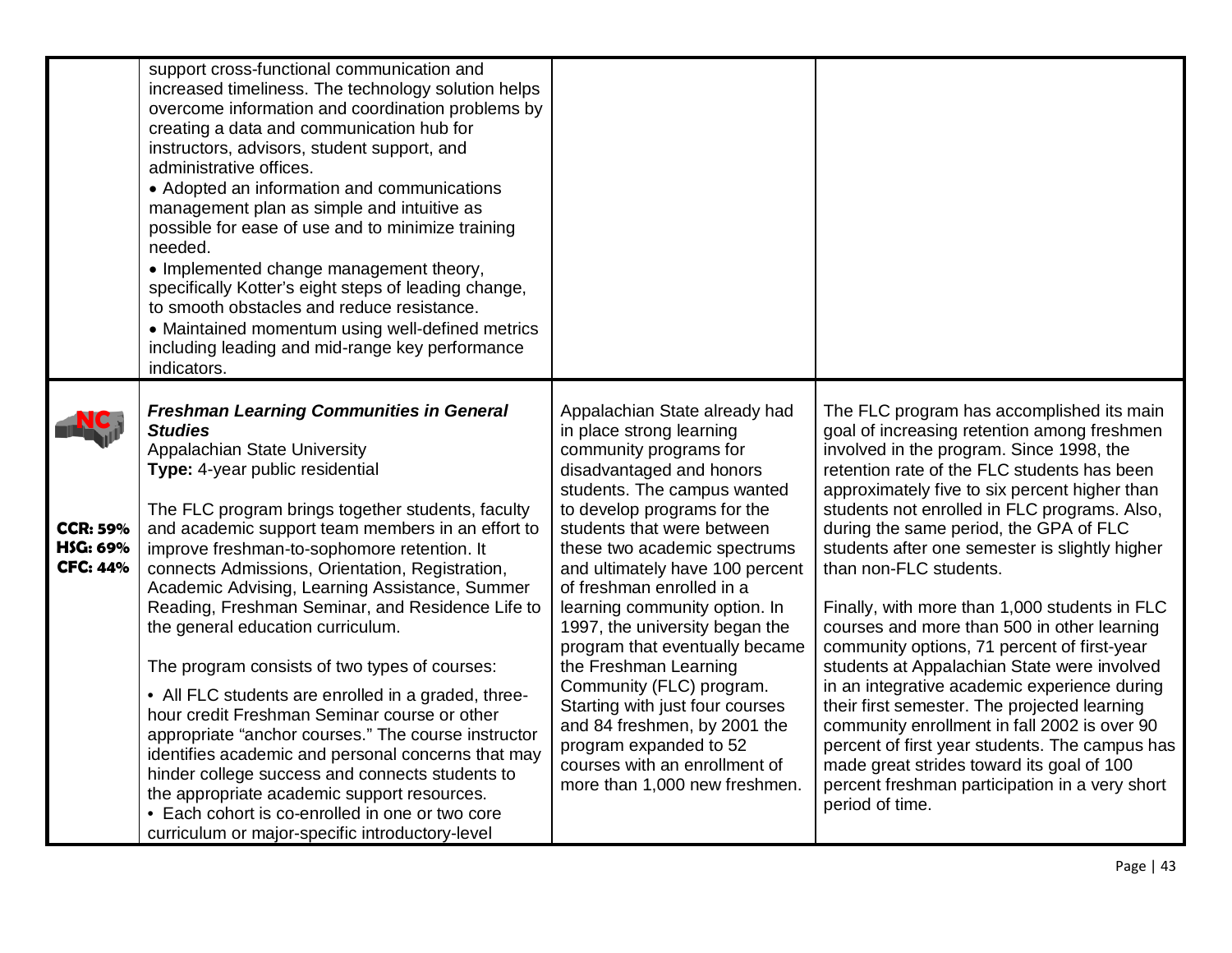| courses. Faculty in these courses assist students in<br>making connections to academic departments and<br>resources that can support their graduation goals or<br>career interests.                                                                                                                                                                                                                                                                                                                                                                                                                                                                                                                                                                                                                                                                                                                                                                                                                                                                                                                                                                                                                                                                                                                                                                                                                                                                                                                                                                                                                                                  |                                                                                                                                                                                                                                                                                                                                                                                                        |                                                                                                                                                                                                                                                                                                                                                                                                                                                                                                                                                                                                                                                                                                                                                                                                                                                                                                                                                                                                                                                                                                           |
|--------------------------------------------------------------------------------------------------------------------------------------------------------------------------------------------------------------------------------------------------------------------------------------------------------------------------------------------------------------------------------------------------------------------------------------------------------------------------------------------------------------------------------------------------------------------------------------------------------------------------------------------------------------------------------------------------------------------------------------------------------------------------------------------------------------------------------------------------------------------------------------------------------------------------------------------------------------------------------------------------------------------------------------------------------------------------------------------------------------------------------------------------------------------------------------------------------------------------------------------------------------------------------------------------------------------------------------------------------------------------------------------------------------------------------------------------------------------------------------------------------------------------------------------------------------------------------------------------------------------------------------|--------------------------------------------------------------------------------------------------------------------------------------------------------------------------------------------------------------------------------------------------------------------------------------------------------------------------------------------------------------------------------------------------------|-----------------------------------------------------------------------------------------------------------------------------------------------------------------------------------------------------------------------------------------------------------------------------------------------------------------------------------------------------------------------------------------------------------------------------------------------------------------------------------------------------------------------------------------------------------------------------------------------------------------------------------------------------------------------------------------------------------------------------------------------------------------------------------------------------------------------------------------------------------------------------------------------------------------------------------------------------------------------------------------------------------------------------------------------------------------------------------------------------------|
| <b>Strategies for Academic Success</b><br>University of North Carolina - Greensboro<br>Type: 4-year public residential<br>At UNCG, students are required to participate in an<br>eight-week academic success program if they are<br>placed on academic probation after their first<br>semester. The program includes a noncredit course<br>called Strategies for Academic Success. Four key<br>topic areas provide the theoretical framework for the<br>program and include: personal responsibility,<br>positive affirmations, goal setting/life planning, and<br>self-management.<br>In addition, group interaction with other students<br>and individual interaction with the instructor are<br>important to the success of the model. Students<br>interact in a small group setting (a maximum of ten<br>students in each section) where reflection and self<br>disclosure occur regularly and students have a<br>supportive environment in which they can easily<br>relate to others in similar academic situations.<br>Students sign an academic contract the first day of<br>the program, which includes information about the<br>academic good standing policy, the requirements of<br>the course, and the steps to calculate their GPA.<br>Recent additions to the program include a tardy<br>policy and two individual meetings with the<br>instructor.<br>A primary goal of the Strategies for Academic<br>Success program is for students to gain valuable<br>personal insight and be able to take responsibility,<br>manage their behaviors, believe in themselves<br>through the use of positive affirmations, and set | The University of North Carolina<br>at Greensboro has refined a<br>motivation/empowerment-based<br>model for working with<br>probationary students, giving<br>350 to 400 students each year<br>an opportunity to succeed. The<br>university serves approximately<br>11,000 undergraduates, with 21<br>percent adult students. A<br>majority of the students are first<br>generation to attend college. | Retention rates: The number of students in<br>the program eligible to return to UNCG<br>increased from 40 percent during 1999-2000<br>to 58 percent during 2002-03.<br>Students' hope and optimism levels: At the<br>beginning of the course, the students on<br>academic probation had much lower hope and<br>optimism levels compared to a control group.<br>Their hope and optimism levels increased<br>during the course and were sustained eight<br>weeks after the course. (Questionnaires<br>used-The Revised Life Orientation Test and<br>The Adult Trait Hope Scale.)<br>Reasons for academic difficulty: A survey<br>measuring reasons for academic difficulty<br>indicates that the program has a strong<br>impact. The survey was given to students<br>before and after the course. Nine of the ten<br>subscales decreased from the beginning of<br>the program to the end of the program (for<br>example, the mean of the subscale time<br>management decreased from 8.3 to 7.4,<br>indicating that more students agreed that they<br>had good time management skills after the<br>program). |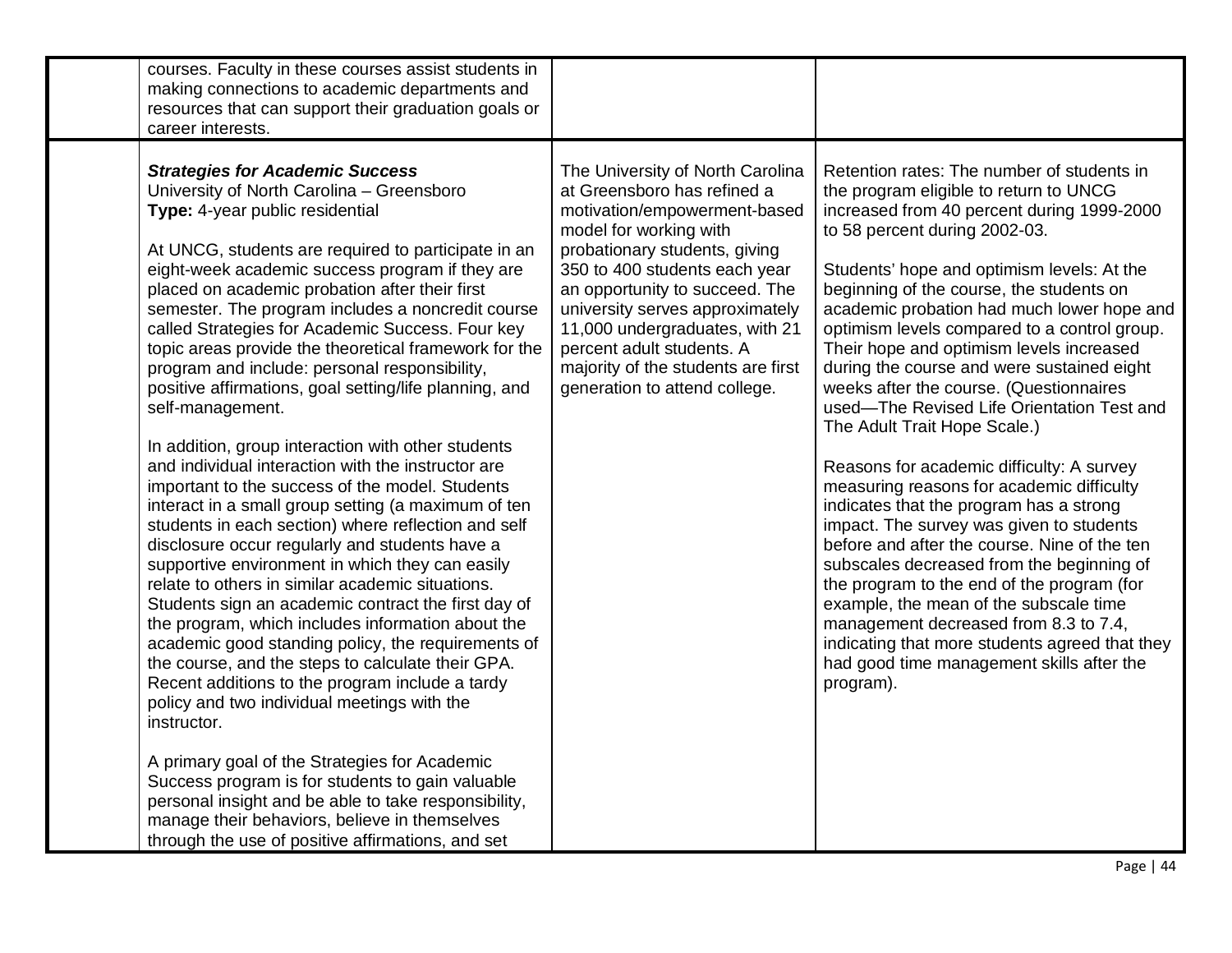| goals accordingly. The secondary goal is for<br>students on academic probation to meet the<br>academic standing policy for UNCG.                                                                                                                                                                                                                                                                                                                                                                                                                                                                                                                                                                                                                                                                                                                                                                                                                                                                                                                                                                                                                                                                                                                                                                                                                                                                                                                                                                                                                                               |                                                                                                               |                                                                                                                                                                                                                                                                                                                                                                                                                                                                                                                                                                                                                                                                                                                                                                                                                                                                                                                                                                                                                                                                                           |
|--------------------------------------------------------------------------------------------------------------------------------------------------------------------------------------------------------------------------------------------------------------------------------------------------------------------------------------------------------------------------------------------------------------------------------------------------------------------------------------------------------------------------------------------------------------------------------------------------------------------------------------------------------------------------------------------------------------------------------------------------------------------------------------------------------------------------------------------------------------------------------------------------------------------------------------------------------------------------------------------------------------------------------------------------------------------------------------------------------------------------------------------------------------------------------------------------------------------------------------------------------------------------------------------------------------------------------------------------------------------------------------------------------------------------------------------------------------------------------------------------------------------------------------------------------------------------------|---------------------------------------------------------------------------------------------------------------|-------------------------------------------------------------------------------------------------------------------------------------------------------------------------------------------------------------------------------------------------------------------------------------------------------------------------------------------------------------------------------------------------------------------------------------------------------------------------------------------------------------------------------------------------------------------------------------------------------------------------------------------------------------------------------------------------------------------------------------------------------------------------------------------------------------------------------------------------------------------------------------------------------------------------------------------------------------------------------------------------------------------------------------------------------------------------------------------|
| <b>The Student Success Contract Program</b><br>University of North Carolina - Greensboro<br>Type: 4-year public residential<br>The University of North Carolina at Greensboro<br>(UNCG) created the Student Success Contract<br>Program to assist students returning from academic<br>suspension or dismissal in their transition back to<br>the university. Such students are required to<br>participate in the program during their first semester<br>of re-enrollment to help foster academic and<br>personal success for the remainder of their<br>collegiate career. Students who do not maintain the<br>contract's parameters have their courses cancelled<br>and are placed on immediate academic dismissal,<br>which prohibits their eligibility for re-admission for<br>one academic year.<br>The program aims to increase the academic<br>success of formally suspended and dismissed<br>students through:<br>• Mentor relationships with SAS advisors;<br>• The creation of individualized academic success<br>plans based by on students' strengths and goals,<br>and guided by academic mentors;<br>• Information on academic policies;<br>• Access to UNCG support services; and<br>• Relationships with professors outside the<br>classroom.<br>The program encourages students to take an<br>honest look at their academic history, personal<br>strengths, and goals for their future, and from those,<br>develop a plan that fosters success. The setup of<br>the program assures that students receive the<br>professional guidance they need while becoming | Students returning from<br>academic suspension or<br>dismissal in their transition back<br>to the university. | In 2006, Student Academic Services (SAS)<br>recognized that students returning from<br>academic suspension or dismissal were<br>lacking the support networks necessary for<br>making positive steps toward improving their<br>academic performance. Returning dismissed<br>students were asked to voluntarily commit to<br>the pilot of the Student Success Contract<br>Program, which emphasized strategies<br>associated with Appreciative Advising, a<br>solutions-focused, strengths-based advising<br>model. Of the 18 re-admitted students, 12<br>agreed to participate, and at the end of the fall<br>semester, 92 percent of those participants had<br>the grades and GPAs needed to move on to<br>the second semester. Comparatively, only 33<br>percent of the six students who chose not to<br>participate performed well enough to enroll in<br>the second semester. With such positive<br>results from the pilot program, UNCG made<br>the Student Success Contract Program a<br>university requirement for formally suspended<br>or dismissed students returning to campus. |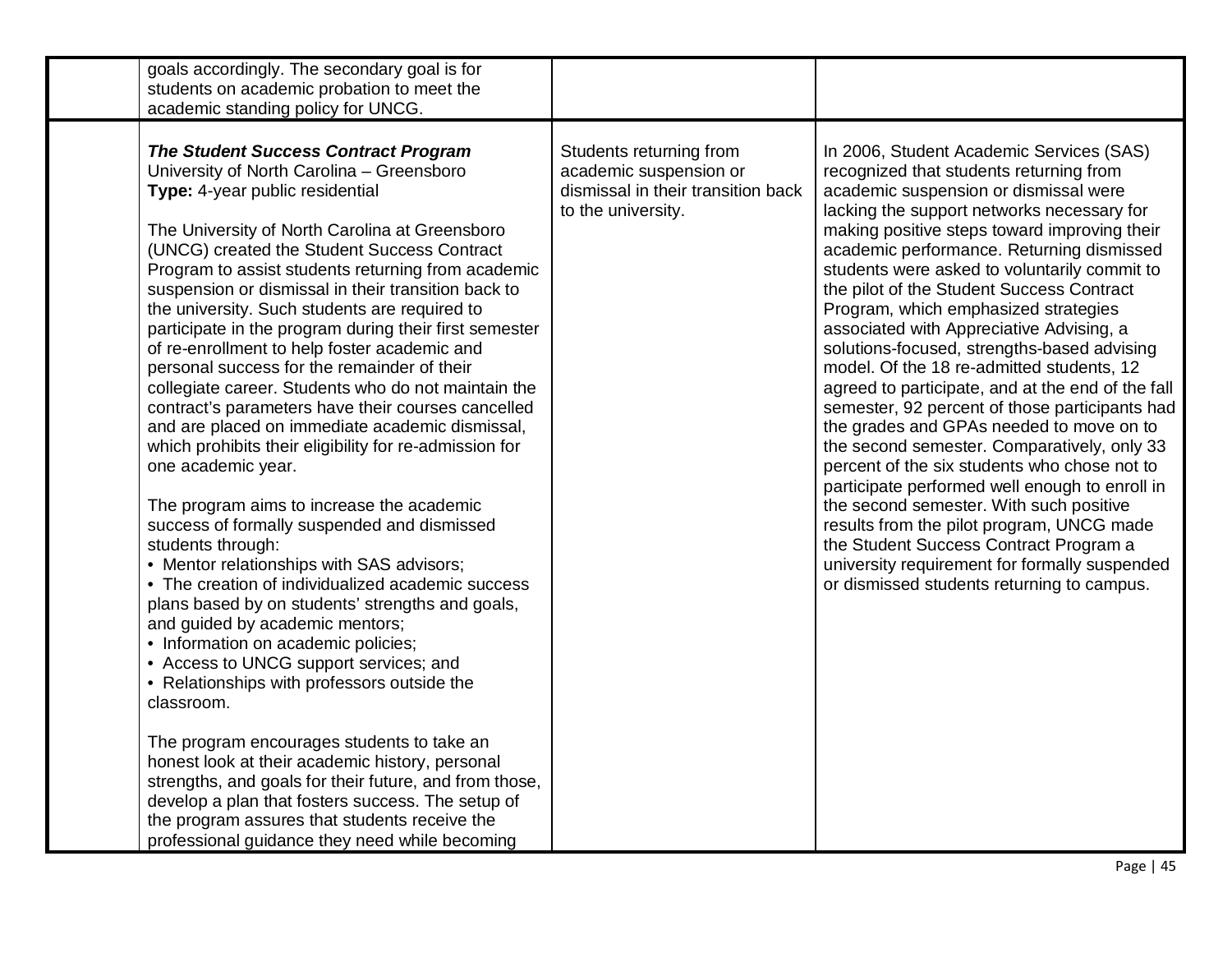| knowledgeable on university policies, thus helping<br>to bridge the gap between academic performance<br>and goal attainment. Most importantly, the program<br>has ensured that returning suspended or dismissed<br>students start their re-entrance to university life on<br>the right path for success.                                                                                                                                                                                                                                                                                                                                                                                                                                                                                                                                                                                                                                                                                                                                                                                                                                                                                                                            |                                                                                                                                                                                                                                                                                            |                                                                                                                                                                                                                                                                                                                                                                                                                                                                                                                                                                                                                                                                                                                                                                                                                                                                                                                                                                                                                                                                           |
|-------------------------------------------------------------------------------------------------------------------------------------------------------------------------------------------------------------------------------------------------------------------------------------------------------------------------------------------------------------------------------------------------------------------------------------------------------------------------------------------------------------------------------------------------------------------------------------------------------------------------------------------------------------------------------------------------------------------------------------------------------------------------------------------------------------------------------------------------------------------------------------------------------------------------------------------------------------------------------------------------------------------------------------------------------------------------------------------------------------------------------------------------------------------------------------------------------------------------------------|--------------------------------------------------------------------------------------------------------------------------------------------------------------------------------------------------------------------------------------------------------------------------------------------|---------------------------------------------------------------------------------------------------------------------------------------------------------------------------------------------------------------------------------------------------------------------------------------------------------------------------------------------------------------------------------------------------------------------------------------------------------------------------------------------------------------------------------------------------------------------------------------------------------------------------------------------------------------------------------------------------------------------------------------------------------------------------------------------------------------------------------------------------------------------------------------------------------------------------------------------------------------------------------------------------------------------------------------------------------------------------|
| <b>CHEER Scholars</b><br><b>Fayetteville State University</b><br>Type: 4-year public residential<br>The program structure and course design are based<br>on the assumption that the more engaged students<br>are, the better their grades and the more likely they<br>will persist. CHEER is a five-week, full-time<br>intensive curricular and co-curricular experience<br>that encompasses 12-hours per day, six days a<br>week.<br>Since 2002 the CHEER program has provided a<br>rigorous summer program that helps students just<br>out of high school gradually adjust to the freedom of<br>an academic environment. The specific goals for the<br>program include:<br>• Strengthen participants' academic preparation for<br>the first year;<br>• Help Participants adjust to university life and<br>expectations; and<br>• Foster the development of habits essential to<br>college success.<br>During the program, students can earn up to eight<br>college credits before their first year of college. The<br>program includes courses in English and<br>mathematics, comprehensive academic support<br>activities, and programs that promote personal<br>development.<br>The English course focuses on academic literacy | Fayetteville State University's<br>(FSU) CHEER Scholars<br>program is a summer bridge<br>learning community that was<br>created mainly to address the<br>success of academically<br>underprepared students who<br>are disproportionately of low-<br>income and underserved<br>backgrounds. | Participation in the program significantly<br>increases both academic performance and<br>retention rates of CHEER Scholars relative to<br>non-participants. This is remarkable given that<br>participants' incoming SAT scores and high<br>school GPAs are comparable to or below<br>those of their counterparts in the larger<br>freshman class. CHEER Scholars one-year<br>retention rates over a five year period range<br>from six to 17 percent higher than their non-<br>CHEER peers'/ Relative to nationwide HBCU<br>peers, FSU also performs quite well. Between<br>2005 and 2007 HBCUs averaged a 62 percent<br>retention rate versus a 71 percent rate for<br>FSU cohorts and a 79 percent rate for CHEER<br>Scholars.<br>Further, the CHEER program has been so<br>successful it has been designated a model for<br>the state system. FSU has been called to<br>advise three other institution in the system<br>with planning similar summer bridge programs<br>and has received special funding from the<br>state higher education system for the<br>program. |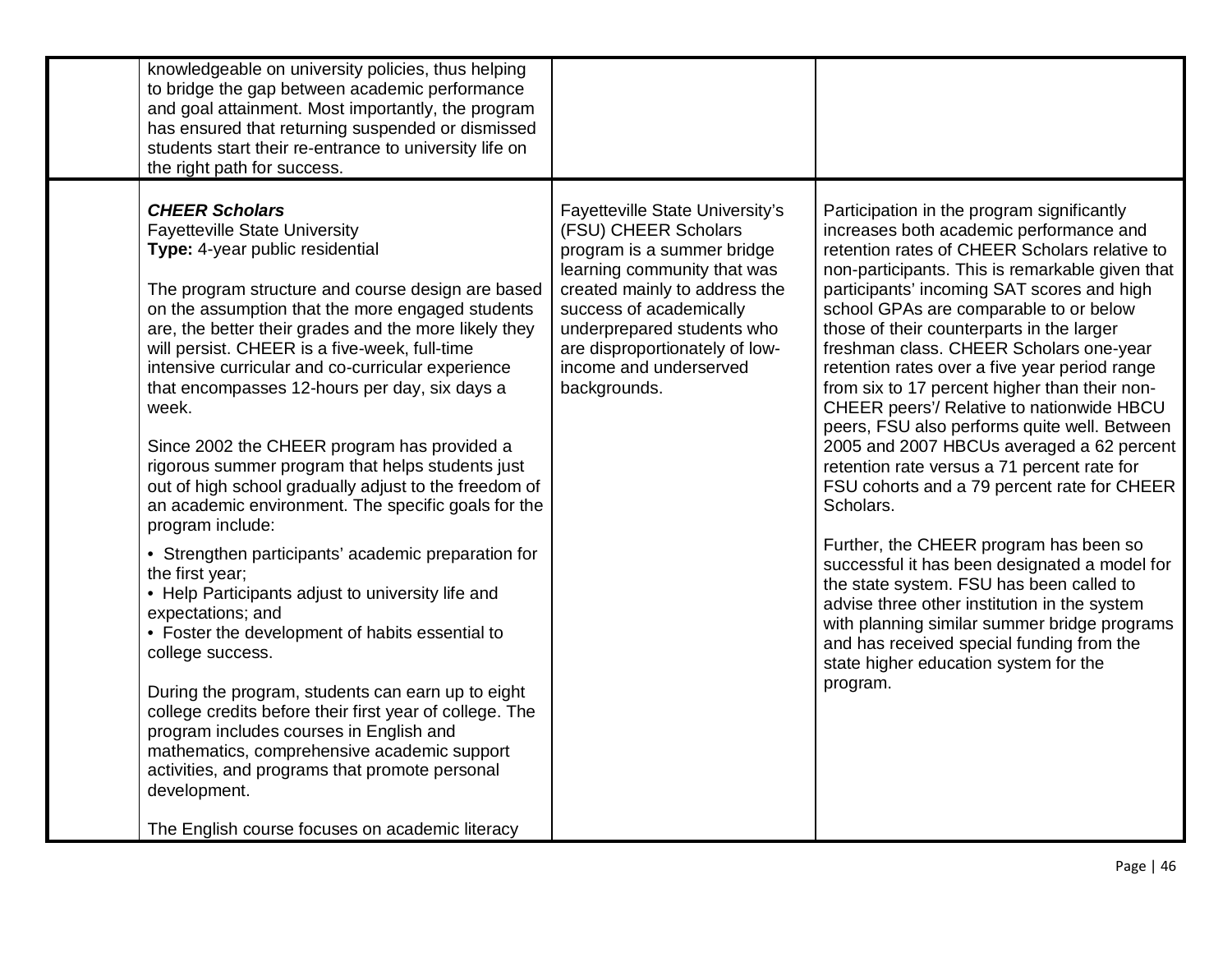|                                                       | with emphases on reading, writing, and<br>proofreading skills. The math course focuses on<br>pre-algebra. Students are assigned to a community<br>of roughly twenty students with whom they attend<br>class, participate in the required tutoring sessions,<br>and attend "Wise Choices," a series of evening and<br>weekend programs and workshops that address co-<br>curricular aspects of college life such as character<br>and ethics, health and wellness issues, and goal<br>setting.                                                                                                                                                                                                                                                                                                           |                                                                                                                                                                                                                                                                                                               |                                                                                                                                                                                                                                                                                                                                                                                                                                                                           |
|-------------------------------------------------------|--------------------------------------------------------------------------------------------------------------------------------------------------------------------------------------------------------------------------------------------------------------------------------------------------------------------------------------------------------------------------------------------------------------------------------------------------------------------------------------------------------------------------------------------------------------------------------------------------------------------------------------------------------------------------------------------------------------------------------------------------------------------------------------------------------|---------------------------------------------------------------------------------------------------------------------------------------------------------------------------------------------------------------------------------------------------------------------------------------------------------------|---------------------------------------------------------------------------------------------------------------------------------------------------------------------------------------------------------------------------------------------------------------------------------------------------------------------------------------------------------------------------------------------------------------------------------------------------------------------------|
|                                                       | <b>Orientation and College Success Course</b><br><b>Durham Technical Community College</b><br>Type: 2-year public<br>In 2006, Durham Technical Community College<br>took multiple steps to improve its 69% first-to-<br>second-semester retention rate. The college began<br>to require all first-time-in-college students - fulltime<br>and part-time students with fewer than 12<br>successful college credit hours - to attend a pre-<br>enrollment orientation and to enroll in a college<br>success course. The two experiences help new<br>students understand enrollment and other college<br>processes, manage the college's online systems,<br>develop skills, explore career choices, draft a<br>specific degree-completion plan, connect with<br>campus resources, and build relationships. | All first-time-in-college students<br>- fulltime and part-time<br>students with fewer than 12<br>successful college credit hours.                                                                                                                                                                             | The college now has data for four cohorts<br>(2007-2010), and persistence has improved<br>each year. The 2007 cohort's first-to-second<br>semester persistence rate was 73%. Nearly<br>nine in 10 students in the 2010 cohort (89%)<br>persisted into the second semester.                                                                                                                                                                                                |
| <b>CCR: 56%</b><br><b>HSG: 75%</b><br><b>CFC: 46%</b> | <b>Scholastic Enhancement Program</b><br>Miami University of Ohio<br>Type: 4-year public residential<br>The Scholastic Enhancement Program grew out of<br>the work of a presidential task force comprised of a<br>cross-section of faculty and staff. The task force<br>found that a disproportionate number of students<br>who experienced academic difficulty came from<br>certain populations of students. Based on                                                                                                                                                                                                                                                                                                                                                                                 | Located in southwestern Ohio<br>and enrolling a student<br>population of almost 16,000<br>students, Miami University is<br>highly respected and well<br>known for its challenging<br>academic curriculum. Since it<br>began serving students in 1993,<br>the Scholastic Enhancement<br>Program (SEP) at Miami | An assessment of the program shows a<br>positive correlation between participation in<br>the Scholastic Enhancement Program,<br>persistence, and academic achievement.<br>Specifically, since its inception in 1993, the<br>program has admitted over 850 students and<br>successfully retained an average of 95<br>percent of these students through the end of<br>their first year. On average, 84 percent of SEP<br>participants are finishing their first year with a |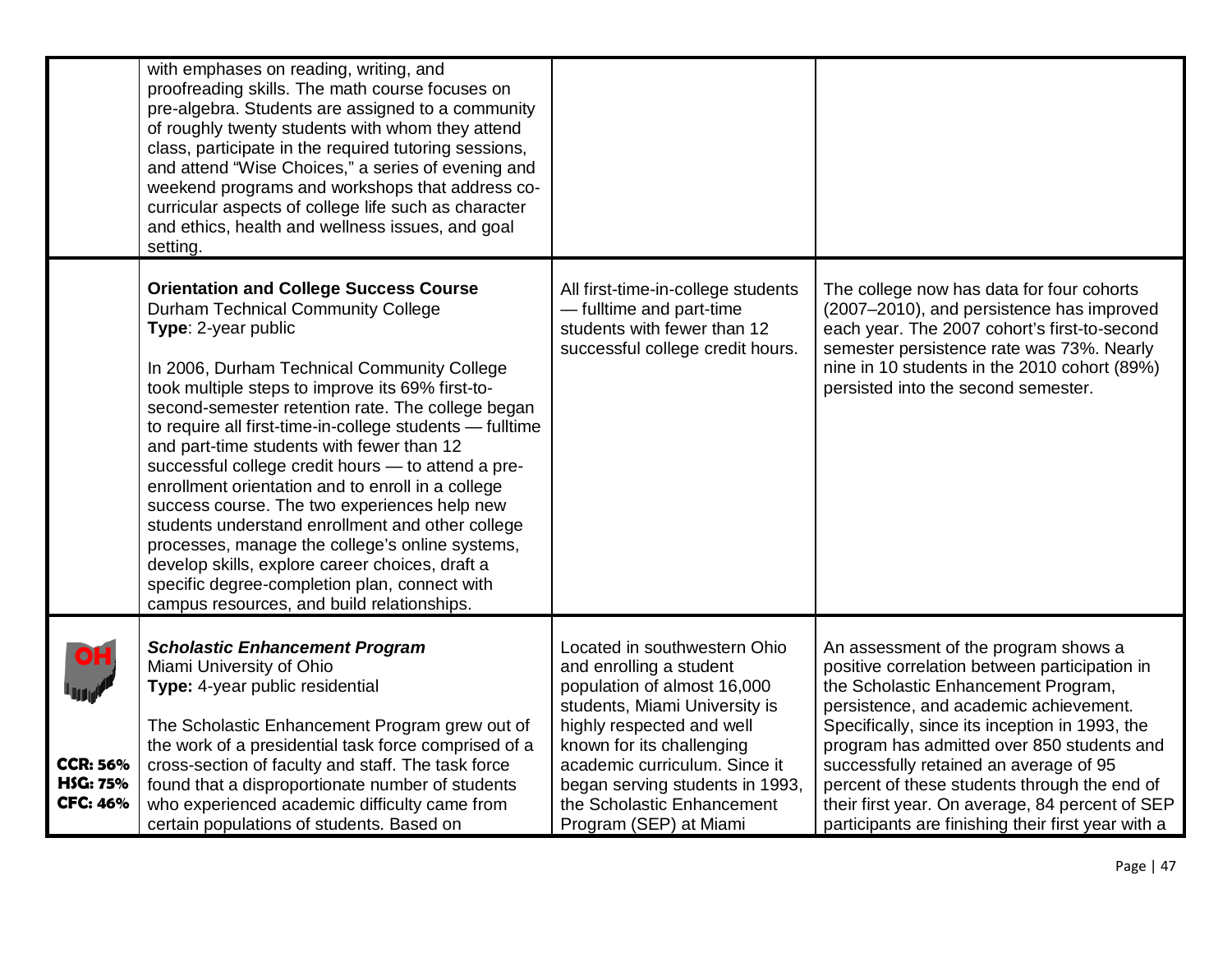| recommendations from the task force, SEP was<br>established to increase the performance,<br>persistence, and graduation rates of students<br>admitted to Miami through one of four special<br>admission consideration categories: 1) open<br>admission students from the local school district; 2)<br>student athletes; 3) fine arts majors; 4) minority<br>students. One of the operating assumptions is that<br>these students are potentially at risk academically<br>because of the competitive academic environment<br>of the university and that the risk increases with the<br>additional demand placed specifically on those<br>talented students recruited for athletics and<br>performing arts programs.<br>Network of Support<br>The motto of SEP is "We meet the students where<br>they are, and go where they take us." To assist<br>each student in establishing a network of support,<br>the program features:<br>• early contact with faculty, staff, and successful<br>upper-class students;<br>• peer group activities designed to build social and<br>personal friendships that will serve the student in<br>times of stress;<br>• initial assessment of skill levels in reading, writing,<br>mathematics, and academic skills to inform staff of<br>the need for participation in student success<br>programs and/or activities;<br>• Early advising and special course selection<br>accompanied by supplemental instruction and/or<br>tutoring;<br>• Careful monitoring of student progress including a<br>mid-term evaluation;<br>• A Focused Learning Community residential option | University has made a<br>substantive difference in the<br>lives of students who come to<br>the campus with learning needs. | GPA of 2.0 or above. Further, 84 percent of all<br>SEP students return to Miami University for<br>their sophomore year. In addition, the<br>persistence rate of the program's first four<br>classes completing eight consecutive<br>semesters has increased from 52 percent to<br>70 percent. |
|-----------------------------------------------------------------------------------------------------------------------------------------------------------------------------------------------------------------------------------------------------------------------------------------------------------------------------------------------------------------------------------------------------------------------------------------------------------------------------------------------------------------------------------------------------------------------------------------------------------------------------------------------------------------------------------------------------------------------------------------------------------------------------------------------------------------------------------------------------------------------------------------------------------------------------------------------------------------------------------------------------------------------------------------------------------------------------------------------------------------------------------------------------------------------------------------------------------------------------------------------------------------------------------------------------------------------------------------------------------------------------------------------------------------------------------------------------------------------------------------------------------------------------------------------------------------------------------------------------------|----------------------------------------------------------------------------------------------------------------------------|-----------------------------------------------------------------------------------------------------------------------------------------------------------------------------------------------------------------------------------------------------------------------------------------------|
| which provides an opportunity for students in<br>targeted majors to live close to one another.                                                                                                                                                                                                                                                                                                                                                                                                                                                                                                                                                                                                                                                                                                                                                                                                                                                                                                                                                                                                                                                                                                                                                                                                                                                                                                                                                                                                                                                                                                            |                                                                                                                            |                                                                                                                                                                                                                                                                                               |
| <b>Adjunct Faculty Certification Course</b>                                                                                                                                                                                                                                                                                                                                                                                                                                                                                                                                                                                                                                                                                                                                                                                                                                                                                                                                                                                                                                                                                                                                                                                                                                                                                                                                                                                                                                                                                                                                                               | Adjunct faculty.                                                                                                           | It is too early to evaluate results, but the                                                                                                                                                                                                                                                  |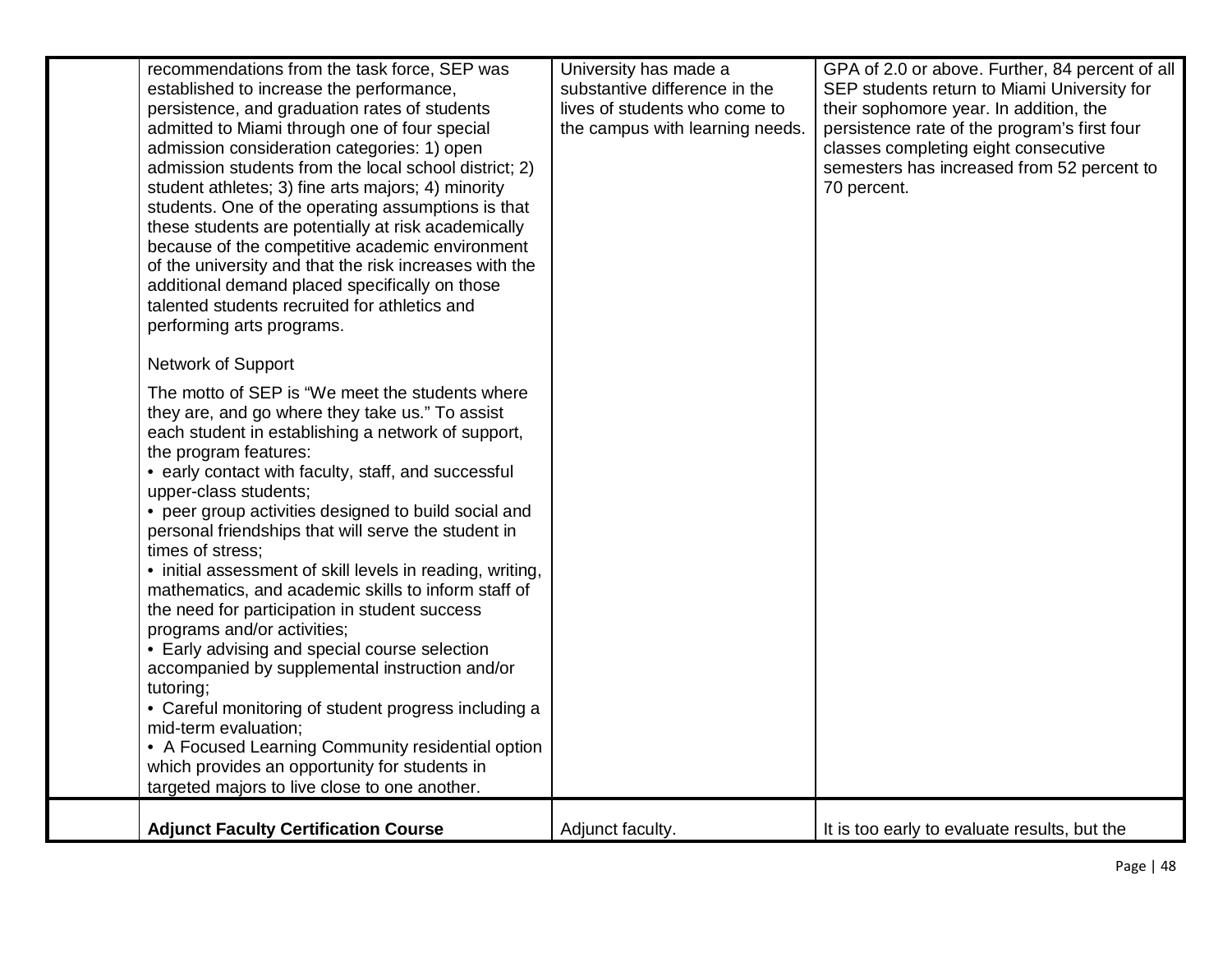| <b>Sinclair Community College</b><br>Type: 2-year public                                                                                                                                                                                                                                                                                                                                                                                                                                                                            | college expects that having better-prepared<br>part-time faculty will improve student success.                                                                                                                                                                                                                                                                                                                                                                                                                                                                                        |
|-------------------------------------------------------------------------------------------------------------------------------------------------------------------------------------------------------------------------------------------------------------------------------------------------------------------------------------------------------------------------------------------------------------------------------------------------------------------------------------------------------------------------------------|---------------------------------------------------------------------------------------------------------------------------------------------------------------------------------------------------------------------------------------------------------------------------------------------------------------------------------------------------------------------------------------------------------------------------------------------------------------------------------------------------------------------------------------------------------------------------------------|
| Faculty at Sinclair Community College created an<br>Adjunct Faculty Certification Course, which helps<br>adjunct instructors learn and practice effective<br>teaching methods. Participants also can accelerate<br>their progress from Lecturer I to Lecturer II (and to<br>higher pay) if they demonstrate competency in five<br>key areas.                                                                                                                                                                                        |                                                                                                                                                                                                                                                                                                                                                                                                                                                                                                                                                                                       |
| The course gives adjunct faculty a toolbox of<br>presentation techniques, active learning strategies,<br>knowledge of the campus and student support<br>systems, and knowledge of FERPA and other<br>policies. It also includes peer reviews of their<br>classroom performance and mentoring from other<br>faculty members. The course is given in five<br>sessions: The First Day of Class, FERPA/Ethical<br>and Legal Issues, Active Learning and Critical<br>Thinking, Presentation Techniques, and Student<br>Support Services. |                                                                                                                                                                                                                                                                                                                                                                                                                                                                                                                                                                                       |
| <b>Intrusive Advising for At-Risk Students</b><br>Zane State College<br>Type: 2-year public<br>Zane State College introduced intrusive advising to<br>boost fall-to-fall retention among at-risk and<br>underprepared students. The college chose to focus<br>on these students because of data indicating that<br>students who successfully complete their first year,<br>even developmental education students, have a<br>nearly 90% likelihood of graduating on time (within<br>three years).                                    | These efforts have resulted in increased<br>retention of at-risk students as well as higher<br>completion rates for developmental education<br>courses. For example, in 2006, first-to-<br>second-term retention among at-risk students<br>was 77%. In 2009, that figure rose to 82%. In<br>addition, fall-to-fall retention of those students<br>deemed most at risk has increased by 10%-<br>16% over the 2006 baseline, with the 2008<br>and 2009 cohorts persisting at rates equal to<br>or better than their less at-risk peers.<br>Overall, Zane State's year-to-year retention |
| The college's intensive advising efforts, all designed<br>to foster personal connections with students,<br>included personal phone calls, mandatory meetings,<br>e-mails, and Facebook postings. The ongoing                                                                                                                                                                                                                                                                                                                        | has improved by 6%. Developmental<br>education students showed pronounced<br>improvements in all subject areas. In 2004,<br>44% of students completed their                                                                                                                                                                                                                                                                                                                                                                                                                           |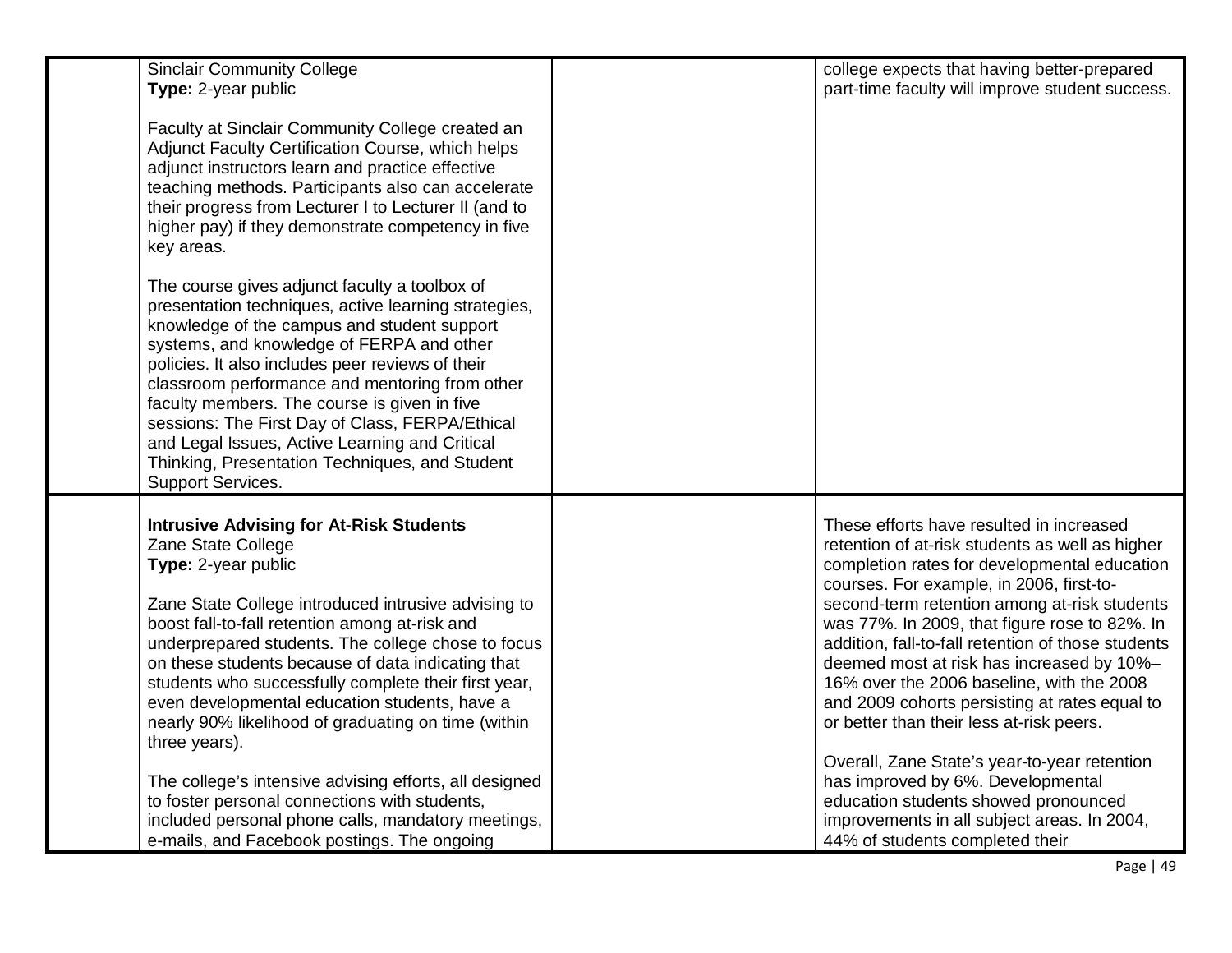|                                                                    | interaction allowed advisors to redirect course<br>registrations when needed and remind students of<br>peer and professional tutoring, writing workshops,<br>and other services. At the same time, the college<br>introduced mandatory assessment and placement,<br>mandatory orientation, and a mandatory first-year<br>experience course.                                                                                                                                                                                                                                                                                                                                                                                                                                                                                                                                                                                                                                                                                                                                                                                                                                                                                                                                                                                                                                                      |                                                                                                                                                                                                                                                                                                                           | developmental English sequences in their first<br>year, compared with 67% who did so in 2009.<br>In the same time period, developmental math<br>completion rates rose from 14% to 35%, and<br>developmental reading completion rates rose<br>from 46% to 59%.                                                                                                                                                                                                                                                                                                                                                                                           |
|--------------------------------------------------------------------|--------------------------------------------------------------------------------------------------------------------------------------------------------------------------------------------------------------------------------------------------------------------------------------------------------------------------------------------------------------------------------------------------------------------------------------------------------------------------------------------------------------------------------------------------------------------------------------------------------------------------------------------------------------------------------------------------------------------------------------------------------------------------------------------------------------------------------------------------------------------------------------------------------------------------------------------------------------------------------------------------------------------------------------------------------------------------------------------------------------------------------------------------------------------------------------------------------------------------------------------------------------------------------------------------------------------------------------------------------------------------------------------------|---------------------------------------------------------------------------------------------------------------------------------------------------------------------------------------------------------------------------------------------------------------------------------------------------------------------------|---------------------------------------------------------------------------------------------------------------------------------------------------------------------------------------------------------------------------------------------------------------------------------------------------------------------------------------------------------------------------------------------------------------------------------------------------------------------------------------------------------------------------------------------------------------------------------------------------------------------------------------------------------|
| <b>OK</b><br><b>CCR: 47%</b><br><b>HSG: 75%</b><br><b>CFC: 45%</b> | <b>Academic Advising and Outreach Center</b><br>Southeastern Oklahoma State University<br>Type: 4-year public nonresidential<br>The Academic Advising and Outreach Center<br>(AAOC) develops and seamlessly integrates a<br>variety of programs that together serve as a new<br>student success infrastructure. The Center is staffed<br>with professional academic advisors who work with<br>freshmen, sophomores, transfer students, and<br>undecided majors to identify academic options and<br>assist in selection of courses that maximize<br>students' opportunities for success.<br>The new student experience begins with an initial<br>advising session during which each student<br>completes an evaluation to identify individual<br>strengths, needs, and goals before selecting<br>courses. The center serves students through<br>multiple other activities and programs:<br>• Distributes The Enrollment Survival Guide booklet<br>as an educational supplement to describe and<br>decode the enrollment process and student life.<br>• Conducts advisor training for all incoming faculty<br>and a student success workshop for adjunct faculty.<br>• Serves as a centralized clearinghouse for degree<br>plans and course sequencing.<br>• Offers a professional academic advisor<br>specializing in Native American student issues.<br>• Organizes the freshman seminar course. | A majority of the approximately<br>4,000 students at SOSU are<br>first-generation college<br>students. Twenty-eight percent<br>are Native American. In 2001,<br>SOSU established and opened<br>the Academic Advising and<br>Outreach Center, designed to<br>be the hub of services for first-<br>to second-year students. | In fall 2001, the first- to third-semester<br>retention rate of first-time, full-time freshmen<br>was 56 percent. After one year, the retention<br>rate increased 4 percentage points to 60<br>percent, and after year two, the rate was 63<br>percent. Other indications of success include<br>an increase in participation in the College<br>Success course from 59 students in fall 2000<br>to 400 students in fall 2003; students no<br>longer self-advising with 81 percent of<br>incoming freshmen seen in the AAOC and 19<br>percent advised within the TRIO program or<br>by faculty; and an increase in student<br>satisfaction with advising. |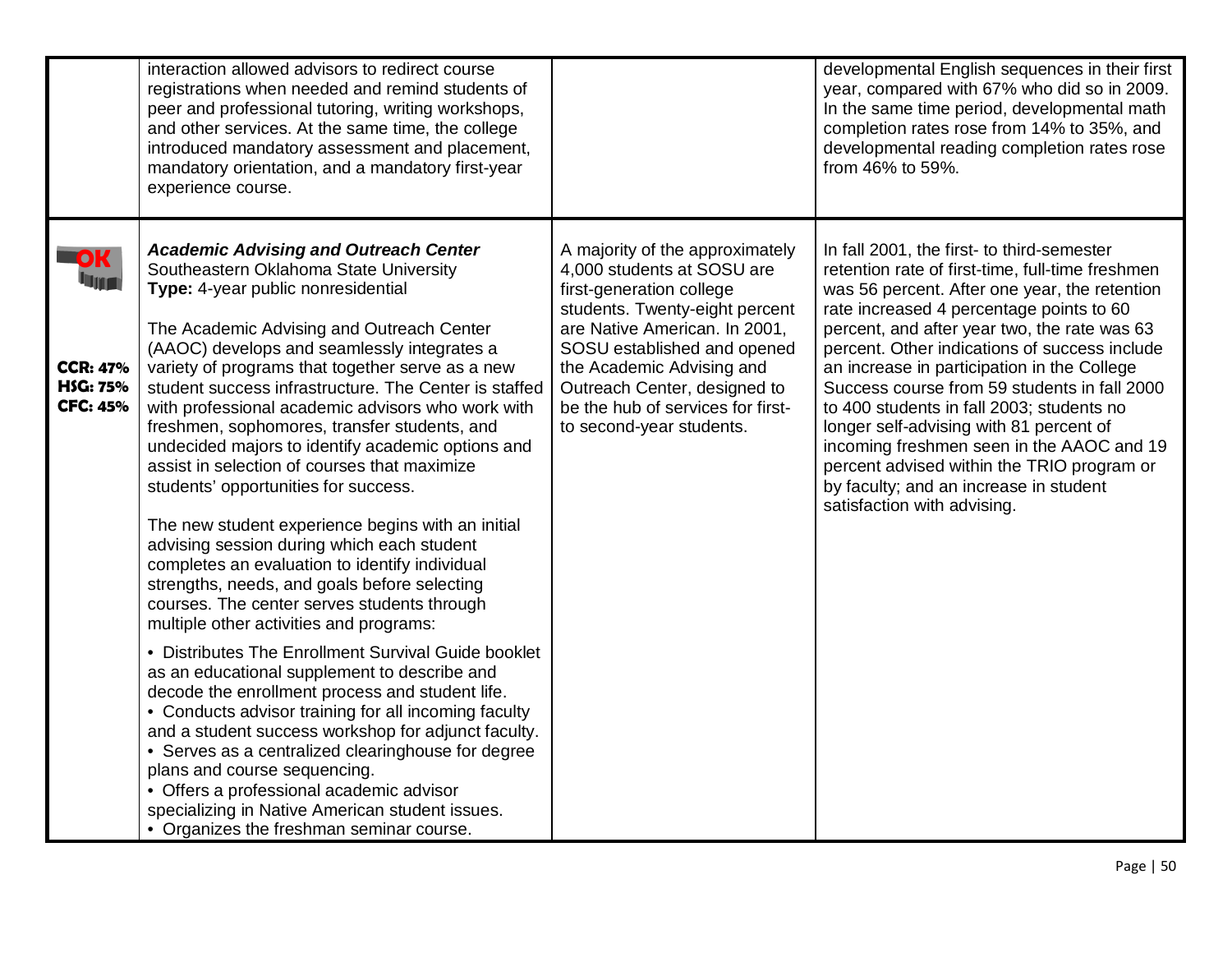| • Implements an early warning system for all<br>freshmen enrolled in a College Success course.<br>• Institutes a telecounseling program to give<br>personal, individual assistance to new students at<br>high risk of dropping out.<br>• Assists the Office of Resident Life in development<br>of the Freshmen In Residence Succeeding<br>Together (FIRST) program, learning communities<br>for new students.<br>• Provides the Student Athlete Mentor program,<br>with student mentors volunteering to tutor student<br>athletes.<br>• Hosts three events to recognize, reward, and<br>celebrate first-year success: Freshman Convocation<br>(welcome ceremony), Top Ten Freshmen (awards<br>for academic excellence, leadership, and<br>involvement), and Freshman Recognition (reception<br>for all first-year students with 3.25 GPA or higher).<br>• Sponsors an honors retreat and cofacilitates the<br>President's Leadership Class retreat.<br>• Collaborates with local tribal nations to host a<br>leadership retreat for Native American students. |                                  |                                                                                                                                                                                                                                                                                                                                                                                                                                                                                                                                                                                                                                                                                                                                                                     |
|---------------------------------------------------------------------------------------------------------------------------------------------------------------------------------------------------------------------------------------------------------------------------------------------------------------------------------------------------------------------------------------------------------------------------------------------------------------------------------------------------------------------------------------------------------------------------------------------------------------------------------------------------------------------------------------------------------------------------------------------------------------------------------------------------------------------------------------------------------------------------------------------------------------------------------------------------------------------------------------------------------------------------------------------------------------|----------------------------------|---------------------------------------------------------------------------------------------------------------------------------------------------------------------------------------------------------------------------------------------------------------------------------------------------------------------------------------------------------------------------------------------------------------------------------------------------------------------------------------------------------------------------------------------------------------------------------------------------------------------------------------------------------------------------------------------------------------------------------------------------------------------|
| <b>Building Connections to Increase Student</b><br><b>Retention</b><br>Oklahoma State University, Oklahoma City<br>Type: 2-year public<br>OSU-Oklahoma City recognized the need to<br>radically transform the learning environment as the<br>only way to attack the problems of low persistence<br>and high academic failure among their students.<br>They received a Title III grant to implement an<br>innovative program that developed Learning<br>Communities on campus and established a<br>Faculty/Staff Innovation Center that works to<br>integrate technology into instructional strategies and<br>address the needs of underprepared, at-risk<br>students. The Learning Communities provide<br>students with guidance, support and develop a                                                                                                                                                                                                                                                                                                       | Underprepared, at-risk students. | Student success and retention has been<br>positively affected, exceeding program<br>developer's goals, through the interventions<br>developed in the academic and student<br>services components of the Title III program.<br>During the fall 2004 pilot program, 67.49<br>percent of the Learning Community students<br>received a C or better in their courses, which<br>is 13.07 percent greater than non-Learning<br>Community students. The Learning<br>Communities also had a course completion<br>rate 11.51 percent higher than the non-<br>Learning Community students. The Student<br>Academic Gateway is working by targeting<br>Learning Community students for<br>Educational/Career planning, further ensuring<br>their success on campus and beyond. |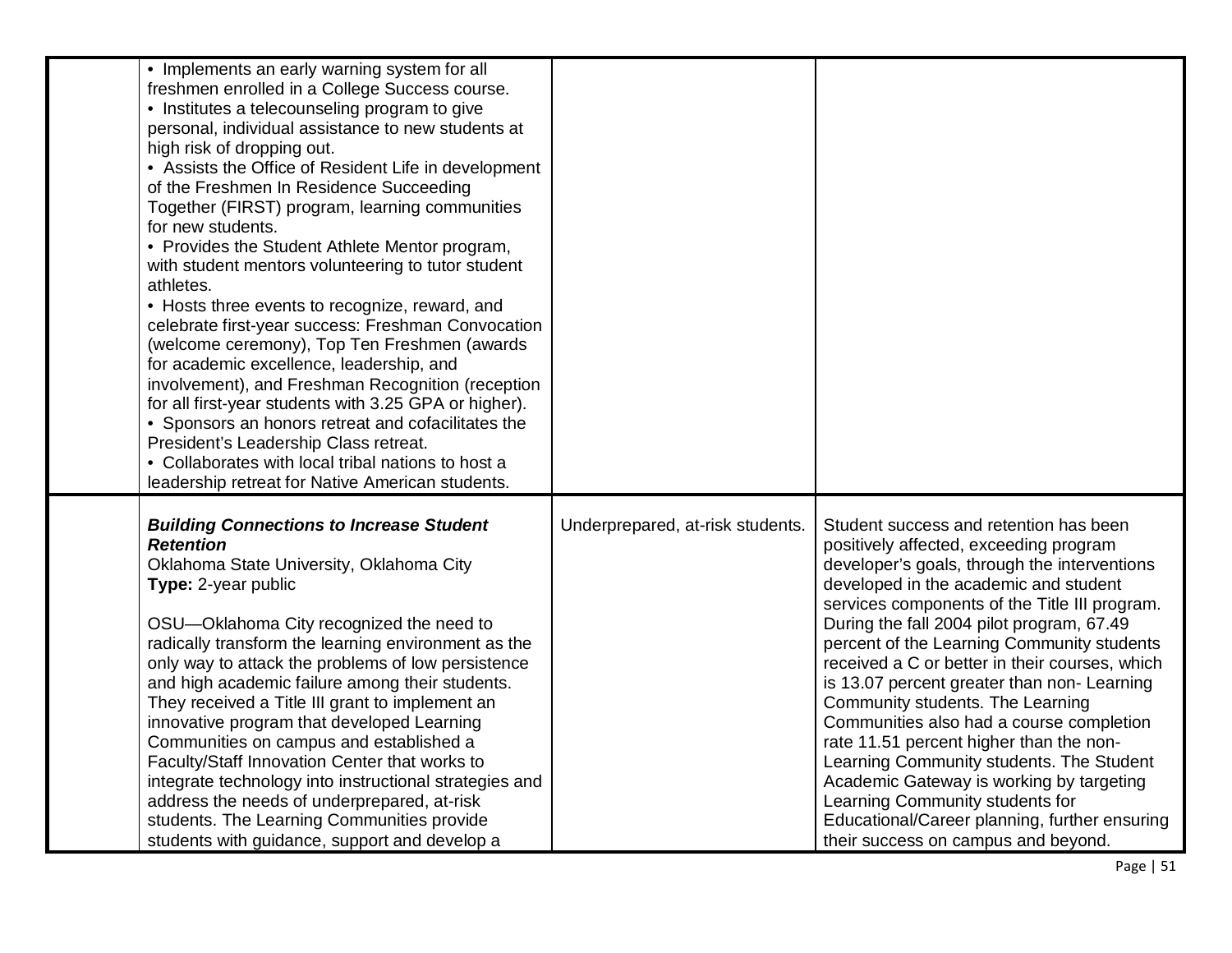| community of learning to more fully engage<br>students in college life and their learning process.<br>They began by creating a comprehensive retention<br>plan that proved instrumental in uniting faculty and<br>staff toward a common goal, thus making the new<br>program visible and acknowledged on campus. This<br>prompted the campus to become involved in the<br>development and implementation of the grant<br>objectives, helping to form alliances and bridges<br>with services and programs on campus.                                    |                                                                                                                                            | The success of the pilot has energized the<br>campus, motivating faculty and staff to take<br>initiatives to offer different combinations of<br>classes, develop online Learning<br>Communities, and continue to improve their<br>methods and knowledge of classroom delivery<br>and innovations. |
|--------------------------------------------------------------------------------------------------------------------------------------------------------------------------------------------------------------------------------------------------------------------------------------------------------------------------------------------------------------------------------------------------------------------------------------------------------------------------------------------------------------------------------------------------------|--------------------------------------------------------------------------------------------------------------------------------------------|---------------------------------------------------------------------------------------------------------------------------------------------------------------------------------------------------------------------------------------------------------------------------------------------------|
| The grant served as a driving force in establishing a<br>new division of Academic Technology that provides<br>faculty development related to instructional<br>technology. With the two areas working in concert;<br>there has been a marked increase in the use of<br>technology for instruction, including: more student<br>computers available, new software applications<br>being used, planning and research of new<br>applications, increased multimedia equipment<br>available for instructional use.                                            |                                                                                                                                            |                                                                                                                                                                                                                                                                                                   |
| Both programs have motivated instructors to<br>improve their knowledge and skill levels pertaining<br>to technologies and other methods of helping at-risk<br>students. Considerable time has been spent within<br>the grant program training and supporting faculty in<br>the effective use of technologies for increased<br>student learning, including extensive training<br>sessions on Media Assisted Instruction and<br>Computer Assisted Instruction, as well as on<br>organizational Web page development for the<br>Student Academic Gateway. |                                                                                                                                            |                                                                                                                                                                                                                                                                                                   |
| <b>Student Support Services Program</b><br><b>Kutztown University</b><br>Type: 4-year public residential<br>More than 175 disadvantaged students benefit each                                                                                                                                                                                                                                                                                                                                                                                          | Students in the program are<br>economically disadvantaged<br>and educationally<br>underprepared. Many are<br>freshmen, conditional admits, | Retention and graduation rates for participants<br>in the Student Support Services Program<br>have far exceeded the rates for Kutztown's<br>student population overall. To date, the<br>program has achieved an 83 percent first-to-                                                              |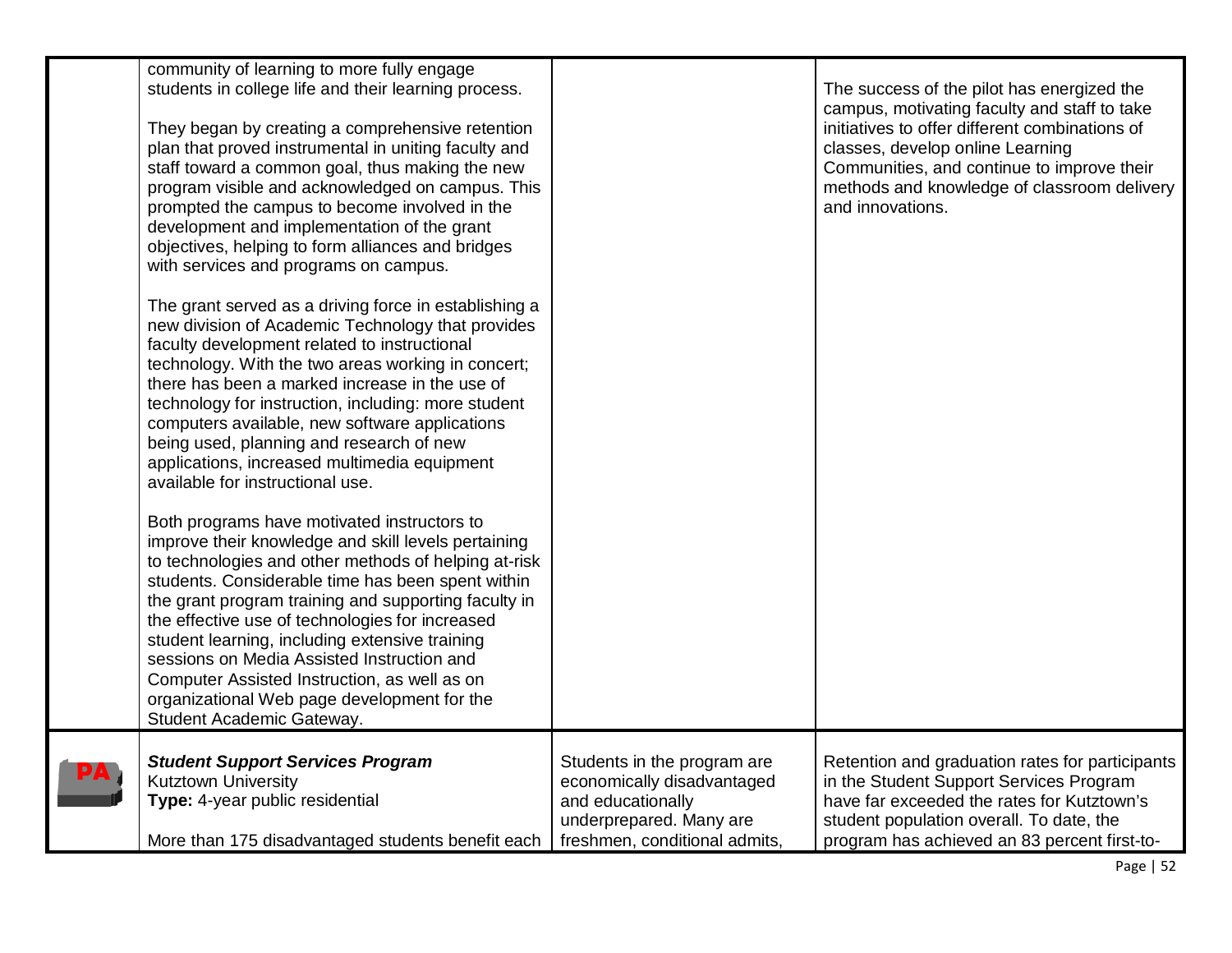| <b>CCR: 67%</b><br><b>HSG: 79%</b><br><b>CFC: 48%</b> | year from innovative academic support delivered<br>through the Student Support Services Program at<br>Kutztown University (Kutztown, Pennsylvania,<br>enrollment 7,000). The program is one of several<br>programs, commonly referred to as TRIO Programs,<br>funded under Title IV of the Higher Education Act of<br>1965.<br>The Student Support Services Program is<br>specifically designed to address students'                                  | learning disabled, students of<br>color, and first-generation<br>college students. | second-year retention rate for participants<br>compared to a 69 percent retention rate for<br>freshmen overall. By May 1999, 68 percent of<br>all students who entered the project during the<br>1993-94 academic year had graduated, far<br>exceeding the six-year graduation rate of 55<br>percent for non-participants. In addition, the<br>university reports an enrollment revenue<br>increase of 1.75 million dollars over the first<br>six years of the program's existence. |
|-------------------------------------------------------|-------------------------------------------------------------------------------------------------------------------------------------------------------------------------------------------------------------------------------------------------------------------------------------------------------------------------------------------------------------------------------------------------------------------------------------------------------|------------------------------------------------------------------------------------|-------------------------------------------------------------------------------------------------------------------------------------------------------------------------------------------------------------------------------------------------------------------------------------------------------------------------------------------------------------------------------------------------------------------------------------------------------------------------------------|
|                                                       | academic, affective, behavioral, and financial<br>needs. Its primary goals are to improve grades and<br>increase retention and graduation rates.                                                                                                                                                                                                                                                                                                      |                                                                                    |                                                                                                                                                                                                                                                                                                                                                                                                                                                                                     |
|                                                       | Mandatory requirements and incentives form the<br>core of this highly structured retention program.<br>Core elements of the Student Support Services<br>Program include, but are not limited to:                                                                                                                                                                                                                                                      |                                                                                    |                                                                                                                                                                                                                                                                                                                                                                                                                                                                                     |
|                                                       | • A minimum of 16 support contacts per semester<br>for each freshman, including four individual<br>academic counseling sessions and two group<br>advising sessions;<br>• Additional professor evaluations beyond the<br>number most students receive;<br>• Mandatory Freshman Colloquium;<br>• Mandatory diagnostic and prescriptive testing;<br>• Mandatory peer mentoring;<br>• Required attendance at tutoring and other study<br>skills sessions; |                                                                                    |                                                                                                                                                                                                                                                                                                                                                                                                                                                                                     |
|                                                       | • Mandatory attendance at one cultural or social<br>activity each semester;<br>• Student and parent newsletters;<br>• Financial aid counseling, including deferments by<br>the university bursar from meeting regularly<br>scheduled payment deadlines for tuition and fees in<br>instances where students' inability to pay interferes<br>with enrollment; and                                                                                       |                                                                                    |                                                                                                                                                                                                                                                                                                                                                                                                                                                                                     |
|                                                       | • An early registration incentive that allows students<br>who meet the above requirements to register for                                                                                                                                                                                                                                                                                                                                             |                                                                                    |                                                                                                                                                                                                                                                                                                                                                                                                                                                                                     |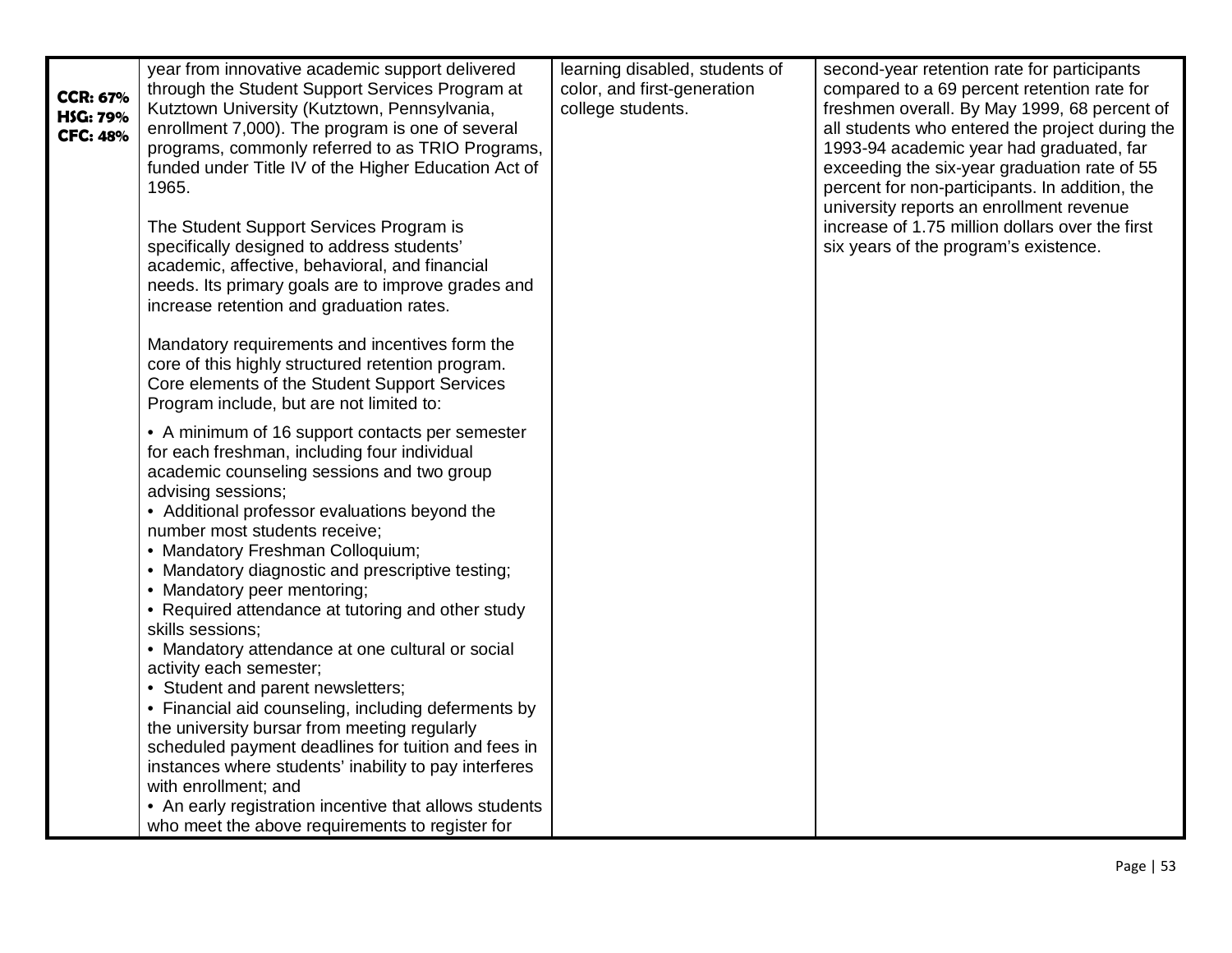| classes earlier than they would otherwise.<br>To establish the program, the university identified<br>10 measurable program objectives and introduced<br>the objectives to various campus constituents,<br>emphasizing the program's innovative approach,<br>ambitious goals and objectives, and sound data<br>collection system to monitor student outcomes.<br>Also important to the program's founding were<br>successful efforts to adjust university policies which<br>were adversely affecting retention. For example, to<br>ensure that no program participants are compelled<br>to leave the university due to an inability to pay or to<br>meet payment deadlines, the project director<br>collaborated with the offices of the president,<br>bursar, and financial aid to establish the deferred<br>payment policy for program participants.                                                                                                |                                                                                                                                                               |                                                                                                                                                                                                                                                                                                                                                                                                                                                                                                                                                                                                                                                                                                                                                                                                                                               |
|------------------------------------------------------------------------------------------------------------------------------------------------------------------------------------------------------------------------------------------------------------------------------------------------------------------------------------------------------------------------------------------------------------------------------------------------------------------------------------------------------------------------------------------------------------------------------------------------------------------------------------------------------------------------------------------------------------------------------------------------------------------------------------------------------------------------------------------------------------------------------------------------------------------------------------------------------|---------------------------------------------------------------------------------------------------------------------------------------------------------------|-----------------------------------------------------------------------------------------------------------------------------------------------------------------------------------------------------------------------------------------------------------------------------------------------------------------------------------------------------------------------------------------------------------------------------------------------------------------------------------------------------------------------------------------------------------------------------------------------------------------------------------------------------------------------------------------------------------------------------------------------------------------------------------------------------------------------------------------------|
| <b>Integrated Learning Community Clusters and</b><br><b>Freshman Seminar Program</b><br><b>Slippery Rock University</b><br>Type: 4-year public residential<br>Many institutions across the nation have adapted<br>their first-year student retention efforts to include a<br>learning community cluster, a freshman seminar, or<br>both of these initiatives. Slippery Rock University<br>offers a model for integrating and uniting these two<br>efforts into a seamless program. The program<br>appears to be connecting well with first-year<br>students overall as well as with specific first-year<br>student subgroups such as students of color and<br>students in specific majors.<br>The central purpose of the integrated program at<br>Slippery Rock University is to enhance the<br>academic and social integration of students. The<br>fundamental idea is to have a single group of<br>students share in the same schedule of classes. | The program at Slippery Rock<br>University currently reaches<br>nearly three-fourths of the<br>university's new first-year<br>students (over 1,000 students). | University documentation shows that the<br>program is getting results in a number of<br>areas. In the area of social and academic<br>integration, participants are experiencing<br>greater levels of: interaction with peers;<br>interaction with faculty outside of the<br>classroom; academic and intellectual<br>development; and institutional and goal<br>commitment.<br>Program participants are also completing<br>more credits than non-participants and making<br>greater use of support services.<br>In the area of retention, first- to second-year<br>persistence for program participants vs.<br>nonparticipants was 3.4 percentage points<br>higher in fall 2001 and 3.5 percentage points<br>higher in fall 2002. Also, even higher<br>persistence rates were observed among<br>special admits, among students in the clusters |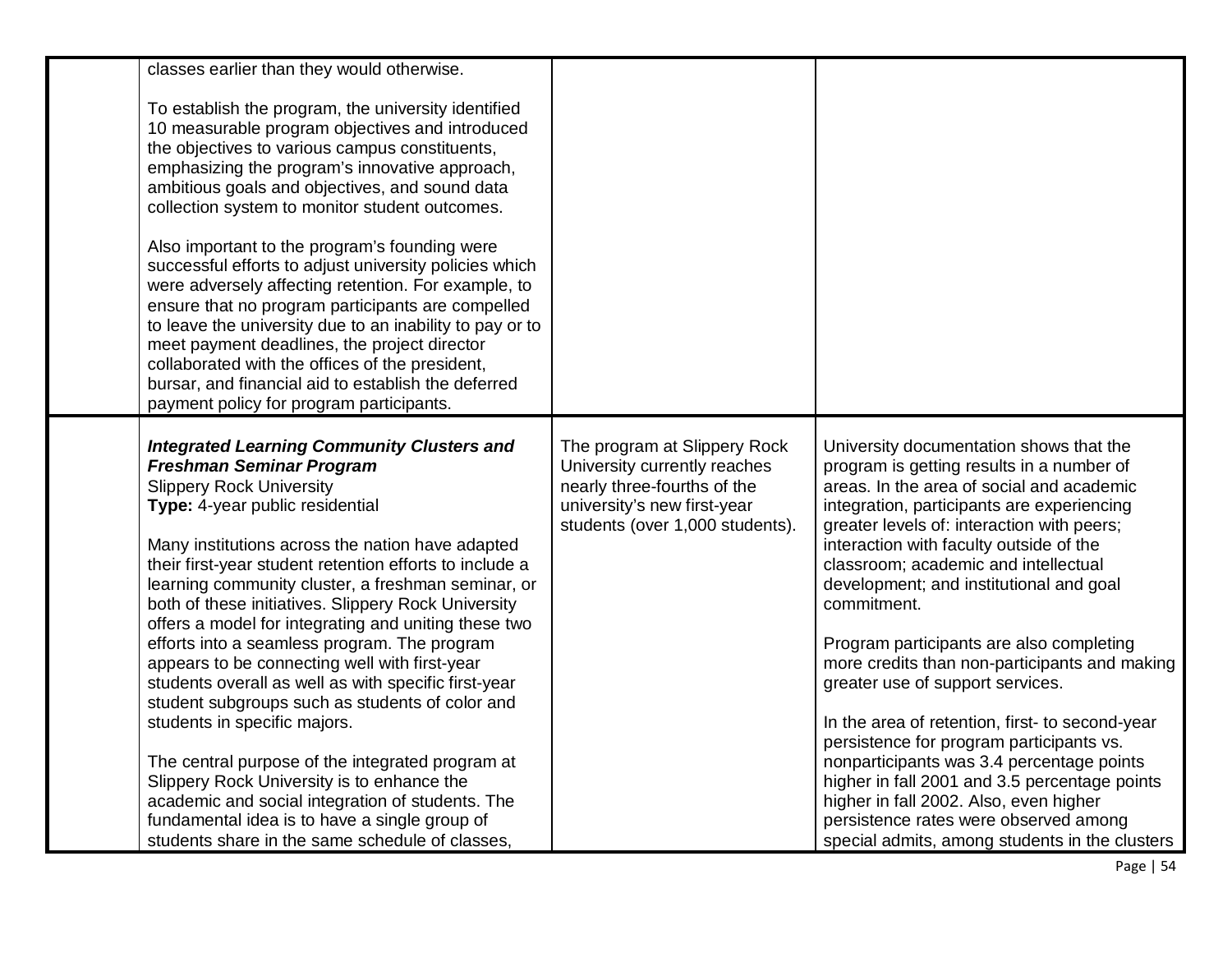| which revolves around the liberal arts or major<br>program area.<br>Each learning community cluster includes three<br>courses-a freshman writing course, a liberal<br>studies or major program course, and the freshman<br>seminar, which includes an orientation to campus<br>support services. By participating in these three<br>courses with the same cohort in their first semester,<br>students are able to foster more explicit connections<br>with their peers, with faculty, and with support<br>services staff.<br>Based on studies of the most successful subsets of<br>participants, recent enhancements to the program<br>include increasing the participation of special admits<br>and students of color and increasing the use of<br>major program courses such as accounting or<br>elementary education courses. In addition, the<br>program is now using residence hall classrooms |                                                                                                                                              | offering a major program-related course, and<br>among students from under represented<br>populations.                                                                                                                                                                                                                                                                                                                                                                                                                                                                                                                                                 |
|-----------------------------------------------------------------------------------------------------------------------------------------------------------------------------------------------------------------------------------------------------------------------------------------------------------------------------------------------------------------------------------------------------------------------------------------------------------------------------------------------------------------------------------------------------------------------------------------------------------------------------------------------------------------------------------------------------------------------------------------------------------------------------------------------------------------------------------------------------------------------------------------------------|----------------------------------------------------------------------------------------------------------------------------------------------|-------------------------------------------------------------------------------------------------------------------------------------------------------------------------------------------------------------------------------------------------------------------------------------------------------------------------------------------------------------------------------------------------------------------------------------------------------------------------------------------------------------------------------------------------------------------------------------------------------------------------------------------------------|
| and living/learning communities in residence halls.<br><b>Early Alert Referral System</b><br>Lehigh Carbon Community College<br>Type: 2-year public<br>The Early Alert Referral System is managed by the<br>college's Retention Office and is a key component<br>in the college's comprehensive retention plan. The<br>system invites teaching faculty to identify potential<br>at-risk students based on behaviors exhibited on the<br>classroom.<br>In this model, teaching faculty use two modes of<br>early alert communication to highlight student needs<br>for support services to the director of the Retention<br>Office, who is a member of the administrative<br>faculty. This person, known as the "Retention<br>Advisor," serves as a liaison between teaching<br>faculty and academic support services and                                                                            | The college's Early Alert<br>Referral System serves nearly<br>2,000 full-time and 3,500 part-<br>time at-risk students at five<br>locations. | Early indications are that the Early Alert<br>Referral System is contributing significantly to<br>improving student retention at Lehigh Carbon<br>Community College. In 2000-2001, the<br>college's retention rate for full-time students<br>was 59 percent. A year later, the rate stood at<br>64 percent, an increase of 5 percentage<br>points. Although multiple factors were<br>responsible for this increase, college<br>administrators believe the referral system was<br>central in this achievement.<br>As one indicator of the referral volume, faculty<br>referred 638 students to the Retention Advisor<br>during the fall 2002 semester. |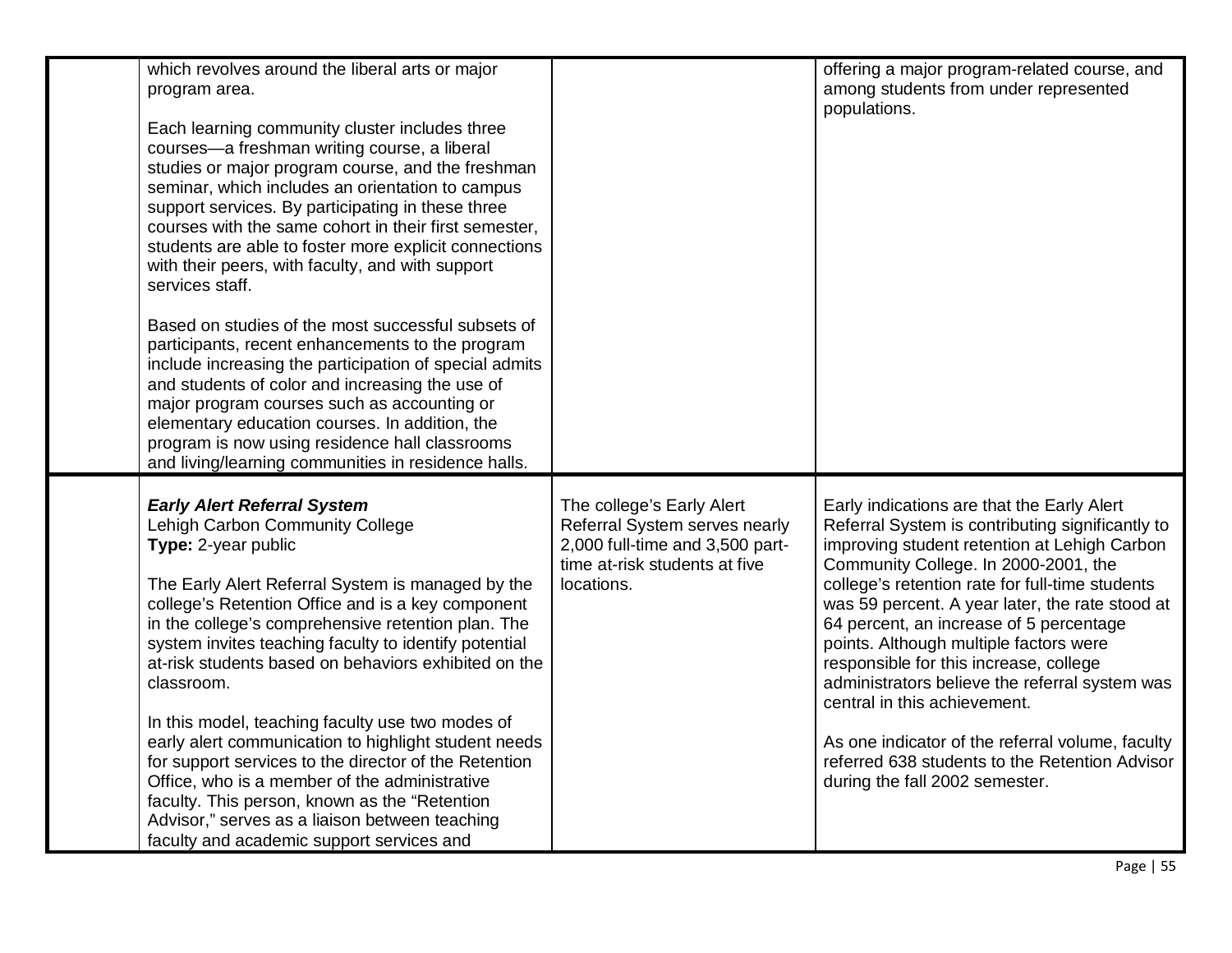| manages the system.                                                                                                                                                                                                                                                                                                                                                                                                       |                                                  |                                                                                                                                                                                                                                                                                                                                                                                                                                 |
|---------------------------------------------------------------------------------------------------------------------------------------------------------------------------------------------------------------------------------------------------------------------------------------------------------------------------------------------------------------------------------------------------------------------------|--------------------------------------------------|---------------------------------------------------------------------------------------------------------------------------------------------------------------------------------------------------------------------------------------------------------------------------------------------------------------------------------------------------------------------------------------------------------------------------------|
| The first mode of early alert communication is an<br>Early Alert Referral Form that can be used at any<br>point in the semester. On this form, checkboxes are<br>provided for faculty to identify area(s) of concern<br>and space is provided for comments. Faculty submit<br>the form to the Retention Advisor, who then follows<br>up with students personally or coordinates follow-up<br>by various campus personnel. |                                                  |                                                                                                                                                                                                                                                                                                                                                                                                                                 |
| The second mode of early alert communication is<br>an Early Alert Roster that is sent to all teaching<br>faculty during the second week of the semester.<br>Faculty return the rosters to the Retention Office for<br>follow-up by the end of the fourth week. The rosters<br>are created for each course being taught each<br>semester.                                                                                  |                                                  |                                                                                                                                                                                                                                                                                                                                                                                                                                 |
| After a referral is made, referring faculty members<br>receive a copy of the original documents they<br>submitted indicating the follow-up steps that were<br>taken. Support resources most commonly used<br>include education support services (tutors and labs),<br>career services, counseling, student life, athletics,<br>and financial aid.                                                                         |                                                  |                                                                                                                                                                                                                                                                                                                                                                                                                                 |
| Faculty training for the system was accomplished<br>during regular monthly faculty meetings, averting<br>the cost of supplemental training sessions.                                                                                                                                                                                                                                                                      |                                                  |                                                                                                                                                                                                                                                                                                                                                                                                                                 |
| The Russell Conwell Center; Summer Bridge<br><b>Program: An Academic Immersion &amp; Retention</b><br><b>Intervention Program</b><br><b>Temple University</b><br>Type: 4-year public nonresidential<br>The Russell Conwell Center (RCC) at Temple<br>University is a comprehensive retention center for<br>academically at-risk, underprepared students. To                                                               | Academically at-risk,<br>underprepared students. | Students who complete the Summer Bridge<br>Program express increased confidence in<br>their ability to succeed in college and in their<br>preparedness for their courses. Examination<br>of their pre-/post-test scores on the University<br>Placement Test revealed that more than 65<br>percent of the RCC students received<br>improved post-test scores sufficient to place<br>them into a higher-level English class, math |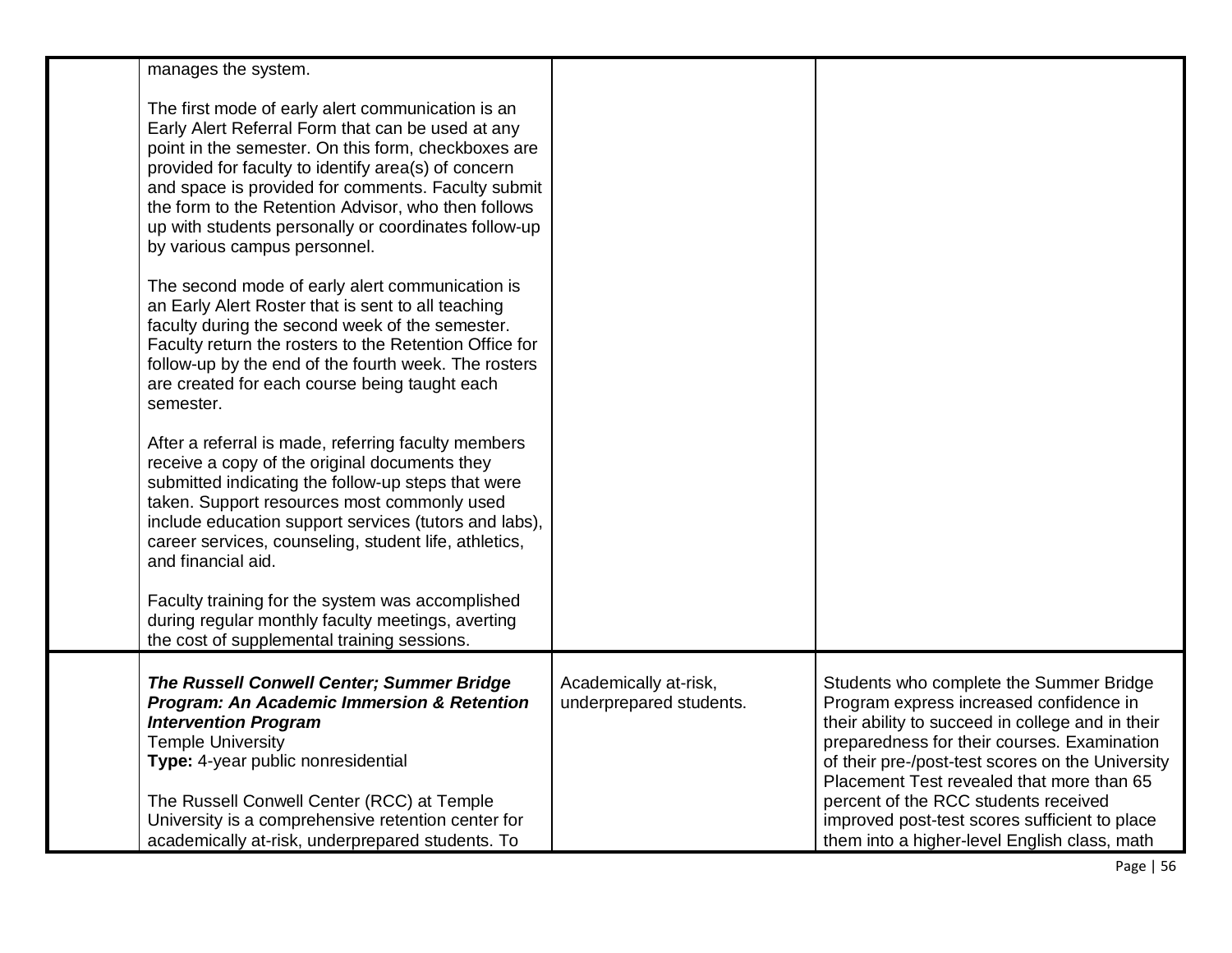prepare these students for the rigors of college, build their academic skills, and transform them from high school graduates to pending University Scholars, the students are required to complete a six -week, summer immersion Summer Bridge Immersion Program. The program is comprised of three critical components: completion of courses in math, English, and Academic Seminar (more rigorous versions of the credit -bearing university course counterparts); an academic seminar, modeled after university courses; connectivity to the RCC community, academic advisor, counselor, and program services; and university acclimation and adiustment.

The Summer Bridge Program annually serves 250- 300 students. Each student completes several phases to help them build academic skills and ease the transition to college culture and expectations.

## The key phases are:

*Spring Outreach to Admitted Students* – Students are contacted throughout the spring by RCC staff and RCC Student Ambassadors. Students complete online assignments, attend the RCC Reception at the Temple University open house for accepted students, attend a Pre -Bridge orientation session, and chat with RCC bloggers to begin the college transition process. *Placement Testing and Assessment* – Students

complete the Temple University placement test to determine their skill/course levels in math and English, as well as several other assessments including the College Student Inventory™, LASSI, RCC Math Diagnostic, and a career assessment. They then develop an Educational Learning and Action Plan that guides their service plan and usage.

*Course Instruction* – Three levels of math and two levels of English are offered to meet varied skill

class, or both. Finally, student retention rates of Summer Bridge Program students increased dramatically. Fall 2010 to spring 2011 retention was 95 percent. Fall -to -fall retention rates for 2008 and 2009 for the RCC students was 88 percent and 94 percent respectively, compared to 82 percent and 80 percent for their non -RCC peers. Student, self -reported, end -of- summer satisfaction results also reveals very positive outcomes.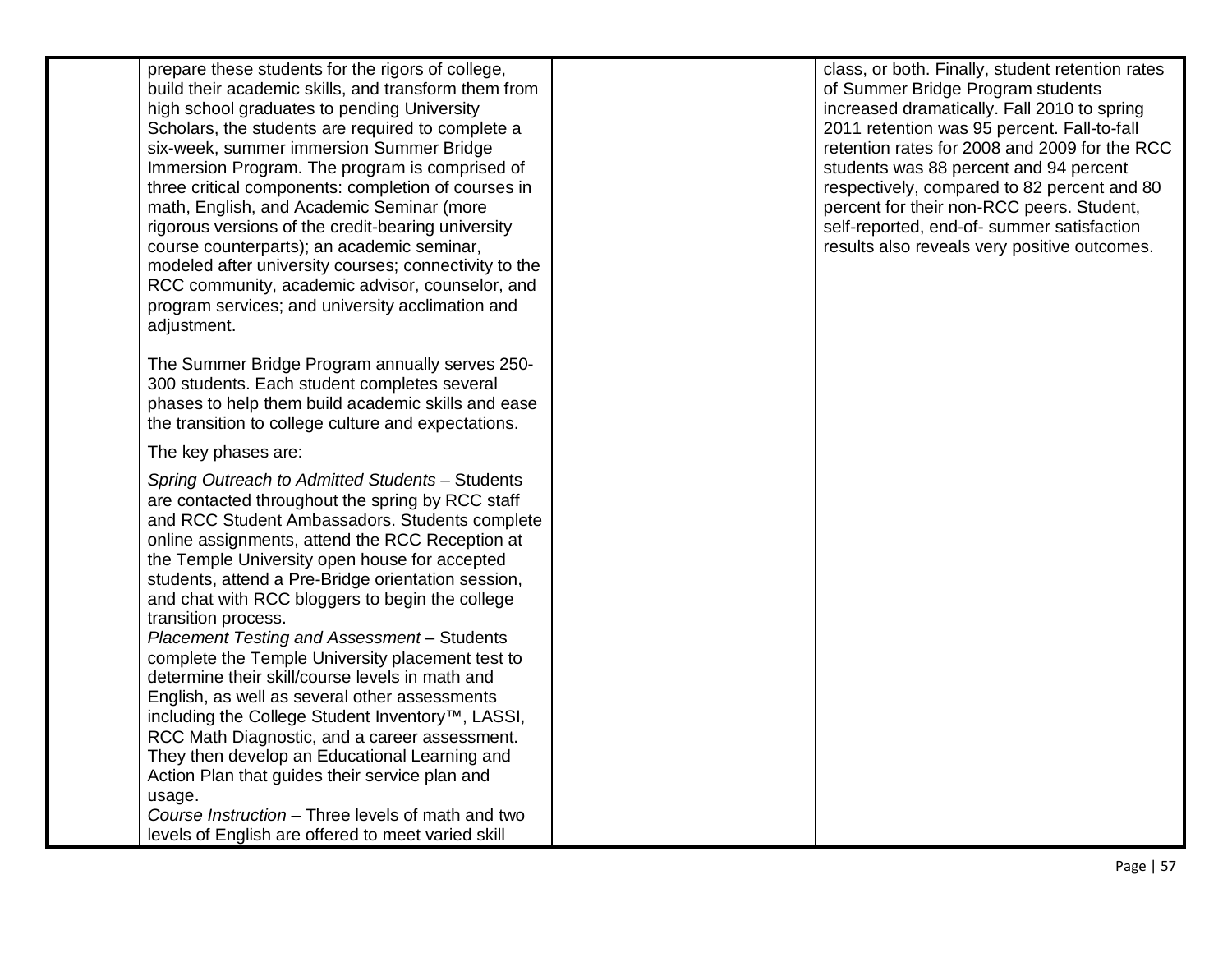| levels, while the academic seminar provides time-<br>tested academic strategies. Each course is taught<br>for 60 minutes with a 30-minute recitation and<br>review.<br>Tutorial Support - Each class has a classroom<br>assistant/tutor that tutors during the recitation,<br>breaks, and after class, as well as leads the<br>recitations and review sessions. As tutors teach the<br>students within the class, they are attuned to each<br>student's learning style and skill level. Students are<br>also assigned to study groups, many of which<br>continue into the academic year, to facilitate their<br>learning process and styles.<br>Advising and Counseling - RCC staff register<br>students for their academic-year courses based on<br>the major and skills demonstrated during the<br>Summer Bridge, as well as counsel students on co-<br>curricular engagement, social/life skills, and their<br>career plan and career trajectory program.<br>Community Building/Interest Groups - Weekly<br>sporting events, board games, and student interest<br>meetings build community, relieve stress, and<br>connect students with program staff and one<br>another. |                                                                                                                                                                                                                                                                                                                                                                                                                                                                                    |                                                                                                                                                                                                                                                                                                                                                                                                                                                                                                                                                                                                                                                                                                             |
|-------------------------------------------------------------------------------------------------------------------------------------------------------------------------------------------------------------------------------------------------------------------------------------------------------------------------------------------------------------------------------------------------------------------------------------------------------------------------------------------------------------------------------------------------------------------------------------------------------------------------------------------------------------------------------------------------------------------------------------------------------------------------------------------------------------------------------------------------------------------------------------------------------------------------------------------------------------------------------------------------------------------------------------------------------------------------------------------------------------------------------------------------------------------------------|------------------------------------------------------------------------------------------------------------------------------------------------------------------------------------------------------------------------------------------------------------------------------------------------------------------------------------------------------------------------------------------------------------------------------------------------------------------------------------|-------------------------------------------------------------------------------------------------------------------------------------------------------------------------------------------------------------------------------------------------------------------------------------------------------------------------------------------------------------------------------------------------------------------------------------------------------------------------------------------------------------------------------------------------------------------------------------------------------------------------------------------------------------------------------------------------------------|
| <b>Center for Male Engagement</b><br><b>Community College of Philadelphia</b><br>Type: 2-year public<br>The Community College of Philadelphia's (CCP)<br>Center for Male Engagement (CME) was<br>established in 2009 through a Predominantly Black<br>Institutions Program grant from the U.S. Department<br>of Education. Geared toward African-American<br>males, CME provides a community where males are<br>supported by peers and mentors and encouraged to<br>take advantage of the myriad of academic and<br>social opportunities within the college environment.<br>CME takes an innovative approach toward student<br>success by employing a directed, multifaceted, and                                                                                                                                                                                                                                                                                                                                                                                                                                                                                             | The CME operates on both a<br>cohort model and a service<br>model. Recruitment efforts for<br>the program target African-<br>American males who have<br>recently graduated high school,<br>as well as other high need<br>groups such as formerly<br>incarcerated individuals and<br>non-traditional aged adults<br>entering college for the first<br>time. Once selected, these<br>prospective students are<br>assisted in securing financial aid<br>and enrolling at the college. | Since its inception, the CME has recruited 510<br>eligible students for intensive services through<br>its cohort model and 163 students have<br>participated in the summer enrichment<br>program. CME students overwhelmingly<br>outperform other students in terms of<br>persistence with CME students persisting<br>between fall 2009 to spring 2010 at 99 percent<br>compared to 70 percent for total FTIC African-<br>American males and 74 percent for total FTIC<br>students. Fall-to-fall retention from 2009 to<br>2010 was 93 percent for FTIC CME students<br>compared to 41 percent for total African-<br>American male FTIC and 49 percent for total<br>FTIC students. Fall 2010 to 2011 saw 50 |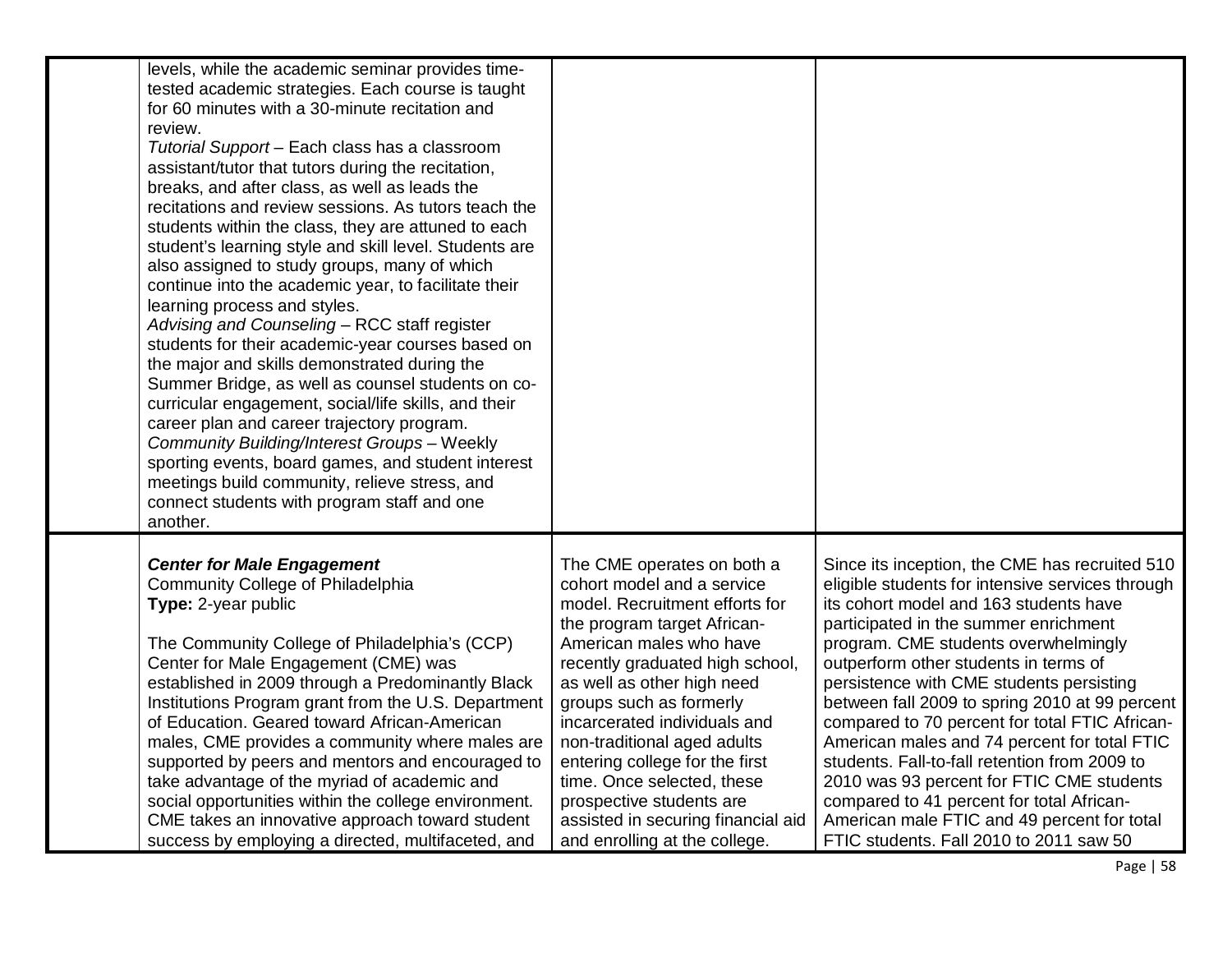| structured in- and out-of-class program in a<br>communal environment offering positive peer<br>relationships to address the individual academic<br>needs, learning styles, attitudes, and social and<br>academic backgrounds of the students while<br>engaging their family members as collaborators in<br>the student's academic success.                                                                                                                                                                                                                                                                                                                                                                                                                                                                                           | percent persistence among CME students<br>compared to 41 percent for FTIC African-<br>American males and 48 percent for total FTIC<br>students. |
|--------------------------------------------------------------------------------------------------------------------------------------------------------------------------------------------------------------------------------------------------------------------------------------------------------------------------------------------------------------------------------------------------------------------------------------------------------------------------------------------------------------------------------------------------------------------------------------------------------------------------------------------------------------------------------------------------------------------------------------------------------------------------------------------------------------------------------------|-------------------------------------------------------------------------------------------------------------------------------------------------|
| 150 of the 200 students in each cohort begin the<br>program by enrolling in the Summer Enrichment<br>Program, a four-week intensive summer transition<br>program. The summer participants become<br>engaged with the College prior to becoming<br>immersed, and potentially lost, among the larger<br>college population. Further, each participant<br>receives a cash merit award for successfully<br>completing the summer program and become<br>eligible for scholarships. During the first weeks of<br>school, the 200 students participate in an orientation<br>where each student is assigned a Support Coach<br>who helps the student develop an individualized<br>plan based on their academic and career goals,<br>monitors their academic progress and tracks their<br>level of participation in CME-supported activities. |                                                                                                                                                 |
| Participants are also provided access to CCP's<br>early alert system, professional learning specialists,<br>social integration assistance, and support for<br>transfer to a four-year institution. In addition,<br>participants become engaged in the academic<br>environment through life and leadership skills<br>training and cultural enrichment opportunities. The<br>family members are also provided with engagement<br>activities to increase their academic knowledge and<br>support for student participants.                                                                                                                                                                                                                                                                                                              |                                                                                                                                                 |
| Specific goals of the program include:                                                                                                                                                                                                                                                                                                                                                                                                                                                                                                                                                                                                                                                                                                                                                                                               |                                                                                                                                                 |
| 1. To achieve higher levels of academic<br>performance and persistence rates among African-                                                                                                                                                                                                                                                                                                                                                                                                                                                                                                                                                                                                                                                                                                                                          |                                                                                                                                                 |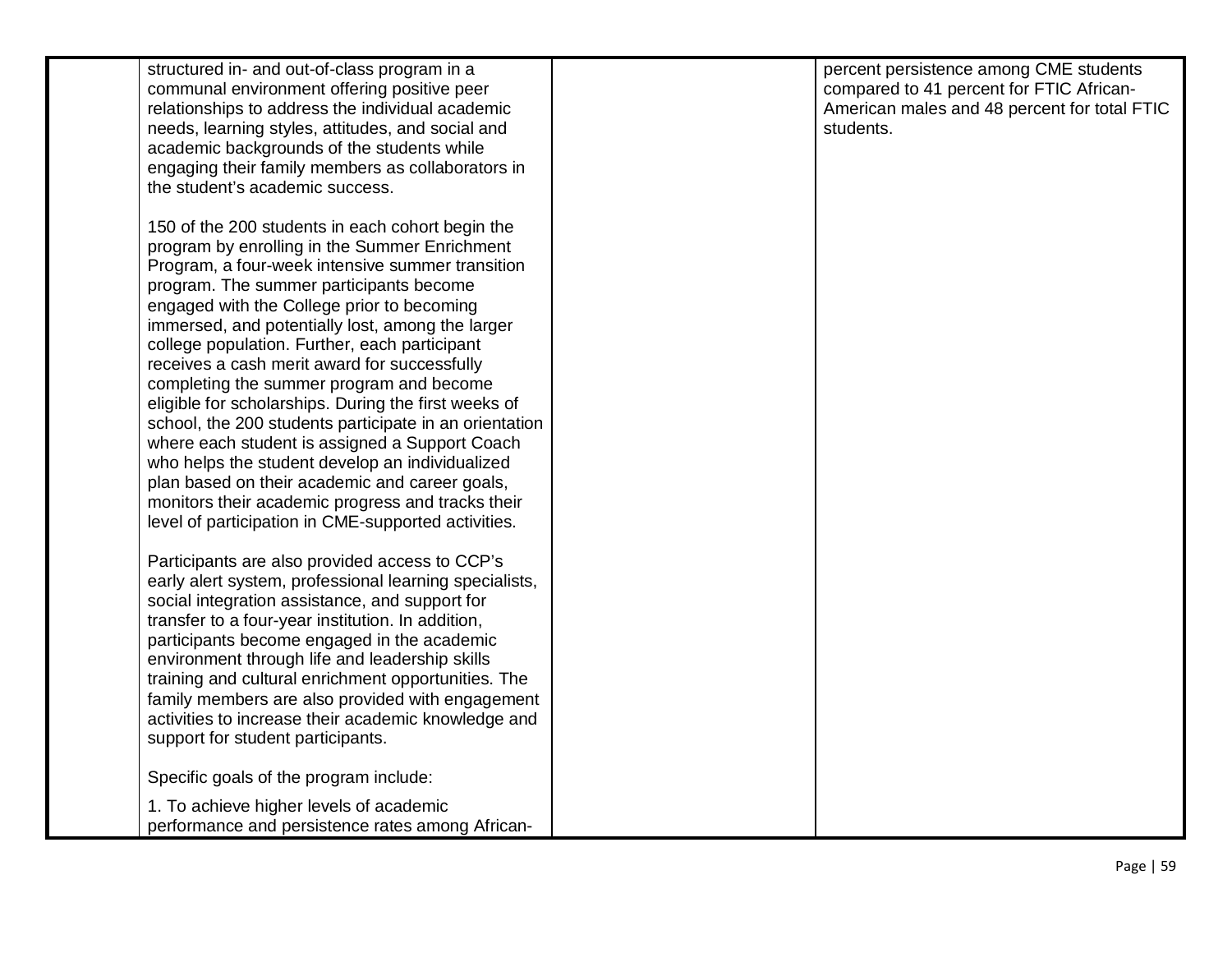| American male members of the CME.<br>2. To increase student engagement and social<br>responsibility of African-American male students at<br>CCP.<br>3. To provide a summer enrichment program for<br>African-American males who are entering college<br>for the first time.<br>4. To provide recommendations for best practices<br>for retention and satisfaction of African-American<br>males students at community colleges.                                                                                                                                                                                                                                                                                                                                                                                                                                                                                                                               |                                                                                                                                |                                                                                                                                                                                                                                                                                                                                                                                                                                                                                                                                                                                                                                                                                                                                       |
|--------------------------------------------------------------------------------------------------------------------------------------------------------------------------------------------------------------------------------------------------------------------------------------------------------------------------------------------------------------------------------------------------------------------------------------------------------------------------------------------------------------------------------------------------------------------------------------------------------------------------------------------------------------------------------------------------------------------------------------------------------------------------------------------------------------------------------------------------------------------------------------------------------------------------------------------------------------|--------------------------------------------------------------------------------------------------------------------------------|---------------------------------------------------------------------------------------------------------------------------------------------------------------------------------------------------------------------------------------------------------------------------------------------------------------------------------------------------------------------------------------------------------------------------------------------------------------------------------------------------------------------------------------------------------------------------------------------------------------------------------------------------------------------------------------------------------------------------------------|
| <b>Scaling Up a New Instructional Approach</b><br>Montgomery County Community College<br>Type: 2-year public<br>When Montgomery County Community College<br>wanted to improve success rates for students<br>placing into developmental math, the college<br>redesigned its instructional approach. The college<br>maintained two levels of developmental math (a<br>basic arithmetic review level and a college-<br>preparatory-math level) but changed the curriculum<br>and teaching style for both. The newly designed<br>curriculum uses a conceptual approach and centers<br>on creating active learners. For example, rather<br>than the traditional means of teaching arithmetic -<br>presenting definitions, providing examples, and<br>doing practice problems - instructors ask students<br>to figure out the process for solving problems. This<br>approach makes students active participants in their<br>own education and better engages them. | All students scoring 55-74 on<br>their placement tests are<br>enrolled in the redesigned<br>college-preparatory math<br>course | In fall 2010, the college further expanded the<br>scale of the developmental math program by<br>further lowering the cut scores: All students<br>scoring 55-74 on their math placement tests<br>were placed in college-preparatory<br>developmental math. Even with this lower cut<br>score, students in the redesigned college-<br>preparatory class had a 58% success rate<br>(N=380), compared with a 40% success rate<br>(N=284) for students in traditional<br>developmental math. With these results,<br>starting in fall 2011, all basic arithmetic<br>classes began using the new approach, and<br>all students scoring 55-74 on their placement<br>tests are enrolled in the redesigned college-<br>preparatory math course. |
| <b>Century Scholars Program</b><br><b>Texas A&amp;M University</b><br>Type: 4-year public residential                                                                                                                                                                                                                                                                                                                                                                                                                                                                                                                                                                                                                                                                                                                                                                                                                                                        | Currently, 41 high schools are<br>participating in the Century<br>Scholars program. They are<br>located in the Dallas, Fort    | Since its inception in 1999, the Century<br>Scholars program has enjoyed a cumulative<br>94 percent retention rate across all four years<br>of participants. Only seven of 107 scholars                                                                                                                                                                                                                                                                                                                                                                                                                                                                                                                                               |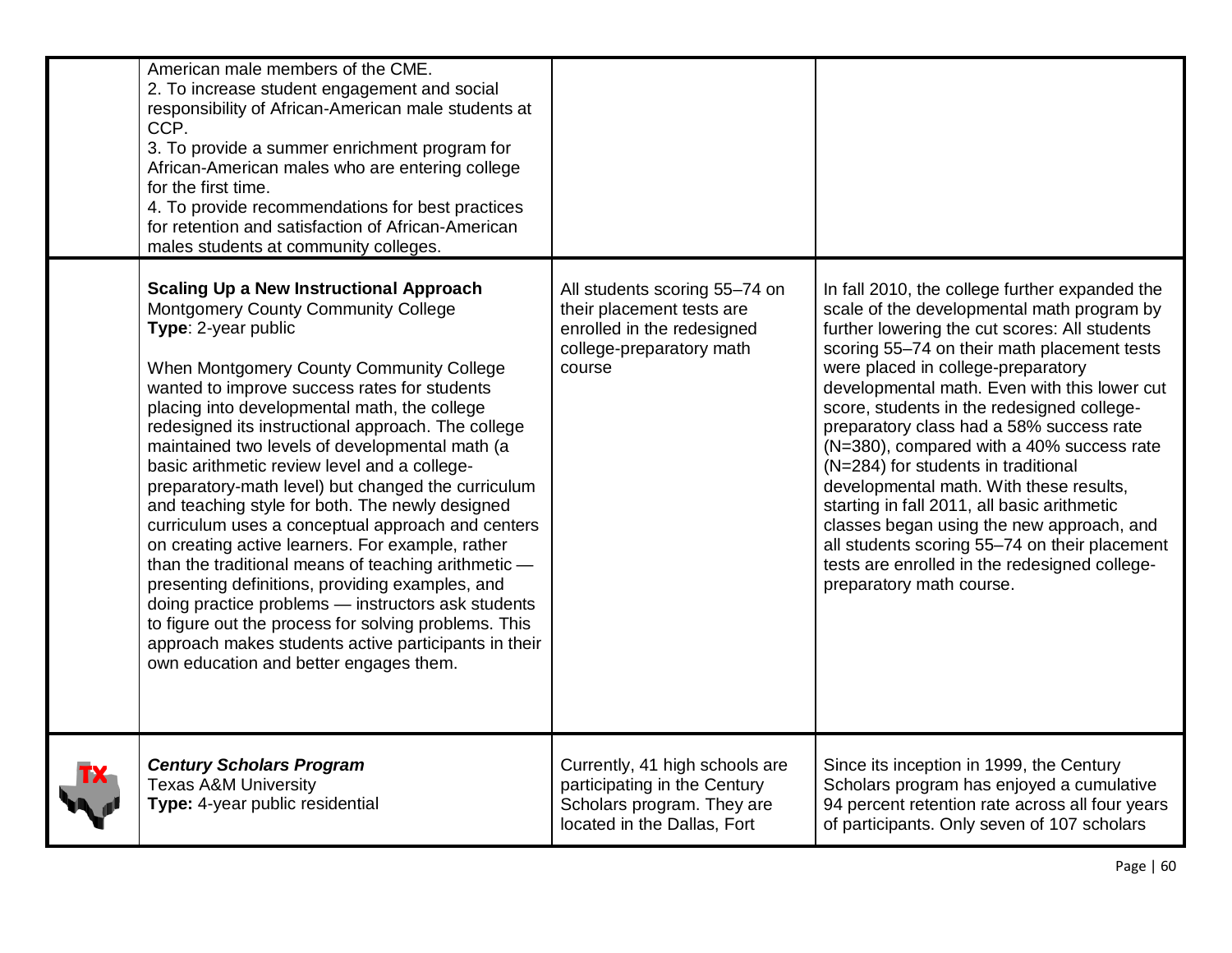| <b>CCR: 50%</b><br><b>HSG: 70%</b><br><b>CFC: 40%</b> | Students from high schools that are<br>underrepresented at Texas A&M University<br>compete annually to be selected as Century<br>Scholars, a joint recruitment and retention program<br>administered by the university's Office of Honors<br>Programs and Academic Scholarships.<br>In this model, approximately 60 students are<br>selected each year from the participating high<br>schools to receive a \$20,000 scholarship and<br>designation as a Century Scholar Ambassador. The<br>students also receive a \$1,000 study-abroad<br>stipend, guaranteed on-campus housing, and free<br>tutoring while agreeing to the following participation<br>requirements:<br>• Attend monthly Century Scholars meetings for<br>ongoing leadership training and advisement;<br>• Sign in weekly at the Scholarship Office to receive<br>updated information about campus resources and<br>monthly meetings and to interact with office staff;<br>• Fulfill the role of ambassador for the university,<br>including attending ambassador training and<br>assisting with student recruitment activities such as<br>making presentations at their former high schools;<br>and<br>• Meet weekly with an upper-level peer mentor<br>throughout the first year.<br>The Century Scholars program has evolved over<br>time and includes many additional components in<br>the area of recruitment. The latter are aimed at<br>increasing enrollments and improving the size and<br>quality of the pool of potential scholars from the<br>participating high schools. | Worth, or Houston areas. The<br>participating high schools have<br>been underrepresented at the<br>university in years past and<br>have agreed to be designated<br>Century Scholar schools. The<br>university has targeted these<br>schools in fulfillment of Vision<br>2020, its commitment to reflect<br>the demographic distribution of<br>the state and provide leadership<br>development opportunities for<br>students. | have left the program. This compares to the<br>university's overall retention rate of 88 percent<br>in fall 2001. Additionally, in the area of<br>recruitment, the program has helped generate<br>an increasingly competitive pool and a higher<br>number of applicants.<br>Century Scholars are also demonstrating<br>higher levels of achievement academically.<br>The percentage of students in "scholarship"<br>good standing" (above 2.75 cumulative GPA)<br>has steadily increased, as has the percentage<br>of students in "university good standing"<br>(above 2.0 cumulative GPA). |
|-------------------------------------------------------|--------------------------------------------------------------------------------------------------------------------------------------------------------------------------------------------------------------------------------------------------------------------------------------------------------------------------------------------------------------------------------------------------------------------------------------------------------------------------------------------------------------------------------------------------------------------------------------------------------------------------------------------------------------------------------------------------------------------------------------------------------------------------------------------------------------------------------------------------------------------------------------------------------------------------------------------------------------------------------------------------------------------------------------------------------------------------------------------------------------------------------------------------------------------------------------------------------------------------------------------------------------------------------------------------------------------------------------------------------------------------------------------------------------------------------------------------------------------------------------------------------------------------------------------------------|------------------------------------------------------------------------------------------------------------------------------------------------------------------------------------------------------------------------------------------------------------------------------------------------------------------------------------------------------------------------------------------------------------------------------|---------------------------------------------------------------------------------------------------------------------------------------------------------------------------------------------------------------------------------------------------------------------------------------------------------------------------------------------------------------------------------------------------------------------------------------------------------------------------------------------------------------------------------------------------------------------------------------------|
|                                                       | <b>Student Success Course</b><br><b>Brazosport College</b><br>Type: 4-year public                                                                                                                                                                                                                                                                                                                                                                                                                                                                                                                                                                                                                                                                                                                                                                                                                                                                                                                                                                                                                                                                                                                                                                                                                                                                                                                                                                                                                                                                      | All first-time freshmen.                                                                                                                                                                                                                                                                                                                                                                                                     | Students in the 2007-2009 cohorts who<br>successfully completed the course had an<br>average fall-to-spring retention rate of 89%,<br>compared to a baseline of 66%; they                                                                                                                                                                                                                                                                                                                                                                                                                   |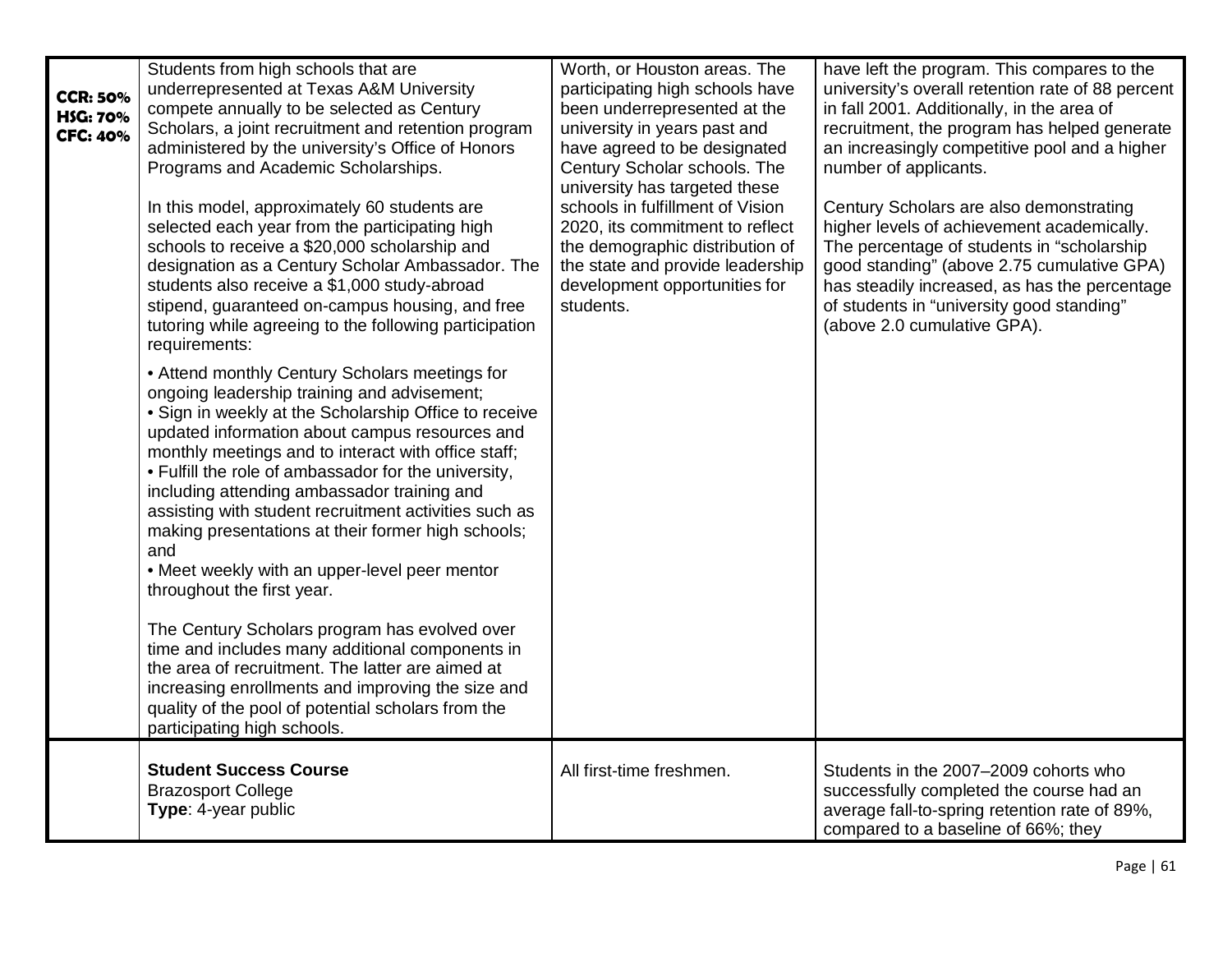| In fall 2007, Brazosport College began requiring all<br>first-time-in-college students to take Learning<br>Frameworks, a student success course that focuses<br>on developing academic and personal skills,<br>enhancing study skills, and helping students set<br>goals.                                                                                                                                                                                                                                                                                                                                                                                                                                                                                                                                                                                                                                                                                                                                                                                                                                                                                                  |              | successfully completed transitional reading at<br>rates of 90% to 97%, compared to a baseline<br>of 66%; and they successfully completed<br>transitional writing at rates of 77% to 95%,<br>compared to a baseline of 72%. In addition,<br>78% of Learning Frameworks students in the<br>2009 cohort successfully completed pre-<br>algebra, compared to a baseline of 57%.<br>Students who successfully completed<br>Learning Frameworks, moreover, were more<br>likely to succeed in developmental<br>coursework, more likely to succeed in<br>gatekeeper courses, more likely to be<br>retained, and less likely to withdraw.                                                                                                                                                                                                                                                                                                                                                                                                                                                                                                                                                               |
|----------------------------------------------------------------------------------------------------------------------------------------------------------------------------------------------------------------------------------------------------------------------------------------------------------------------------------------------------------------------------------------------------------------------------------------------------------------------------------------------------------------------------------------------------------------------------------------------------------------------------------------------------------------------------------------------------------------------------------------------------------------------------------------------------------------------------------------------------------------------------------------------------------------------------------------------------------------------------------------------------------------------------------------------------------------------------------------------------------------------------------------------------------------------------|--------------|------------------------------------------------------------------------------------------------------------------------------------------------------------------------------------------------------------------------------------------------------------------------------------------------------------------------------------------------------------------------------------------------------------------------------------------------------------------------------------------------------------------------------------------------------------------------------------------------------------------------------------------------------------------------------------------------------------------------------------------------------------------------------------------------------------------------------------------------------------------------------------------------------------------------------------------------------------------------------------------------------------------------------------------------------------------------------------------------------------------------------------------------------------------------------------------------|
| <b>Comprehensive Retention Plan</b><br>South Plains College<br>Type: 2-year public<br>South Plains College (SPC), a comprehensive<br>public community college serving a 15-county<br>region, was awarded a Title V grant in October<br>2004. After years of growth, the college needed to<br>develop a comprehensive retention plan from the<br>ground up. The new retention programs brought a<br>steep learning curve for staff involved including<br>getting the academic and student affairs divisions to<br>collaborate for the first time to meet the grant's<br>objectives. The process led to the development of<br>personal relationships between divisions and a<br>united retention focus across the institution.<br>Beginning with face-to-face visits by student affairs<br>with department chairs and other faculty who had<br>strong influence over their departments, the initial<br>step helped bond the two divisions and allowed for<br>the creation of common goals to improve retention.<br>The retention team is comprised of over 20 faculty<br>and staff who oversee the retention objectives. The<br>Comprehensive Retention Plan is comprised of | Campus wide. | SPC has made great strides in improving<br>services to students and in improving student<br>success. Since the Retention Team began its<br>work, fall to spring retention rates for FTIC<br>students increased from 69 percent to 73<br>percent with fall-to-fall retention rates<br>increasing from 35 percent to 44 percent. The<br>first pilot group that had contact with advisors<br>at least four times during the Fall 2005<br>semester was retained for Spring 2006 at 84<br>percent, compared to 46 percent for the<br>control group. For the cohort group on<br>academic probation after Spring 2006,<br>retention to Spring 2007 increased by 11.4<br>percent. Students completing 12 or more<br>hours doubled from 8.87 percent to 17.73<br>percent. Further, students achieving a 3.0 or<br>higher GPA doubled from 10.28 percent to<br>22.34 percent. The Early Alert System, initially<br>implemented in three departments, saw an<br>increase of students receiving a C or better in<br>General Biology by over 27 percent and in<br>Introduction to Chemistry by 7.4 percent. The<br>program has since been expanded to include<br>76 course sections at all campus locations |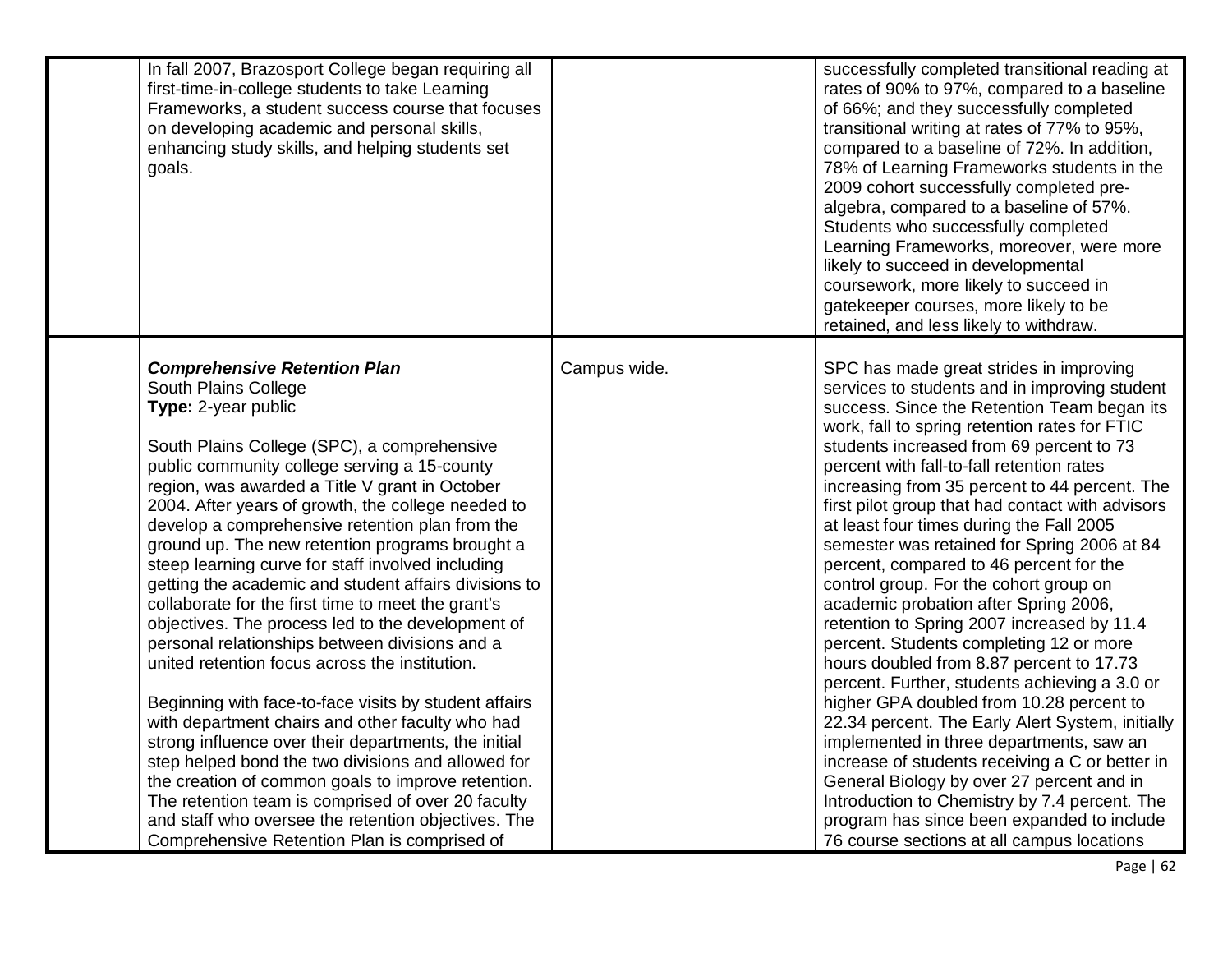| three main initiatives: Academic Advising, Early                                                                                                                                                                                                                                                                                                                                                                                                                                                                                                                                                                                                                                                                                                                                                                                                                                                                                  | and online. |
|-----------------------------------------------------------------------------------------------------------------------------------------------------------------------------------------------------------------------------------------------------------------------------------------------------------------------------------------------------------------------------------------------------------------------------------------------------------------------------------------------------------------------------------------------------------------------------------------------------------------------------------------------------------------------------------------------------------------------------------------------------------------------------------------------------------------------------------------------------------------------------------------------------------------------------------|-------------|
| Alert, and Individualized Success Plans.                                                                                                                                                                                                                                                                                                                                                                                                                                                                                                                                                                                                                                                                                                                                                                                                                                                                                          |             |
| Academic Advising: The Advisement Management<br>Team, consisting of a faculty representative from<br>each academic department, the Counseling<br>Centers, and the Student Support Services Office,<br>guides the Academic Advising program. SPC<br>practices a proactive approach to advising and<br>places emphasis on advising special populations:<br>academic probation students, suspension students,<br>and students who have not passed the college<br>placement tests. These students are required to<br>meet with an advisor before the semester. Students<br>in the first two groups are required to complete a<br>Student Success Exercise which helps clarify goals<br>to obtaining success. They then develop a plan<br>detailing semester goals. The third group completes<br>a TSI Success Plan that outlines courses needed, a<br>timeline for completion, and additional<br>recommendations made by the advisor. |             |
| Early Alert System: The Early Alert System<br>promotes student success by identifying students<br>whose behaviors indicate a lack of academic<br>success strategies and academic preparation.<br>Faculty members who recognize students who fail<br>to exhibit successful college skills complete the<br>online Early Alert form. This information is funneled<br>through the Office of Enrollment Management who<br>contacts the student with a description of the Alert<br>and available resources. The Alert is then reported<br>to multiple departments across campus as<br>appropriate to assist the student.                                                                                                                                                                                                                                                                                                                |             |
| Individualized Success Plan: Individualized Success<br>Plans, an online success module, fits within the<br>existing information management system. It is<br>designed to give students a road map of their<br>college career at SPC, beginning with                                                                                                                                                                                                                                                                                                                                                                                                                                                                                                                                                                                                                                                                                |             |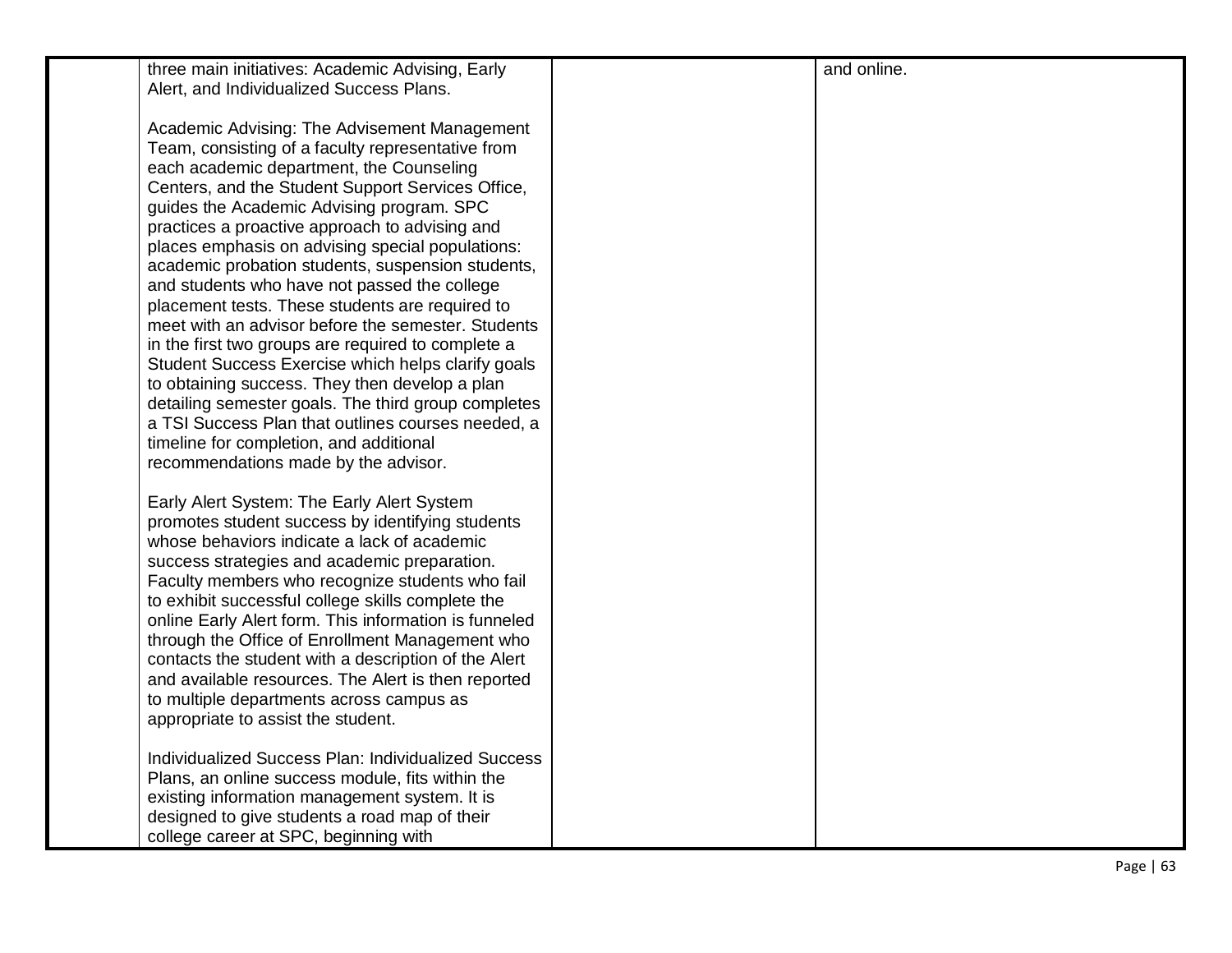| developmental work if necessary and ending with<br>transferable classes.                                                                                                                                                                                                                                                                                                                                                                                                                                                                                                                                                                                                                                                                                                                                                                                                                                                                                                                                                                                                                                                                                                                                                                                                                                                                                                                                                                                                                                                                                                 |                                                                                                                  |                                                                                                                                                                                                                                                                                                                                                                                                                                                                                                                                                                                                                                                                                 |
|--------------------------------------------------------------------------------------------------------------------------------------------------------------------------------------------------------------------------------------------------------------------------------------------------------------------------------------------------------------------------------------------------------------------------------------------------------------------------------------------------------------------------------------------------------------------------------------------------------------------------------------------------------------------------------------------------------------------------------------------------------------------------------------------------------------------------------------------------------------------------------------------------------------------------------------------------------------------------------------------------------------------------------------------------------------------------------------------------------------------------------------------------------------------------------------------------------------------------------------------------------------------------------------------------------------------------------------------------------------------------------------------------------------------------------------------------------------------------------------------------------------------------------------------------------------------------|------------------------------------------------------------------------------------------------------------------|---------------------------------------------------------------------------------------------------------------------------------------------------------------------------------------------------------------------------------------------------------------------------------------------------------------------------------------------------------------------------------------------------------------------------------------------------------------------------------------------------------------------------------------------------------------------------------------------------------------------------------------------------------------------------------|
| <b>Developmental Education Completion</b><br>Lee College<br>Type: 2-year public<br>Lee College determined that better student<br>engagement was critical to improve completion<br>rates in developmental education. The college<br>adopted a three-pronged approach that centered on<br>redesigning courses, improving faculty<br>development, and expanding student support<br>services.<br>The college's specific strategies included (1)<br>requiring a learning strategies course for all new<br>students whose placement scores indicate a need<br>for two or more areas or levels of remediation; (2)<br>offering fast-track remedial courses in reading,<br>writing, and math; (3) eliminating late registration so<br>faculty can implement first-week engagement<br>activities in their courses; (4) requiring orientation<br>for all students new to the college; and (5) requiring<br>financial aid orientation for all students eligible to<br>receive federal assistance.<br>In addition, faculty participated in professional<br>development including student success strategies<br>workshops. Faculty, staff, and administrators<br>participated in the Center's Entering Student<br>Success Institutes in 2008 and 2011.<br>To improve student support, a counselor is<br>dedicated to developmental education, and her<br>office is located in the center of the building where<br>students take developmental education classes.<br>She visits with each developmental class, and<br>students are required to make contact with her each<br>semester. | All new students whose<br>placement scores indicate a<br>need for two or more areas or<br>levels of remediation. | Between 2006 and 2011, developmental<br>success rates in 16-week courses increased<br>from 44% to 59% in fundamentals of writing,<br>42% to 50% in intermediate algebra, and 67%<br>to 70% in advanced college reading skills.<br>Fast-track developmental courses have<br>shown consistently higher success rates in<br>math and reading, while results were mixed in<br>writing.<br>Moreover, from 2003 to 2007, the percentage<br>of students completing degrees and<br>certificates within three years increased for all<br>students (from 11% to 19%) as well as among<br>African Americans (10% to 13%), men (13%<br>to 17%), and 18- to 25-year-olds (11% to<br>$16%$ ). |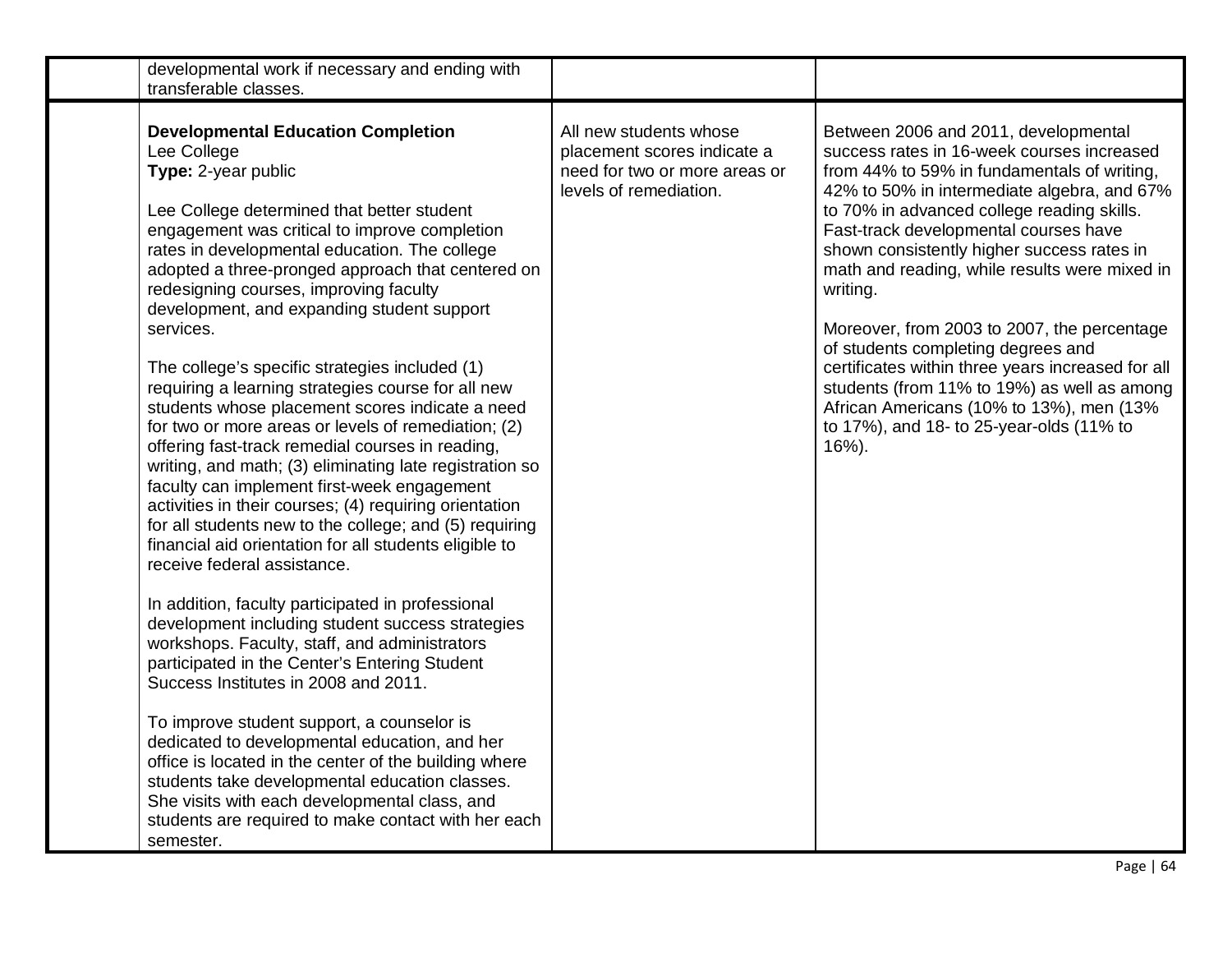| UT                                                    | <b>Transformational U: A systematic</b><br>institutionwide approach to student success<br>and retention<br><b>Utah State University</b><br>Type: 4-year public nonresidential                                                                                                                                                                                                                                                                                                                                                                                                 | Campus wide. | Since the implementation of Transformational<br>U, retention rates moved from 66 percent to<br>75 percent in three years (two years ahead of<br>their goal). Retention of high-ability students<br>increased from 80 percent to 96 percent and                                                                               |
|-------------------------------------------------------|-------------------------------------------------------------------------------------------------------------------------------------------------------------------------------------------------------------------------------------------------------------------------------------------------------------------------------------------------------------------------------------------------------------------------------------------------------------------------------------------------------------------------------------------------------------------------------|--------------|------------------------------------------------------------------------------------------------------------------------------------------------------------------------------------------------------------------------------------------------------------------------------------------------------------------------------|
| <b>CCR: 59%</b><br><b>HSG: 81%</b><br><b>CFC: 43%</b> | A strategic, coordinated campus undergraduate<br>enrollment plan was developed to direct the<br>implementation of multiple initiatives. Intentional and<br>active student recruitment underlies the efforts,<br>helping students navigate the college choice<br>process to find the right fit. Student success is<br>addressed by proactive tracking, advising, exit<br>interviewing, and recruiting back dropouts and stop<br>outs. A new advising center is targeting undeclared<br>students as well as the large portion of high-risk<br>high achievers that were leaving. |              | in the last two years USU has enrolled the<br>best prepared freshman class of their history.<br>Student athlete retention received recognition<br>as being in the top 10 most improved in the<br>nation and USA Today recognized USU for<br>being in the top 10 nationally with an athlete<br>graduation rate of 81 percent. |
|                                                       | USU redesigned their Freshman Seminar, adding<br>peer mentors to each section and instigated a<br>weekly e-mail to let students know what is<br>happening on campus. Course clusters and priority<br>registration was also created to help students get<br>into the right classes in their major.                                                                                                                                                                                                                                                                             |              |                                                                                                                                                                                                                                                                                                                              |
|                                                       | The program centers on a variety of retention<br>initiatives that were implemented simultaneously.<br>They include:                                                                                                                                                                                                                                                                                                                                                                                                                                                           |              |                                                                                                                                                                                                                                                                                                                              |
|                                                       | • Identification of leavers. The University<br>administered a telephone survey to identify students<br>they were losing and enable them to develop a<br>data-driven strategy for retention.<br>• Proactive tracking and advising. This included<br>developing a system for leave-of absence or<br>withdrawal to address the needs of the numerous<br>military students leaving on active duty and Latter<br>Day Saint students who leave on two-year missions.<br>They also created the Matriculation Advisor position                                                        |              |                                                                                                                                                                                                                                                                                                                              |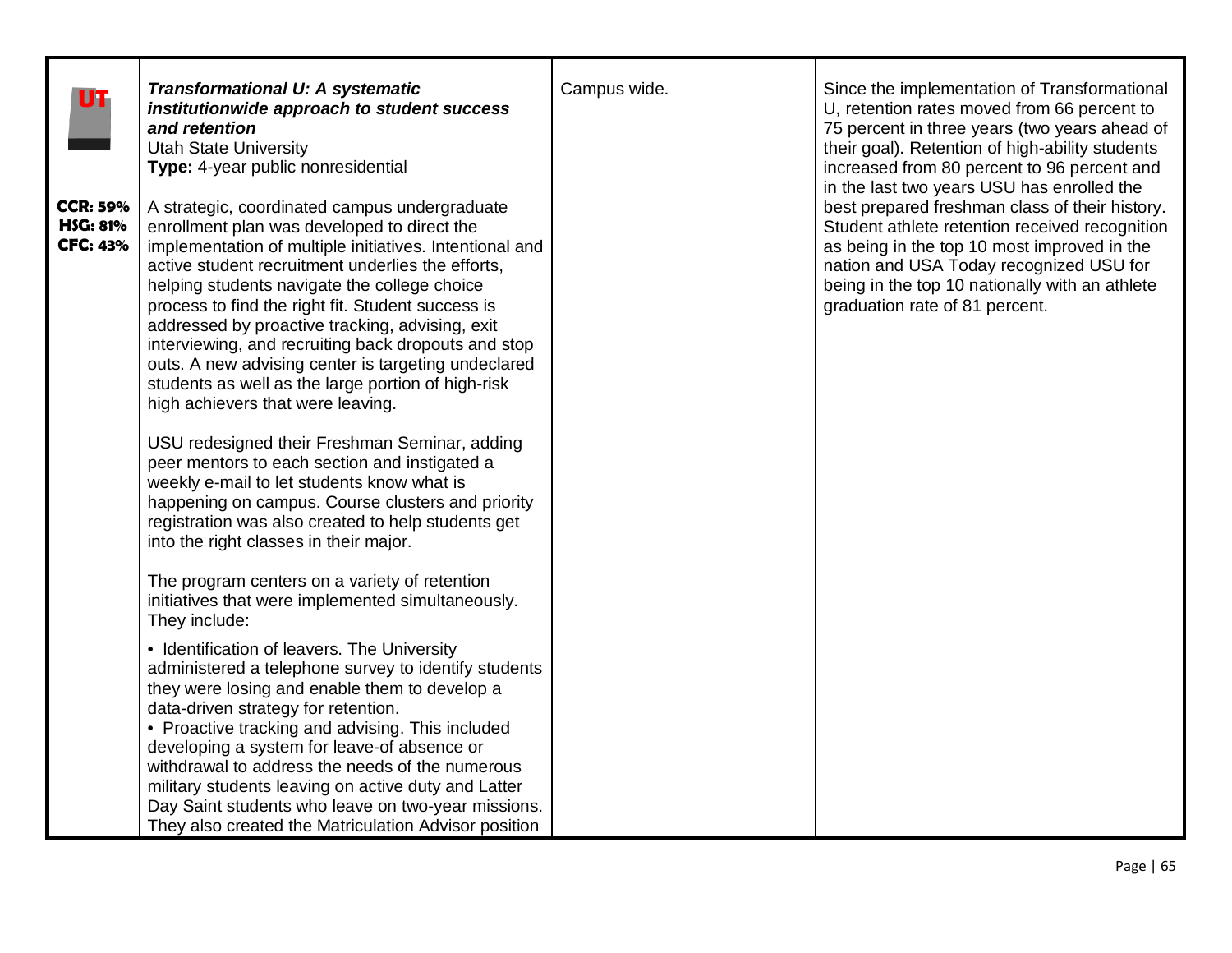|                                                       | to ensure that students are informed of their exit<br>options and tracked once they leave the campus.<br>• Follow-up practices. After a certain date, students<br>are sent e-mail reminders that it is time to register<br>for classes. Those students with a 3.5 GPA or<br>higher not registered are phoned for an exit<br>interview to inquire about their plans. Focus groups<br>are conducted with both first-year and transfer<br>students to garner information about their<br>experiences and how to improve campus, and<br>retention scholarships are awarded to students who<br>apply with a semester-by semester plan for<br>completing their degree.<br>• Honors initiatives. The best scholarship was<br>changed to a research fellowship that pairs students<br>with faculty mentors and has them begin research in<br>their freshman year. Qualifying students are<br>enrolled in a new gateway course to give them a<br>sample of Honors courses during their first term,<br>before the Honors classes are offered. |                |                                                                                                                                                                                                                                                                                                                                                                                                                                                                              |
|-------------------------------------------------------|------------------------------------------------------------------------------------------------------------------------------------------------------------------------------------------------------------------------------------------------------------------------------------------------------------------------------------------------------------------------------------------------------------------------------------------------------------------------------------------------------------------------------------------------------------------------------------------------------------------------------------------------------------------------------------------------------------------------------------------------------------------------------------------------------------------------------------------------------------------------------------------------------------------------------------------------------------------------------------------------------------------------------------|----------------|------------------------------------------------------------------------------------------------------------------------------------------------------------------------------------------------------------------------------------------------------------------------------------------------------------------------------------------------------------------------------------------------------------------------------------------------------------------------------|
| <b>CCR: 64%</b><br><b>HSG: 75%</b><br><b>CFC: 48%</b> | <b>Personal Development Portfolio Program</b><br><b>Bridgewater College</b><br>Type: 4-year private residential<br><b>Bridgewater College's Personal Development</b><br>Portfolio Program (PDP) begins during orientation<br>and continues through graduation. Goals of the<br>program include:<br>• Improvement of the advising relationship<br>• Increased use of student peer leaders<br>• Development of a personal development portfolio<br>• Assessments in personal growth<br>• "Real-world" application of practical skills<br>To implement its plan, Bridgewater restructured<br>freshman orientation and advising to reflect the<br>above goals, emphasized the importance of<br>community involvement in the personal                                                                                                                                                                                                                                                                                                   | Entire campus. | Freshman-to-sophomore retention rates at<br>Bridgewater improved from 65 percent to 79<br>percent from 1993 to 1999. In addition,<br>students have become more involved in<br>campus life and in the community, as<br>evidenced by emerging student programs<br>such as a Community Service Organization,<br>student chapter of Habitat for Humanity, Book<br>Buddy programs for local schoolchildren, and<br>participation in the local rescue squad and<br>forest service. |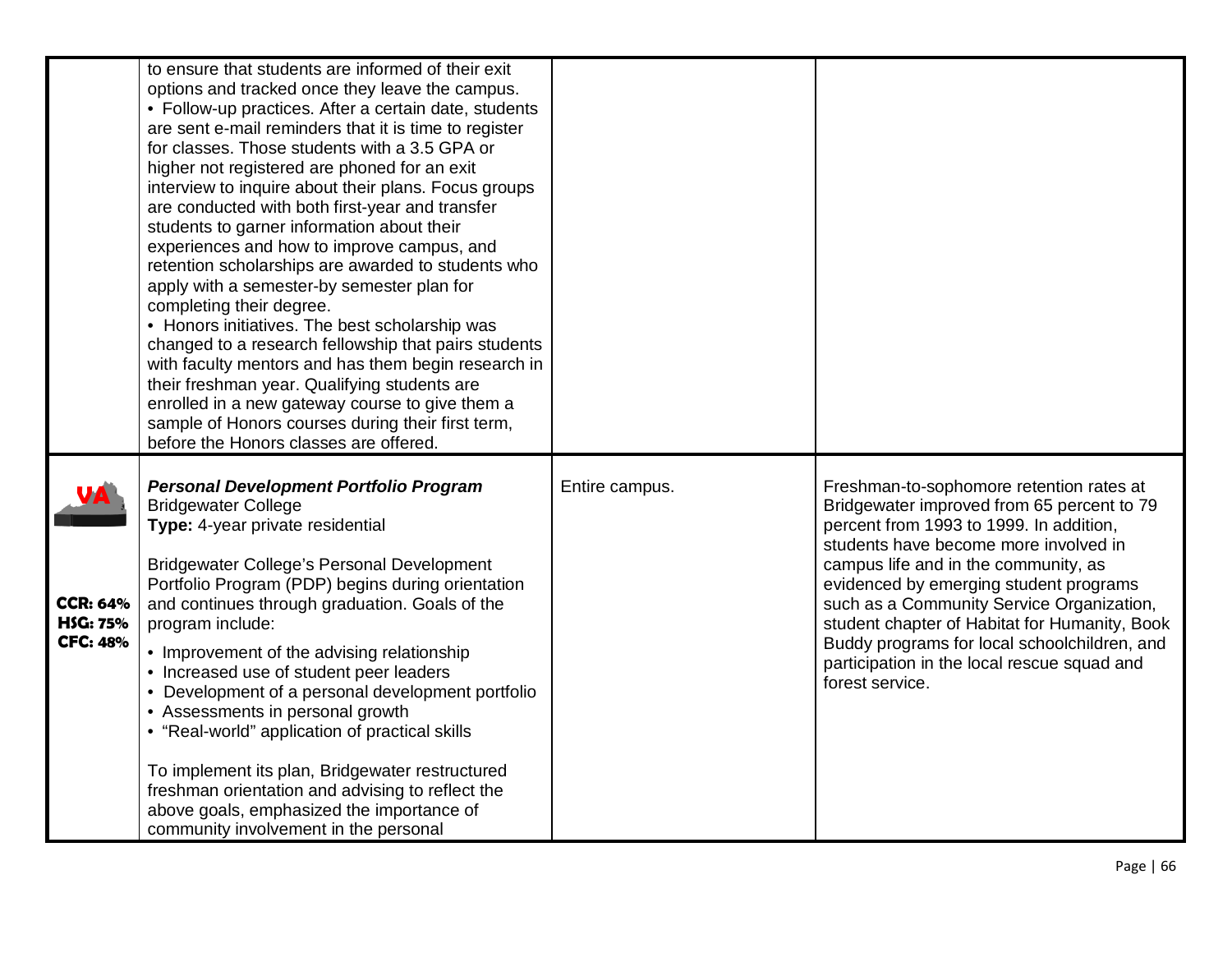|                                                                    | development process, and effectively reorganized<br>how students make contact with different offices on<br>campus.<br>Advising is a significant part of the PDP program. A<br>PDP advisor is assigned to guide students through<br>orientation, their first year of college, and a required<br>success course, PDP 150. In the sophomore year<br>and beyond, an advisor in the student's field of<br>major then guides students through PDP 250, 350,<br>and 450. Students receive credit for completing<br>each year of the program.<br>In the advanced courses during the sophomore,<br>junior, and senior years, students articulate and<br>defend their personal development portfolio to peers<br>and faculty.<br>Throughout the four-year process, students are<br>required to perform ten hours of community service<br>and to set goals related to future personal<br>development and career aspirations.<br>Residence hall counselors are a significant support<br>to the program, as is an "Early Warning Committee"<br>comprised of the deans of the college and officers<br>from admissions, student affairs, and most |                                                                                                                                                                                                                        |                                                                                                                                                                                                                                                                                                                                                                                                         |
|--------------------------------------------------------------------|------------------------------------------------------------------------------------------------------------------------------------------------------------------------------------------------------------------------------------------------------------------------------------------------------------------------------------------------------------------------------------------------------------------------------------------------------------------------------------------------------------------------------------------------------------------------------------------------------------------------------------------------------------------------------------------------------------------------------------------------------------------------------------------------------------------------------------------------------------------------------------------------------------------------------------------------------------------------------------------------------------------------------------------------------------------------------------------------------------------------------------|------------------------------------------------------------------------------------------------------------------------------------------------------------------------------------------------------------------------|---------------------------------------------------------------------------------------------------------------------------------------------------------------------------------------------------------------------------------------------------------------------------------------------------------------------------------------------------------------------------------------------------------|
| <b>WY</b><br><b>CCR: 55%</b><br><b>HSG: 79%</b><br><b>CFC: 48%</b> | branches of the college.<br><b>SUCCESS: Students Utilizing Comprehensive</b><br><b>College Educational Services Successfully</b><br><b>Central Wyoming College</b><br>Type: 2-year public<br>In October 1995, Central Wyoming College was the<br>recipient of a \$1.7 million Title III Grant. A Student<br>Development Task Force comprised of faculty and<br>student services staff was immediately created to<br>help develop a comprehensive student success                                                                                                                                                                                                                                                                                                                                                                                                                                                                                                                                                                                                                                                                   | High-risk, first-generation, and<br>economically disadvantaged<br>students are now succeeding at<br>historically high levels at Central<br>Wyoming College, a community<br>college of approximately 1,700<br>students. | From 1992-95, the fall-to-fall retention rate for<br>first-time, full-time students at Central<br>Wyoming College was just 33 percent. For<br>students who benefited from the first year of<br>SUCCESS (fall 1996-fall 1997) and who<br>successfully completed the college success<br>course, retention stood at 61 percent. For fall<br>2000, this same cohort's retention rate rose to<br>74 percent. |
|                                                                    | plan. The plan included funds for needed                                                                                                                                                                                                                                                                                                                                                                                                                                                                                                                                                                                                                                                                                                                                                                                                                                                                                                                                                                                                                                                                                           |                                                                                                                                                                                                                        | An additional, unexpected outcome of the                                                                                                                                                                                                                                                                                                                                                                |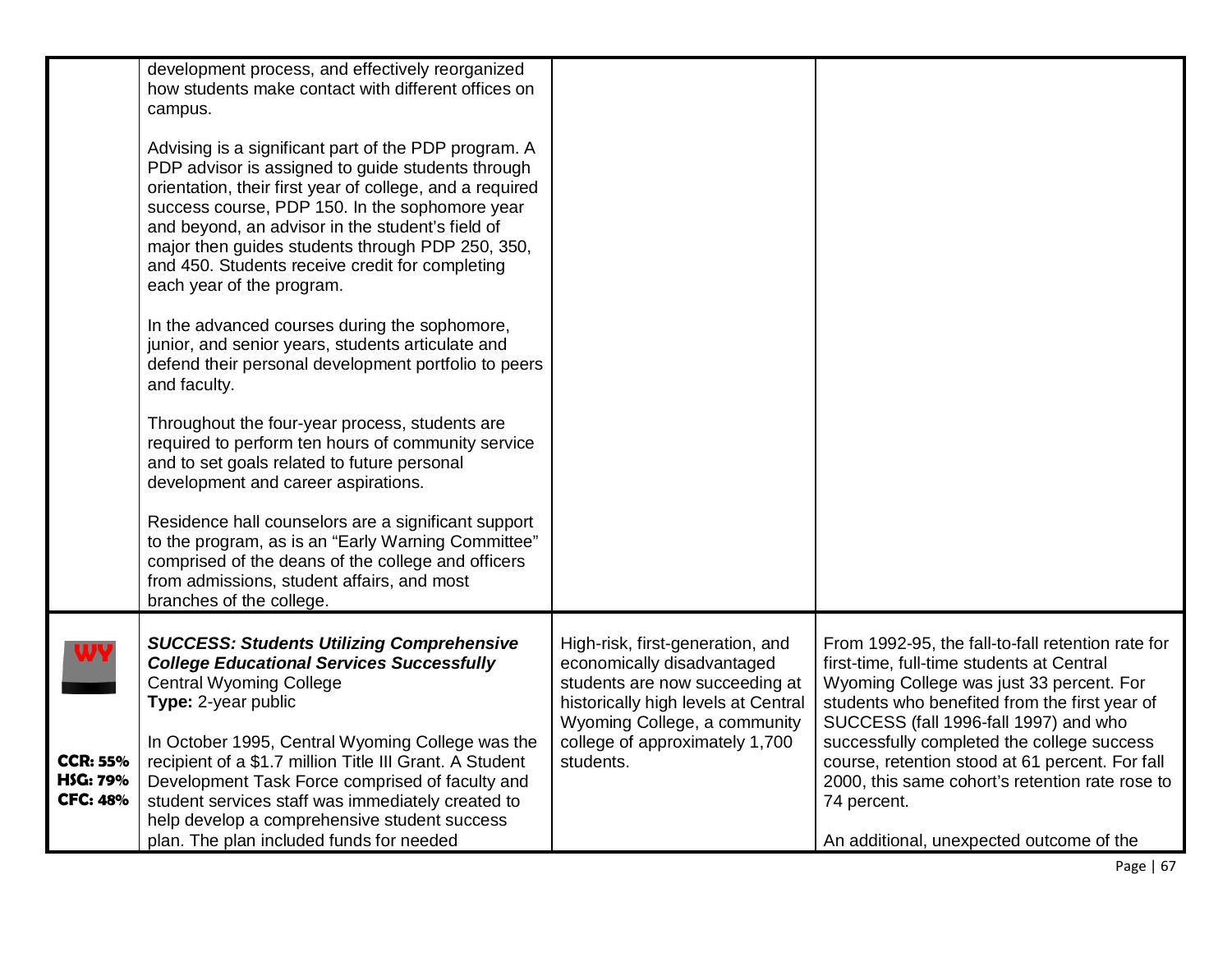|              | computers, software, staff training, consulting, and<br>supplies. Most of the SUCCESS strategies were in<br>place by fall 1996. These strategies have been<br>continually modified and improved each year based<br>on institutional data and service evaluations.<br>Elements of the SUCCESS program have included:<br>• Identification of student attrition risk factors by an<br>institutional researcher;<br>• Implementation of a student tracking system to<br>track students' need for assistance, to ensure they<br>receive assistance, and to monitor progress;<br>• Identification of students' needs for<br>developmental coursework through the COMPASS<br>test:<br>• Effective course placement and remedial support;<br>• A required college success course;<br>• Career counseling and workshops; and<br>• A new computer-assisted learning lab staff with<br>tutors.<br>For the required college success course, students<br>have two options: they can option enroll in a one<br>credit, five-week course called Freshman Seminar<br>or a three-credit, fifteen-week course called<br>Orientation to College. |                                 | project was the college's 15 percent<br>enrollment increase from 1996-1999 while<br>enrollment at other Wyoming community<br>colleges remained static or dropped. This<br>increase has been attributed in part to the<br>SUCCESS program.                                                                                                                                                                                                                                              |
|--------------|-------------------------------------------------------------------------------------------------------------------------------------------------------------------------------------------------------------------------------------------------------------------------------------------------------------------------------------------------------------------------------------------------------------------------------------------------------------------------------------------------------------------------------------------------------------------------------------------------------------------------------------------------------------------------------------------------------------------------------------------------------------------------------------------------------------------------------------------------------------------------------------------------------------------------------------------------------------------------------------------------------------------------------------------------------------------------------------------------------------------------------|---------------------------------|----------------------------------------------------------------------------------------------------------------------------------------------------------------------------------------------------------------------------------------------------------------------------------------------------------------------------------------------------------------------------------------------------------------------------------------------------------------------------------------|
| <b>Other</b> | <b>Student Retention Program</b><br>Southern Alberta Institute of Technology (SAIT)<br>Type: N/A<br>The SAIT student retention program is a campus<br>wide initiative championed by the vice president of<br>academics, the academic chair of student retention,<br>and the SAIT student retention committee. It is<br>intended to create a sense of responsibility and buy-<br>in among campus staff to student success. The goal<br>is to have all employees empowered to help<br>students by identifying their needs and directing the                                                                                                                                                                                                                                                                                                                                                                                                                                                                                                                                                                                     | First and second year students. | The fall-to-winter retention rates increased by<br>7.3 percentage points from 87.5 percent in<br>2007 to 94.8 percent in 2010, exceeding their<br>goal by 2.3 percentage points. The fall-to-fall<br>retention rate increased by 12 percentage<br>points from 65.2 percent in 2007 to 77.2<br>percent in 2009, exceeding this goal by 7<br>percentage points.<br>Other results included an increased<br>awareness among students of support<br>services available on campus as well as |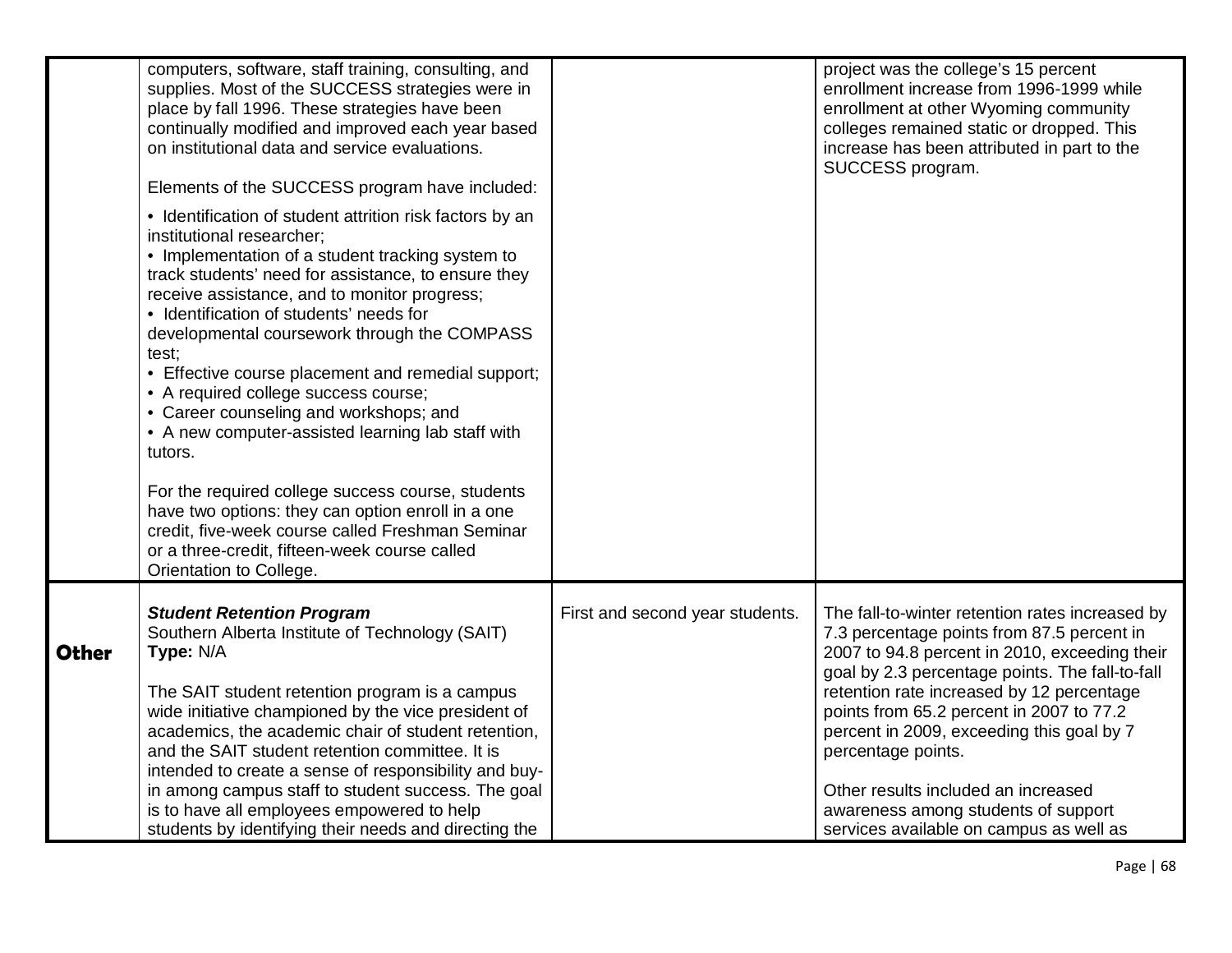| student to the appropriate resources on campus.                                                                                                                                                                                                                                                                                                                                                                                                                        | improving faculty and academic chairs'                                                                                                                                                                                                                     |
|------------------------------------------------------------------------------------------------------------------------------------------------------------------------------------------------------------------------------------------------------------------------------------------------------------------------------------------------------------------------------------------------------------------------------------------------------------------------|------------------------------------------------------------------------------------------------------------------------------------------------------------------------------------------------------------------------------------------------------------|
| The plan contains action items that are focused on:                                                                                                                                                                                                                                                                                                                                                                                                                    | awareness of effective retention strategies to                                                                                                                                                                                                             |
| • Raising the awareness of student retention among<br>employees;<br>• Identifying and meeting the needs of students,<br>especially those at risk of dropping out;<br>• Promoting the support services for students;<br>• Providing support resources for faculty and<br>academic chairs; and<br>• Establishing quantitative data for measuring<br>student retention success.                                                                                           | support and engage students. By increasing<br>SAIT employees' awareness of the role they<br>play in assisting student retention, SAIT has<br>created a student-centered environment<br>reflected in their increased student satisfaction<br>and retention. |
| To accomplish their goals, SAIT established a<br>fulltime committee with representation from across<br>campus and hired a full-time leader of student<br>retention. They began the initiative by collecting<br>data on student retention practices from across<br>North America and determining the best strategies<br>for the SAIT environment. From there, the retention<br>committee created a retention plan to drive the<br>initiatives and outline action steps. |                                                                                                                                                                                                                                                            |
| Finally, the committee established benchmark<br>student data among the over 60 academic<br>programs, the eight schools, and the institution as a<br>whole. They wrote scripts, extracted data, and<br>achieved a consensus of the accuracy of the data<br>and how best to report it.                                                                                                                                                                                   |                                                                                                                                                                                                                                                            |

\*A Compendium of Successful, Innovative Retention Programs and Practices. Noel-Levitz. 2013.

\*\*Campus-Based Retention Initiatives: Does the Emperor Have Clothes. Lori Patton Davis. 2006.

\*\*\*College Completion Rate (CCR) – Source is the U.S. Department of Education, National Center for Education Statistics, 2008-09 Integrated Postsecondary Education Data System, Spring 2010. Percentage shows students graduating with a bachelor's degree within 6 years of entry from the degree-granting institutions where the students started as full-time, first-time students.

\*\*\*\*Chance For College (CFC) – Source is the Postsecondary Education Opportunity January 2013 newsletter. The calculation of chance for college by age 19 is the high school graduation rate times the college continuation rate.

\*\*\*\*\*High School Graduation Rate (HSG) – Source is the Postsecondary Education Opportunity January 2013 newsletter.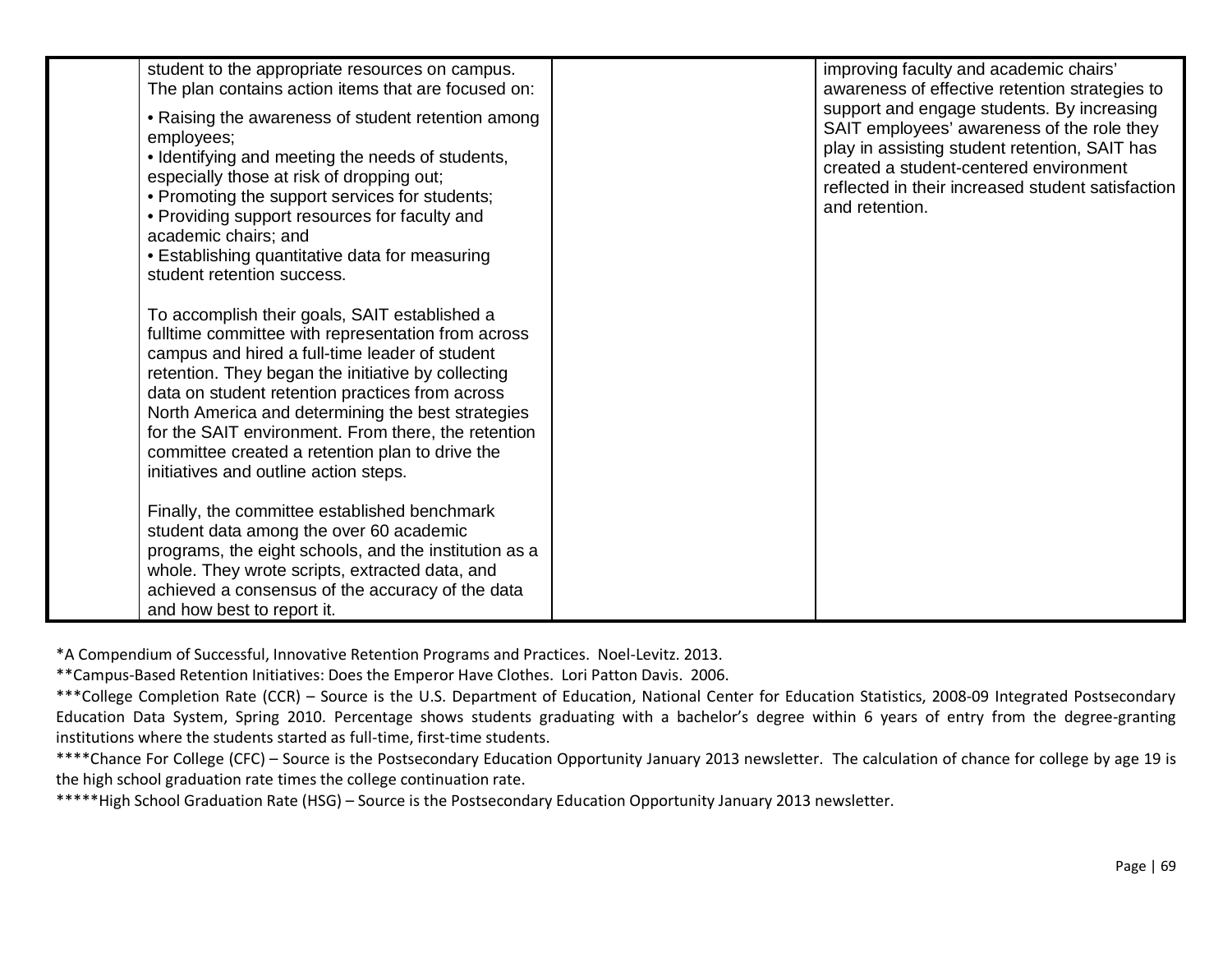## Other Specific State Campus-Based Student Retention Programs

| <b>State</b>                                          | Program                                                                                                                                                                                                                                                                                                      | <b>Students Served</b>                                                                                                       | <b>Results</b>                                                                                                                                                                                                                                                                 |
|-------------------------------------------------------|--------------------------------------------------------------------------------------------------------------------------------------------------------------------------------------------------------------------------------------------------------------------------------------------------------------|------------------------------------------------------------------------------------------------------------------------------|--------------------------------------------------------------------------------------------------------------------------------------------------------------------------------------------------------------------------------------------------------------------------------|
|                                                       | eCounselor<br>Saddleback College<br>Type: 2-year public                                                                                                                                                                                                                                                      | Campus wide.                                                                                                                 | No results currently published.                                                                                                                                                                                                                                                |
| <b>CCR: 64%</b><br><b>HSG: 74%</b><br><b>CFC: 46%</b> | Some institutions, such as Saddleback College,<br>utilize predictive analytics to construct real-time on-<br>line advising systems that respond directly to<br>student advising needs as they progress through<br>the institution.                                                                           |                                                                                                                              |                                                                                                                                                                                                                                                                                |
|                                                       | eCounselor is meant to enhance current, or<br>prospective students', knowledge and information<br>relevant to pursuing educational goals at<br>Saddleback College.                                                                                                                                           |                                                                                                                              |                                                                                                                                                                                                                                                                                |
|                                                       | eCounselor is appropriate for information such as:                                                                                                                                                                                                                                                           |                                                                                                                              |                                                                                                                                                                                                                                                                                |
|                                                       | •transferability of Saddleback College courses<br>•college procedures and academic policies<br>•certificate, degree and transfer requirements<br>•course prerequisites<br>•course offerings and course content<br>•referral to other programs/services                                                       |                                                                                                                              |                                                                                                                                                                                                                                                                                |
| CO                                                    | <b>GoldShirt Program</b><br>U. of Colorado at Boulder<br>Type: 4-year public nonresidential                                                                                                                                                                                                                  | GoldShirt's recruitment pool is<br>drawn from unsuccessful<br>applicants to the College of<br><b>Engineering and Applied</b> | Retention rates for those in the program are<br>similar to those of the engineering college's<br>other students. With an eye on GoldShirt's<br>success, the University of Washington and                                                                                       |
| <b>CCR: 52%</b><br><b>HSG: 76%</b><br><b>CFC: 47%</b> | Following the success of academic "redshirting" --<br>derived from an athletic term for delaying<br>participation to improve readiness, Boulder's<br>GoldShirt program, which began in 2009, identifies<br>high school graduates who need time to catch up on<br>math, science and humanities courses before | Science, through an interview<br>process in collaboration with the<br>admissions office.                                     | Washington State University have announced<br>that they will be collaborating on their own<br>respective redshirting programs, both under<br>the banner of the Washington State Academic<br>RedShirts (STARS) in Engineering Program.<br>STARS is funded by a National Science |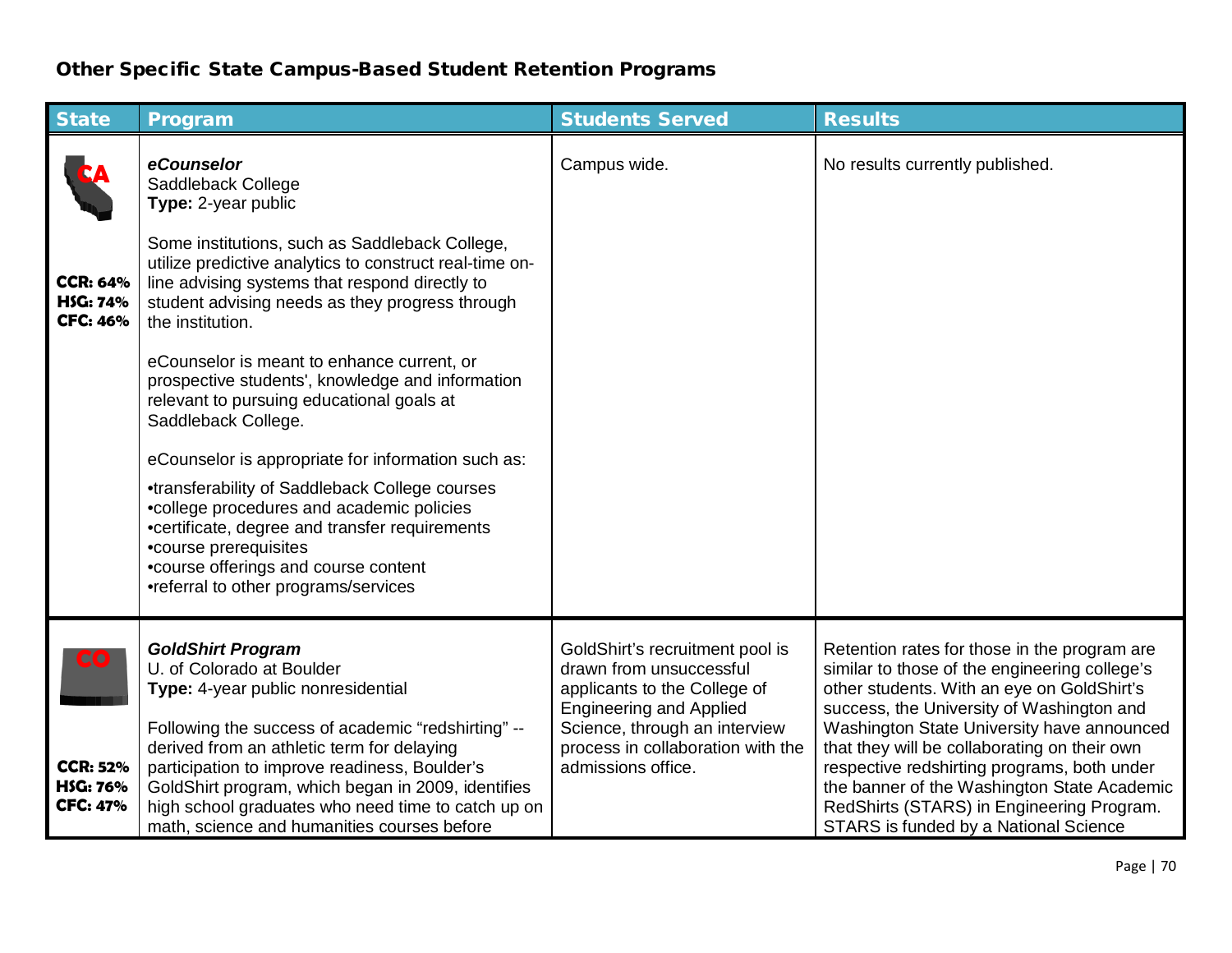| proceeding to the full undergraduate engineering<br>curriculum. As part of the five-year curriculum,<br>students spend their first year with an eye toward<br>preparation for the major before proceeding to the<br>typical engineering courses.<br>Students within the program take a combination of<br>classes specifically for them and regular courses<br>with students in the College of Engineering and<br>Applied Science.<br>GoldShirt students are also awarded a renewable<br>scholarship of \$2,500 a year, designed to help<br>offset the costs of an additional year of college.<br>GoldShirt classes are typically around 32 students.                                                                                                                  |                                                           | Foundation grant as part of an effort to<br>increase retention rates within engineering<br>and computer science programs. In this<br>program, rising high school seniors live on<br>campus for a month and receive intensive<br>math instruction. Underrepresented minorities<br>are specifically targeted for the program. |
|-----------------------------------------------------------------------------------------------------------------------------------------------------------------------------------------------------------------------------------------------------------------------------------------------------------------------------------------------------------------------------------------------------------------------------------------------------------------------------------------------------------------------------------------------------------------------------------------------------------------------------------------------------------------------------------------------------------------------------------------------------------------------|-----------------------------------------------------------|-----------------------------------------------------------------------------------------------------------------------------------------------------------------------------------------------------------------------------------------------------------------------------------------------------------------------------|
| <b>FastStart Program</b><br><b>Community College of Denver</b><br>Type: 2-year public<br>An increasing number of colleges are turning to<br>accelerated learning programs for those students<br>who begin just one level below college-level work.<br>The Community College of Denver has condensed<br>what would otherwise be a two-semester sequence<br>of either developmental math or developmental<br>English into one semester in their FastStart<br>program. By adopting interactive teaching and<br>learning strategies, contextualization of<br>developmental coursework, and cohort-based<br>models, they have been able to substantially<br>increase the percentage of students who complete<br>their developmental coursework and continue in<br>college. | Students who begin one level<br>below college-level work. | The program has substantially increased the<br>percentage of students who complete their<br>developmental coursework and continue in<br>college.                                                                                                                                                                            |
| <b>LifeMap</b><br>Valencia Community College<br>Type: 2-year public                                                                                                                                                                                                                                                                                                                                                                                                                                                                                                                                                                                                                                                                                                   | Campus wide.                                              | No results currently published.                                                                                                                                                                                                                                                                                             |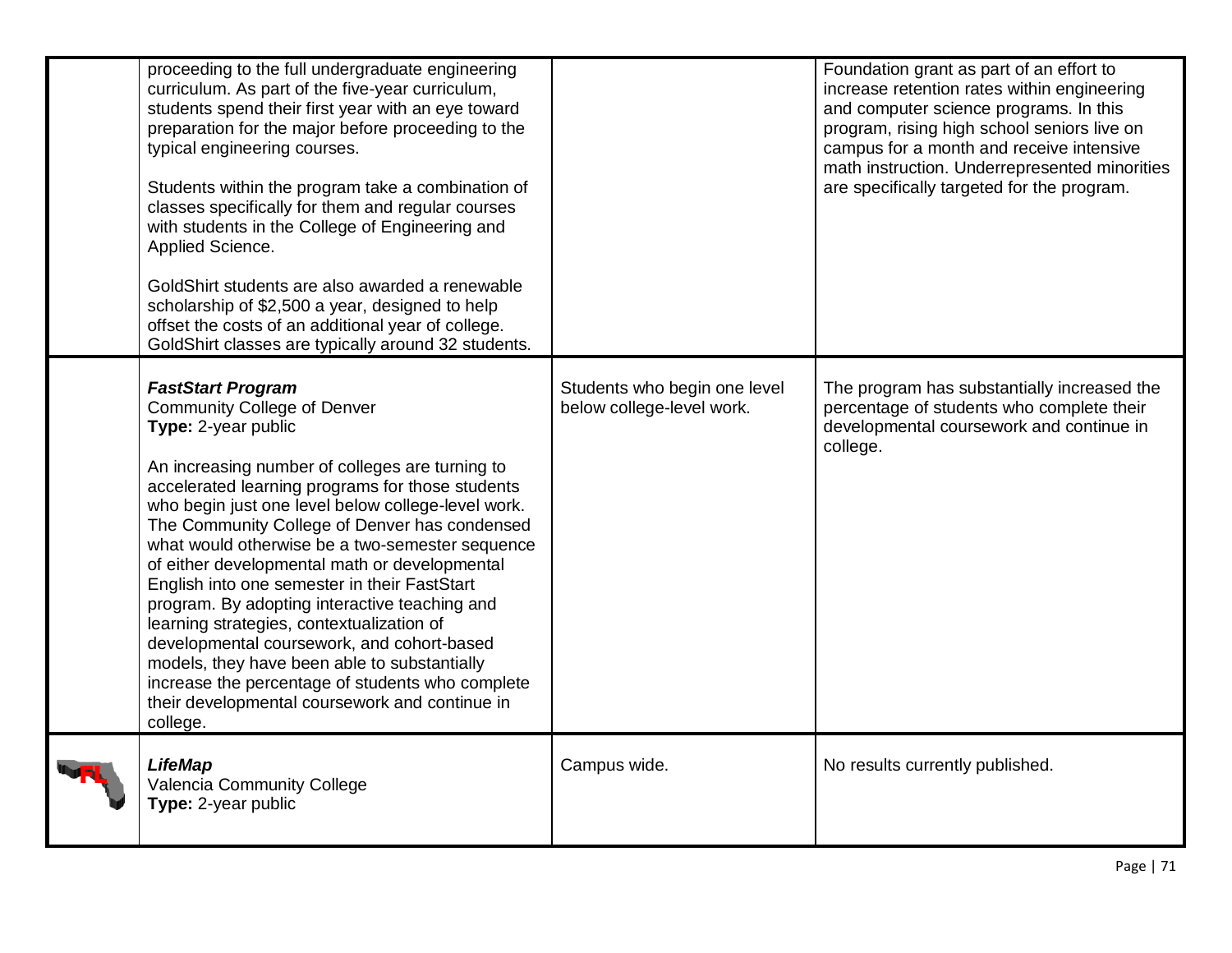| <b>CCR: 55%</b><br>H\$G: 65%<br><b>CFC: 41%</b>       | Many students begin college undecided or change<br>their majors, sometimes several times. This is but<br>one reason for the growing emphasis on intrusive<br>first-year advising merged with career counseling. In<br>addition to the front loading of such advising and the<br>use of first year student success courses in which<br>advising and counseling are embedded, a number<br>of institutions have employed web-based solutions<br>to help students establish career and educational<br>goals in a timely manner.<br>LifeMap is a student's guide to figuring out "what to<br>do when" in order to complete their career and<br>education goals. LifeMap links all of the<br>components of Valencia (faculty, staff, courses,<br>technology, programs, services) into a personal<br>itinerary to help students succeed in their college<br>experience.          |               |                                 |
|-------------------------------------------------------|---------------------------------------------------------------------------------------------------------------------------------------------------------------------------------------------------------------------------------------------------------------------------------------------------------------------------------------------------------------------------------------------------------------------------------------------------------------------------------------------------------------------------------------------------------------------------------------------------------------------------------------------------------------------------------------------------------------------------------------------------------------------------------------------------------------------------------------------------------------------------|---------------|---------------------------------|
| <b>CCR: 58%</b><br><b>HSG: 74%</b><br><b>CFC: 49%</b> | <b>Ivy Tech Community College</b><br>Indiana Community College System<br>Type: 2-year public<br>The system began working with Pearson, the<br>education technology company, to offer alternative<br>pathways to credit through its Propero portal. The<br>portal includes 44 general education and<br>introductory courses that are online and self-paced.<br>The material is automated. Courses cost a flat fee<br>of \$299, which includes access to an e-textbook<br>and online tutoring from Pearson. If students<br>successfully complete the course assessments,<br>they can earn credit recommendations from the<br>American Council on Education. Roughly 2,000 of<br>the nation's 3,500 colleges issue credit based on<br>the council's recommendations. The courses take<br>an average of about 12 weeks to finish. But<br>students can work faster, or slower. | All students. | No results currently published. |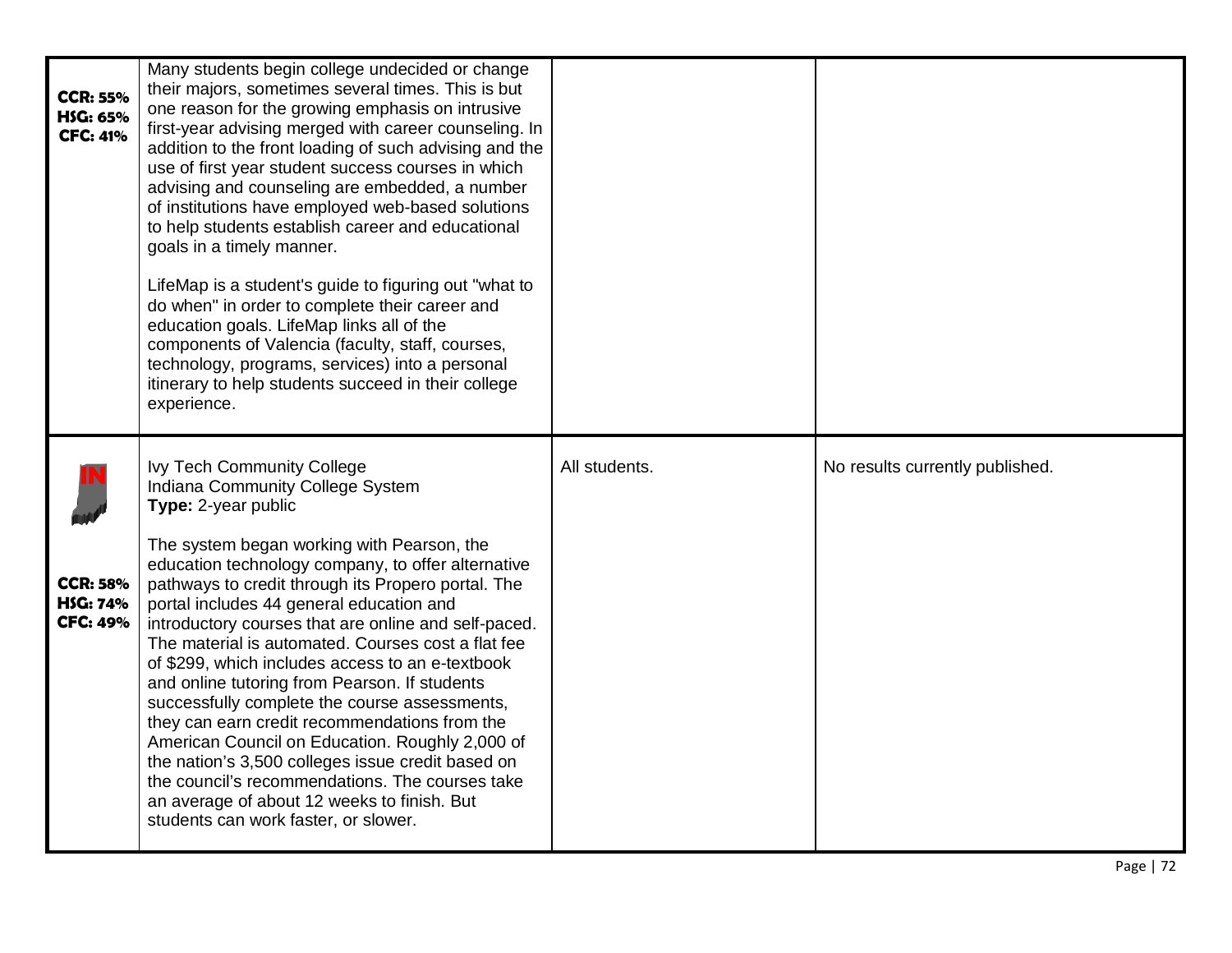|                                                | Ivy Tech was one of Propero's first partners. The<br>colleges in the Indiana community college system<br>issue credits for the courses based on challenge<br>exams, which students take to demonstrate their<br>mastery of required learning in a course equivalent.<br>Ivy Tech students can take College Level<br>Examination Program (CLEP) exams to earn credit<br>for four Propero courses. The college suggests<br>those courses as an option for some students.                                                                                                                                                                                                                                                                                                                                                      |                                         |                                                                                                                                                                                                                              |
|------------------------------------------------|-----------------------------------------------------------------------------------------------------------------------------------------------------------------------------------------------------------------------------------------------------------------------------------------------------------------------------------------------------------------------------------------------------------------------------------------------------------------------------------------------------------------------------------------------------------------------------------------------------------------------------------------------------------------------------------------------------------------------------------------------------------------------------------------------------------------------------|-----------------------------------------|------------------------------------------------------------------------------------------------------------------------------------------------------------------------------------------------------------------------------|
| <b>CCR: 42%</b><br>HSG: 62%<br><b>CFC: 40%</b> | <b>Bossier Parish Community College</b><br>Type: 2-year public<br>Some community colleges have created their own<br>open-source content that is geared to remedial<br>courses.<br>Bossier Parish Community College, for example,<br>this year began offering free, online study guides to<br>its students. The coursework is tied to<br>developmental grammar, and is broken into discrete<br>concepts. For example, the web-based material<br>includes tabs for major concepts, like subject-verb<br>agreement. That way students can skip what they<br>know and focus on what they need to learn, retaking<br>quizzes many times if necessary.<br>The Louisiana college's goal is for students to use<br>the guides to prepare for placement tests or in<br>"tandem with their for-credit courses" in remedial<br>tracks. | Students taking remedial<br>coursework. | No results currently published, but staff at the<br>school indicate that the material's creation<br>costs were manageable, and they predict they<br>will be recouped in savings through improved<br>student retention rates. |
|                                                | <b>GPS LifePlan</b><br>Century College and the Minnesota State Colleges<br>and Universities<br>Type: 2-year and 4-year public                                                                                                                                                                                                                                                                                                                                                                                                                                                                                                                                                                                                                                                                                               | Campus wide.                            | No results currently published.                                                                                                                                                                                              |
| <b>CCR: 61%</b><br><b>HSG: 87%</b>             | GPSA LifePlan helps students achieve their<br>educational, career, and personal goals by putting                                                                                                                                                                                                                                                                                                                                                                                                                                                                                                                                                                                                                                                                                                                            |                                         |                                                                                                                                                                                                                              |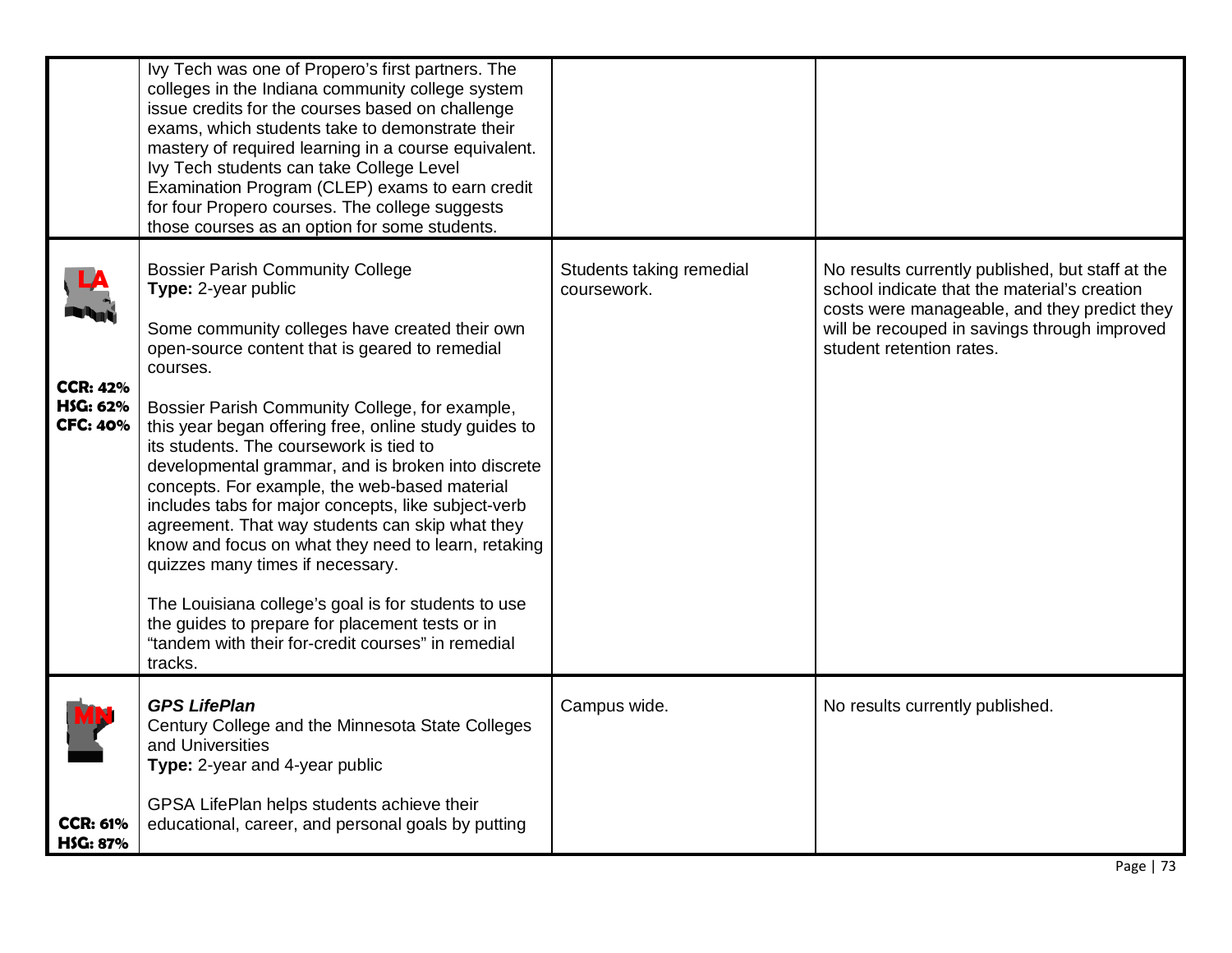| <b>CFC: 62%</b> | them in charge of creating intentional connections<br>with their campus and making their own personal<br>plans for tapping into a host of campus resources.<br>The GPS (Goals + Plans = Success) LifePlan<br>includes three key components; a one-stop website<br>with links to resources and activities to help<br>students develop their goals and plans related to<br>career, education, finance, leadership, and personal<br>development; the use of eFolio (an electronic<br>portfolio) to track and reflect upon activities<br>completed; and on-campus activities such as<br>workshops and curriculum integration. The initial<br>development of GPS LifePlan at Century College<br>was spawned by the work of a collegewide task<br>force, convened to address issues of poor student<br>college readiness and the high number of students<br>who tested into at least one developmental course.<br>The use of the GPS LifePlan has been infused into<br>the work that educational professionals are already<br>doing in the area of student success. Over 120<br>faculty members have integrated the program into<br>their curriculum. With support from the Minnesota<br>State Colleges and Universities System, the<br>program has been adopted by 18 colleges, one<br>university, and three collaborative organizations.<br>Through partnerships with the state's National<br>Guard, Veterans Affairs, Economic Development,<br>and Education agencies, additional versions were<br>created for the following audiences: military, |              |                                                                                                                                                                                                                                                                                                                                     |
|-----------------|------------------------------------------------------------------------------------------------------------------------------------------------------------------------------------------------------------------------------------------------------------------------------------------------------------------------------------------------------------------------------------------------------------------------------------------------------------------------------------------------------------------------------------------------------------------------------------------------------------------------------------------------------------------------------------------------------------------------------------------------------------------------------------------------------------------------------------------------------------------------------------------------------------------------------------------------------------------------------------------------------------------------------------------------------------------------------------------------------------------------------------------------------------------------------------------------------------------------------------------------------------------------------------------------------------------------------------------------------------------------------------------------------------------------------------------------------------------------------------------------------------------------------------------------|--------------|-------------------------------------------------------------------------------------------------------------------------------------------------------------------------------------------------------------------------------------------------------------------------------------------------------------------------------------|
|                 | workforce, and secondary students                                                                                                                                                                                                                                                                                                                                                                                                                                                                                                                                                                                                                                                                                                                                                                                                                                                                                                                                                                                                                                                                                                                                                                                                                                                                                                                                                                                                                                                                                                              |              |                                                                                                                                                                                                                                                                                                                                     |
| <b>CCR: 64%</b> | The 100-Day Completion Agenda<br><b>Monroe Community College</b><br>Type: 2-year public<br>Monroe Community College has started a series of<br>modest but tangible 100-day projects to improve<br>completion at the college. The project ideas have to                                                                                                                                                                                                                                                                                                                                                                                                                                                                                                                                                                                                                                                                                                                                                                                                                                                                                                                                                                                                                                                                                                                                                                                                                                                                                         | Campus wide. | This idea has had unexpected benefits.<br>Administrators who are typically removed from<br>the mechanics of the application process are<br>learning about problems, and staff members<br>are seeing concrete ways in which they're<br>helping advance Monroe's goals. And 100<br>days isn't that long, so officials can't just have |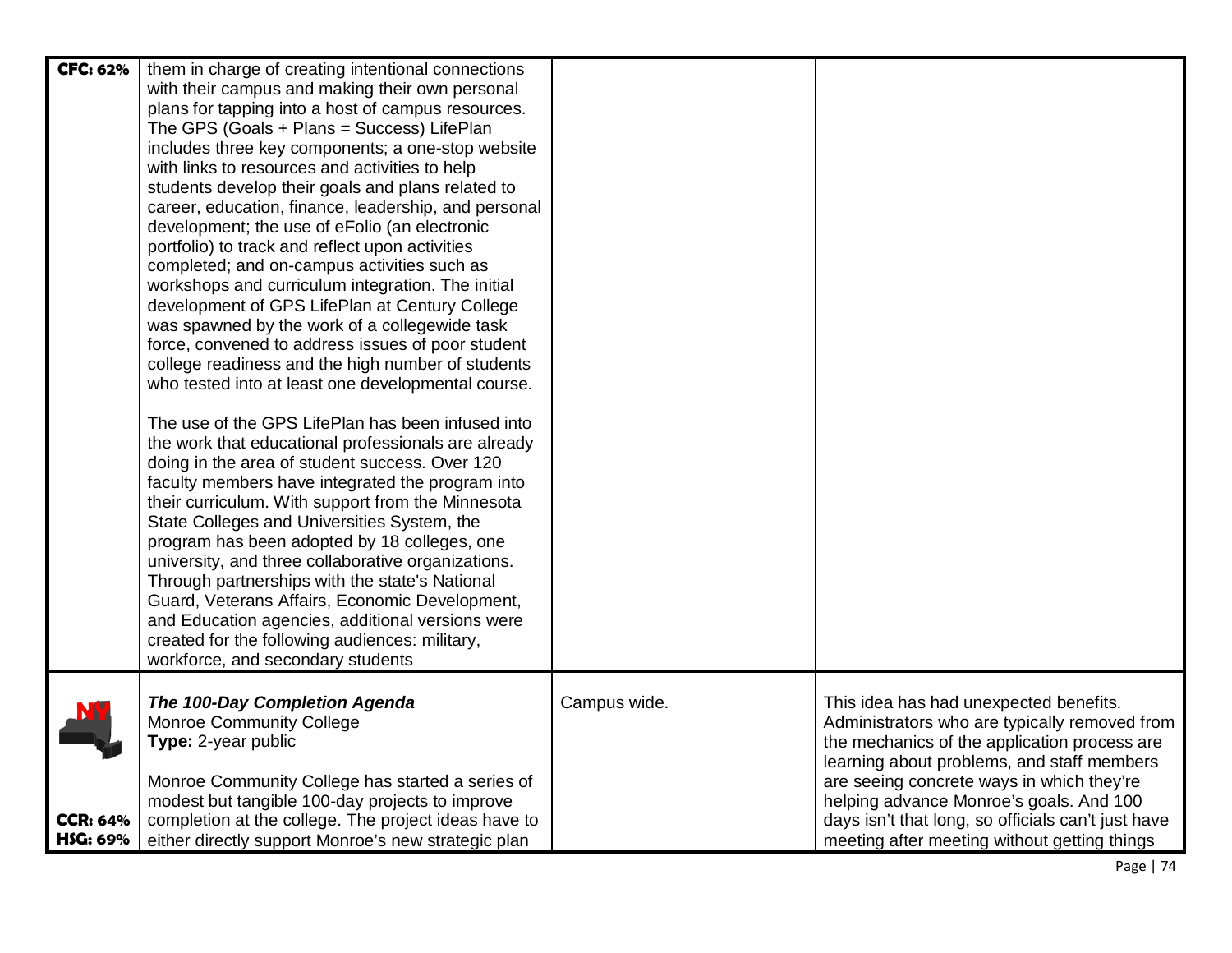| <b>CFC: 47%</b>                    | or advance the completion agenda. The first task:<br>streamline the application and enrollment process<br>so that prospective students have to create one<br>password instead of three.<br>College leaders selected the cumbersome<br>application process, which requires prospective<br>students to create three different passwords before<br>they're able to enroll, as the first project. While the<br>password repetition makes some sense for<br>administrative and security purposes, it frustrates<br>prospective students who can't remember which<br>password is for which process. It's also burdensome<br>for college employees who have to track down a<br>confused applicant's lost login information.<br>The school fears some prospective students<br>ultimately abandon their plans to attend Monroe out<br>of frustration with the passwords, thus hampering<br>the college's goal to expand its reach and<br>enrollment.<br>Monroe is in the process of selecting another 100-<br>day project, and one possibility is already in the<br>works. The college wants to offer a one-credit class<br>through community organizations designed to<br>expose adults to college. By working with the Urban<br>League or YWCA, the school hopes to enroll<br>nontraditional students who might have never<br>pursued higher education but are intrigued by a |                                           | done. There are no results yet to indicate<br>improvements in retention and/or completion. |
|------------------------------------|------------------------------------------------------------------------------------------------------------------------------------------------------------------------------------------------------------------------------------------------------------------------------------------------------------------------------------------------------------------------------------------------------------------------------------------------------------------------------------------------------------------------------------------------------------------------------------------------------------------------------------------------------------------------------------------------------------------------------------------------------------------------------------------------------------------------------------------------------------------------------------------------------------------------------------------------------------------------------------------------------------------------------------------------------------------------------------------------------------------------------------------------------------------------------------------------------------------------------------------------------------------------------------------------------------------------------------------------------------------------|-------------------------------------------|--------------------------------------------------------------------------------------------|
|                                    | program Monroe offers.                                                                                                                                                                                                                                                                                                                                                                                                                                                                                                                                                                                                                                                                                                                                                                                                                                                                                                                                                                                                                                                                                                                                                                                                                                                                                                                                                 |                                           |                                                                                            |
|                                    | <b>Wake Tech Community College</b><br>Type: 2-year public                                                                                                                                                                                                                                                                                                                                                                                                                                                                                                                                                                                                                                                                                                                                                                                                                                                                                                                                                                                                                                                                                                                                                                                                                                                                                                              | Students who place into<br>remedial math. | No results currently published.                                                            |
| <b>CCR: 59%</b><br><b>HSG: 69%</b> | Wake Tech Community College is among several<br>two-year institutions that have begun using massive<br>open online courses (MOOCs) to help meet student<br>demand in remedial tracks.                                                                                                                                                                                                                                                                                                                                                                                                                                                                                                                                                                                                                                                                                                                                                                                                                                                                                                                                                                                                                                                                                                                                                                                  |                                           |                                                                                            |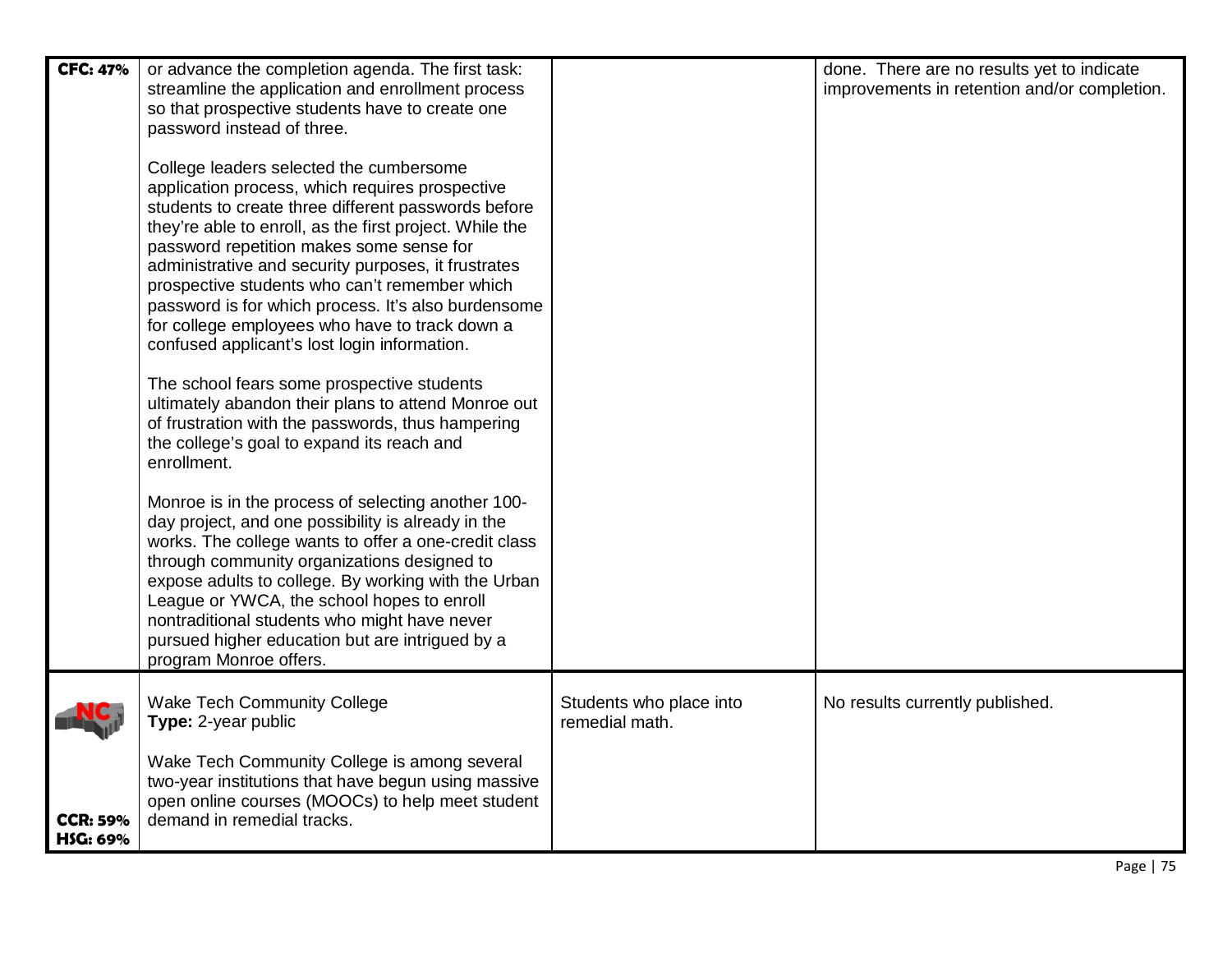| <b>CFC: 44%</b>                                                            | Last year the college received a grant from the Bill<br>and Melinda Gates Foundation to create a MOOC in<br>remedial math. The funding was part of a group of<br>grants to study the potential for MOOCs as remedial<br>or introductory courses.<br>Wake Tech partnered with Udacity, one of the major<br>MOOC providers, on the project. Instructors from<br>the college designed the content, but Udacity staff<br>members delivered it. The coursework is designed<br>to be a study supplement for Wake Tech students<br>who place into remedial math.                                                                                                                                                                                                                                                                                                                                                                                                                                                                                                                          |                                                                                                                                                                                                                                           |                                 |
|----------------------------------------------------------------------------|------------------------------------------------------------------------------------------------------------------------------------------------------------------------------------------------------------------------------------------------------------------------------------------------------------------------------------------------------------------------------------------------------------------------------------------------------------------------------------------------------------------------------------------------------------------------------------------------------------------------------------------------------------------------------------------------------------------------------------------------------------------------------------------------------------------------------------------------------------------------------------------------------------------------------------------------------------------------------------------------------------------------------------------------------------------------------------|-------------------------------------------------------------------------------------------------------------------------------------------------------------------------------------------------------------------------------------------|---------------------------------|
| OK<br><b>Ting</b><br><b>CCR: 47%</b><br><b>HSG: 75%</b><br><b>CFC: 45%</b> | <b>Learning and Student Success Opportunity</b><br>(LASSO) Center<br><b>Oklahoma State University</b><br>Type: 4-year public nonresidential<br>Oklahoma State University has attempted<br>systematically to address the problem of dropping<br>out, especially after the first year of college, and to<br>devise solutions that would keep students on track<br>to earn their degrees. They have created a new<br>center - the Learning and Student Success<br>Opportunity (LASSO) Center - which targets<br>students who are at risk for dropping out.<br>Students are identified for LASSO services in one of<br>several ways: (a) self-referral; (b) referral by a<br>professor (easily done through electronic means); or<br>(c) automatic referral either through low G.P.A.,<br>uncertainty about career trajectory, or an at-risk<br>admissions profile. There are also other resources,<br>such as a Mathematics Learning Success Center, a<br>Writing Center, and college-based student-success<br>centers, which seek to help students reach their<br>maximum potential. | The center targets students who<br>are at risk for dropping out. All<br>students are eligible for LASSO<br>services, although the particular<br>focus is on students in the first<br>year, where the risk of<br>nonretention is greatest. | No results currently published. |
|                                                                            | Panorama                                                                                                                                                                                                                                                                                                                                                                                                                                                                                                                                                                                                                                                                                                                                                                                                                                                                                                                                                                                                                                                                           | Students who fall short of the                                                                                                                                                                                                            | No results currently available. |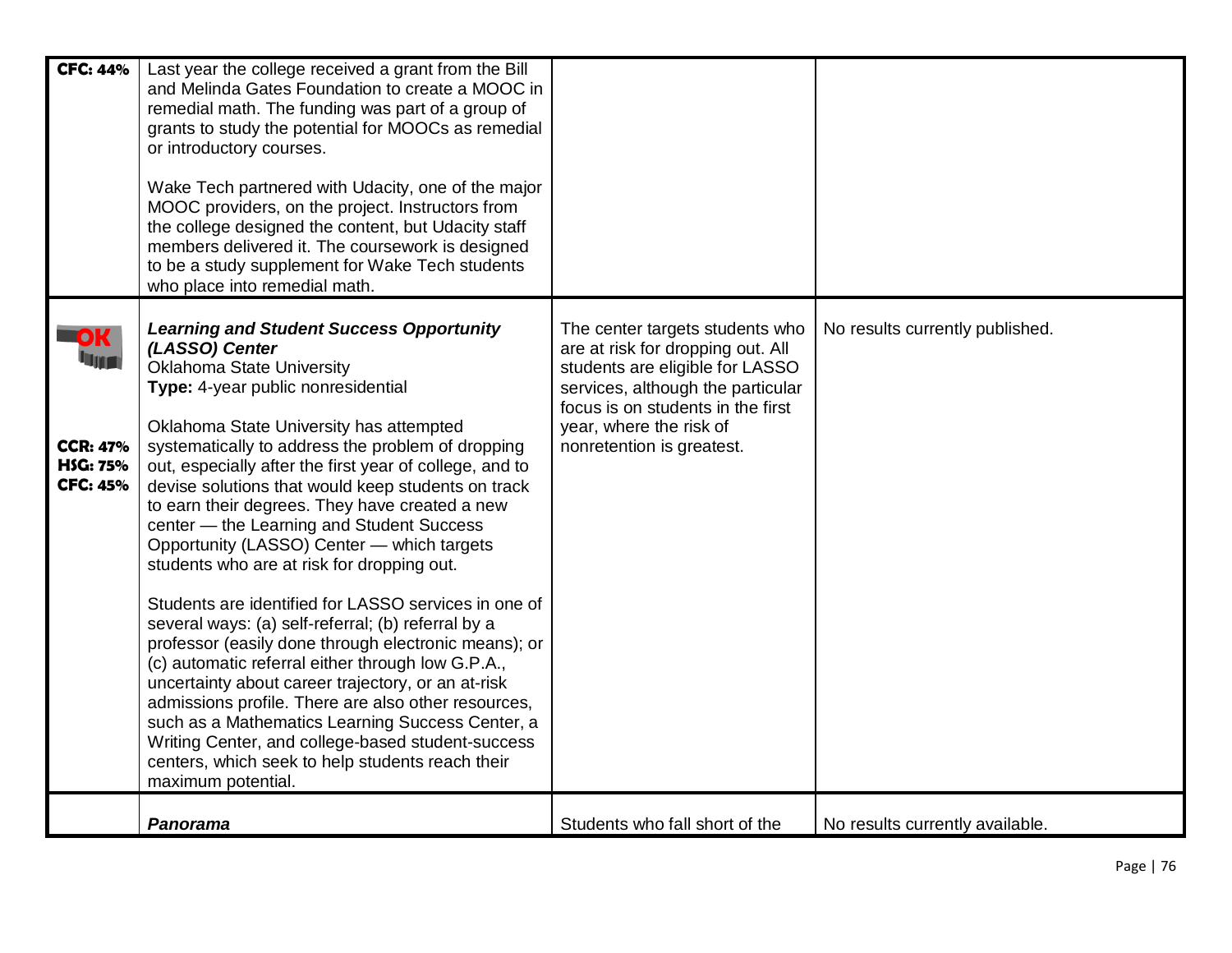| <b>Oklahoma State University</b><br>Type: 4-year public nonresidential<br>Oklahoma State is currently doing a pilot test of a<br>"Panorama" approach to admissions.<br>The Panorama approach is based on psychology<br>scholar Robert Sternberg's research on the<br>limitations of standardized testing that looked for<br>ways that colleges might identify valuable qualities<br>that have little chance of showing up in an SAT or<br>ACT score. He has argued that the right kind of<br>essay prompts or project-oriented questions can<br>reveal creativity, commitment to community and<br>other qualities that might well merit admission to<br>college -- even for applicants whose test scores<br>might be a bit lower than those of others.<br>Oklahoma State is having current freshmen test out<br>a series of the Panorama questions, and the<br>university will then select some questions to start<br>using on applications.<br>Three of the questions being tested are these:<br>Music spans time and culture. Explain how the lyrics<br>of one of your favorite songs define you or your<br>cultural experience.<br>If you were able to open a local charity of your<br>choice, what type of charity would it be, how would<br>you draw people to your cause, and whom would it<br>benefit?<br>Today's movies often feature superheroes and the<br>supernatural. If you could have one superpower, | admission criteria (a 1090 on<br>the SAT, for instance, or if they<br>exceed a 3.0 high school grade<br>point average and graduate in<br>the top third of their class). | Sternberg, now the provost at Oklahoma<br>State, implemented a similar program at Tufts<br>University (Kaleidoscope), where the<br>university found that applicants who submitted<br>these (optional) questions were in many cases<br>ideal candidates for admission whose best<br>qualities might not have been visible. |
|----------------------------------------------------------------------------------------------------------------------------------------------------------------------------------------------------------------------------------------------------------------------------------------------------------------------------------------------------------------------------------------------------------------------------------------------------------------------------------------------------------------------------------------------------------------------------------------------------------------------------------------------------------------------------------------------------------------------------------------------------------------------------------------------------------------------------------------------------------------------------------------------------------------------------------------------------------------------------------------------------------------------------------------------------------------------------------------------------------------------------------------------------------------------------------------------------------------------------------------------------------------------------------------------------------------------------------------------------------------------------------------------------------------------|-------------------------------------------------------------------------------------------------------------------------------------------------------------------------|---------------------------------------------------------------------------------------------------------------------------------------------------------------------------------------------------------------------------------------------------------------------------------------------------------------------------|
| what would it be, and how would you use it? Who<br>would be your archenemy, and what would be his or<br>her superpower?"                                                                                                                                                                                                                                                                                                                                                                                                                                                                                                                                                                                                                                                                                                                                                                                                                                                                                                                                                                                                                                                                                                                                                                                                                                                                                             |                                                                                                                                                                         |                                                                                                                                                                                                                                                                                                                           |
| <b>Tarrant County Community College</b>                                                                                                                                                                                                                                                                                                                                                                                                                                                                                                                                                                                                                                                                                                                                                                                                                                                                                                                                                                                                                                                                                                                                                                                                                                                                                                                                                                              | Students requiring                                                                                                                                                      | Using Computer Assisted Instruction, they                                                                                                                                                                                                                                                                                 |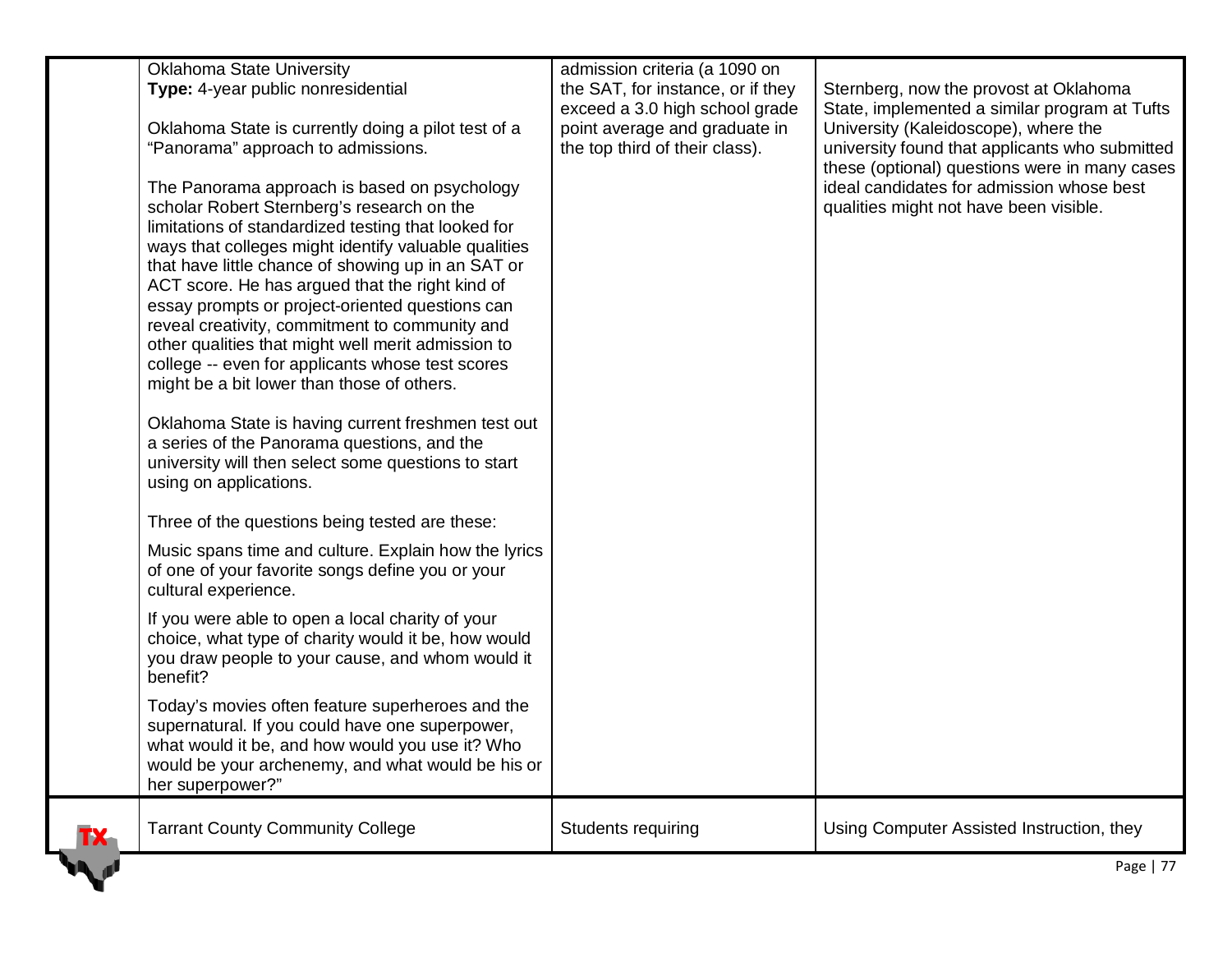| <b>CCR: 50%</b><br><b>HSG: 70%</b><br><b>CFC: 40%</b> | Type: 2-year public<br>A number of institutions have taken a different<br>approach to speeding up student progress through<br>developmental coursework by revising the way<br>students' skill levels are assessed at entry. Tarrant<br>County Community College, for instance, employs<br>ALEKS and MyMathLab not only to assess student<br>math skills but also provide students an online<br>vehicle to address those skills that require<br>improvement.<br>Rather than categorizing students into three math<br>levels, each of which requires an individual course<br>to address, Tarrant officials identify 15 math skill<br>modules and ask students to take only the specific<br>modules in which they need help. Using Computer<br>Assisted Instruction, they have greatly accelerated<br>students' movement through developmental math<br>and in turn reduced institutional costs. | developmental coursework.                                                                                                        | have greatly accelerated students' movement<br>through developmental math and in turn<br>reduced institutional costs.                                                                                                                                                                                                                                                                                                                                                                                                                                                                                                                                                                                                                                                                                                      |
|-------------------------------------------------------|----------------------------------------------------------------------------------------------------------------------------------------------------------------------------------------------------------------------------------------------------------------------------------------------------------------------------------------------------------------------------------------------------------------------------------------------------------------------------------------------------------------------------------------------------------------------------------------------------------------------------------------------------------------------------------------------------------------------------------------------------------------------------------------------------------------------------------------------------------------------------------------------|----------------------------------------------------------------------------------------------------------------------------------|----------------------------------------------------------------------------------------------------------------------------------------------------------------------------------------------------------------------------------------------------------------------------------------------------------------------------------------------------------------------------------------------------------------------------------------------------------------------------------------------------------------------------------------------------------------------------------------------------------------------------------------------------------------------------------------------------------------------------------------------------------------------------------------------------------------------------|
|                                                       | <b>Promise Pathways</b><br>Long Beach City College<br>Type: 2-year public<br>Long Beach City College has worked closely with<br>the Long Beach Unified School District so it can<br>experiment with using high school grades to help<br>determine whether incoming students have<br>remedial needs - a shift from instead relying heavily<br>on standardized placement tests.<br>To respond to the growing call for the use of<br>"multiple measures" in remedial placement, Long<br>Beach City College relied on its local school district<br>to create and transfer over easy-to-use electronic<br>transcripts. Faculty from both sides also worked<br>together to makes sure that high school courses<br>incorporated Common Core standards and matched<br>up with the college's curriculums.                                                                                             | All students.<br>Students are typically lower-<br>income and among the most<br>ethnically and racially diverse in<br>the nation. | An initial group of 1,000 students from Long<br>Beach high schools who were placed with this<br>new method were far more likely to take and<br>pass credit-bearing, transfer-level courses at<br>the college than their peers the previous year.<br>Fifty-three percent of the group took transfer-<br>level English courses in their first semester,<br>while only 5.5 percent of students from the<br>same high school district took the courses the<br>previous year – meaning they were 10 times<br>more likely to jump directly into credit-bearing<br>English. And their passage rate of 62 percent<br>was roughly the same as the college's typical<br>passage rate in English.<br>Fully 60 percent of the students in the<br>program, placed into transfer-level English<br>courses, compared to 11 percent of the |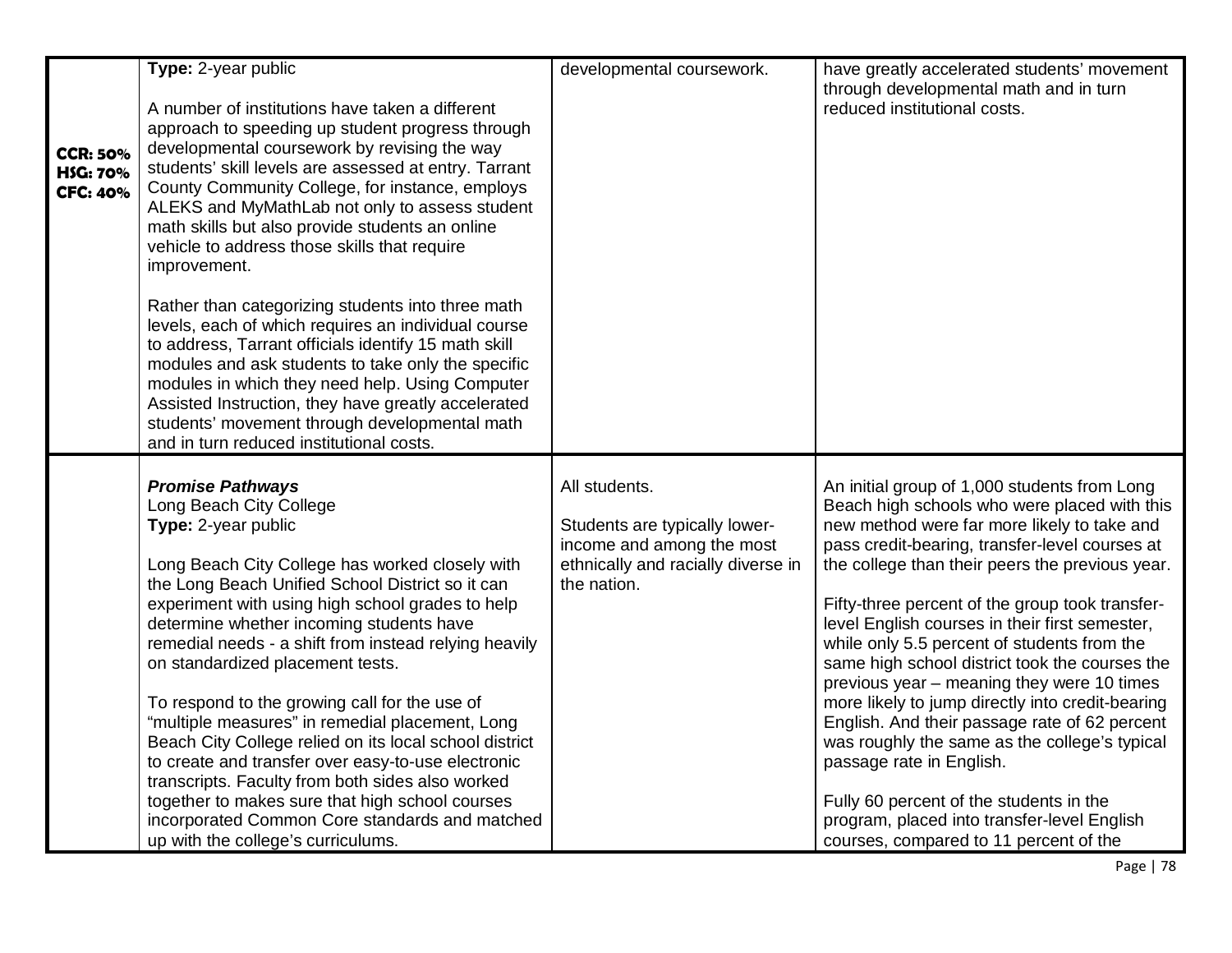| In addition to using broader placement criteria with<br>1,000 students from Long Beach high schools, the<br>college also pushed a "prescriptive" full-time course<br>load, which emphasized early completion of<br>foundational skills in English, reading and math.<br>About 85 percent of the group attended full-time,<br>compared to 50 percent of students in their peer<br>group the previous year.                                                                                                                                                                                                                                                                                                                                                                                                                                                                 |                                                                                                  | college's overall student population.<br>Long Beach also saw big jumps in the pilot<br>group's performance in transfer-level math<br>courses. While only 31 percent of those<br>students placed into the courses, that's three<br>times more than the 9 percent placement rate<br>of their peers. The overall student population<br>had a 7 percent placement rate. Students<br>from the test group were also three times<br>more likely than their peers to take credit-<br>bearing math in their first semester (16<br>percent compared to 5.2 percent), and had a<br>51 percent passage rate. |
|---------------------------------------------------------------------------------------------------------------------------------------------------------------------------------------------------------------------------------------------------------------------------------------------------------------------------------------------------------------------------------------------------------------------------------------------------------------------------------------------------------------------------------------------------------------------------------------------------------------------------------------------------------------------------------------------------------------------------------------------------------------------------------------------------------------------------------------------------------------------------|--------------------------------------------------------------------------------------------------|--------------------------------------------------------------------------------------------------------------------------------------------------------------------------------------------------------------------------------------------------------------------------------------------------------------------------------------------------------------------------------------------------------------------------------------------------------------------------------------------------------------------------------------------------------------------------------------------------|
| South Texas College<br>Type: 4-year public nonresidential<br>South Texas College has among the most<br>developed ties to local high schools of any<br>community college in the nation. The school has<br>dual enrollment programs in place at 68 partner<br>high schools, with a total dual enrollment of 12,000<br>students in 2012. Many of those students arrive at<br>South Texas or other colleges with credits that<br>count toward associate degrees.<br>Dual enrollment is one of several ways South Texas<br>has tried to boost the college preparedness of high<br>school students, including pre-college counseling,<br>academic camps, early college high schools and<br>scholarship programs. But dual enrollment is the<br>most extensive, and perhaps most appealing to<br>students and their families, as the college waives<br>tuition for participants. | All students.<br>South Texas College serves<br>large numbers of Hispanic<br>students.            | Taken together, the high school partnerships<br>have helped drive down remedial placement<br>rates to 17 percent, an extremely low number<br>for a college that serves a largely lower-<br>income, first-generation college population.<br>The remedial placement rate has dropped by<br>45 percent since 2004.                                                                                                                                                                                                                                                                                  |
| The Washington State Board for Community and<br><b>Technical Colleges</b><br>Type: 2-year public                                                                                                                                                                                                                                                                                                                                                                                                                                                                                                                                                                                                                                                                                                                                                                          | All first-time community and<br>technical college students who<br>entered the Washington system. | No results currently published.                                                                                                                                                                                                                                                                                                                                                                                                                                                                                                                                                                  |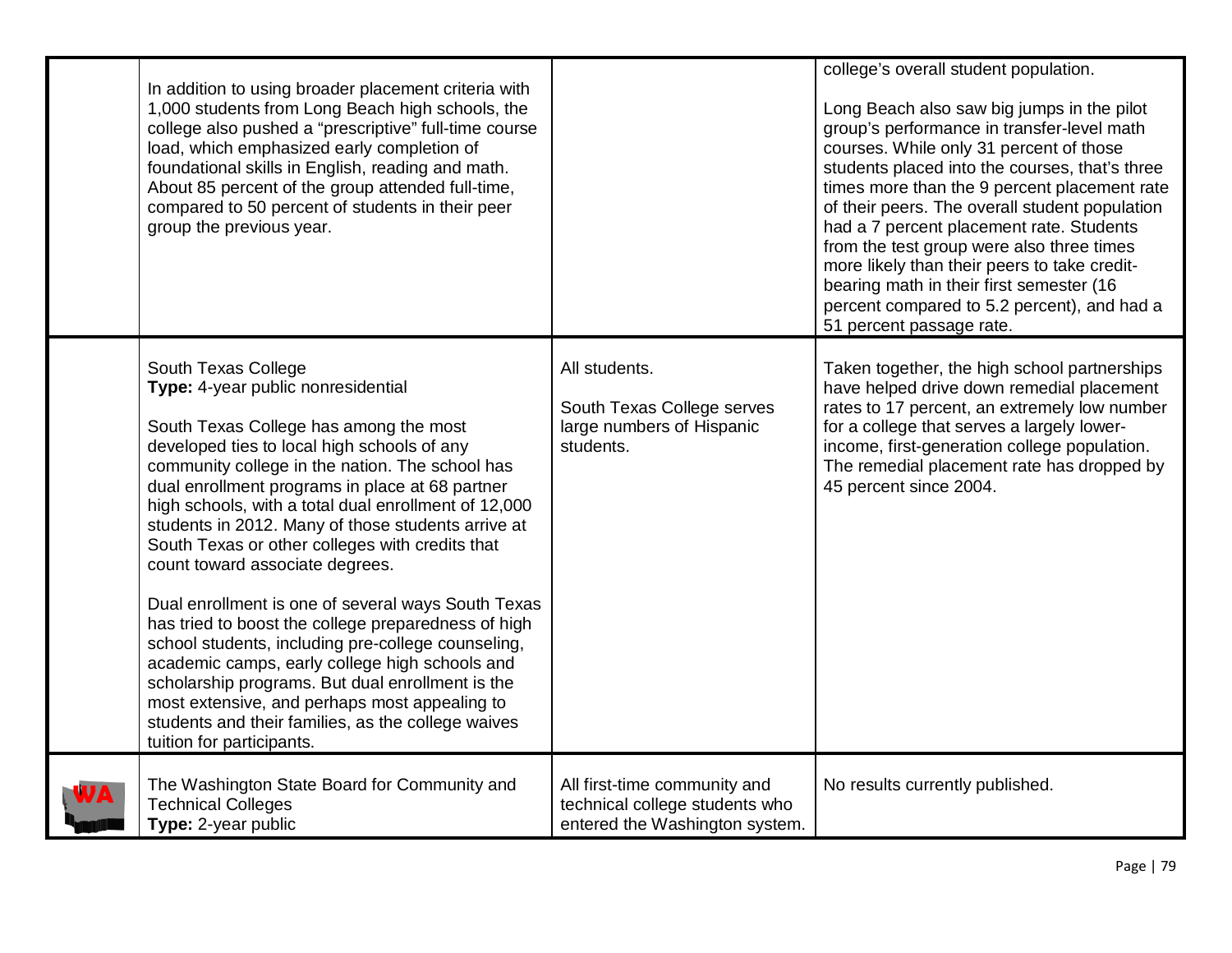| <b>CCR: 69%</b><br><b>HSG: 73%</b><br><b>CFC: 35%</b> | A number of states have begun to focus on the<br>importance of student momentum to completion.<br>The Washington State Board for Community and<br>Technical Colleges, for instance, utilized the<br>analysis of the transcripts of more than 87,000 first-<br>time community and technical college students who<br>entered the Washington system in the 2001-2<br>academic year to identify key points in the<br>curriculum, referred to as momentum points or<br>milestones, whose timely attainment was<br>associated with student progress to degree<br>completion.<br>For most institutions, these intermediate points of<br>attainment include the successful completion of<br>developmental coursework, the timely declaration of<br>a major, and the earning, within a particular time<br>period, of a number of degree credit hours. These<br>momentum points were then folded into the state's<br>funding formula such that institutions are now<br>rewarded when they improve the number of<br>students attaining those points of intermediate<br>achievement. |                               |                                  |
|-------------------------------------------------------|--------------------------------------------------------------------------------------------------------------------------------------------------------------------------------------------------------------------------------------------------------------------------------------------------------------------------------------------------------------------------------------------------------------------------------------------------------------------------------------------------------------------------------------------------------------------------------------------------------------------------------------------------------------------------------------------------------------------------------------------------------------------------------------------------------------------------------------------------------------------------------------------------------------------------------------------------------------------------------------------------------------------------------------------------------------------------|-------------------------------|----------------------------------|
| <b>Other</b>                                          | <b>Completion By Design initiative</b><br>Consortia of community colleges in four states --<br>Florida, North Carolina, Ohio, and Texas<br>Completion by Design is a five-year Bill & Melinda<br>Gates Foundation initiative that works with<br>community colleges to significantly increase<br>completion and graduation rates for low-income<br>students under 26. The initiative provides needed<br>structure to the community college experience.<br>Students are proven to have greater success with<br>completion and graduation when they are regularly<br>given strong and practical guidance, as well as clear<br>information, throughout their academic journey.                                                                                                                                                                                                                                                                                                                                                                                               | Low-income students under 26. | Nor results currently published. |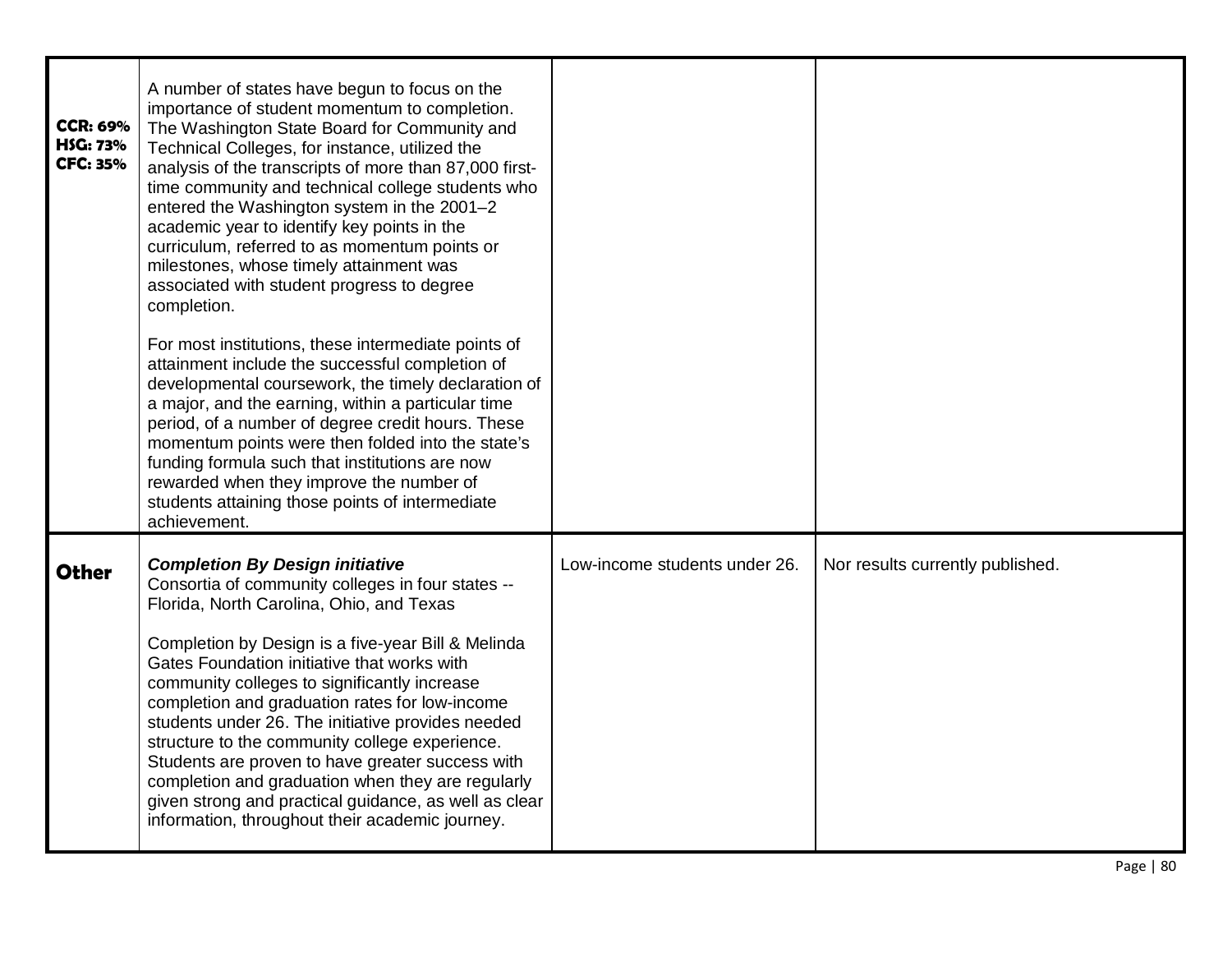| Selected community colleges in states across the<br>country will implement proven and effective<br>practices that support every student, from the day<br>they step onto campus, until the day they earn their<br>degree or complete their credential.<br>Completion by Design uses findings from previous<br>initiatives, such as Achieving the Dream, to assist<br>community colleges with interventions at key points<br>where they often lose students. As part of the<br>planning process, colleges will examine their own<br>data to identify loss points and develop strategies<br>and programs to address them.                                                                                                                                                                                                                                                                                                                                                                                                                                                                                              |                                                                                                                                                                                                                                                                                                                       |                                                                                                                                                                                                                                                                                                                                                                                                                                                                                                                                                                                                                                                                                                                                                                                                                                                                                                |
|---------------------------------------------------------------------------------------------------------------------------------------------------------------------------------------------------------------------------------------------------------------------------------------------------------------------------------------------------------------------------------------------------------------------------------------------------------------------------------------------------------------------------------------------------------------------------------------------------------------------------------------------------------------------------------------------------------------------------------------------------------------------------------------------------------------------------------------------------------------------------------------------------------------------------------------------------------------------------------------------------------------------------------------------------------------------------------------------------------------------|-----------------------------------------------------------------------------------------------------------------------------------------------------------------------------------------------------------------------------------------------------------------------------------------------------------------------|------------------------------------------------------------------------------------------------------------------------------------------------------------------------------------------------------------------------------------------------------------------------------------------------------------------------------------------------------------------------------------------------------------------------------------------------------------------------------------------------------------------------------------------------------------------------------------------------------------------------------------------------------------------------------------------------------------------------------------------------------------------------------------------------------------------------------------------------------------------------------------------------|
| <b>Community College Pathways Program</b><br>Carnegie Foundation for the Advancement of<br>Teaching<br>The foundation's Community College Pathways<br>Program uses research to shape a new approach to<br>teaching developmental mathematics, which is one<br>of higher education's biggest stumbling blocks. The<br>program features intense collaboration between<br>professors and students and a focus on<br>professional development for remedial math faculty<br>members. The result is a far cry from passive<br>lectures of either the online or traditional classroom<br>varieties.<br>The project features two relatively straightforward<br>remedial pathways that take one year to complete.<br>Both include face-to-face and online learning. They<br>replace the "maze of possible course options" that is<br>typical of remedial math at most colleges, and which<br>can take as long as two years or more to finish. And<br>the Carnegie pathways include college credit at the<br>end.<br>Both approaches emphasize teaching mathematical<br>concepts in ways that students can apply to real-life | Roughly three-quarters of<br>students in the Carnegie cohort<br>placed at least two levels below<br>college-level math. More than<br>half were black or Hispanic,<br>most were first-generation<br>college students and 45 percent<br>grew up in an environment<br>where a language other than<br>English was spoken. | In a report released in March 2013, Carnegie<br>tracked the performance of an initial group of<br>1,133 students in one of its two remedial math<br>programs, which is dubbed Statway. The<br>students were enrolled last year at 19<br>community colleges and two state universities<br>in five states. Slightly more than half (51<br>percent) of the group completed the one-year<br>track, which includes college-level work for<br>which the students earned credit.<br>In contrast, only 6 percent of students in<br>remedial math courses at those same<br>institutions earned credits in college-level<br>math in one year. And that number only rose<br>to 24 percent after four years.<br>For Carnegie's remedial reboot to have a<br>significant impact, four-year institutions would<br>need to honor transfer credits students earn<br>for the last part of the one-year program. |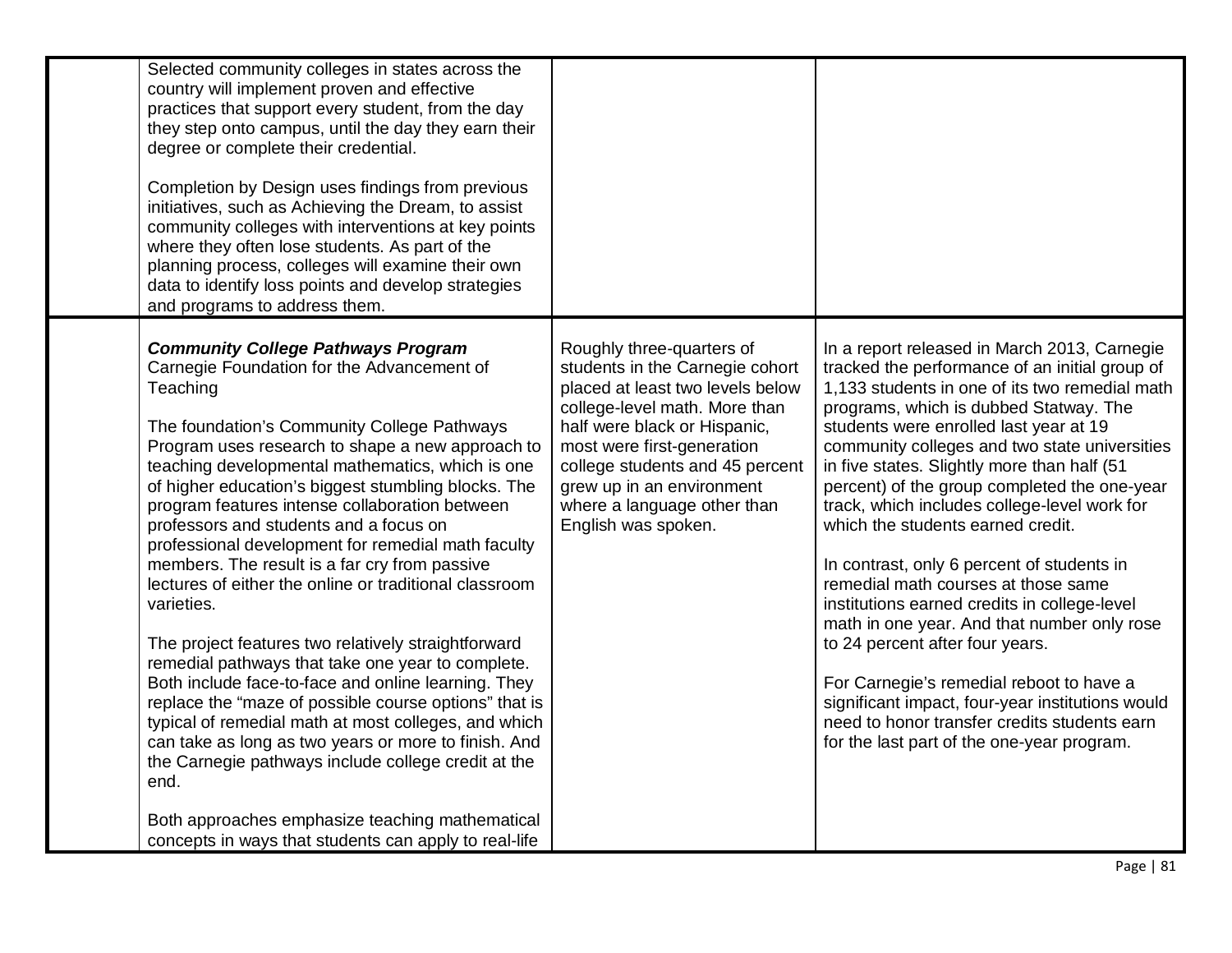| situations. The goal is to make clear the<br>connections between math and ideas and statistical<br>facts, rather than focusing primarily on procedural<br>competence.<br>There is a holistic feel to the program. The<br>pathways include language and literacy<br>components, which are woven into instructional<br>material and classroom activities. Another key to the<br>approach is that students bring their own knowledge<br>and experience to a collaborative learning<br>experience with their professors and peers. And as<br>in the modular style of remedial course, the<br>instructor is more of a facilitator than a lecturer.                                                                                                                                                                                                                                                                                                                                                                                                                                                                                                           |                               |                                  |
|---------------------------------------------------------------------------------------------------------------------------------------------------------------------------------------------------------------------------------------------------------------------------------------------------------------------------------------------------------------------------------------------------------------------------------------------------------------------------------------------------------------------------------------------------------------------------------------------------------------------------------------------------------------------------------------------------------------------------------------------------------------------------------------------------------------------------------------------------------------------------------------------------------------------------------------------------------------------------------------------------------------------------------------------------------------------------------------------------------------------------------------------------------|-------------------------------|----------------------------------|
| <b>Completion By Design initiative</b><br>Consortia of community colleges in four states --<br>Florida, North Carolina, Ohio, and Texas<br>Completion by Design is a five-year Bill & Melinda<br>Gates Foundation initiative that works with<br>community colleges to significantly increase<br>completion and graduation rates for low-income<br>students under 26. The initiative provides needed<br>structure to the community college experience.<br>Students are proven to have greater success with<br>completion and graduation when they are regularly<br>given strong and practical guidance, as well as clear<br>information, throughout their academic journey.<br>Selected community colleges in states across the<br>country will implement proven and effective<br>practices that support every student, from the day<br>they step onto campus, until the day they earn their<br>degree or complete their credential.<br>Completion by Design uses findings from previous<br>initiatives, such as Achieving the Dream, to assist<br>community colleges with interventions at key points<br>where they often lose students. As part of the | Low-income students under 26. | Nor results currently published. |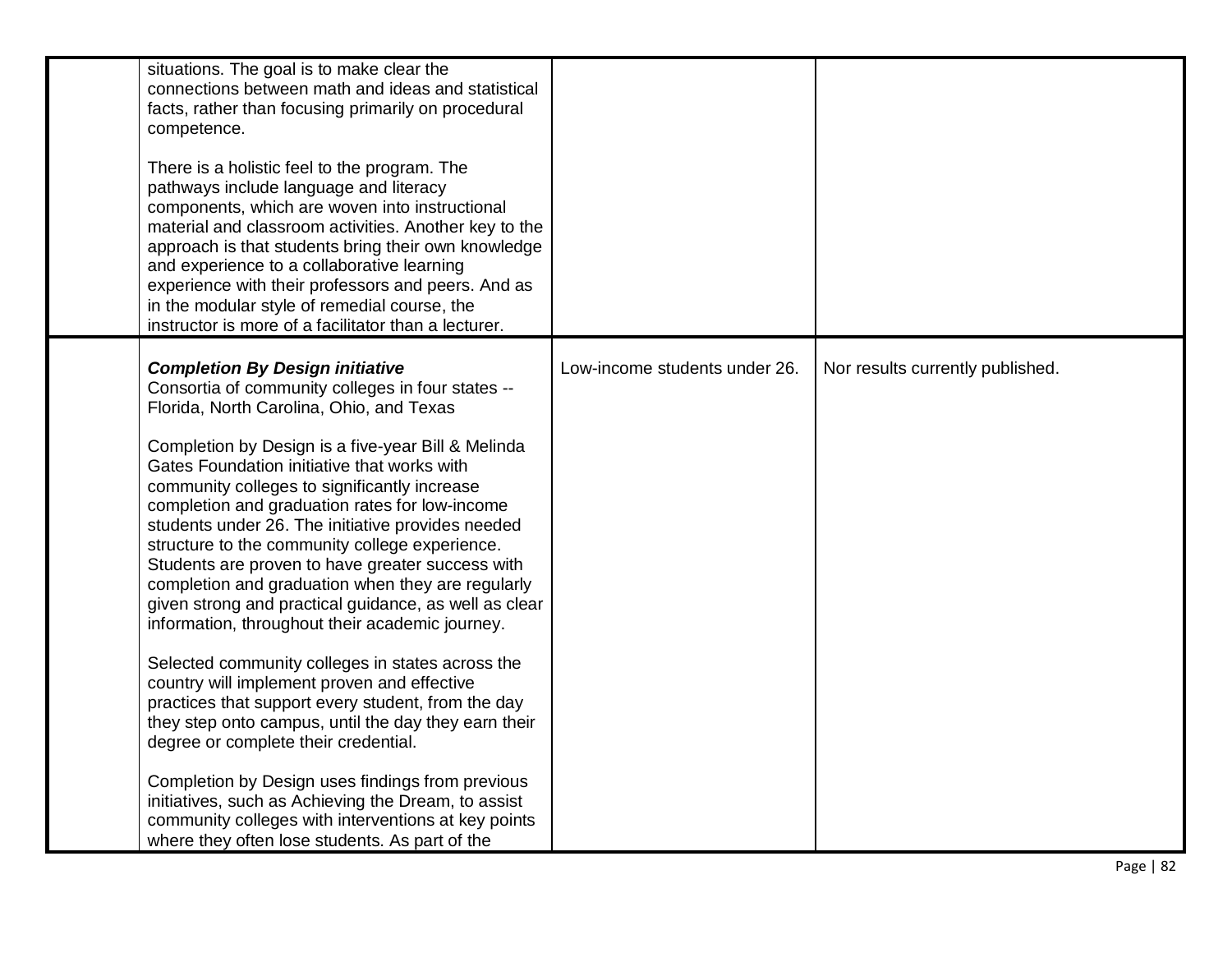| planning process, colleges will examine their own<br>data to identify loss points and develop strategies                                                                                                                                                                                                                                                                                                                                                                                                                                                                                                                                                                                                                                                                                                                                                                                                                                                                                                                                                                                                                                                                                                                                                                                                                                                                                                                                                                                                                                                 |                                                                                                                                                                                                                                                                                                                       |                                                                                                                                                                                                                                                                                                                                                                                                                                                                                                                                                                                                                                                                                                                                                                                                                                                                                                |
|----------------------------------------------------------------------------------------------------------------------------------------------------------------------------------------------------------------------------------------------------------------------------------------------------------------------------------------------------------------------------------------------------------------------------------------------------------------------------------------------------------------------------------------------------------------------------------------------------------------------------------------------------------------------------------------------------------------------------------------------------------------------------------------------------------------------------------------------------------------------------------------------------------------------------------------------------------------------------------------------------------------------------------------------------------------------------------------------------------------------------------------------------------------------------------------------------------------------------------------------------------------------------------------------------------------------------------------------------------------------------------------------------------------------------------------------------------------------------------------------------------------------------------------------------------|-----------------------------------------------------------------------------------------------------------------------------------------------------------------------------------------------------------------------------------------------------------------------------------------------------------------------|------------------------------------------------------------------------------------------------------------------------------------------------------------------------------------------------------------------------------------------------------------------------------------------------------------------------------------------------------------------------------------------------------------------------------------------------------------------------------------------------------------------------------------------------------------------------------------------------------------------------------------------------------------------------------------------------------------------------------------------------------------------------------------------------------------------------------------------------------------------------------------------------|
| and programs to address them.                                                                                                                                                                                                                                                                                                                                                                                                                                                                                                                                                                                                                                                                                                                                                                                                                                                                                                                                                                                                                                                                                                                                                                                                                                                                                                                                                                                                                                                                                                                            |                                                                                                                                                                                                                                                                                                                       |                                                                                                                                                                                                                                                                                                                                                                                                                                                                                                                                                                                                                                                                                                                                                                                                                                                                                                |
| <b>Community College Pathways Program</b><br>Carnegie Foundation for the Advancement of<br>Teaching<br>The foundation's Community College Pathways<br>Program uses research to shape a new approach to<br>teaching developmental mathematics, which is one<br>of higher education's biggest stumbling blocks. The<br>program features intense collaboration between<br>professors and students and a focus on<br>professional development for remedial math faculty<br>members. The result is a far cry from passive<br>lectures of either the online or traditional classroom<br>varieties.<br>The project features two relatively straightforward<br>remedial pathways that take one year to complete.<br>Both include face-to-face and online learning. They<br>replace the "maze of possible course options" that is<br>typical of remedial math at most colleges, and which<br>can take as long as two years or more to finish. And<br>the Carnegie pathways include college credit at the<br>end.<br>Both approaches emphasize teaching mathematical<br>concepts in ways that students can apply to real-life<br>situations. The goal is to make clear the<br>connections between math and ideas and statistical<br>facts, rather than focusing primarily on procedural<br>competence.<br>There is a holistic feel to the program. The<br>pathways include language and literacy<br>components, which are woven into instructional<br>material and classroom activities. Another key to the<br>approach is that students bring their own knowledge | Roughly three-quarters of<br>students in the Carnegie cohort<br>placed at least two levels below<br>college-level math. More than<br>half were black or Hispanic,<br>most were first-generation<br>college students and 45 percent<br>grew up in an environment<br>where a language other than<br>English was spoken. | In a report released in March 2013, Carnegie<br>tracked the performance of an initial group of<br>1,133 students in one of its two remedial math<br>programs, which is dubbed Statway. The<br>students were enrolled last year at 19<br>community colleges and two state universities<br>in five states. Slightly more than half (51<br>percent) of the group completed the one-year<br>track, which includes college-level work for<br>which the students earned credit.<br>In contrast, only 6 percent of students in<br>remedial math courses at those same<br>institutions earned credits in college-level<br>math in one year. And that number only rose<br>to 24 percent after four years.<br>For Carnegie's remedial reboot to have a<br>significant impact, four-year institutions would<br>need to honor transfer credits students earn<br>for the last part of the one-year program. |